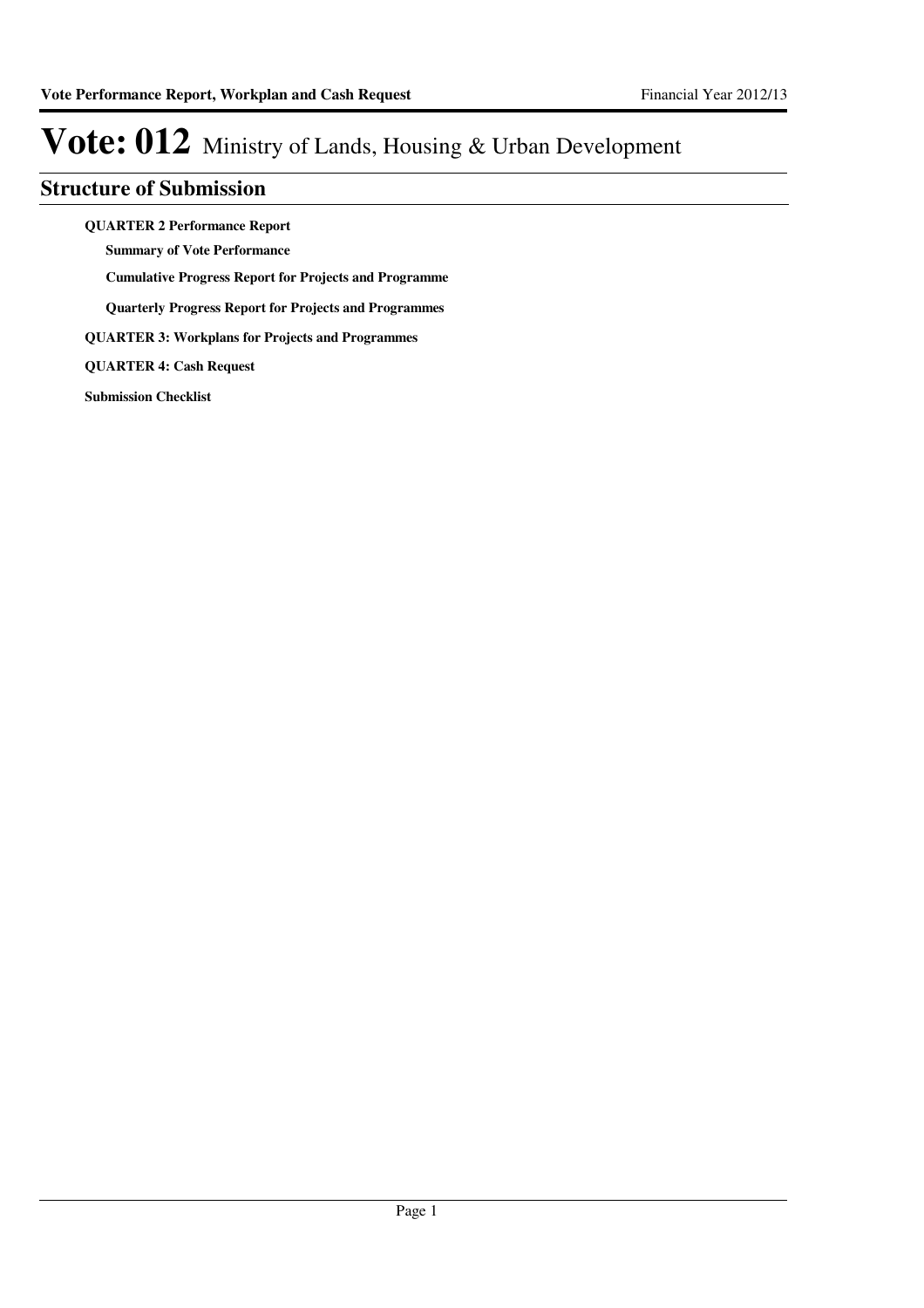### **HALF-YEAR: Highlights of Vote Performance**

### *V1: Summary of Issues in Budget Execution*

*This section provides an overview of Vote expenditure* 

**(i) Snapshot of Vote Releases and Expenditures**

Table V1.1 below summarises cumulative releases and expenditures by the end of the quarter:

### **Table V1.1: Overview of Vote Expenditures (UShs Billion)**

| (i)                   | <i>Excluding Arrears, Taxes</i> | Approved<br><b>Budget</b> | <b>Released</b><br>by End | <b>Spent by</b><br><b>End Dec</b> | % Budget<br><b>Released</b> | <b>Spent</b> | % Budget % Releases<br><b>Spent</b> |
|-----------------------|---------------------------------|---------------------------|---------------------------|-----------------------------------|-----------------------------|--------------|-------------------------------------|
|                       | Wage                            | 2.390                     | 1.055                     | 0.884                             | 44.2%                       | 37.0%        | 83.7%                               |
| Recurrent             | Non Wage                        | 6.314                     | 3.031                     | 2.431                             | 48.0%                       | 38.5%        | 80.2%                               |
|                       | GoU                             | 4.275                     | 1.602                     | 1.392                             | 37.5%                       | 32.6%        | 86.9%                               |
| Development           | Donor $*$                       | 1.446                     | 0.000                     | 0.000                             | $0.0\%$                     | $0.0\%$      | N/A                                 |
|                       | <b>GoU</b> Total                | 12.979                    | 5.689                     | 4.707                             | $43.8\%$                    | $36.3\%$     | $82.7\%$                            |
|                       | <b>Total GoU+Donor (MTEF)</b>   | 14.425                    | 5.689                     | 4.707                             | $39.4\%$                    | $32.6\%$     | $82.7\%$                            |
| ( <i>ii</i> ) Arrears | Arrears                         | 0.000                     | 0.000                     | 0.000                             | N/A                         | N/A          | N/A                                 |
| and Taxes             | $Taxes**$                       | 0.029                     | 0.000                     | 0.000                             | $0.0\%$                     | $0.0\%$      | N/A                                 |
|                       | <b>Total Budget</b>             | 14.454                    | 5.689                     | 4.707                             | $39.4\%$                    | $32.6\%$     | $82.7\%$                            |

The table below shows cumulative releases and expenditures to the Vote by Vote Function :

### **Table V1.2: Releases and Expenditure by Vote Function\***

| <b>Billion Uganda Shillings</b>                     | Approved      | <b>Released</b> | <b>Spent</b> | % Budget | % Budget     | $\%$              |
|-----------------------------------------------------|---------------|-----------------|--------------|----------|--------------|-------------------|
|                                                     | <b>Budget</b> |                 |              | Released | <i>Spent</i> | Releases<br>Spent |
| VF:0201 Land, Administration and Management (MLHUD) | 4.94          | 2.12            | 1.83         | 42.9%    | $37.1\%$     | 86.3%             |
| VF:0202 Physical Planning and Urban Development     | 4.26          | 1.25            | 1.00         | 29.4%    | 23.6%        | 80.2%             |
| $VF:0203$ Housing                                   | 2.64          | 1.08            | 0.83         | $40.9\%$ | $31.4\%$     | 76.8%             |
| VF:0249 Policy, Planning and Support Services       | 2.60          | 1.24            | 1.05         | 47.7%    | $40.3\%$     | 84.5%             |
| <b>Total For Vote</b>                               | 14.42         | 5.69            | 4.71         | $39.4\%$ | $32.6\%$     | 82.7%             |
|                                                     |               |                 |              |          |              |                   |

*\* Excluding Taxes and Arrears*

### **(ii) Matters to note in budget execution**

-Late release of funds by MFPED;

-Budget cuts that suffocate the implementation of priority activities in the work plan -Meagre sector budget of 0.1% of the National Budget;

### **Table V1.3: High Unspent Balances and Over-Expenditure in the Domestic Budget (Ushs Bn)**

*(i) Major unpsent balances*

*(ii) Expenditures in excess of the original approved budget*

*\* Excluding Taxes and Arrears*

*V2: Performance Highlights*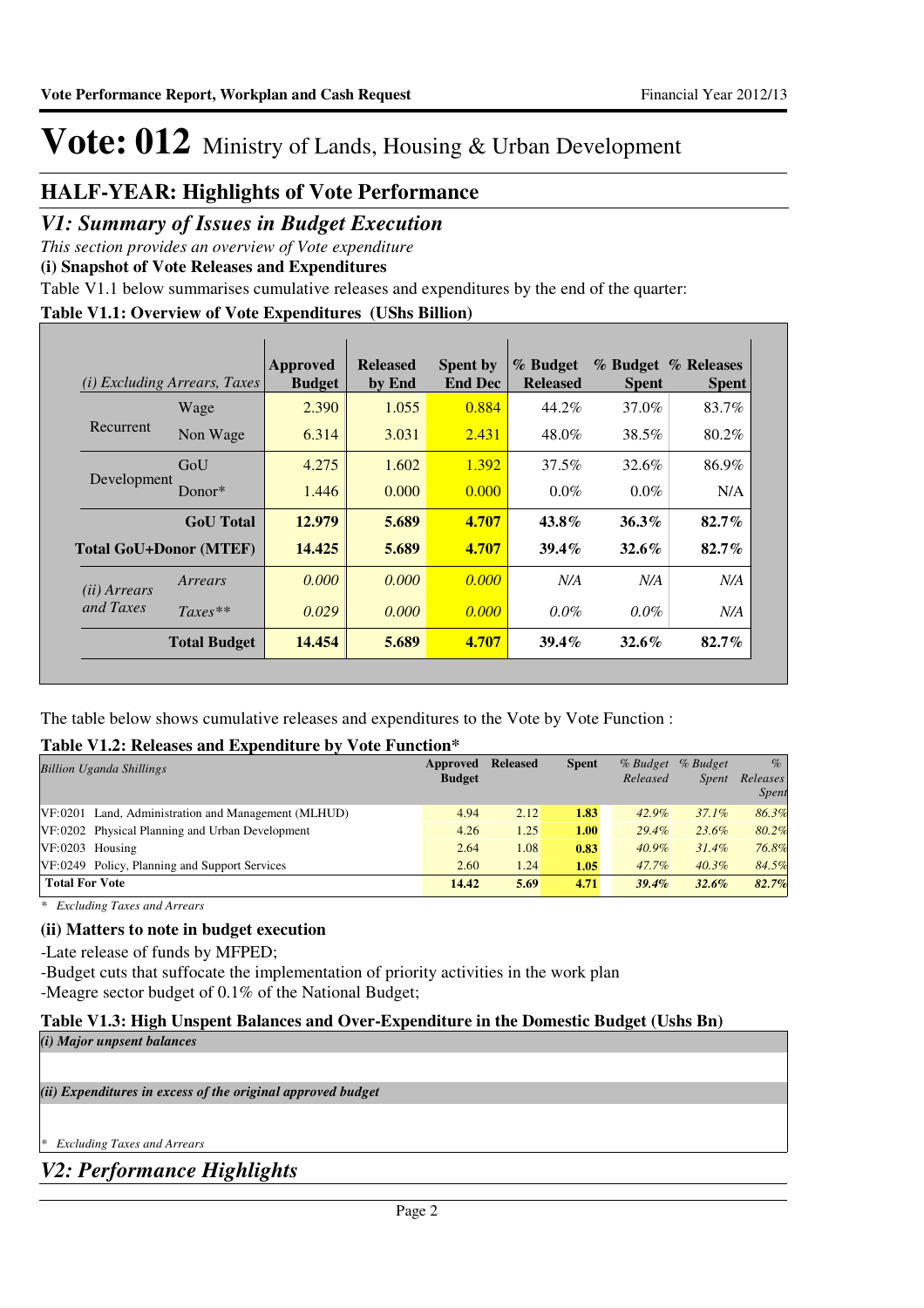### **HALF-YEAR: Highlights of Vote Performance**

*This section provides highlights of output performance, focusing on key outputs and actions impelemented to improve section performance.*

### **Table V2.1: Key Vote Output Indicators and Expenditures\***

| <i>Vote, Vote Function</i><br><b>Key Output</b>                                                  | <b>Approved Budget and</b><br><b>Planned outputs</b>                                                                                                                                                                                                                                                          | <b>Cumulative Expenditure</b><br>and Performance                                                                                                                                                                                                                                                                           | <b>Status and Reasons for</b><br>any Variation from Plans |
|--------------------------------------------------------------------------------------------------|---------------------------------------------------------------------------------------------------------------------------------------------------------------------------------------------------------------------------------------------------------------------------------------------------------------|----------------------------------------------------------------------------------------------------------------------------------------------------------------------------------------------------------------------------------------------------------------------------------------------------------------------------|-----------------------------------------------------------|
|                                                                                                  | Vote Function: 0201 Land, Administration and Management (MLHUD)                                                                                                                                                                                                                                               |                                                                                                                                                                                                                                                                                                                            |                                                           |
| <b>Output: 020101</b>                                                                            | Land Policy, Plans, Strategies and Reports                                                                                                                                                                                                                                                                    |                                                                                                                                                                                                                                                                                                                            |                                                           |
| Description of Performance:                                                                      | -Land Amendment Act 2010<br>implemented and disseminated<br>in 20 districts:<br>-2 land related laws reviewed.<br>and harmonised:<br>-New land sector strategic plan<br>developed;<br>-NLUP & NLP materials<br>disseminated to 40 districts:<br>- 4 Dissemination and<br>sensitisation forums on NLP<br>held; | -Land Amendment Act 2010<br>implemented and disseminated<br>in 6 districts of Kayunga,<br>Rakai, Wakiso, Mpigi, Bukomansi<br>mbi and Kalugu;<br>-50% of the new land sector<br>strategic plan developed;<br>--3 land related laws on Land<br>Regulations, land acquistion<br>and mortgage Act reviewed, and<br>harmonised: | NLP still in cabinet;                                     |
| Performance Indicators:                                                                          |                                                                                                                                                                                                                                                                                                               |                                                                                                                                                                                                                                                                                                                            |                                                           |
| No. of land related laws,<br>regulations and guidelines                                          | 2                                                                                                                                                                                                                                                                                                             | 3                                                                                                                                                                                                                                                                                                                          |                                                           |
| No. districts where National<br>Land Policy and<br>implementation guidelines<br>are disseminated | 40                                                                                                                                                                                                                                                                                                            | $\overline{0}$                                                                                                                                                                                                                                                                                                             |                                                           |
| <b>Output Cost:</b>                                                                              | UShs Bn:<br>1.572                                                                                                                                                                                                                                                                                             | UShs Bn:<br>0.638                                                                                                                                                                                                                                                                                                          | % Budget Spent:<br>$40.6\%$                               |
| Output: 020102                                                                                   | <b>Land Registration</b>                                                                                                                                                                                                                                                                                      |                                                                                                                                                                                                                                                                                                                            |                                                           |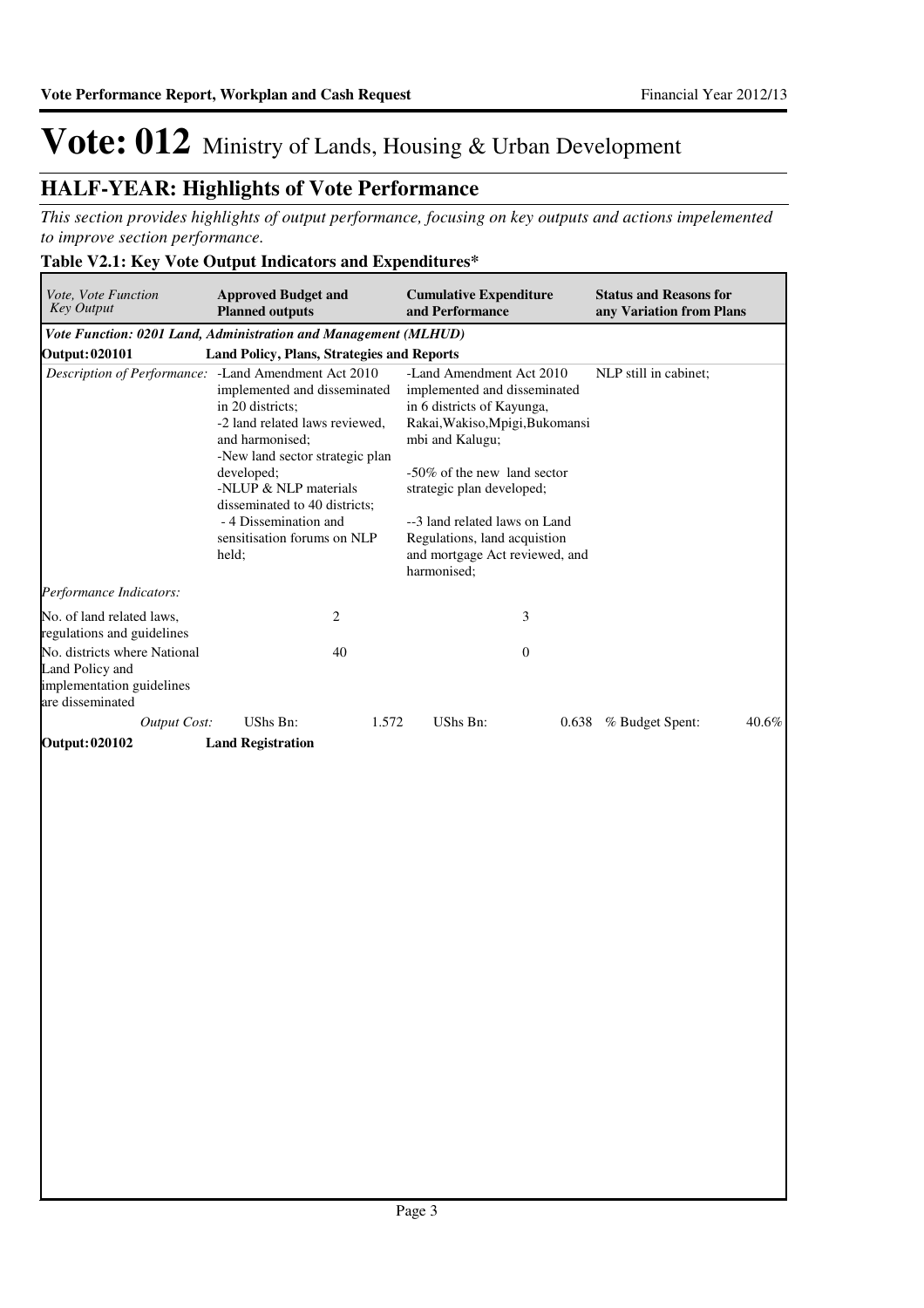## **HALF-YEAR: Highlights of Vote Performance**

| Vote, Vote Function<br><b>Key Output</b>      | <b>Approved Budget and</b><br><b>Planned outputs</b>                                                                                                                                                                                                                                                                                                                                                                                                                | <b>Cumulative Expenditure</b><br>and Performance                                                                                                                                                                                                                                                                                                                                                                                                                                                                                  | <b>Status and Reasons for</b><br>any Variation from Plans            |
|-----------------------------------------------|---------------------------------------------------------------------------------------------------------------------------------------------------------------------------------------------------------------------------------------------------------------------------------------------------------------------------------------------------------------------------------------------------------------------------------------------------------------------|-----------------------------------------------------------------------------------------------------------------------------------------------------------------------------------------------------------------------------------------------------------------------------------------------------------------------------------------------------------------------------------------------------------------------------------------------------------------------------------------------------------------------------------|----------------------------------------------------------------------|
|                                               | Description of Performance: - 800 Certificates of leasehold<br>titles processed;<br>-6000 Certificates of freehold<br>titles processed;<br>-4000 Certificates of Mailo<br>titles processed;<br>-32,000 mailo land transactions<br>registered;<br>-13,000 leasehold land<br>transactions registered;<br>-80 leasehold and freehold<br>court cases to be handled;<br>-160 mailo court cases to be<br>handled;<br>-5 District land offices<br>monitored and evaluated; | -1533 Certificate of lease title<br>issued;<br>-2,886 Certificate of freehold<br>issued;<br>-10,200 Certificate of Mailto<br>title issued;<br>-14,354 mailo land transactions<br>registered;<br>-9734 leasehold and freehold<br>land transactions registered;<br>-1200 lease documents handled; -600 lease documents handled;<br>-40 court case appearances<br>attended to and 60 cases<br>handled;<br>-18 District land offices<br>Monitored;<br>-4 Registrars of<br>Buikwe, Gomba, Kibale, Kamuli<br>were trained and inducted; | The public is increasingly<br>getting aware of their land<br>rights; |
| Performance Indicators:                       |                                                                                                                                                                                                                                                                                                                                                                                                                                                                     |                                                                                                                                                                                                                                                                                                                                                                                                                                                                                                                                   |                                                                      |
| Number of leases drafted                      | 1200                                                                                                                                                                                                                                                                                                                                                                                                                                                                | 600                                                                                                                                                                                                                                                                                                                                                                                                                                                                                                                               |                                                                      |
| Number of certificates of<br>titles processed | 10800                                                                                                                                                                                                                                                                                                                                                                                                                                                               | 4419                                                                                                                                                                                                                                                                                                                                                                                                                                                                                                                              |                                                                      |
| <b>Output Cost:</b>                           | UShs Bn:                                                                                                                                                                                                                                                                                                                                                                                                                                                            | 0.401<br>UShs Bn:                                                                                                                                                                                                                                                                                                                                                                                                                                                                                                                 | 27.9%<br>0.112 % Budget Spent:                                       |
| <b>Output: 020104</b>                         | <b>Surveys and Mapping</b>                                                                                                                                                                                                                                                                                                                                                                                                                                          |                                                                                                                                                                                                                                                                                                                                                                                                                                                                                                                                   |                                                                      |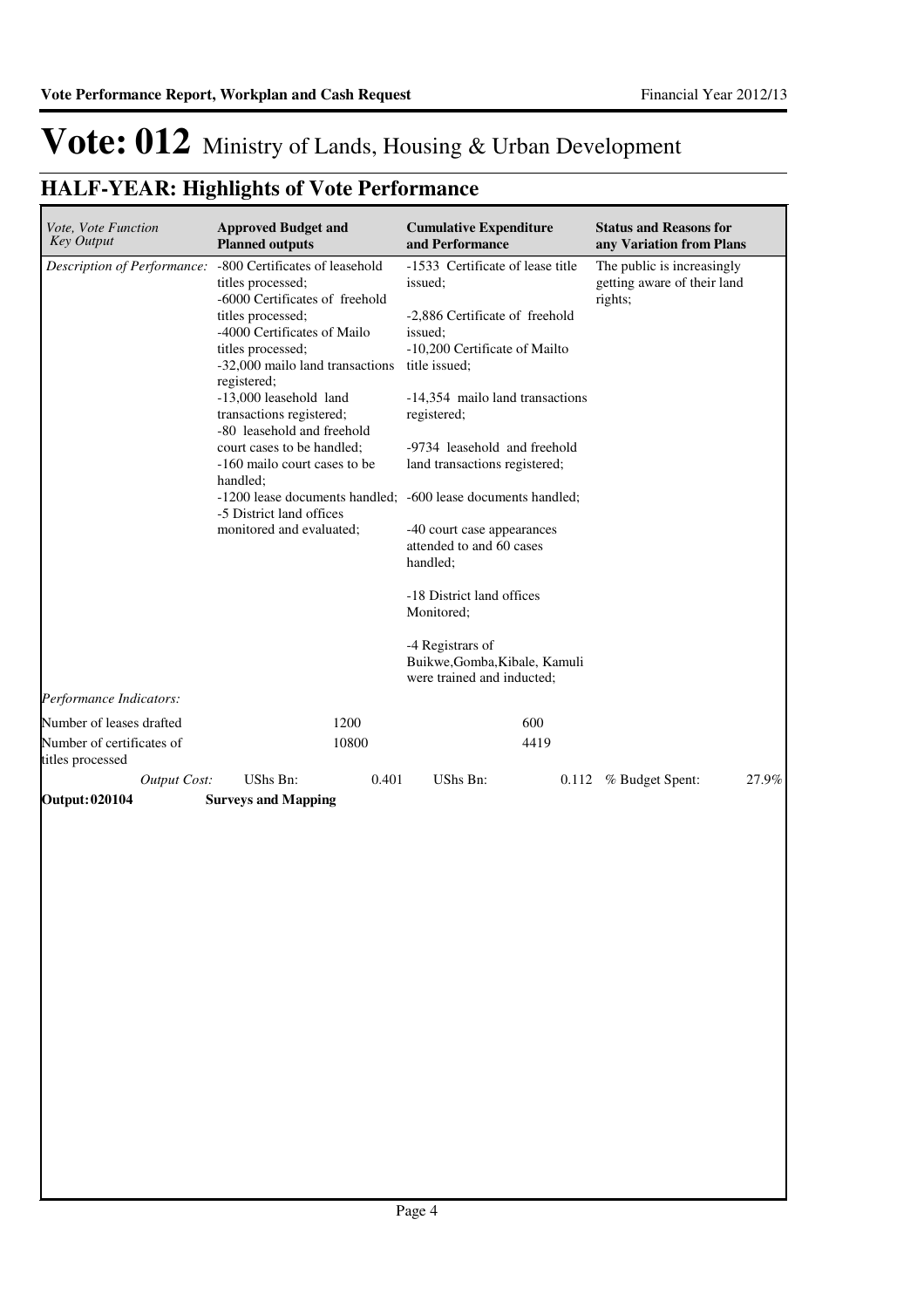## **HALF-YEAR: Highlights of Vote Performance**

| Vote, Vote Function<br><b>Key Output</b>                                                    | <b>Approved Budget and</b><br><b>Planned outputs</b>                                                                                                                                                                                                                                                                                                      |       | <b>Cumulative Expenditure</b><br>and Performance                                                                                                                                                                                                                                                                                                                                                                                                                                                                                         |       | <b>Status and Reasons for</b><br>any Variation from Plans |       |
|---------------------------------------------------------------------------------------------|-----------------------------------------------------------------------------------------------------------------------------------------------------------------------------------------------------------------------------------------------------------------------------------------------------------------------------------------------------------|-------|------------------------------------------------------------------------------------------------------------------------------------------------------------------------------------------------------------------------------------------------------------------------------------------------------------------------------------------------------------------------------------------------------------------------------------------------------------------------------------------------------------------------------------------|-------|-----------------------------------------------------------|-------|
| Description of Performance:                                                                 | - 40 Geodetic control points<br>established:<br>- 4 Topographic maps revised;<br>- 6 Topographic maps reprinted;<br>- 3 techinical meetings to<br>establish international<br>boundaries held;<br>- 2000 deed plans prepared;<br>- 200 sets of technical data<br>provided to survey firms;<br>- Survey and mapping activities<br>monitored in 6 districts. |       | -2 Technical meeting on<br>Ug/DRC meeting was held in<br>Kisangani, DRC<br>-2350 sets of Deed plans<br>approved and 100 sets of<br>technical data and Instructions<br>to Survey supplied/issued to<br>private surveyors.<br>-20 Geodetic control points<br>were established in Nakaseke<br>district.<br>-Survey and Mapping activities<br>were supervised in 2 districts.<br>- Survey and Mapping activities<br>supervised in 2 districts of<br>Kiruhura and Masaka;<br>-9 Topographic maps for<br>Mbararara Municipality(7)<br>revised; |       | hit the target;                                           |       |
| Performance Indicators:                                                                     |                                                                                                                                                                                                                                                                                                                                                           |       |                                                                                                                                                                                                                                                                                                                                                                                                                                                                                                                                          |       |                                                           |       |
| Number of topographic maps<br>reprinted                                                     |                                                                                                                                                                                                                                                                                                                                                           | 6     |                                                                                                                                                                                                                                                                                                                                                                                                                                                                                                                                          | 9     |                                                           |       |
| Number of technical<br>meetings held to establish<br>the international border<br>boundaries |                                                                                                                                                                                                                                                                                                                                                           | 3     |                                                                                                                                                                                                                                                                                                                                                                                                                                                                                                                                          | 2     |                                                           |       |
| Number of geodetic control<br>points established                                            |                                                                                                                                                                                                                                                                                                                                                           | 40    |                                                                                                                                                                                                                                                                                                                                                                                                                                                                                                                                          | 20    |                                                           |       |
| Number of deed plans<br>approved                                                            |                                                                                                                                                                                                                                                                                                                                                           | 2000  |                                                                                                                                                                                                                                                                                                                                                                                                                                                                                                                                          | 2350  |                                                           |       |
| <b>Output Cost:</b>                                                                         | UShs Bn:                                                                                                                                                                                                                                                                                                                                                  | 1.286 | UShs Bn:                                                                                                                                                                                                                                                                                                                                                                                                                                                                                                                                 | 0.391 | % Budget Spent:                                           | 30.4% |
| Output: 020106                                                                              | <b>Land Information Management</b>                                                                                                                                                                                                                                                                                                                        |       |                                                                                                                                                                                                                                                                                                                                                                                                                                                                                                                                          |       |                                                           |       |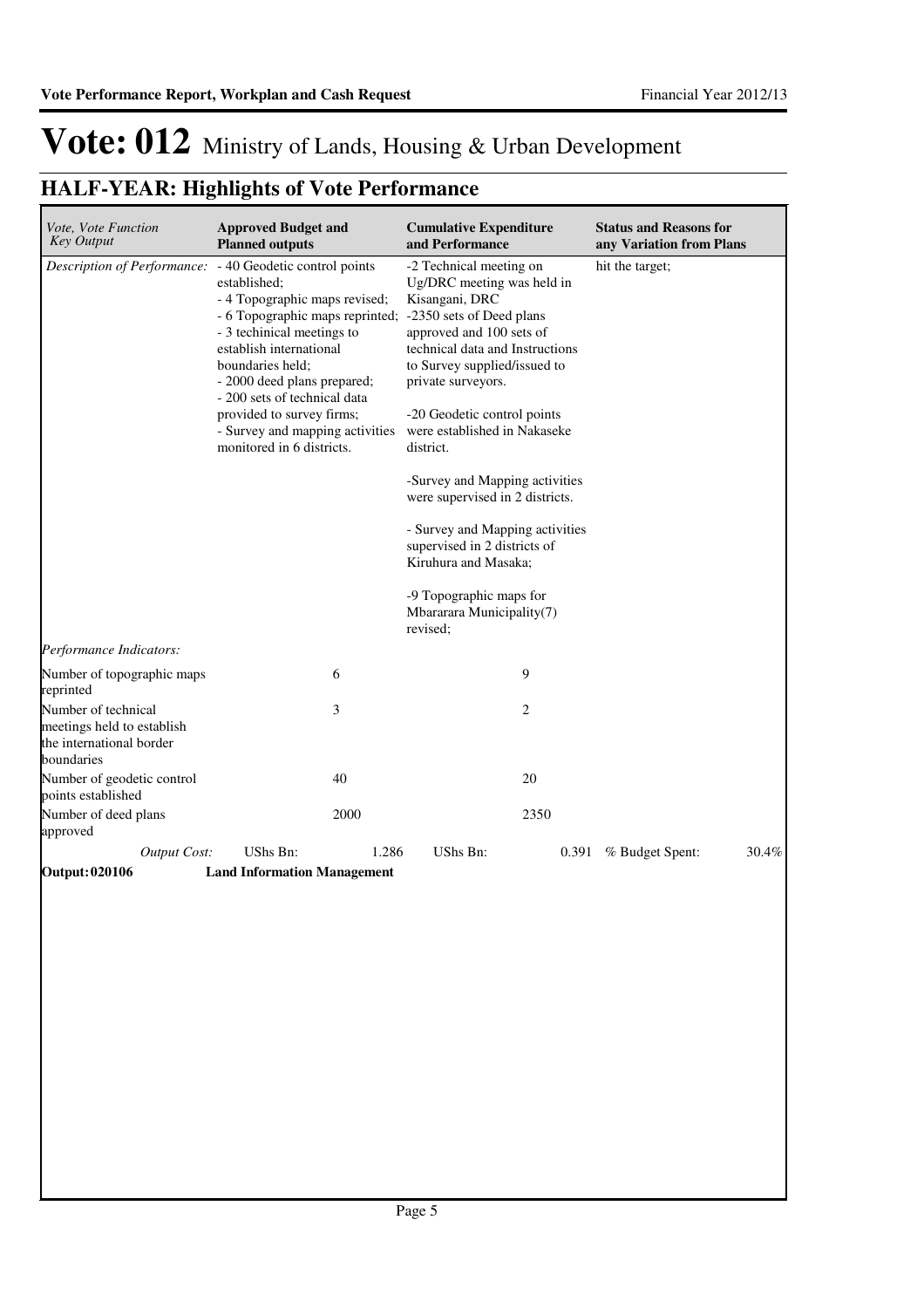## **HALF-YEAR: Highlights of Vote Performance**

| Vote, Vote Function<br><b>Key Output</b>                                          | <b>Approved Budget and</b><br><b>Planned outputs</b>                                                                                                                                                                                                                               | <b>Cumulative Expenditure</b><br>and Performance                                                                                                                                                                                                                             |                                                                                                                                                                                                                               | <b>Status and Reasons for</b><br>any Variation from Plans |       |
|-----------------------------------------------------------------------------------|------------------------------------------------------------------------------------------------------------------------------------------------------------------------------------------------------------------------------------------------------------------------------------|------------------------------------------------------------------------------------------------------------------------------------------------------------------------------------------------------------------------------------------------------------------------------|-------------------------------------------------------------------------------------------------------------------------------------------------------------------------------------------------------------------------------|-----------------------------------------------------------|-------|
| Description of Performance:                                                       | - 90% of implementation of<br>NLIS:<br>- 20 staff recruited for LIS<br>implementation;<br>- 3 technical procedures<br>developed;<br>- Quality control and assurance<br>completed for LIS input for<br>titles and maps;<br>- IEC Strategy for awareness on<br>land issues reviewed; | NLIS:<br>- 27 staff recruited for LIS<br>implementation;<br>in Kampala HQTRs and<br>Mukono production lines;<br>-80% of IEC Strategy for<br>awareness on land issues<br>reviewed:<br>land sector strategic plan<br>- titles sorted, scanned and<br>entered into LIS database | - 85% of implementation of<br>-3 technical procedures on data<br>cleaning, quality control and<br>Geo referencing developed;<br>-Quality Assurance carried out<br>$-50\%$ of the new sector wide<br>formulated and completed; | ON course;                                                |       |
| Performance Indicators:                                                           |                                                                                                                                                                                                                                                                                    |                                                                                                                                                                                                                                                                              |                                                                                                                                                                                                                               |                                                           |       |
| Number of titles sorted,<br>scanned and entered into LIS<br>database              | 12500                                                                                                                                                                                                                                                                              |                                                                                                                                                                                                                                                                              | 187691                                                                                                                                                                                                                        |                                                           |       |
| Number of ministry zonal<br>offices equipped to handle<br>land information system | 6                                                                                                                                                                                                                                                                                  |                                                                                                                                                                                                                                                                              | 6                                                                                                                                                                                                                             |                                                           |       |
| <b>Output Cost:</b>                                                               | <b>UShs Bn:</b>                                                                                                                                                                                                                                                                    | UShs Bn:<br>0.860                                                                                                                                                                                                                                                            | 0.360                                                                                                                                                                                                                         | % Budget Spent:                                           | 41.8% |
| <b>Vote Function Cost</b>                                                         | <b>UShs Bn:</b>                                                                                                                                                                                                                                                                    | 4.935 UShs Bn:                                                                                                                                                                                                                                                               |                                                                                                                                                                                                                               | 1.829 % Budget Spent:                                     | 37.1% |

*Vote Function: 0202 Physical Planning and Urban Development*

**Output: 020201 Physical Planning Policies, Strategies,Guidelines and Standards**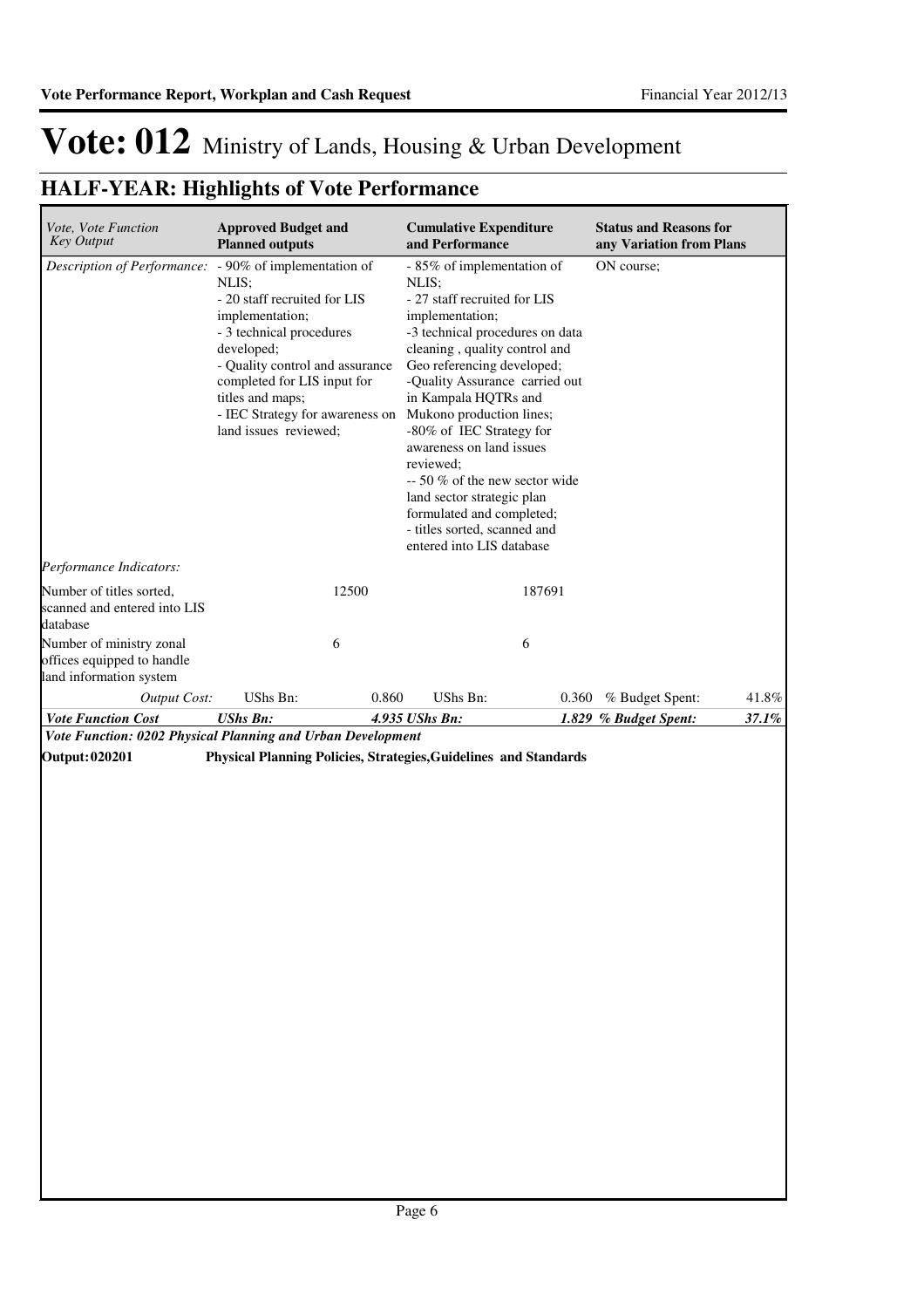## **HALF-YEAR: Highlights of Vote Performance**

| Vote, Vote Function<br><b>Key Output</b>                                                              | <b>Approved Budget and</b><br><b>Planned outputs</b>                                                                                                                                                                                                                                                                                        | <b>Cumulative Expenditure</b><br>and Performance                                                                                                                                                                                                                                                                                                                                                                 | <b>Status and Reasons for</b><br>any Variation from Plans |
|-------------------------------------------------------------------------------------------------------|---------------------------------------------------------------------------------------------------------------------------------------------------------------------------------------------------------------------------------------------------------------------------------------------------------------------------------------------|------------------------------------------------------------------------------------------------------------------------------------------------------------------------------------------------------------------------------------------------------------------------------------------------------------------------------------------------------------------------------------------------------------------|-----------------------------------------------------------|
| Description of Performance:                                                                           | - Monitoring and inspection of<br>compliance carried out in 70<br>districts, $100$ TCs & 22<br>municipalities;<br>- National Land Use Policy<br>disseminated to 10 districts in<br>southern Uganda;<br>- Physical Planning Act 2010<br>disseminated to 10 districts in<br>southern Uganda;<br>- 10 Physical Planning<br>Committees trained; | -Monitoring and inspection of<br>compliance carried out in 20<br>districts;<br>- National Land Use Policy and<br>the Physical Planning Act<br>disseminated to 6 districts and<br>towncouncils of Jinja, Iganga,<br>Kamuli, Bugiri, Mayuge, Palisa<br>and Namayingo and westnilie<br>region<br>-- 6 Physical Planning<br>Committees of Jinja, Iganga,<br>Kamuli, Bugiri, Mayuge, Palisa<br>and Namayingo trained; | heit the target;                                          |
| Performance Indicators:                                                                               |                                                                                                                                                                                                                                                                                                                                             |                                                                                                                                                                                                                                                                                                                                                                                                                  |                                                           |
| Number of districts where<br>physical planning guidelines<br>and standards have been<br>disseminated. | 10                                                                                                                                                                                                                                                                                                                                          | 16                                                                                                                                                                                                                                                                                                                                                                                                               |                                                           |
| Number of districts where<br>national land use policy have<br>been disseminated                       | 10                                                                                                                                                                                                                                                                                                                                          | 16                                                                                                                                                                                                                                                                                                                                                                                                               |                                                           |
| <b>Output Cost:</b>                                                                                   | UShs Bn:                                                                                                                                                                                                                                                                                                                                    | UShs Bn:<br>1.645                                                                                                                                                                                                                                                                                                                                                                                                | 0.547 % Budget Spent:<br>33.3%                            |
| <b>Output: 020202</b>                                                                                 | <b>Field Inspection</b>                                                                                                                                                                                                                                                                                                                     |                                                                                                                                                                                                                                                                                                                                                                                                                  |                                                           |
| Description of Performance:                                                                           | -Monitoring, supervsion $&$<br>planning needs assessment done compliance carried out<br>for 10 Districts;<br>-Monitoring and inspection of<br>compliance carried out;                                                                                                                                                                       | -Monitoring and inspection of                                                                                                                                                                                                                                                                                                                                                                                    | on target;                                                |
| Performance Indicators:                                                                               |                                                                                                                                                                                                                                                                                                                                             |                                                                                                                                                                                                                                                                                                                                                                                                                  |                                                           |
| No. of Urban councils<br>monitored for compliance to<br>land use regulatory frame                     | 10                                                                                                                                                                                                                                                                                                                                          | 20                                                                                                                                                                                                                                                                                                                                                                                                               |                                                           |
| <b>Output Cost:</b>                                                                                   | UShs Bn:                                                                                                                                                                                                                                                                                                                                    | 0.220<br>UShs Bn:                                                                                                                                                                                                                                                                                                                                                                                                | 47.4%<br>0.104 % Budget Spent:                            |
| <b>Output: 020205</b>                                                                                 | <b>Support Supervision and Capacity Building</b>                                                                                                                                                                                                                                                                                            |                                                                                                                                                                                                                                                                                                                                                                                                                  |                                                           |
|                                                                                                       |                                                                                                                                                                                                                                                                                                                                             |                                                                                                                                                                                                                                                                                                                                                                                                                  |                                                           |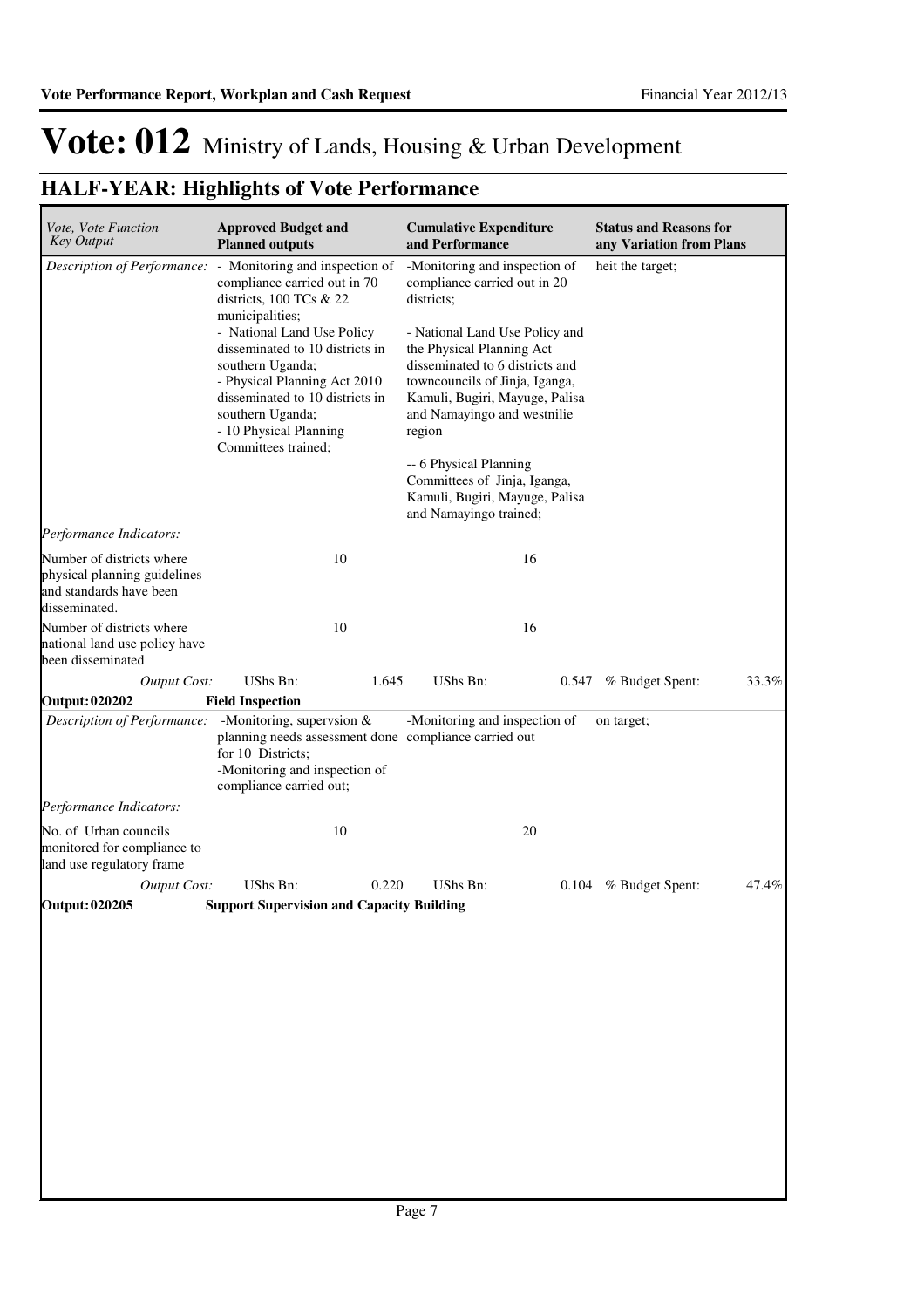## **HALF-YEAR: Highlights of Vote Performance**

| Vote, Vote Function<br><b>Key Output</b>                                                           | <b>Approved Budget and</b><br><b>Planned outputs</b>                                                                                                                                                                                                                                                                                                | <b>Cumulative Expenditure</b><br>and Performance                                                                                                                                                                            | <b>Status and Reasons for</b><br>any Variation from Plans |
|----------------------------------------------------------------------------------------------------|-----------------------------------------------------------------------------------------------------------------------------------------------------------------------------------------------------------------------------------------------------------------------------------------------------------------------------------------------------|-----------------------------------------------------------------------------------------------------------------------------------------------------------------------------------------------------------------------------|-----------------------------------------------------------|
| Description of Performance:                                                                        | - 14 Municipalities Urban<br>Development Foras Established<br>in Moroto, Lira, Arua, Gulu,<br>Soroti, , Tororo, Iganga, Fort<br>portal, Hoima, Entebe,<br>Kabale, Mbale, Mbarara &<br>Masaka:<br>- 2 staff group training held;<br>-Staff and relevant LG staff<br>trained in various areas and<br>skills relevant to Land use<br>Regulation & ROM; | 14 Municipalities Urban<br>Development Foras established<br>in Moroto, Lira, Arua, Gulu,<br>Soroti, , Tororo, Iganga, Fort<br>portal, Hoima, Entebe,<br>Kabale, Mbale, Mbarara &<br>Masaka;<br>2 staff group training held; | hit the target                                            |
| Performance Indicators:                                                                            |                                                                                                                                                                                                                                                                                                                                                     |                                                                                                                                                                                                                             |                                                           |
| Number of areas where<br>modern urban management<br>practice training is carried out               | 4                                                                                                                                                                                                                                                                                                                                                   | 5                                                                                                                                                                                                                           |                                                           |
| Number of urban<br>development forums<br>established                                               | 14                                                                                                                                                                                                                                                                                                                                                  | 14                                                                                                                                                                                                                          |                                                           |
| Output Cost:                                                                                       | UShs Bn:                                                                                                                                                                                                                                                                                                                                            | UShs Bn:<br>1.411<br>0.249                                                                                                                                                                                                  | 17.7%<br>% Budget Spent:                                  |
| <b>Output: 020206</b>                                                                              |                                                                                                                                                                                                                                                                                                                                                     | Urban Dev't Policies, Strategies , Guidelines and Standards                                                                                                                                                                 |                                                           |
| Description of Performance: - Urban Solid waste                                                    | management Strategy Produced<br>& disseminated to 14<br>municipalities;<br>-National Urban policy<br>developed;<br>- Urban campaign strategy<br>produced;                                                                                                                                                                                           | management Strategy Produced<br>& disseminated to 16<br>municipalities;                                                                                                                                                     |                                                           |
| Performance Indicators:                                                                            |                                                                                                                                                                                                                                                                                                                                                     |                                                                                                                                                                                                                             |                                                           |
| Number of municipalities to<br>which urban solid waste<br>management guideline are<br>disseminated | 14                                                                                                                                                                                                                                                                                                                                                  | 16                                                                                                                                                                                                                          |                                                           |
| <b>Output Cost:</b>                                                                                | UShs Bn:                                                                                                                                                                                                                                                                                                                                            | UShs Bn:<br>0.905<br>0.081                                                                                                                                                                                                  | % Budget Spent:<br>$9.0\%$                                |
| <b>Vote Function Cost</b>                                                                          | <b>UShs Bn:</b>                                                                                                                                                                                                                                                                                                                                     | 4.258 UShs Bn:                                                                                                                                                                                                              | 23.6%<br>1.004 % Budget Spent:                            |
| <b>Vote Function: 0203 Housing</b>                                                                 |                                                                                                                                                                                                                                                                                                                                                     |                                                                                                                                                                                                                             |                                                           |
| <b>Output: 020301</b>                                                                              | <b>Housing Policy, Strategies and Reports</b>                                                                                                                                                                                                                                                                                                       |                                                                                                                                                                                                                             |                                                           |
|                                                                                                    |                                                                                                                                                                                                                                                                                                                                                     |                                                                                                                                                                                                                             |                                                           |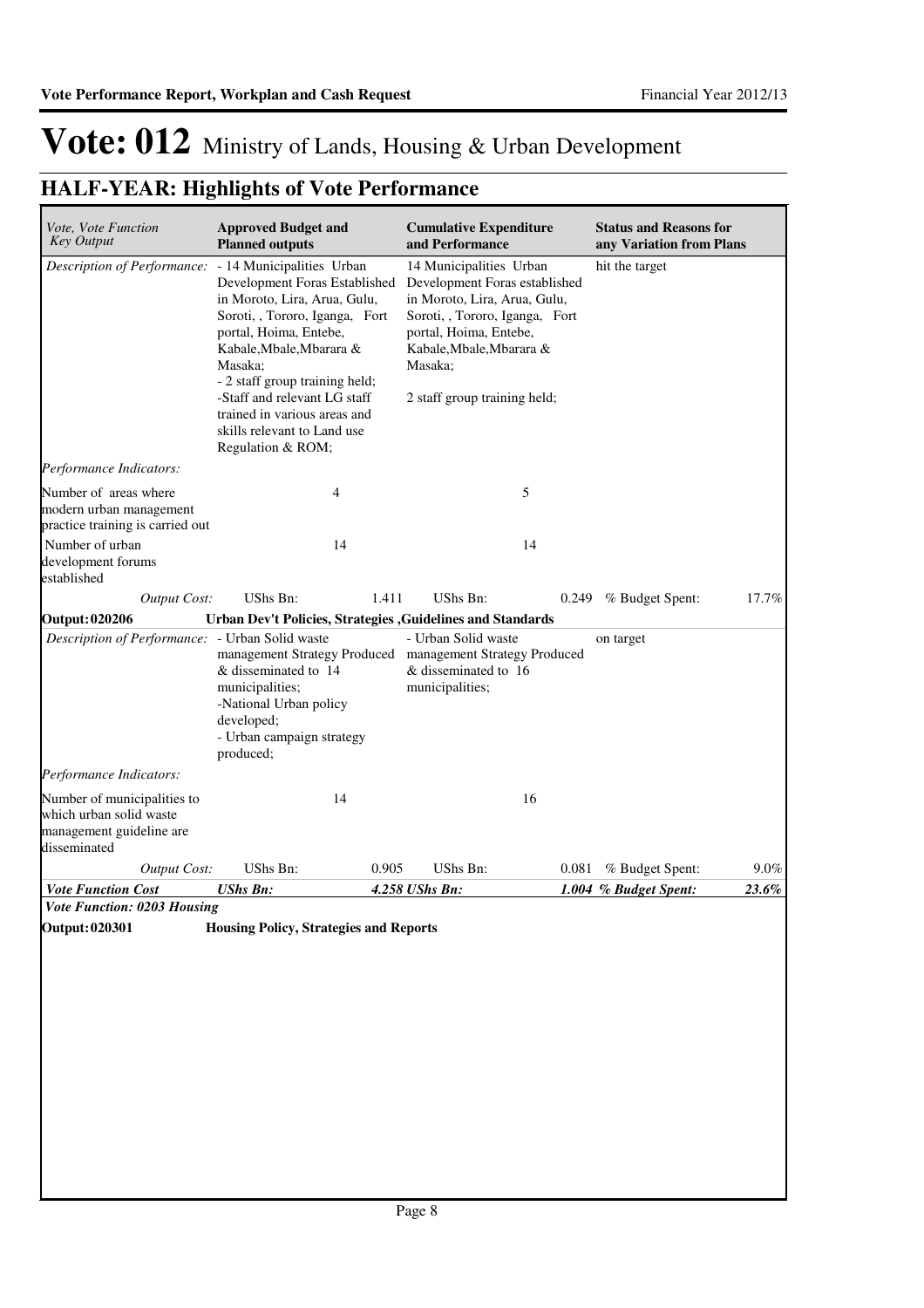### **HALF-YEAR: Highlights of Vote Performance**

| Vote, Vote Function<br><b>Key Output</b>                                           | <b>Approved Budget and</b><br><b>Planned outputs</b>                                                                                                                                                                                                                                      |       | <b>Cumulative Expenditure</b><br>and Performance |       | <b>Status and Reasons for</b><br>any Variation from Plans |       |
|------------------------------------------------------------------------------------|-------------------------------------------------------------------------------------------------------------------------------------------------------------------------------------------------------------------------------------------------------------------------------------------|-------|--------------------------------------------------|-------|-----------------------------------------------------------|-------|
| Description of Performance: - Submission of final draft of                         | National Housing Policy to<br>Cabinet for consideration;<br>- Dissemination and<br>implementation of the National<br>Housing Policy;<br>- 10 year housing policy<br>investment plan developed;<br>- Landlord-Tenant Bill drafted;<br>- Housing Bill drafted;<br>-Housing loans recovered; |       | Housing policy In place;                         |       | delayed approval of the draft<br>housing policy           |       |
| Performance Indicators:                                                            |                                                                                                                                                                                                                                                                                           |       |                                                  |       |                                                           |       |
| Number of pool/institutional<br>houses divested                                    | 500                                                                                                                                                                                                                                                                                       |       | $\mathbf{0}$                                     |       |                                                           |       |
| Number of condominium<br>properties registered                                     | 100                                                                                                                                                                                                                                                                                       |       |                                                  | 21    |                                                           |       |
| No. of districts where<br>National Housing Policy and<br>guideline is disseminated | 10                                                                                                                                                                                                                                                                                        |       | $\theta$                                         |       |                                                           |       |
| <b>Output Cost:</b>                                                                | UShs Bn:                                                                                                                                                                                                                                                                                  | 0.447 | UShs Bn:                                         | 0.082 | % Budget Spent:                                           | 18.3% |
| <b>Output: 020304</b>                                                              | <b>Estates Management Policy, Strategies &amp; Reports</b>                                                                                                                                                                                                                                |       |                                                  |       |                                                           |       |
| Description of Performance: - Stakeholder's consultative                           | workshops on Estates policy<br>held<br>- Draft Estates Policy developed;<br>- 100 Condominium plans<br>vetted:                                                                                                                                                                            |       | Consultant procured;                             |       | delays in procurement process;                            |       |
| Output Cost:                                                                       | UShs Bn:                                                                                                                                                                                                                                                                                  | 0.246 | UShs Bn:                                         | 0.047 | % Budget Spent:                                           | 19.1% |
| <b>Output: 020306</b>                                                              | <b>Awareness compaigns on Earthquake Disaster Management</b>                                                                                                                                                                                                                              |       |                                                  |       |                                                           |       |
| Description of Performance: Project implementation                                 | reviewed.                                                                                                                                                                                                                                                                                 |       | Project implementation<br>reviewed.              |       | Project under review                                      |       |
| Performance Indicators:                                                            |                                                                                                                                                                                                                                                                                           |       |                                                  |       |                                                           |       |
| Number of public awareness<br>campaigns conducted                                  |                                                                                                                                                                                                                                                                                           |       | $\boldsymbol{0}$                                 |       |                                                           |       |
| Output Cost:                                                                       | <b>UShs Bn:</b>                                                                                                                                                                                                                                                                           | 0.025 | UShs Bn:                                         | 0.009 | % Budget Spent:                                           | 38.3% |
| <b>Vote Function Cost</b>                                                          | <b>UShs Bn:</b>                                                                                                                                                                                                                                                                           |       | 2.637 UShs Bn:                                   |       | 0.829 % Budget Spent:                                     | 31.4% |
| Vote Function: 0249 Policy, Planning and Support Services                          |                                                                                                                                                                                                                                                                                           |       |                                                  |       |                                                           |       |
| <b>Vote Function Cost</b>                                                          | <b>UShs Bn:</b>                                                                                                                                                                                                                                                                           |       | 2.595 UShs Bn:                                   |       | 1.045 % Budget Spent:                                     | 40.3% |
| <b>Cost of Vote Services:</b>                                                      | UShs Bn:                                                                                                                                                                                                                                                                                  |       | 14.425 UShs Bn:                                  |       | 4.707 % Budget Spent:                                     | 32.6% |

*\* Excluding Taxes and Arrears*

-Due to inadequate financing, there is hardly no funds aloccated to statistics activities which are pivotal in informing policies;

- Inadequate financing of the sector generally.

### **Table V2.2: Implementing Actions to Improve Vote Performance**

| <b>Actual Actions:</b> | <b>Reasons for Variation</b>                                                                                                  |
|------------------------|-------------------------------------------------------------------------------------------------------------------------------|
|                        |                                                                                                                               |
|                        |                                                                                                                               |
|                        |                                                                                                                               |
|                        | Vote: $012$ Ministry of Lands, Housing & Urban Development<br>Vote Function: 0201 Land, Administration and Management (MLHUD) |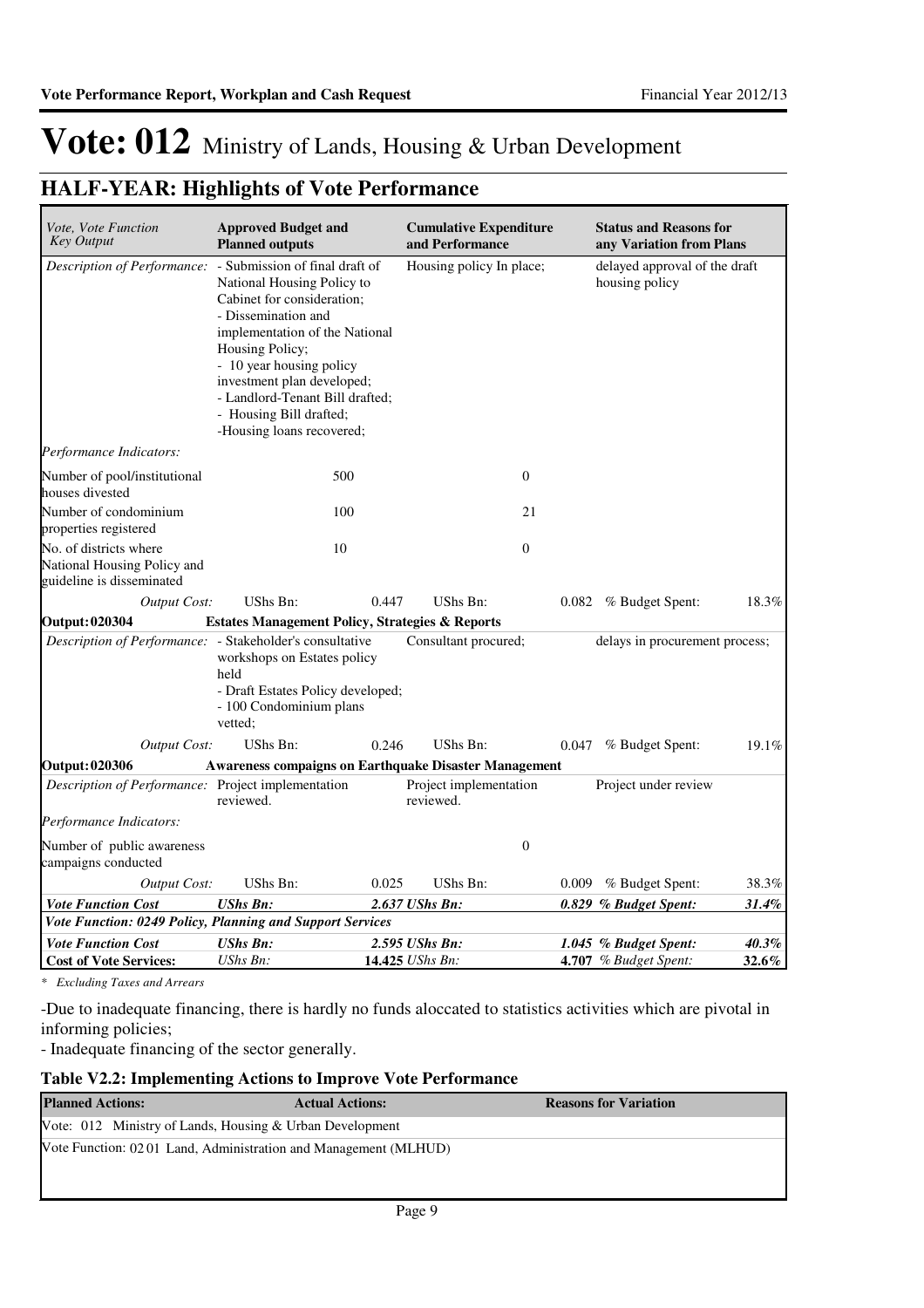### **HALF-YEAR: Highlights of Vote Performance**

| <b>Planned Actions:</b>                                                                                                                                                                                                                                                       | <b>Actual Actions:</b>                                                                                                                                                                                                      | <b>Reasons for Variation</b>        |
|-------------------------------------------------------------------------------------------------------------------------------------------------------------------------------------------------------------------------------------------------------------------------------|-----------------------------------------------------------------------------------------------------------------------------------------------------------------------------------------------------------------------------|-------------------------------------|
| Complete 90% of the implementation of<br>the LIS;<br>- Operationalisation of the NLIS centre;<br>- Equip 6 LIS Pilot district Land Offices.                                                                                                                                   | -85 % complete of NLIS;<br>-LIS center operational<br>-- Equiped 6 LIS Pilot district Land<br>Offices.                                                                                                                      | on taret                            |
| - Review of existing laws;<br>Strenthening the enforcencement of land<br>related laws.                                                                                                                                                                                        | -Building capacity of ALCs<br>-Issuance of Guidelines<br>-Collaboration with the Law<br>enforcement institutions eg policy                                                                                                  | on course;                          |
| Vote: 012 Ministry of Lands, Housing & Urban Development                                                                                                                                                                                                                      |                                                                                                                                                                                                                             |                                     |
| Vote Function: 02 01 Land, Administration and Management (MLHUD)                                                                                                                                                                                                              |                                                                                                                                                                                                                             |                                     |
| Implementation of the National Land<br>Policy                                                                                                                                                                                                                                 | Review of policy before cabinet,<br>awaiting approval;                                                                                                                                                                      | policy awaits apporoval by cabinet; |
| Vote Function: 02 02 Physical Planning and Urban Development                                                                                                                                                                                                                  |                                                                                                                                                                                                                             |                                     |
| - Implement Physical Planning Act, 2012;<br>- Disseminate the Physical Planning<br>Standards and guidelines;<br>- Implementation of USMIID project.                                                                                                                           | -implementation of physical planning<br>Act on going;<br>-Dissemination of Physical planning<br>Standards and guidelines on going;<br>-Formation of the Municipal<br>development forums to prepare for the<br><b>USMID;</b> | work in progress                    |
| Final Draft National Urban Policy<br>developed.                                                                                                                                                                                                                               | Work in progress for the development<br>of the urban policy                                                                                                                                                                 | work in progress                    |
| Resource mobilization for implementation<br>of the National Land Use Policy;<br>Embark on the Process of Developing the<br>Plan                                                                                                                                               | -Consulations with MoFPED and<br><b>Development patners;</b>                                                                                                                                                                | work in progress                    |
| Vote Function: 02 03 Housing                                                                                                                                                                                                                                                  |                                                                                                                                                                                                                             |                                     |
| -Environmental project Impact assessment<br>carried out;<br>-125 housing units constructed in Kasooli; - Implementation of TSUPU project.<br>-Kasooli community trained in income<br>generation;<br>- Implementation of TSUPU project.                                        | -Kasooli community trained in income<br>generation;                                                                                                                                                                         | work in progress                    |
| Vote: 012 Ministry of Lands, Housing & Urban Development                                                                                                                                                                                                                      |                                                                                                                                                                                                                             |                                     |
| Vote Function: 02 03 Housing                                                                                                                                                                                                                                                  |                                                                                                                                                                                                                             |                                     |
| Submit final draft National Housing<br>Policy to Cabinet for consideration;<br>Implement the National Housing Policy<br>- Draft the Housing Bill                                                                                                                              | deveopment of the housing policy in<br>progress;                                                                                                                                                                            | work in progress                    |
| - Proto type plans applicable to respective<br>cultural backgrounds developed and<br>disseminated;<br>- Building Materials Data Bank for<br>Uganda developed and disseminated;<br>- Promotion of housing cooperatives;<br>Sentisation of the public on mortgage<br>financing; | - Proto type plans disseminated;<br>-- Proto type plansfor 5 districts<br>developed;<br>-- Promotion of housing cooperatives;<br>- Sentisation of the public on mortgage<br>financing;                                      | work in progress                    |

### *V3: Details of Releases and Expenditure*

*This section provides a comprehensive summary of the outputs delivered by the Vote and further details of Vote expenditures by Vote Function and Expenditure Item.*

| Table V3.1: GoU Releases and Expenditure by Output* |                          |  |              |         |          |         |  |
|-----------------------------------------------------|--------------------------|--|--------------|---------|----------|---------|--|
| Rillian Hagnda Shillings                            | <b>Approved Released</b> |  | <b>Spent</b> | $%$ GoU | $\%$ GoU | $%$ GoU |  |
|                                                     | Page 10                  |  |              |         |          |         |  |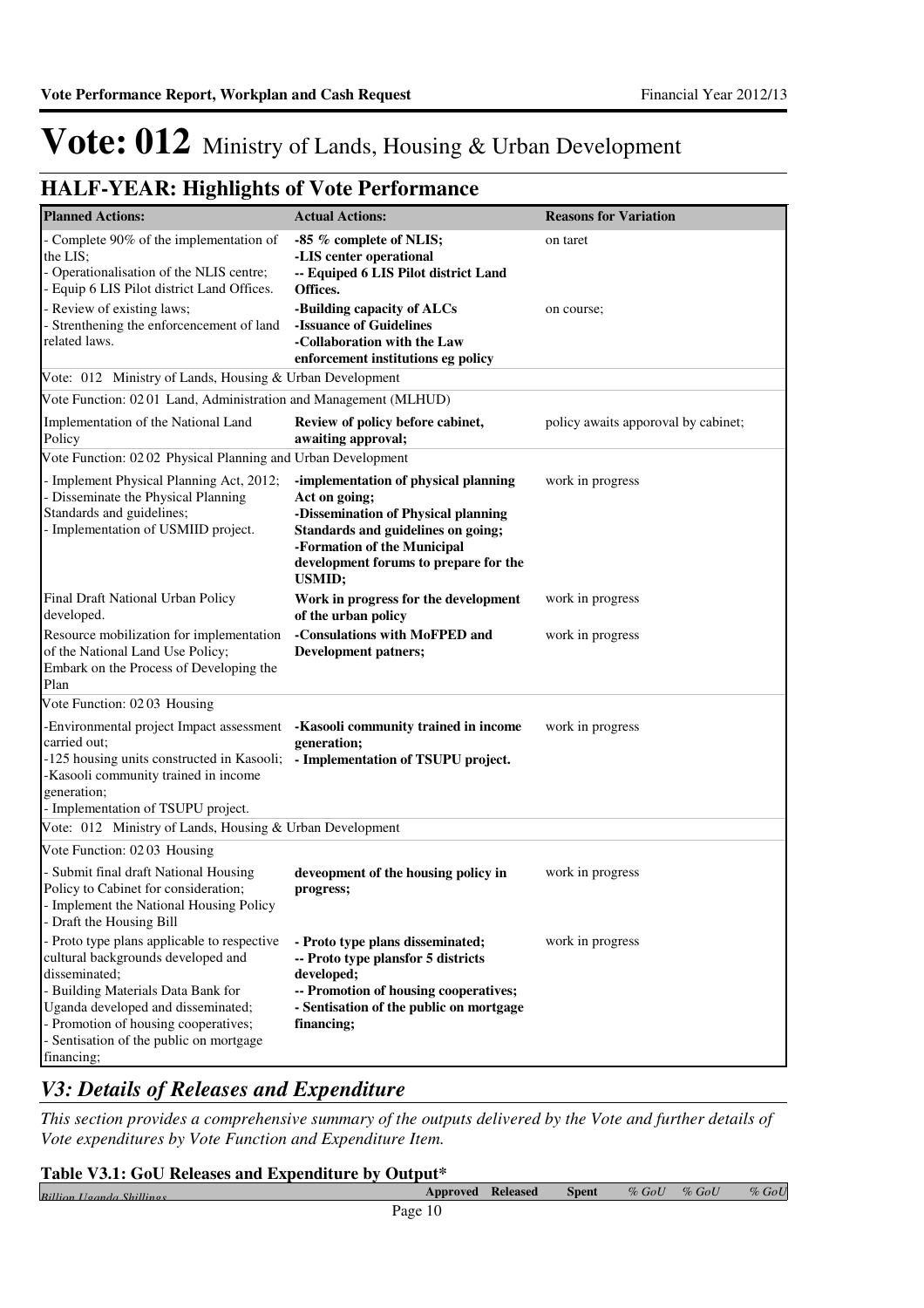## **HALF-YEAR: Highlights of Vote Performance** *Billion Uganda Shillings*

| <del>ртнон озинии энштуз</del>                                          | <b>Budget</b> |      |      | <b>Budget</b> | <b>Budget</b> | Releases |
|-------------------------------------------------------------------------|---------------|------|------|---------------|---------------|----------|
|                                                                         |               |      |      | Released      | Spent         | Spen.    |
| VF:0201 Land, Administration and Management (MLHUD)                     | 4.94          | 2.12 | 1.83 | 42.9%         | 37.1%         | 86.3%    |
| Class: Outputs Provided                                                 | 4.90          | 2.12 | 1.83 | 43.3%         | 37.3%         | 86.3%    |
| 020101 Land Policy, Plans, Strategies and Reports                       | 1.57          | 0.72 | 0.64 | 45.5%         | 40.6%         | 89.2%    |
| 020102 Land Registration                                                | 0.40          | 0.13 | 0.11 | 32.5%         | 27.9%         | 86.0%    |
| 020103 Inspection and Valuation of Land and Property                    | 0.40          | 0.23 | 0.21 | 58.6%         | 53.0%         | 90.4%    |
| 020104 Surveys and Mapping                                              | 1.29          | 0.55 | 0.39 | 42.9%         | 30.4%         | 70.8%    |
| 020105 Capacity Building in Land Administration and Management          | 0.38          | 0.12 | 0.12 | 31.3%         | 30.8%         | 98.3%    |
| 020106 Land Information Management                                      | 0.86          | 0.37 | 0.36 | 42.9%         | 41.8%         | 97.4%    |
| Class: Capital Purchases                                                | 0.04          | 0.00 | 0.00 | $0.0\%$       | $0.0\%$       | N/A      |
| 020176 Purchase of Office and ICT Equipment, including Software         | 0.04          | 0.00 | 0.00 | 0.0%          | $0.0\%$       | N/A      |
| VF:0202 Physical Planning and Urban Development                         | 2.81          | 1.25 | 1.00 | 44.6%         | 35.7%         | 80.2%    |
| Class: Outputs Provided                                                 | 2.81          | 1.25 | 1.00 | 44.6%         | 35.7%         | 80.2%    |
| 020201 Physical Planning Policies, Strategies, Guidelines and Standards | 1.65          | 0.73 | 0.55 | 44.5%         | 33.3%         | 74.8%    |
| 020202 Field Inspection                                                 | 0.22          | 0.12 | 0.10 | 54.0%         | 47.4%         | 87.8%    |
| 020203 Devt of Physical Devt Plans                                      | 0.08          | 0.02 | 0.02 | 29.6%         | 29.0%         | 97.9%    |
| 020205 Support Supervision and Capacity Building                        | 0.62          | 0.27 | 0.25 | 43.9%         | 40.1%         | 91.3%    |
| 020206 Urban Dev't Policies, Strategies , Guidelines and Standards      | 0.25          | 0.11 | 0.08 | 43.0%         | 32.8%         | 76.2%    |
| VF:0203 Housing                                                         | 2.64          | 1.08 | 0.83 | 40.9%         | 31.4%         | 76.8%    |
| Class: Outputs Provided                                                 | 2.54          | 1.05 | 0.80 | 41.3%         | 31.4%         | 76.0%    |
| 020301 Housing Policy, Strategies and Reports                           | 0.45          | 0.16 | 0.08 | 34.9%         | 18.3%         | 52.5%    |
| 020302 Technical Support and Administrative Services                    | 1.37          | 0.63 | 0.52 | 45.8%         | 37.7%         | 82.2%    |
| 020303 Capacity Building                                                | 0.45          | 0.16 | 0.14 | 36.1%         | 31.6%         | 87.4%    |
| 020304 Estates Management Policy, Strategies & Reports                  | 0.25          | 0.09 | 0.05 | 37.1%         | 19.1%         | 51.5%    |
| 020306 Awareness compaigns on Earthquake Disaster Management            | 0.02          | 0.01 | 0.01 | 38.6%         | 38.3%         | 99.2%    |
| Class: Capital Purchases                                                | 0.10          | 0.03 | 0.03 | 33.0%         | 33.0%         | 100.0%   |
| 020373 Roads, Streets and Highways                                      | 0.10          | 0.03 | 0.03 | 33.0%         | 33.0%         | 100.0%   |
| VF:0249 Policy, Planning and Support Services                           | 2.60          | 1.24 | 1.05 | 47.7%         | 40.3%         | 84.5%    |
| Class: Outputs Provided                                                 | 2.60          | 1.24 | 1.05 | 47.7%         | 40.3%         | 84.5%    |
| 024901 Policy, consultation, planning and monitoring services           | 1.09          | 0.47 | 0.40 | 43.1%         | 36.8%         | 85.3%    |
| 024902 Ministry Support Services (Finance and Administration)           | 0.93          | 0.52 | 0.43 | 55.3%         | 45.9%         | 82.9%    |
| 024903 Ministerial and Top Management Services                          | 0.20          | 0.10 | 0.10 | 49.5%         | 48.9%         | 98.8%    |
| 024904 Information Management                                           | 0.07          | 0.03 | 0.02 | 44.2%         | 26.6%         | 60.1%    |
| 024905 Procurement and Disposal Services                                | 0.06          | 0.03 | 0.03 | 52.0%         | 43.0%         | 82.6%    |
| 024906 Accounts and internal Audit Services                             | 0.24          | 0.09 | 0.07 | 36.7%         | 30.2%         | 82.1%    |
| <b>Total For Vote</b>                                                   | 12.98         | 5.69 | 4.71 | 43.8%         | 36.3%         | 82.7%    |

*\* Excluding Taxes and Arrears*

### **Table V3.2: 2012/13 GoU Expenditure by Item**

| <b>Billion Uganda Shillings</b>                           | Approved<br><b>Budget</b> | <b>Releases</b> | Expend-<br>iture | % Budged<br><b>Released</b> | % Budget<br><b>Spent</b> | %Releases<br><b>Spent</b> |
|-----------------------------------------------------------|---------------------------|-----------------|------------------|-----------------------------|--------------------------|---------------------------|
| <b>Output Class: Outputs Provided</b>                     | 12.84                     | 5.66            | 4.67             | 44.0%                       | 36.4%                    | 82.6%                     |
| 211101 General Staff Salaries                             | 2.39                      | 1.06            | 0.88             | 44.2%                       | 37.0%                    | 83.7%                     |
| 211102 Contract Staff Salaries (Incl. Casuals, Temporary) | 0.53                      | 0.34            | 0.33             | 64.3%                       | 62.3%                    | 96.8%                     |
| 211103 Allowances                                         | 0.94                      | 0.42            | 0.40             | $45.2\%$                    | $42.3\%$                 | $93.5\%$                  |
| 212101 Social Security Contributions (NSSF)               | 0.06                      | 0.03            | 0.03             | 52.0%                       | 50.0%                    | 96.2%                     |
| 213001 Medical Expenses (To Employees)                    | 0.01                      | 0.00            | 0.00             | $29.7\%$                    | 29.6%                    | 99.9%                     |
| 213002 Incapacity, death benefits and funeral expenses    | 0.04                      | 0.02            | 0.02             | 50.0%                       | 50.0%                    | 100.0%                    |
| 221001 Advertising and Public Relations                   | 0.06                      | 0.02            | 0.01             | 27.7%                       | 14.7%                    | 52.9%                     |
| 221002 Workshops and Seminars                             | 1.34                      | 0.46            | 0.40             | 34.0%                       | $30.0\%$                 | 88.2%                     |
| 221003 Staff Training                                     | 0.26                      | 0.05            | 0.04             | 20.8%                       | $16.7\%$                 | 80.3%                     |
| 221005 Hire of Venue (chairs, projector etc)              | 0.01                      | 0.00            | 0.00             | 19.4%                       | 12.8%                    | 65.7%                     |
| 221007 Books, Periodicals and Newspapers                  | 0.10                      | 0.04            | 0.03             | 36.5%                       | 30.8%                    | 84.3%                     |
| 221008 Computer Supplies and IT Services                  | 0.18                      | 0.05            | 0.02             | 27.8%                       | $12.4\%$                 | 44.6%                     |
|                                                           |                           |                 |                  |                             |                          |                           |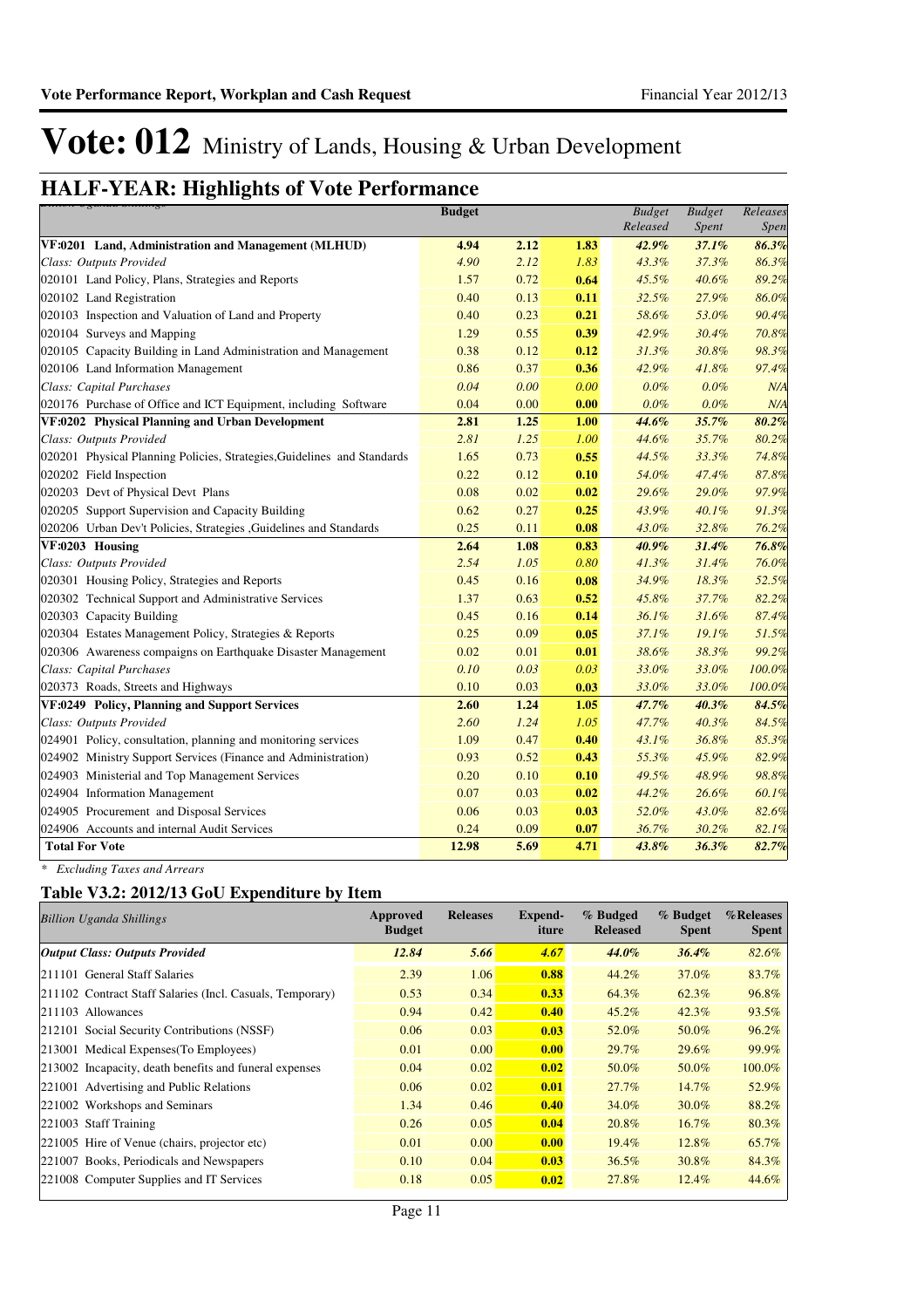## **HALF-YEAR: Highlights of Vote Performance**

| <b>Billion Uganda Shillings</b>                         | <b>Approved</b><br><b>Budget</b> | <b>Releases</b> | Expend-<br>iture | % Budged<br><b>Released</b> | % Budget<br><b>Spent</b> | %Releases<br><b>Spent</b> |
|---------------------------------------------------------|----------------------------------|-----------------|------------------|-----------------------------|--------------------------|---------------------------|
| 221009 Welfare and Entertainment                        | 0.23                             | 0.13            | 0.12             | 55.1%                       | 53.5%                    | 97.0%                     |
| 221010 Special Meals and Drinks                         | 0.02                             | 0.00            | 0.00             | 16.1%                       | $0.0\%$                  | 0.0%                      |
| 221011 Printing, Stationery, Photocopying and Binding   | 0.89                             | 0.39            | 0.19             | 43.7%                       | 21.8%                    | 49.9%                     |
| 221012 Small Office Equipment                           | 0.04                             | 0.00            | 0.00             | 13.9%                       | 3.9%                     | 28.4%                     |
| 221016 IFMS Recurrent Costs                             | 0.04                             | 0.02            | 0.01             | 50.0%                       | 31.6%                    | 63.2%                     |
| 221017 Subscriptions                                    | 0.07                             | 0.02            | 0.01             | 26.1%                       | 15.0%                    | 57.3%                     |
| 222001 Telecommunications                               | 0.29                             | 0.12            | 0.12             | 40.2%                       | 40.2%                    | 100.0%                    |
| 222002 Postage and Courier                              | 0.01                             | 0.00            | 0.00             | 34.3%                       | 34.3%                    | 100.0%                    |
| 222003 Information and Communications Technology        | 0.02                             | 0.00            | 0.00             | 6.7%                        | 0.0%                     | $0.0\%$                   |
| 223001 Property Expenses                                | 0.12                             | 0.06            | 0.04             | 50.0%                       | 31.1%                    | 62.3%                     |
| 223004 Guard and Security services                      | 0.08                             | 0.04            | 0.03             | 50.0%                       | 32.7%                    | 65.5%                     |
| 223005 Electricity                                      | 0.05                             | 0.03            | 0.03             | 50.0%                       | 50.0%                    | 100.0%                    |
| 223006 Water                                            | 0.04                             | 0.02            | 0.02             | 50.0%                       | 50.0%                    | 100.0%                    |
| 224002 General Supply of Goods and Services             | 0.08                             | 0.03            | 0.01             | 34.6%                       | 16.5%                    | 47.6%                     |
| 225001 Consultancy Services- Short-term                 | 1.28                             | 0.46            | 0.25             | 36.1%                       | 19.2%                    | 53.1%                     |
| 225002 Consultancy Services-Long-term                   | 0.10                             | 0.04            | 0.00             | 40.0%                       | 3.7%                     | 9.1%                      |
| 225003 Taxes on (Professional) Services                 | 0.02                             | 0.00            | 0.00             | $0.0\%$                     | $0.0\%$                  | N/A                       |
| 227001 Travel Inland                                    | 1.61                             | 0.86            | 0.84             | 53.4%                       | 52.4%                    | 98.1%                     |
| 227002 Travel Abroad                                    | 0.37                             | 0.20            | 0.20             | 53.6%                       | 53.3%                    | 99.5%                     |
| 227004 Fuel, Lubricants and Oils                        | 0.97                             | 0.53            | 0.53             | 54.3%                       | 54.3%                    | 100.0%                    |
| 228001 Maintenance - Civil                              | 0.08                             | 0.03            | 0.02             | 33.5%                       | 23.7%                    | 70.7%                     |
| 228002 Maintenance - Vehicles                           | 0.40                             | 0.16            | 0.06             | 40.7%                       | 15.4%                    | 37.7%                     |
| 228003 Maintenance Machinery, Equipment and Furniture   | 0.13                             | 0.04            | 0.03             | 30.3%                       | 20.7%                    | 68.4%                     |
| <b>Output Class: Capital Purchases</b>                  | 0.17                             | 0.03            | 0.03             | $20.0\%$                    | $20.0\%$                 | 100.0%                    |
| 231005 Machinery and Equipment                          | 0.04                             | 0.00            | 0.00             | 0.0%                        | $0.0\%$                  | N/A                       |
| 281504 Monitoring, Supervision and Appraisal of Capital | 0.10                             | 0.03            | 0.03             | 33.0%                       | 33.0%                    | 100.0%                    |
| 312206 Gross Tax                                        | 0.03                             | 0.00            | 0.00             | 0.0%                        | 0.0%                     | N/A                       |
| <b>Grand Total:</b>                                     | 13.01                            | 5.69            | 4.71             | 43.7%                       | 36.2%                    | 82.7%                     |
| <b>Total Excluding Taxes and Arrears:</b>               | 12.98                            | 5.69            | 4.71             | 43.8%                       | 36.3%                    | 82.7%                     |

### **Table V3.3: GoU Releases and Expenditure by Project and Programme\***

|      | <b>Billion Uganda Shillings</b>                     | Approved      | <b>Released</b> | <b>Spent</b> | $%$ GoU       | $%$ GoU       | $%$ GoU  |
|------|-----------------------------------------------------|---------------|-----------------|--------------|---------------|---------------|----------|
|      |                                                     | <b>Budget</b> |                 |              | <b>Budget</b> | <b>Budget</b> | Releases |
|      |                                                     |               |                 |              | Released      | <i>Spent</i>  | Spent    |
|      | VF:0201 Land, Administration and Management (MLHUD) | 4.94          | 2.12            | 1.83         | 42.9%         | 37.1%         | 86.3%    |
|      | <b>Recurrent Programmes</b>                         |               |                 |              |               |               |          |
| 03   | Office of Director Land Management                  | 0.05          | 0.01            | 0.01         | $26.0\%$      | 23.7%         | 91.0%    |
| 04   | Land Administration                                 | 0.40          | 0.23            | 0.21         | 58.6%         | 53.0%         | 90.4%    |
| 05   | Surveys and Mapping                                 | 1.08          | 0.49            | 0.33         | $45.3\%$      | 30.6%         | 67.6%    |
| 06   | Land Registration                                   | 0.40          | 0.13            | 0.11         | 32.5%         | 27.9%         | 86.0%    |
| 07   | Land Sector Reform Coordination Unit                | 0.70          | 0.31            | 0.24         | 44.9%         | 34.5%         | 76.8%    |
|      | <b>Development Projects</b>                         |               |                 |              |               |               |          |
| 0121 | Digital Mapping                                     | 0.06          | 0.02            | 0.02         | 36.7%         | 32.7%         | 88.9%    |
| 0139 | Land Tenure Reform Project                          | 2.25          | 0.92            | 0.90         | 40.8%         | 40.2%         | 98.3%    |
|      | VF:0202 Physical Planning and Urban Development     | 2.81          | 1.25            | 1.00         | 44.6%         | 35.7%         | 80.2%    |
|      | <b>Recurrent Programmes</b>                         |               |                 |              |               |               |          |
| 11   | Office of Director Physical Planning & Urban Devt   | 0.05          | 0.01            | 0.01         | 28.2%         | 26.3%         | 93.4%    |
| 12   | Land use Regulation and Compliance                  | 0.56          | 0.32            | 0.28         | 56.5%         | 50.7%         | 89.7%    |
| 13   | <b>Physical Planning</b>                            | 0.42          | 0.25            | 0.23         | 59.5%         | 54.6%         | 91.8%    |
| 14   | Urban Development                                   | 0.43          | 0.19            | 0.17         | 44.7%         | 39.6%         | 88.7%    |
|      | <b>Development Projects</b>                         |               |                 |              |               |               |          |
| 1146 | Transforming Settlements of Urban Poor              | 0.32          | 0.13            | 0.12         | $40.6\%$      | 36.2%         | 89.2%    |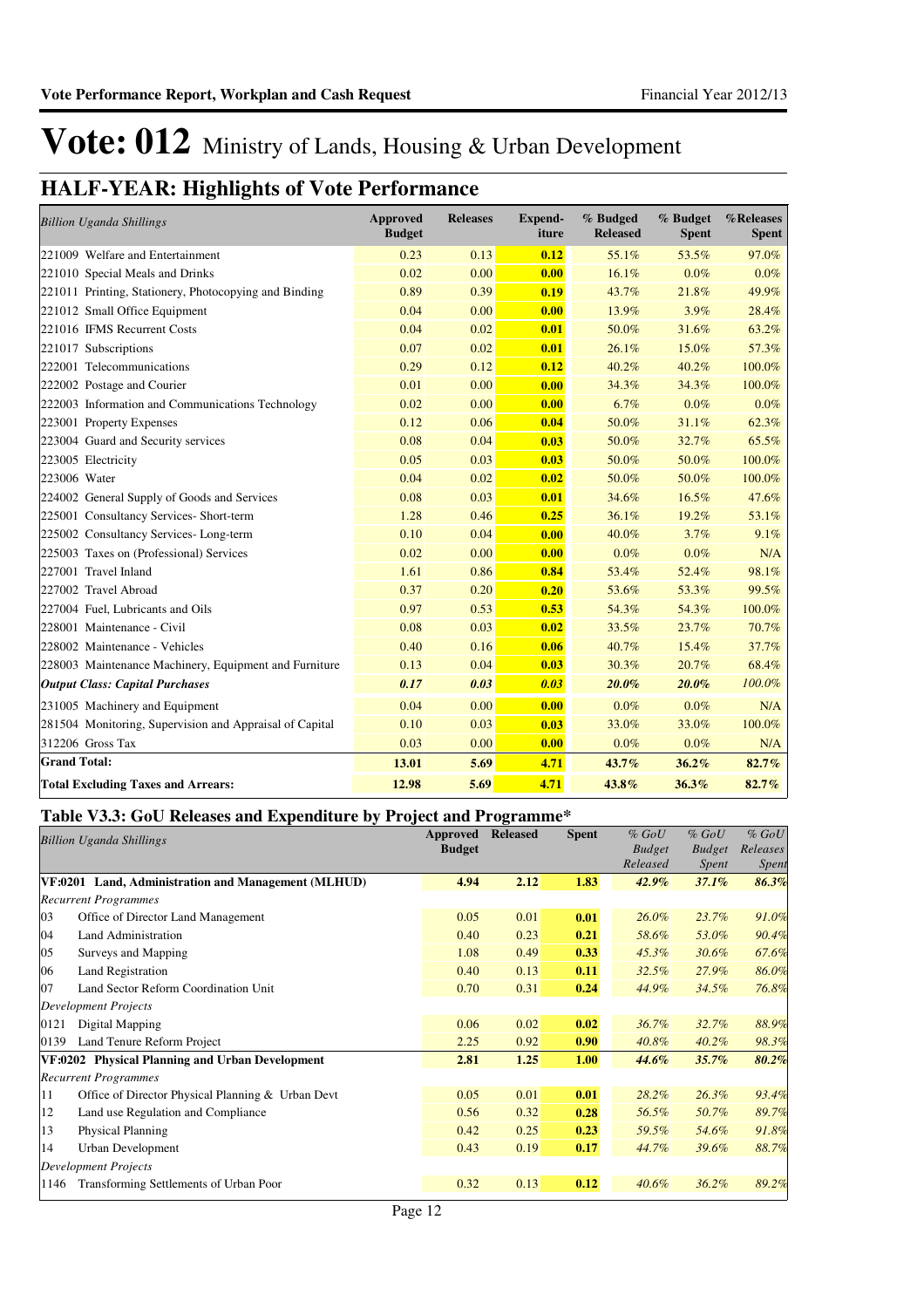## **HALF-YEAR: Highlights of Vote Performance**

| 1244                        | Support to National Physical Devt Planning    | 1.04  | 0.35 | 0.19 | 33.9%    | 18.5%    | 54.7% |
|-----------------------------|-----------------------------------------------|-------|------|------|----------|----------|-------|
| VF:0203 Housing             |                                               | 2.64  | 1.08 | 0.83 | $40.9\%$ | 31.4%    | 76.8% |
|                             | <b>Recurrent Programmes</b>                   |       |      |      |          |          |       |
| 09                          | Housing Development and Estates Management    | 0.81  | 0.27 | 0.21 | 33.9%    | 25.6%    | 75.4% |
| 10                          | <b>Human Settlements</b>                      | 1.40  | 0.65 | 0.48 | $46.2\%$ | 34.1%    | 73.7% |
| 15                          | Office of the Director, Housing               | 0.05  | 0.01 | 0.01 | 24.9%    | $21.3\%$ | 85.6% |
| <b>Development Projects</b> |                                               |       |      |      |          |          |       |
| 0288                        | National Shelter Program                      | 0.00  | 0.00 | 0.00 | N/A      | N/A      | N/A   |
| 0316                        | Support to Earthquake Disaster Victims        | 0.02  | 0.01 | 0.01 | 38.6%    | 38.3%    | 99.2% |
| 1147                        | Kasooli Housing Project                       | 0.35  | 0.13 | 0.12 | 38.3%    | 35.3%    | 92.2% |
|                             | VF:0249 Policy, Planning and Support Services | 2.60  | 1.24 | 1.05 | 47.7%    | 40.3%    | 84.5% |
|                             | <b>Recurrent Programmes</b>                   |       |      |      |          |          |       |
| 01                          | Finance and administration                    | 1.56  | 0.78 | 0.66 | 50.1%    | 42.0%    | 83.9% |
| 02                          | Planning and Quality Assurance                | 0.70  | 0.38 | 0.33 | 54.8%    | $47.1\%$ | 85.9% |
| 16                          | <b>Internal Audit</b>                         | 0.09  | 0.03 | 0.03 | 34.2%    | 31.6%    | 92.4% |
| <b>Development Projects</b> |                                               |       |      |      |          |          |       |
| 0162                        | Support to PQAD                               | 0.10  | 0.04 | 0.03 | 39.0%    | 29.8%    | 76.4% |
| 1029                        | Construction of MLHUD                         | 0.14  | 0.00 | 0.00 | $0.0\%$  | $0.0\%$  | N/A   |
| <b>Total For Vote</b>       |                                               | 12.98 | 5.69 | 4.71 | $43.8\%$ | 36.3%    | 82.7% |
|                             |                                               |       |      |      |          |          |       |

*\* Excluding Taxes and Arrears*

### **Table V3.4: Donor Releases and Expenditure by Project and Programme\***

|                                                 |          | $\overline{\phantom{0}}$ |              |               |               |              |
|-------------------------------------------------|----------|--------------------------|--------------|---------------|---------------|--------------|
| <b>Billion Uganda Shillings</b>                 | Approved | <b>Released</b>          | <b>Spent</b> | $%$ GoU       | $%$ GoU       | $%$ GoU      |
|                                                 |          |                          |              | <b>Budget</b> | <b>Budget</b> | Releases     |
|                                                 |          |                          |              | Released      | <i>Spent</i>  | <b>Spent</b> |
| VF:0202 Physical Planning and Urban Development | 1.45     | 0.00                     | 0.00         | $0.0\%$       | $0.0\%$       | N/A          |
| Development Projects                            |          |                          |              |               |               |              |
| Transforming Settlements of Urban Poor<br>1146  | 1.45     | 0.00                     | 0.00         | $0.0\%$       | $0.0\%$       | N/A          |
| <b>Total For Vote</b>                           | 1.45     | 0.00                     | 0.00         | $0.0\%$       | $0.0\%$       | N/A          |
|                                                 |          |                          |              |               |               |              |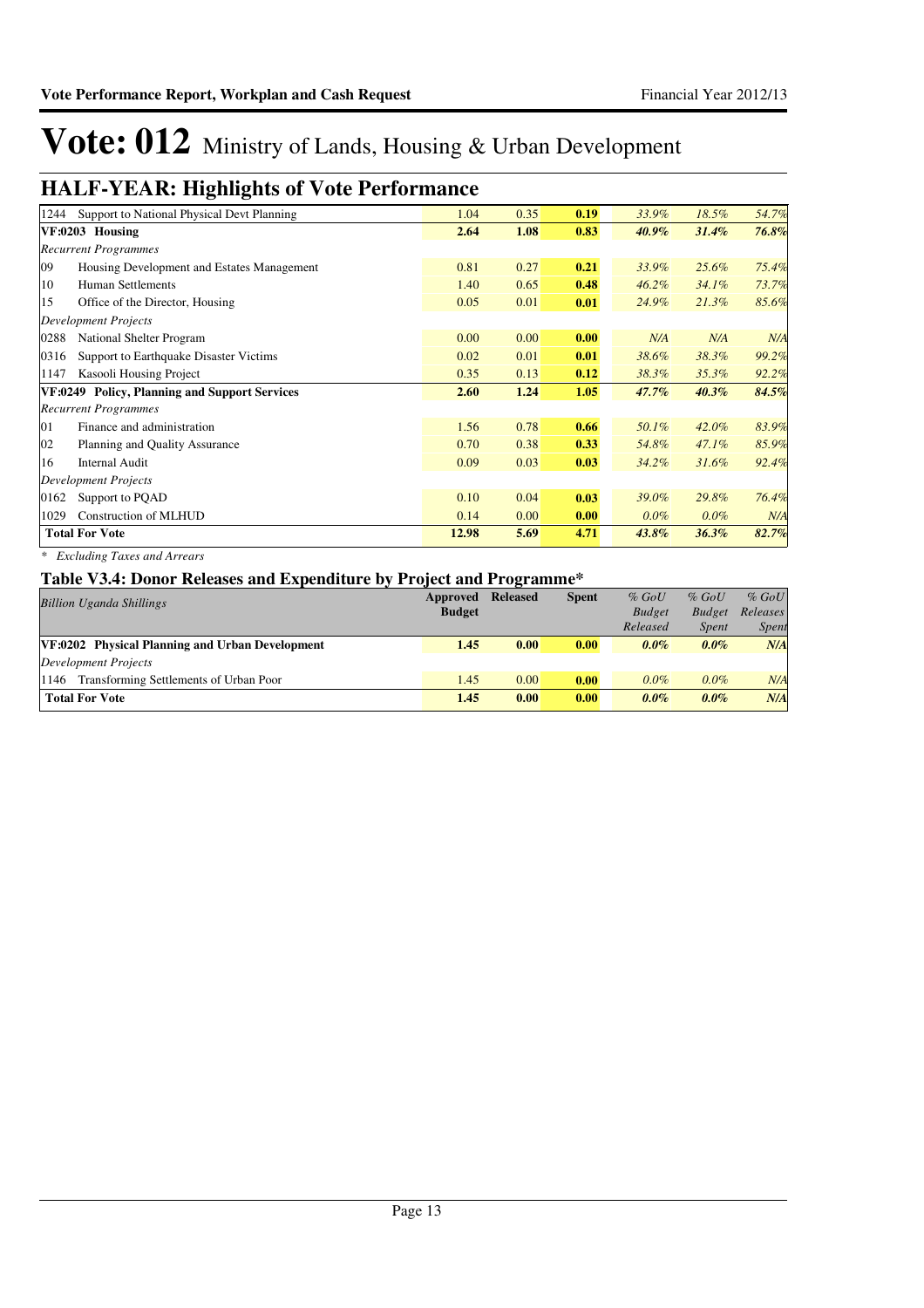### **QUARTER 2: Cumulative Outputs and Expenditure by End of Quarter**

| <b>Annual Planned Outputs and Cumulative Outputs Achieved by End of</b> | Cumulative Expenditures made by the End of the Quarter to |               |
|-------------------------------------------------------------------------|-----------------------------------------------------------|---------------|
| <b>Ouarter</b> (Quantity and Location)                                  | <b>Deliver Cumulative Outputs</b>                         | UShs Thousand |

### **Vote Function: 0201 Land, Administration and Management (MLHUD)**

*Recurrent Programmes*

### *Programme 03 Office of Director Land Management*

*Outputs Provided*

**02 0101 Land Policy, Plans, Strategies and Reports Output:**

|                                                                                                                                                                                       | <b>Item</b>                              | <b>Spent</b> |
|---------------------------------------------------------------------------------------------------------------------------------------------------------------------------------------|------------------------------------------|--------------|
| <b>Annual Planned Outputs:</b>                                                                                                                                                        | 211101 General Staff Salaries            | 4.484        |
| Directorate Strategic Plan in place;                                                                                                                                                  | 211103 Allowances                        | 1,089        |
|                                                                                                                                                                                       | 221007 Books, Periodicals and Newspapers | 350          |
| - National Land Policy in place;                                                                                                                                                      | 221009 Welfare and Entertainment         | 1,382        |
| Public sensitized on Land matters                                                                                                                                                     | 222001 Telecommunications                | 250          |
|                                                                                                                                                                                       | 227001 Travel Inland                     | 2,128        |
| - Land Management Institutions in 60 districts monitored and evaluated.                                                                                                               | 227004 Fuel, Lubricants and Oils         | 2,390        |
| Government Land Programs in the country monitored and evaluated.<br>-: Activities in Directorate of Land<br>Management Cordinated<br>- Staff training in the Directorate coordinated. |                                          |              |
| - Emergency Land Disputs settled<br>Cumulatie Outputs Achieved by the end of the Quarter:<br><b>Consultative meetings Held</b><br>- Land Management Institutions in 10 Districts      |                                          |              |
| monitered(jinja,mukono,maska,mbarara,Wakiso,Mbale,Fortpotal,Gul<br>u, Lira, Nakassongola)                                                                                             |                                          |              |

**Systematic Demarcation in 2 Districts moniterd and evaluated(Iganga and Kibale)**

#### **- Activities in Directorate of Land Management coordinated;**

**- 20 Staff Appraised;**

**Training of Surveyors in the Directorate coordinated.**

#### **- Field visit to land disputed areas in kalangala, Kayunga**

NLP still in cabinet; *Reasons for Variation in performance*

| 12,073 | Total                     |
|--------|---------------------------|
| 4,484  | <b>Wage Recurrent</b>     |
| 7,589  | <b>Non Wage Recurrent</b> |
| 0      | <b>NTR</b>                |

### *Programme 04 Land Administration*

*Outputs Provided*

**Output: 02 0103 Inspection and Valuation of Land and Property**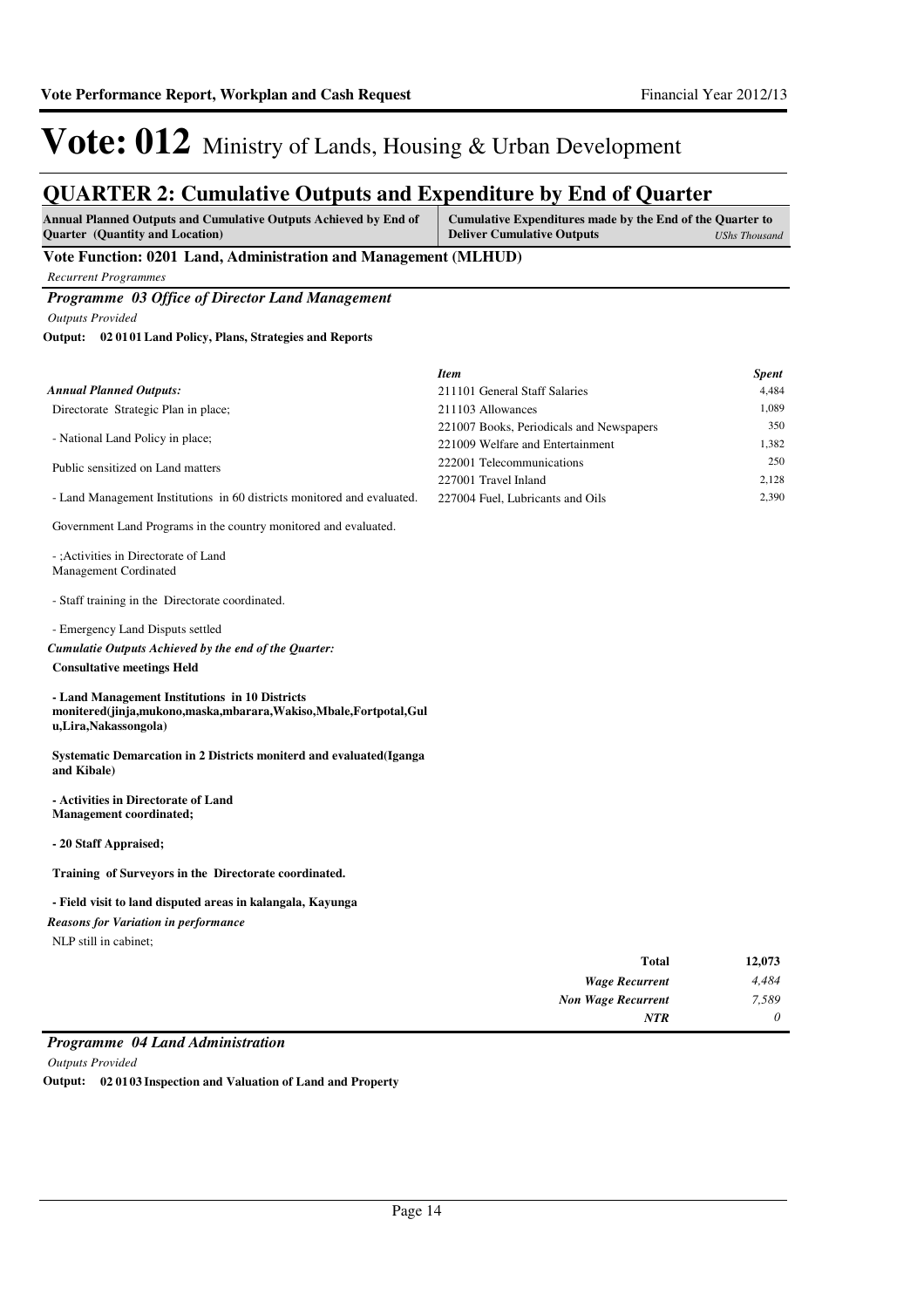**Annual Planned Outputs and Cumulative Outputs Achieved by End of** 

**Quarter (Quantity and Location)**

**Cumulative Expenditures made by the End of the Quarter to Deliver Cumulative Outputs** *UShs Thousand* 

## Vote: 012 Ministry of Lands, Housing & Urban Development

### **QUARTER 2: Cumulative Outputs and Expenditure by End of Quarter**

| Vote Function: 0201 Land, Administration and Management (MLHUD)                                                                                     |                                                                   |                |
|-----------------------------------------------------------------------------------------------------------------------------------------------------|-------------------------------------------------------------------|----------------|
| <b>Recurrent Programmes</b>                                                                                                                         |                                                                   |                |
| Programme 04 Land Administration                                                                                                                    |                                                                   |                |
|                                                                                                                                                     | <b>Item</b>                                                       | <b>Spent</b>   |
| <b>Annual Planned Outputs:</b>                                                                                                                      | 211101 General Staff Salaries                                     | 153,486        |
| - 20,000 Property valuations done;                                                                                                                  | 211103 Allowances                                                 | 20,230         |
| - Supervision of compensation assessment for land acquisition for 15 road                                                                           | 221011 Printing, Stationery, Photocopying and                     | 9,208          |
| projects undertaken;<br>- Supervision of land acquisition for 60 wayleaves projects undertaken;                                                     | Binding                                                           |                |
| - Assistance & supervision in determination of 40 District Compensation                                                                             | 222001 Telecommunications                                         | 1,762          |
| rates done;                                                                                                                                         | 227001 Travel Inland                                              | 11,460         |
| - M & E of 40 Districts & local land management institutions undertaken;<br>$-9,000$ cases of technical guidance $\&$ assistance to land management | 227004 Fuel, Lubricants and Oils<br>228002 Maintenance - Vehicles | 8,000<br>3,792 |
| institutions, stake holders & general public provided                                                                                               |                                                                   |                |
| -Induct & train DLBs & ALCs in 20 districts; Monitor and evaluate land                                                                              |                                                                   |                |
| management institutions in 40 districts; evaluate land transactions for                                                                             |                                                                   |                |
| processing of land titles                                                                                                                           |                                                                   |                |
| Cumulatie Outputs Achieved by the end of the Quarter:                                                                                               |                                                                   |                |
| - Conduct 4968 property valautions done;                                                                                                            |                                                                   |                |
| Supervision of compensation assessment for land acquisition for 15                                                                                  |                                                                   |                |
| road projects undertaken;<br>- Supervision of land acquisition for 60 wayleaves projects                                                            |                                                                   |                |
| undertaken;                                                                                                                                         |                                                                   |                |
| - Assistance & supervision in determination of 40 District                                                                                          |                                                                   |                |
| <b>Compensation rates done;</b><br>$-M & E$ of 40 Districts $\&$ local land management institutions                                                 |                                                                   |                |
| undertaken;                                                                                                                                         |                                                                   |                |
| $-9,000$ cases of technical guidance $\&$ assistance to land management                                                                             |                                                                   |                |
| institutions, stake holders & general public provided                                                                                               |                                                                   |                |
| -Induct & train DLBs & ALCs in 20 districts; Monitor and evaluate<br>land management institutions in 40 districts; evaluate land                    |                                                                   |                |
| transactions for processing of land titles                                                                                                          |                                                                   |                |
| <b>Reasons for Variation in performance</b>                                                                                                         |                                                                   |                |
| - Closure of the Land Office on 15/12/12 to prepare for the transfer of                                                                             |                                                                   |                |
| records to MZOs affected targets;                                                                                                                   |                                                                   |                |
| -Property valuations are Demand driven;                                                                                                             |                                                                   |                |
| -Introduction of e-Stamp duty payment system by URA affected<br>valuations;                                                                         |                                                                   |                |
| -Suspension of Kampala District Land board transactions affecetd the                                                                                |                                                                   |                |
| perfomance targets;                                                                                                                                 |                                                                   |                |
|                                                                                                                                                     | <b>Total</b>                                                      | 210,438        |
|                                                                                                                                                     | <b>Wage Recurrent</b>                                             | 153,486        |
|                                                                                                                                                     | <b>Non Wage Recurrent</b>                                         | 56,952         |
|                                                                                                                                                     | <b>NTR</b>                                                        | 0              |
| Programme 05 Surveys and Mapping                                                                                                                    |                                                                   |                |
| <b>Outputs Provided</b>                                                                                                                             |                                                                   |                |
| Output: 02 01 04 Surveys and Mapping                                                                                                                |                                                                   |                |
|                                                                                                                                                     | <b>Item</b>                                                       | <b>Spent</b>   |
| <b>Annual Planned Outputs:</b>                                                                                                                      | 211101 General Staff Salaries                                     | 40,361         |
| - 3 Technical meetings to establish the Internation boundaries held;                                                                                | 211103 Allowances                                                 | 32,050         |
|                                                                                                                                                     | 221007 Books, Periodicals and Newspapers                          | 1,950          |
| - 2,000 sets of Deed plans produced and 200 sets of technical data and                                                                              | 221008 Computer Supplies and IT Services                          | 3,682          |
| Instruction to Survey supplied to private surveyors                                                                                                 | 221009 Welfare and Entertainment                                  | 3,160          |
| - 40 Geodetic control points established                                                                                                            | 221011 Printing, Stationery, Photocopying and<br>Binding          | 8,512          |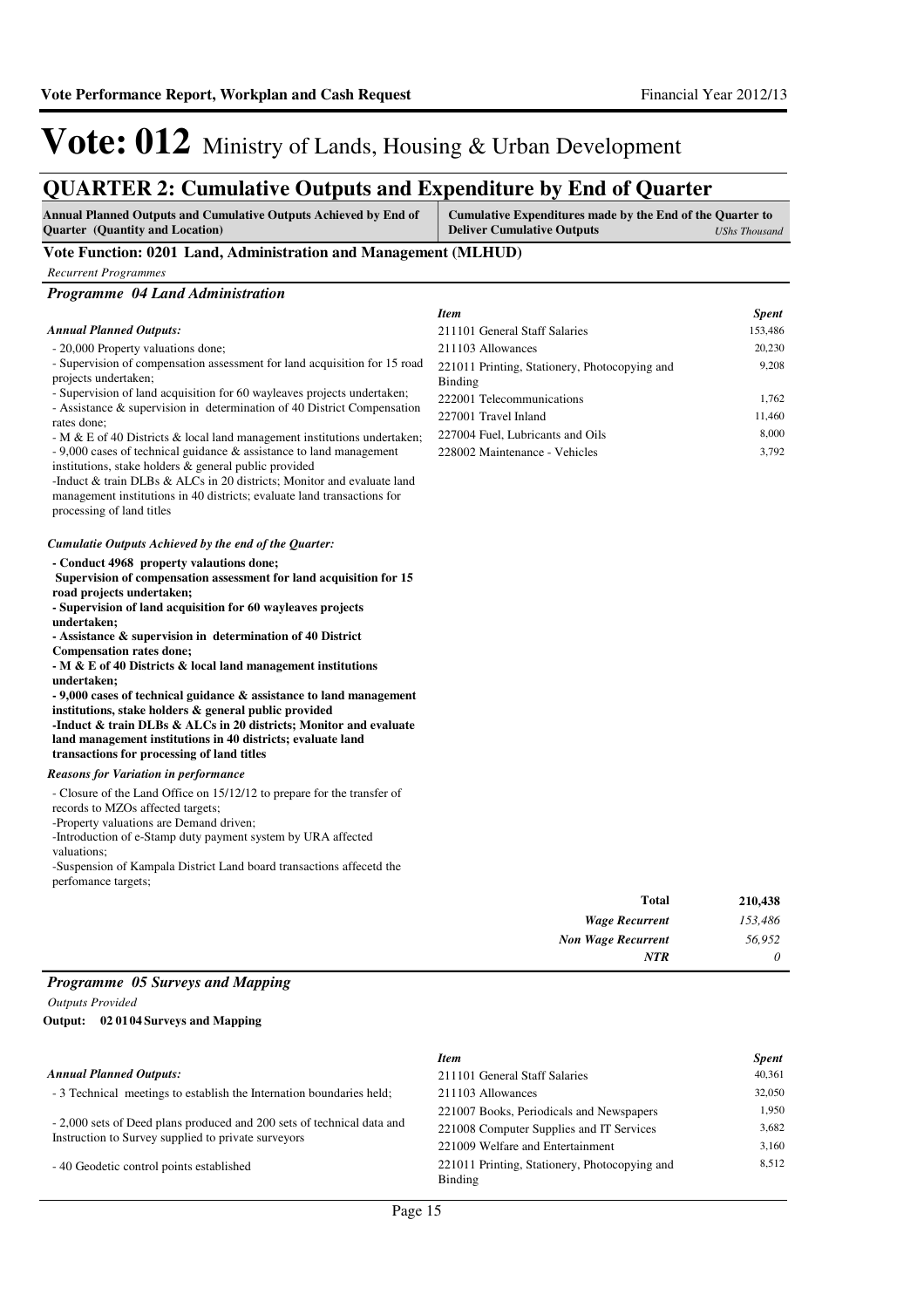## **QUARTER 2: Cumulative Outputs and Expenditure by End of Quarter**

| Annual Planned Outputs and Cumulative Outputs Achieved by End of<br>Quarter (Quantity and Location)                                  | Cumulative Expenditures made by the End of the Quarter to<br><b>Deliver Cumulative Outputs</b> | <b>UShs Thousand</b> |
|--------------------------------------------------------------------------------------------------------------------------------------|------------------------------------------------------------------------------------------------|----------------------|
| Vote Function: 0201 Land, Administration and Management (MLHUD)                                                                      |                                                                                                |                      |
| <b>Recurrent Programmes</b>                                                                                                          |                                                                                                |                      |
| Programme 05 Surveys and Mapping                                                                                                     |                                                                                                |                      |
| - Survey and Mapping activities supervised in 6 districts                                                                            | 222001 Telecommunications                                                                      | 2,500                |
|                                                                                                                                      | 227001 Travel Inland                                                                           | 97,826               |
| - Surveyors forum coordinated                                                                                                        | 227002 Travel Abroad                                                                           | 41,019               |
| - Survey regulation and Manual produced                                                                                              | 227004 Fuel. Lubricants and Oils                                                               | 68,000               |
|                                                                                                                                      | 228002 Maintenance - Vehicles                                                                  | 5,624                |
| - EALSC examination coordinated                                                                                                      | 228003 Maintenance Machinery, Equipment and                                                    | 14,831               |
| - 6 Topographic maps reprinted                                                                                                       | Furniture                                                                                      |                      |
| - Microfilm positives produced for land dispute resolution                                                                           |                                                                                                |                      |
| Cumulatie Outputs Achieved by the end of the Quarter:                                                                                |                                                                                                |                      |
| -2 Technical meeting on Ug/DRC meeting was held in Kisangani, DRC<br>from 24TH -28TH October, 2012.                                  |                                                                                                |                      |
| -2350 sets of Deed plans approved and 100 sets of technical data and<br>Instructions to Survey supplied/issued to private surveyors. |                                                                                                |                      |
| -20 Geodetic control points were established in Nakaseke district.                                                                   |                                                                                                |                      |
| -Survey and Mapping activities were supervised in 2 districts.                                                                       |                                                                                                |                      |
| -4 Topographic maps were reprinted.                                                                                                  |                                                                                                |                      |
| - Survey and Mapping activities supervised in 2 districts of Kiruhura<br>and Masaka;                                                 |                                                                                                |                      |
| -7 Topographic maps for Mbararara Municipality revised;                                                                              |                                                                                                |                      |
| <b>Reasons for Variation in performance</b>                                                                                          |                                                                                                |                      |
| On target                                                                                                                            |                                                                                                |                      |
|                                                                                                                                      | <b>Total</b>                                                                                   | 331,175              |
|                                                                                                                                      | <b>Wage Recurrent</b>                                                                          | 40,361               |
|                                                                                                                                      | <b>Non Wage Recurrent</b>                                                                      | 290,814              |
|                                                                                                                                      | <b>NTR</b>                                                                                     | $\theta$             |
| Programme 06 Land Registration                                                                                                       |                                                                                                |                      |

*Outputs Provided* **02 0102 Land Registration Output:**

|                                            | <b>Item</b>                                   | <b>Spent</b> |
|--------------------------------------------|-----------------------------------------------|--------------|
| <b>Annual Planned Outputs:</b>             | 211101 General Staff Salaries                 | 18.254       |
| 800 Certificate of lease title issued;     | 211103 Allowances                             | 24,234       |
| 6000 Certificate of freehold issued;       | 221009 Welfare and Entertainment              | 1.350        |
|                                            | 221011 Printing, Stationery, Photocopying and | 39,262       |
| 4000 Certificate of Mailto title issued;   | Binding                                       |              |
|                                            | 222002 Postage and Courier                    | 1.250        |
| 32,000 mailo land transactions registered; | 227001 Travel Inland                          | 20,280       |
|                                            | 227004 Fuel. Lubricants and Oils              | 4.500        |

13,000 leasehold land transactions registered;

80 leasehold and freehold court cases to be handled;

160 mailo court cases to be handled;

1200 lease documents handled;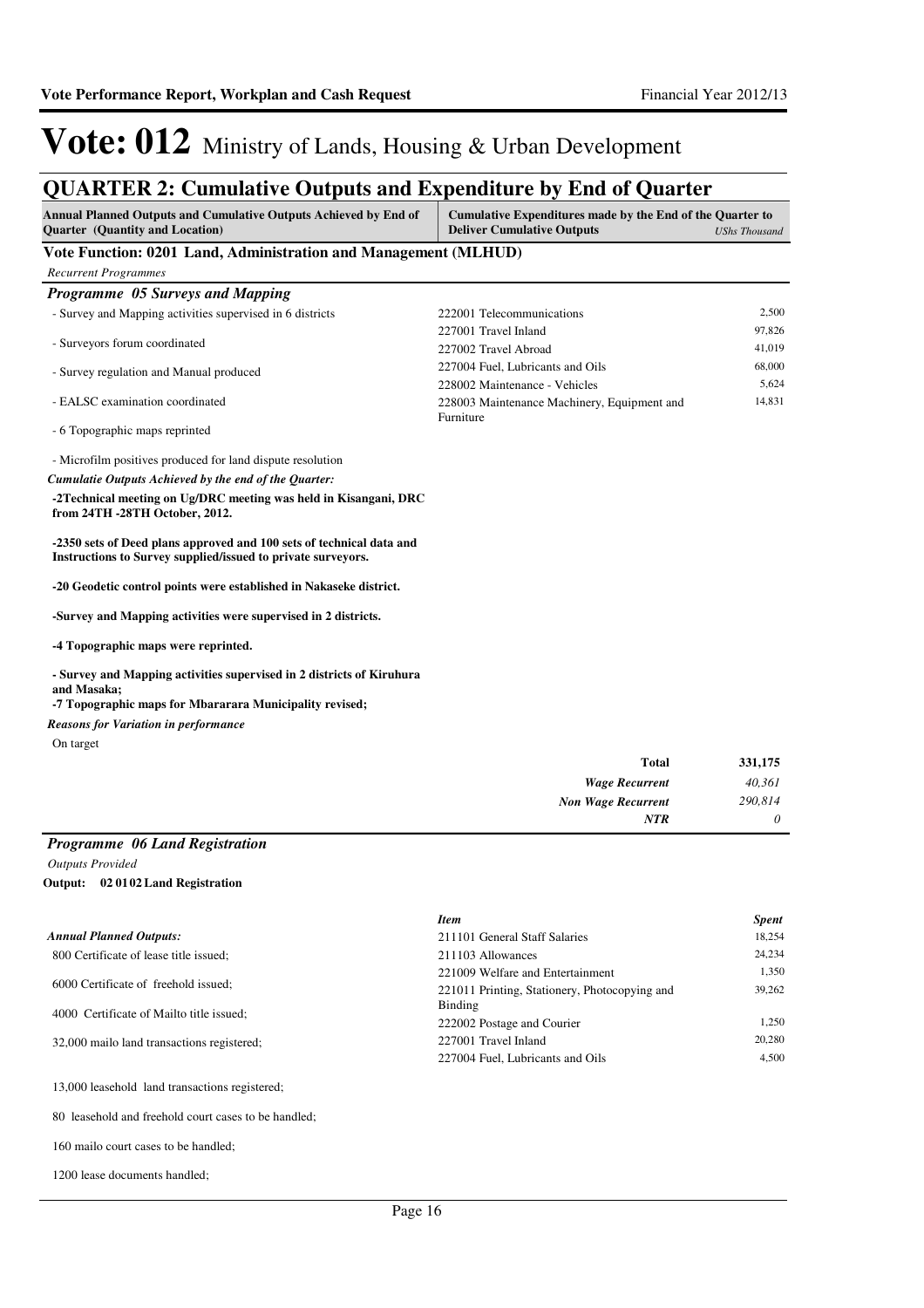### **QUARTER 2: Cumulative Outputs and Expenditure by End of Quarter**

| Annual Planned Outputs and Cumulative Outputs Achieved by End of<br><b>Quarter</b> (Quantity and Location) | Cumulative Expenditures made by the End of the Quarter to<br><b>Deliver Cumulative Outputs</b> | <b>UShs Thousand</b> |
|------------------------------------------------------------------------------------------------------------|------------------------------------------------------------------------------------------------|----------------------|
| Vote Function: 0201 Land, Administration and Management (MLHUD)                                            |                                                                                                |                      |
| <b>Recurrent Programmes</b>                                                                                |                                                                                                |                      |
| <b>Programme 06 Land Registration</b>                                                                      |                                                                                                |                      |
| district land offices monitored and evaluated;                                                             |                                                                                                |                      |
| Cumulatie Outputs Achieved by the end of the Quarter:                                                      |                                                                                                |                      |
| -1533 Certificate of lease title issued;                                                                   |                                                                                                |                      |
| -2,886 Certificate of freehold issued;                                                                     |                                                                                                |                      |
| -10,200 Certificate of Mailto title issued;                                                                |                                                                                                |                      |
| -14,354 mailo land transactions registered;                                                                |                                                                                                |                      |
| -9734 leasehold and freehold land transactions registered;                                                 |                                                                                                |                      |
| -600 lease documents handled;                                                                              |                                                                                                |                      |
| -40 court case appearances attended to and 60 cases handled;                                               |                                                                                                |                      |
| -18 District land offices Monitored;                                                                       |                                                                                                |                      |
| -4 Registrars of Buikwe, Gomba, Kibale, Kamuli were trained and<br>inducted;                               |                                                                                                |                      |
| <b>Reasons for Variation in performance</b>                                                                |                                                                                                |                      |
| Hit the target;                                                                                            |                                                                                                |                      |
|                                                                                                            | Total                                                                                          | 111 023              |

| 111,923  | <b>Total</b>              |
|----------|---------------------------|
| 18,254   | <b>Wage Recurrent</b>     |
| 93,668   | <b>Non Wage Recurrent</b> |
| $\theta$ | <b>NTR</b>                |

### *Programme 07 Land Sector Reform Coordination Unit*

*Outputs Provided*

**02 0101 Land Policy, Plans, Strategies and Reports Output:**

|                                                                                                                                                                                                     | <b>Item</b>                                              | <b>Spent</b>  |
|-----------------------------------------------------------------------------------------------------------------------------------------------------------------------------------------------------|----------------------------------------------------------|---------------|
| <b>Annual Planned Outputs:</b>                                                                                                                                                                      | 211101 General Staff Salaries                            | 11,520        |
| 1. Land policy, plans and strategies coordinated;                                                                                                                                                   | 211103 Allowances                                        | 27,000        |
|                                                                                                                                                                                                     | 221002 Workshops and Seminars                            | 90,593        |
| 2. Sensitization on land related issues carried out in 20 districts;                                                                                                                                | 221007 Books, Periodicals and Newspapers                 | 3,300         |
| 3. Land Amendment Act 2010 implemented and disseminated in 20                                                                                                                                       | 221009 Welfare and Entertainment                         | 6,000         |
| districts:                                                                                                                                                                                          | 221011 Printing, Stationery, Photocopying and<br>Binding | 9,303         |
| - Land related laws and regulations processess cordinated;                                                                                                                                          | 221012 Small Office Equipment                            | 496           |
| -Certificate of occupancy issued in 20 districts;                                                                                                                                                   | 222001 Telecommunications<br>222002 Postage and Courier  | 15,000<br>750 |
| Cumulatie Outputs Achieved by the end of the Ouarter:                                                                                                                                               | 227001 Travel Inland                                     | 43,318        |
| -Secured 75 Register books for CCOs and 8,327 CCOs;                                                                                                                                                 | 227004 Fuel, Lubricants and Oils                         | 29,361        |
| -Planned for 6 stakeholder meetings (1st meeting for 2 districts $\&$<br>2nd meeting 7 districts) on MZO's and LG staff to impart knowledge<br>and provide materials on handling illegal evictions; | 228002 Maintenance - Vehicles                            | 4,889         |

**--** 4 land sector stakeholders meetings held with world bank; -Distributed 2,400 Land rights sensitisation materials for Wakiso **District on Illegal evictions; -** Held 3 exhibitions( Public Service; Interior Degns & construction;

**and Buganda Land Board/MLHUD) to create and provide information on Evictions and the LAA, 2010;**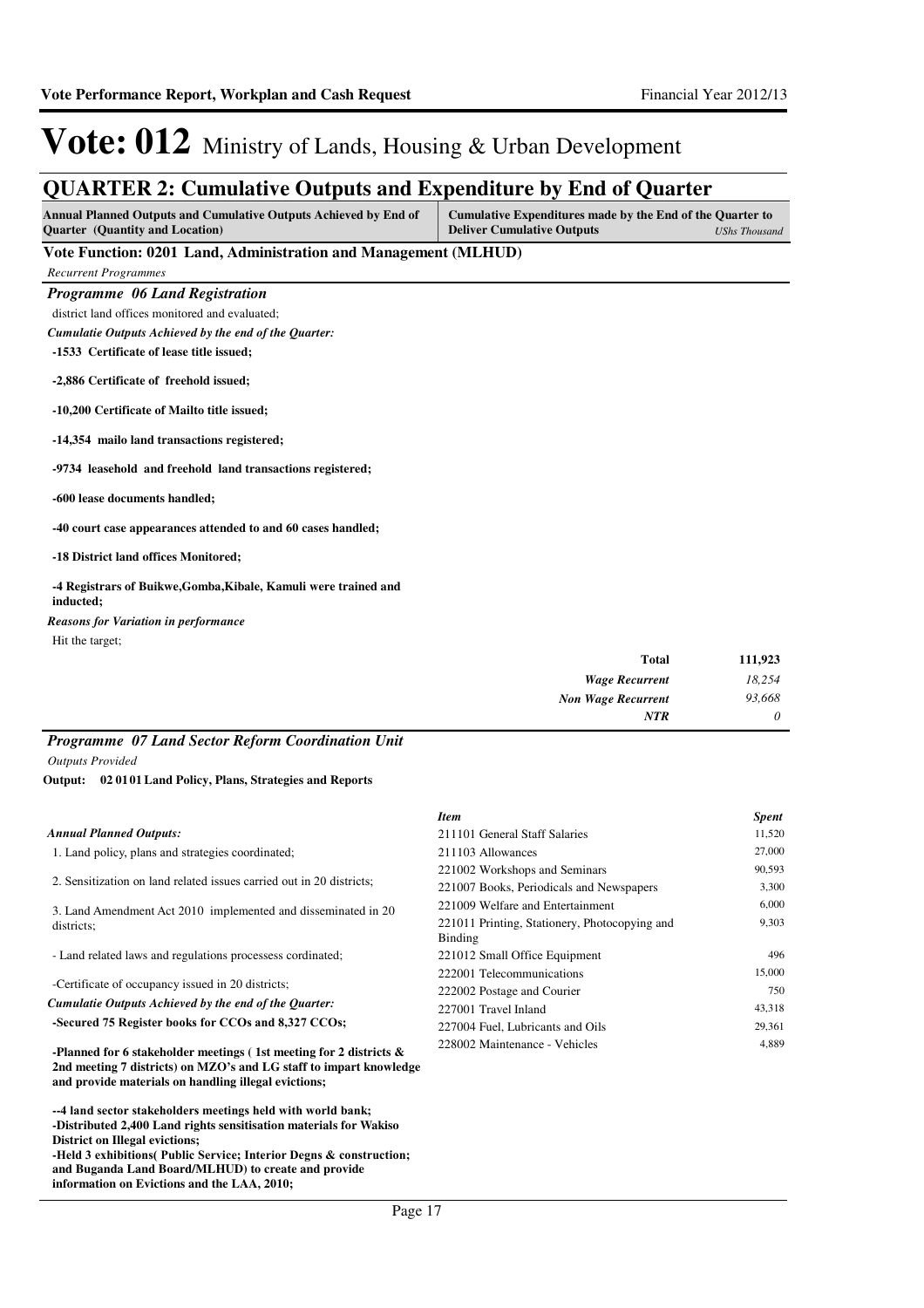## **QUARTER 2: Cumulative Outputs and Expenditure by End of Quarter**

| <b>Annual Planned Outputs and Cumulative Outputs Achieved by End of</b><br><b>Quarter</b> (Quantity and Location)                                                                                                                | <b>Cumulative Expenditures made by the End of the Quarter to</b><br><b>Deliver Cumulative Outputs</b> | <b>UShs Thousand</b> |
|----------------------------------------------------------------------------------------------------------------------------------------------------------------------------------------------------------------------------------|-------------------------------------------------------------------------------------------------------|----------------------|
| Vote Function: 0201 Land, Administration and Management (MLHUD)                                                                                                                                                                  |                                                                                                       |                      |
| <b>Recurrent Programmes</b>                                                                                                                                                                                                      |                                                                                                       |                      |
| Programme 07 Land Sector Reform Coordination Unit                                                                                                                                                                                |                                                                                                       |                      |
| -Published information on LAA & MLHUD initiatives during the<br><b>50th Anniversary;</b><br>-Carried out 15 subcounty land sensitization meetings on the rights<br>and obligations of tenants and landlords in Wakiso District.; |                                                                                                       |                      |
| -10 land rights ' sensitisations seminars/exhibitions held in wakiso;                                                                                                                                                            |                                                                                                       |                      |
| Land related laws and regulations (and regulation 2004<br>cordinated; processess cordinated; 1                                                                                                                                   |                                                                                                       |                      |
| <b>Reasons for Variation in performance</b>                                                                                                                                                                                      |                                                                                                       |                      |
| Hit the target                                                                                                                                                                                                                   |                                                                                                       |                      |
|                                                                                                                                                                                                                                  | <b>Total</b>                                                                                          | 241,530              |
|                                                                                                                                                                                                                                  | <b>Wage Recurrent</b>                                                                                 | 11,520               |
|                                                                                                                                                                                                                                  | <b>Non Wage Recurrent</b>                                                                             | 230,009              |
|                                                                                                                                                                                                                                  | NTR                                                                                                   | 0                    |
| <b>Development Projects</b>                                                                                                                                                                                                      |                                                                                                       |                      |
| <b>Project 0121 Digital Mapping</b>                                                                                                                                                                                              |                                                                                                       |                      |
| <b>Outputs Provided</b>                                                                                                                                                                                                          |                                                                                                       |                      |

### **02 0104 Surveys and Mapping Output:**

|                                                                      | <b>Item</b>                                                  | <b>Spent</b> |
|----------------------------------------------------------------------|--------------------------------------------------------------|--------------|
| <b>Annual Planned Outputs:</b>                                       | 211102 Contract Staff Salaries (Incl. Casuals,<br>Temporary) | 995          |
| maps printed in first quater;                                        |                                                              |              |
| Maps disseminated;                                                   | 212101 Social Security Contributions (NSSF)                  | 100          |
| Cumulatie Outputs Achieved by the end of the Ouarter:                | 221011 Printing, Stationery, Photocopying and                | 2.968        |
| 1. Created and printed 47 Thematic maps for three districts of       | Binding                                                      |              |
| Mukono, Kayunga and Sembabule.                                       | 227001 Travel Inland                                         | 7,150        |
| 2. Disseminated thematic maps to 3 districts of Mukono, Kayunga, and | 227004 Fuel, Lubricants and Oils                             | 6.100        |
| Sembabule and sensitized district staff.                             | 228002 Maintenance - Vehicles                                | 592          |
| 3. Database development for Mukono, Kayunga, and Sembabule           |                                                              |              |
| districts was done.                                                  |                                                              |              |
| 4. Creation of Centralized database is on going                      |                                                              |              |
| 5. Purchased printing material and stationery.                       |                                                              |              |
| 6. Serviced and repaired one Project vehicle.                        |                                                              |              |
| <b>Reasons for Variation in performance</b>                          |                                                              |              |

hit the target

| 17,971   | <b>Total</b>             |
|----------|--------------------------|
| 17,971   | <b>GoU</b> Development   |
| $\theta$ | <b>Donor Development</b> |
| 0        | <b>NTR</b>               |
|          |                          |

### *Project 0139 Land Tenure Reform Project*

*Capital Purchases*

**Output: 02 0171 Acquisition of Land by Government**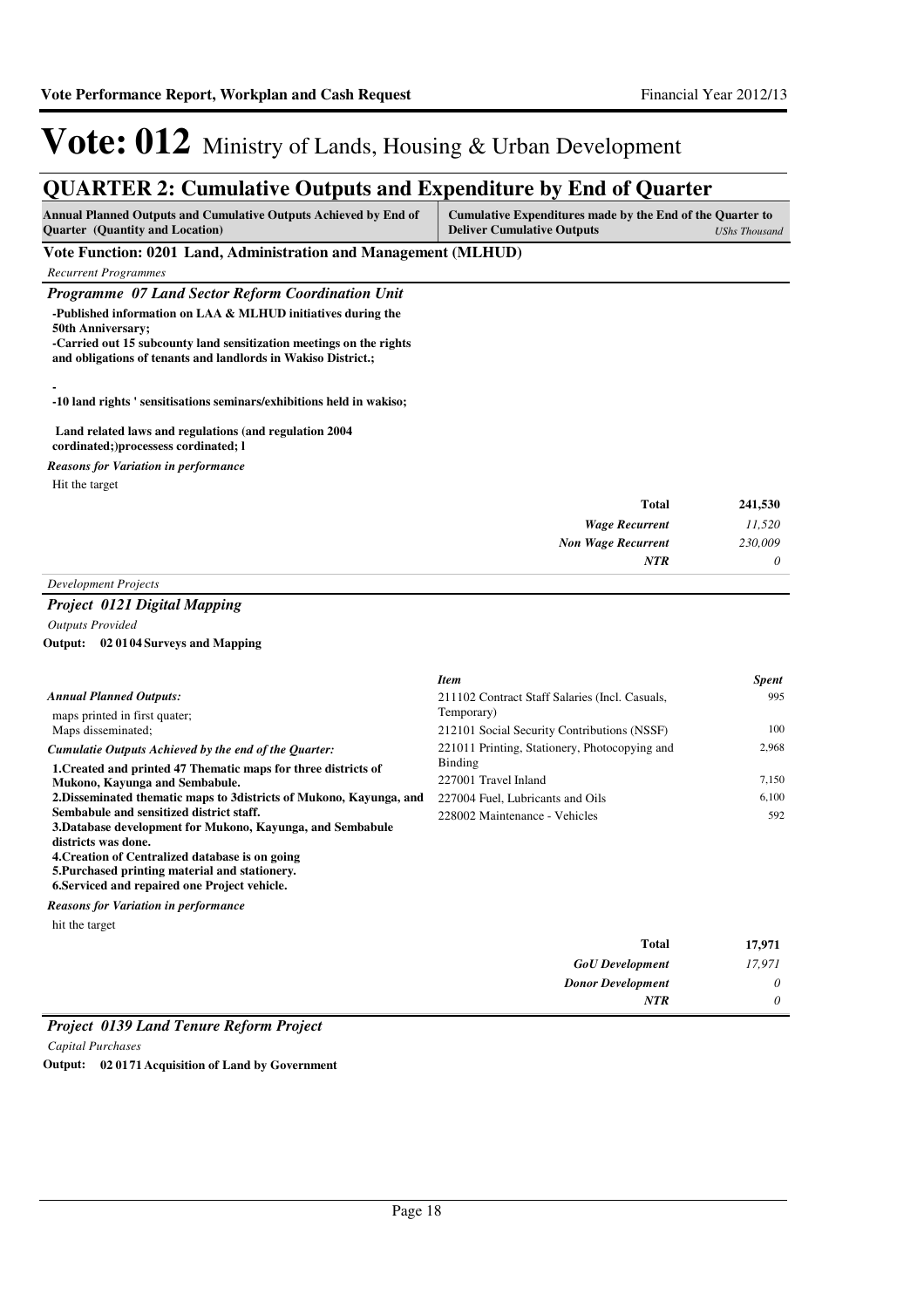### **QUARTER 2: Cumulative Outputs and Expenditure by End of Quarter**

| <b>Annual Planned Outputs and Cumulative Outputs Achieved by End of</b><br><b>Ouarter</b> (Quantity and Location) | Cumulative Expenditures made by the End of the Quarter to<br><b>Deliver Cumulative Outputs</b> | UShs Thousand |
|-------------------------------------------------------------------------------------------------------------------|------------------------------------------------------------------------------------------------|---------------|
| Vote Function: 0201 Land, Administration and Management (MLHUD)                                                   |                                                                                                |               |

*Development Projects*

*Project 0139 Land Tenure Reform Project*

*Annual Planned Outputs:*

**nill** *Cumulatie Outputs Achieved by the end of the Quarter:*

nill *Reasons for Variation in performance*

| $\bf{0}$ | <b>Total</b>             |
|----------|--------------------------|
| $\theta$ | <b>GoU</b> Development   |
| $\theta$ | <b>Donor Development</b> |
| $\theta$ | <b>NTR</b>               |
|          |                          |

**02 0176 Purchase of Office and ICT Equipment, including Software Output:**

#### *Annual Planned Outputs:*

- computers purchaseed;

**nill** *Cumulatie Outputs Achieved by the end of the Quarter:* not applicable *Reasons for Variation in performance*

| 0 | <b>Total</b>             |
|---|--------------------------|
| υ | <b>GoU</b> Development   |
| υ | <b>Donor Development</b> |
| υ | <b>NTR</b>               |

*Outputs Provided*

#### **02 0101 Land Policy, Plans, Strategies and Reports Output:**

|                                                                                          | <b>Item</b>                                    | <b>Spent</b> |
|------------------------------------------------------------------------------------------|------------------------------------------------|--------------|
| <b>Annual Planned Outputs:</b>                                                           | 211102 Contract Staff Salaries (Incl. Casuals, | 96,430       |
| -30 Districts received NLP&NLP materials;                                                | Temporary)                                     |              |
|                                                                                          | 211103 Allowances                              | 50,000       |
| -1 Talk Shows and Newspaper articles on NLP;                                             | 212101 Social Security Contributions (NSSF)    | 7.961        |
|                                                                                          | 221002 Workshops and Seminars                  | 106.526      |
| -2 land related laws reviewed, revised & harmonised;                                     | 221011 Printing, Stationery, Photocopying and  | 15.659       |
| -4 Land Law regulations and guidelines formulated $\&$ implemented;                      | <b>Binding</b>                                 |              |
|                                                                                          | 224002 General Supply of Goods and Services    | 5,500        |
| -100% of completion of new sector wide land sector strategic plan;                       | 227001 Travel Inland                           | 43,900       |
|                                                                                          | 227004 Fuel, Lubricants and Oils               | 55,230       |
| -20 Districts received National Land Use Policy & National Land Use<br>Policy materials; | 228002 Maintenance - Vehicles                  | 3,000        |

#### *Cumulatie Outputs Achieved by the end of the Quarter:*

**- 50 % of the new sector wide land sector strategic plan formulated and completed;**

**-- National Land Use Policy & National Land Use Policy materials distributed to 5 districts;**

**--Mortgage Act and regulations disseminated in Lira, Dokolo and Alebtong Districts.**

*Reasons for Variation in performance*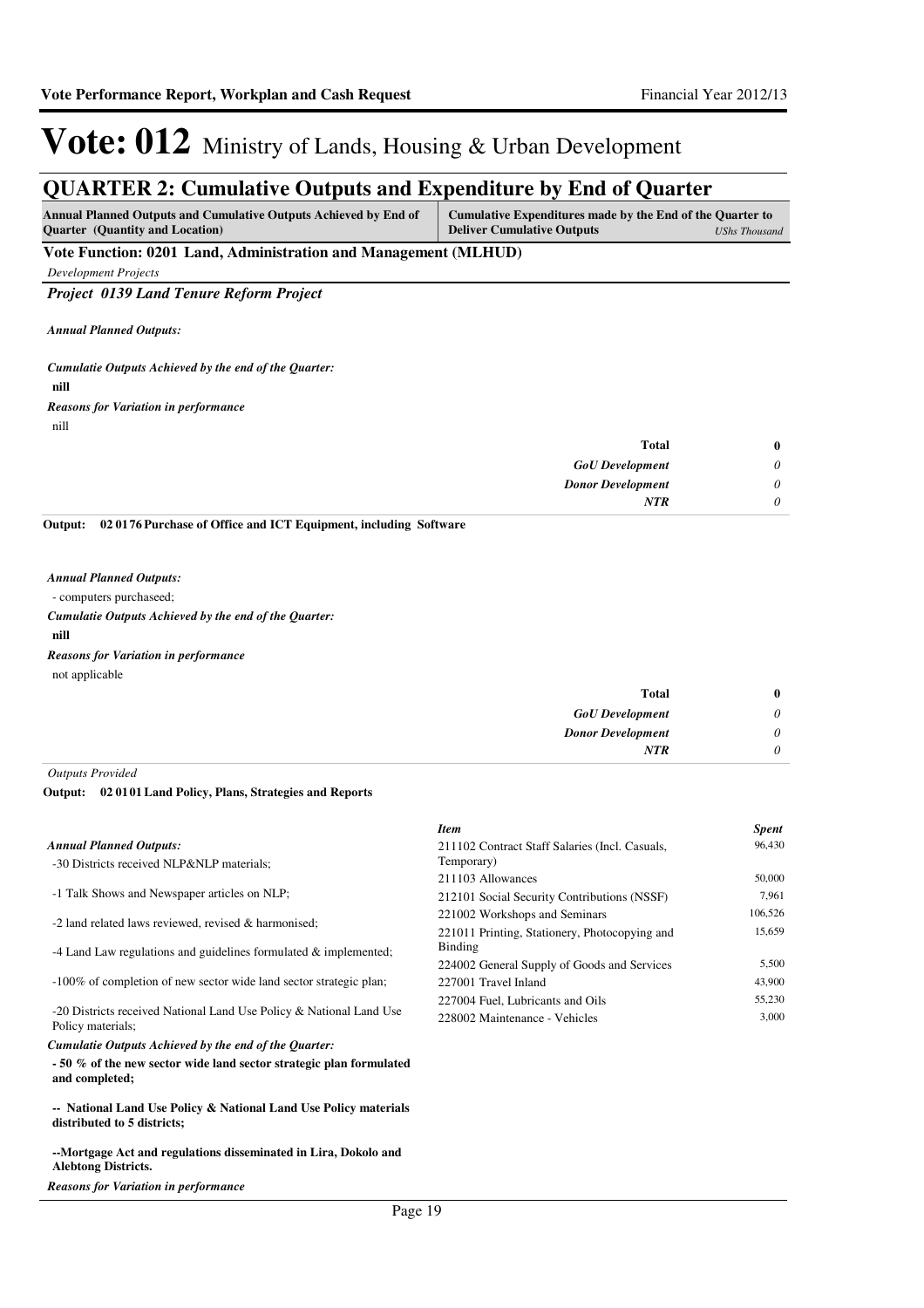### **QUARTER 2: Cumulative Outputs and Expenditure by End of Quarter**

| <b>Annual Planned Outputs and Cumulative Outputs Achieved by End of</b><br><b>Ouarter</b> (Quantity and Location) | Cumulative Expenditures made by the End of the Quarter to<br><b>Deliver Cumulative Outputs</b> | UShs Thousand |
|-------------------------------------------------------------------------------------------------------------------|------------------------------------------------------------------------------------------------|---------------|
| Vote Function: 0201 Land, Administration and Management (MLHUD)                                                   |                                                                                                |               |

*Development Projects*

### *Project 0139 Land Tenure Reform Project*

The National Land Policy is before cabinet for approval;

| 384,206  | <b>Total</b>             |
|----------|--------------------------|
| 384,206  | <b>GoU</b> Development   |
| $\theta$ | <b>Donor Development</b> |
| $\theta$ | <b>NTR</b>               |
|          |                          |

#### **02 0104 Surveys and Mapping Output:**

|                                                              | <b>Item</b>                      | <b>Spent</b> |
|--------------------------------------------------------------|----------------------------------|--------------|
| Annual Planned Outputs:                                      | 211103 Allowances                | 19.779       |
| - Report on Comprehensive Assessment of the pilot Systematic | 227001 Travel Inland             | 19.890       |
| Demarcation programme                                        | 227004 Fuel, Lubricants and Oils | 2.000        |
| - Strategy for rolling out the SD program                    |                                  |              |

- 80 cadastral sheets verified and adopted for LIS

#### *Cumulatie Outputs Achieved by the end of the Quarter:*

**- 40 parcels with overlaps resolved;**

#### **- 60 cadastral sheets verified and adopted for LIS;**

*Reasons for Variation in performance*

There were no funds to procure a consultant to carry out comprehensive

Assessment of pilot systematic demarcation;

| 41,669   | Total                    |
|----------|--------------------------|
| 41,669   | <b>GoU</b> Development   |
| $\theta$ | <b>Donor Development</b> |
| 0        | <b>NTR</b>               |

#### **02 0105 Capacity Building in Land Administration and Management Output:**

|                                                       | <b>Item</b>                                    | <b>Spent</b> |
|-------------------------------------------------------|------------------------------------------------|--------------|
| <b>Annual Planned Outputs:</b>                        | 211102 Contract Staff Salaries (Incl. Casuals, | 37.245       |
| - 10 District Land Boards (DLBs) trained;             | Temporary)                                     |              |
| Cumulatie Outputs Achieved by the end of the Ouarter: | 212101 Social Security Contributions (NSSF)    | 7.871        |
| Nill                                                  | 221002 Workshops and Seminars                  | 67.891       |
| <b>Reasons for Variation in performance</b>           | 227004 Fuel, Lubricants and Oils               | 5.225        |
| There were no funds:                                  |                                                |              |
|                                                       | <b>Total</b>                                   | 118.232      |
|                                                       | <b>GoU</b> Development                         | 118.232      |

*Donor Development*

*NTR*

*0 0*

# **02 0106 Land Information Management Output:**

|                                                                             | <b>Item</b>                                              | <b>Spent</b> |
|-----------------------------------------------------------------------------|----------------------------------------------------------|--------------|
| <b>Annual Planned Outputs:</b>                                              | 211102 Contract Staff Salaries (Incl. Casuals,           | 152,972      |
| - 90% of implementation of NLIS                                             | Temporary)                                               |              |
|                                                                             | 211103 Allowances                                        | 18.931       |
| - 20 staff recruited for LIS implementation                                 | 212101 Social Security Contributions (NSSF)              | 11.129       |
| - 3 technical procedures developed                                          | 221011 Printing, Stationery, Photocopying and<br>Binding | 20,000       |
| - Quality control and assurance completed for LIS input for titles and maps | 224002 General Supply of Goods and Services              | 4,770        |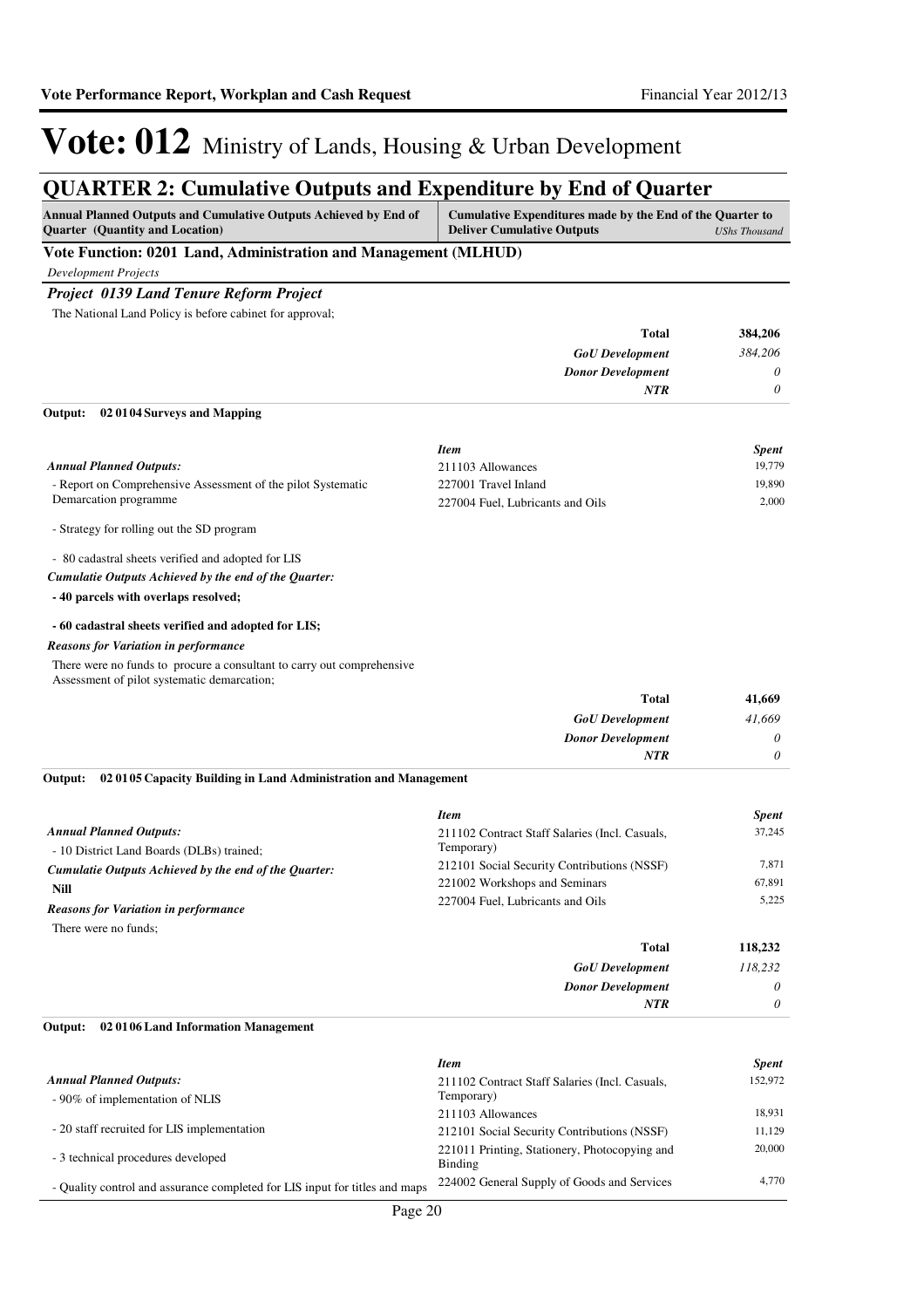### **QUARTER 2: Cumulative Outputs and Expenditure by End of Quarter**

| Annual Planned Outputs and Cumulative Outputs Achieved by End of<br><b>Quarter</b> (Quantity and Location)                                                                    | Cumulative Expenditures made by the End of the Quarter to<br><b>Deliver Cumulative Outputs</b> | <b>UShs Thousand</b> |
|-------------------------------------------------------------------------------------------------------------------------------------------------------------------------------|------------------------------------------------------------------------------------------------|----------------------|
| Vote Function: 0201 Land, Administration and Management (MLHUD)                                                                                                               |                                                                                                |                      |
| <b>Development Projects</b>                                                                                                                                                   |                                                                                                |                      |
| Project 0139 Land Tenure Reform Project                                                                                                                                       |                                                                                                |                      |
|                                                                                                                                                                               | 227001 Travel Inland                                                                           | 79,033               |
| - Reviewed IEC Strategy for awareness on land issues                                                                                                                          | 227004 Fuel, Lubricants and Oils                                                               | 36,200               |
| Cumulatie Outputs Achieved by the end of the Quarter:                                                                                                                         | 228002 Maintenance - Vehicles                                                                  | 4,264                |
| - 85% of implementation of NLIS;<br>- 27 staff recruited for LIS implementation;<br>-3 technical procedures on data cleaning, quality control and<br>Georefrencing developed; | 228003 Maintenance Machinery, Equipment and<br>Furniture                                       | 2,899                |
| -Quality Assurance carriednout in kampala HQTRs and Mukono<br>production lines;                                                                                               |                                                                                                |                      |
| -80% of IEC Strategy for awareness on land issues reviewed                                                                                                                    |                                                                                                |                      |
| <b>Reasons for Variation in performance</b>                                                                                                                                   |                                                                                                |                      |
| hit the target                                                                                                                                                                |                                                                                                |                      |
|                                                                                                                                                                               | <b>Total</b>                                                                                   | 359,553              |
|                                                                                                                                                                               | <b>GoU</b> Development                                                                         | 359,553              |
|                                                                                                                                                                               | <b>Donor Development</b>                                                                       | 0                    |
|                                                                                                                                                                               | NTR                                                                                            | 0                    |
| Vote Function: 0202 Physical Planning and Urban Development                                                                                                                   |                                                                                                |                      |
| <b>Recurrent Programmes</b>                                                                                                                                                   |                                                                                                |                      |
| Programme 11 Office of Director Physical Planning & Urban Devt                                                                                                                |                                                                                                |                      |
| <b>Outputs Provided</b>                                                                                                                                                       |                                                                                                |                      |
| Output: 02 02 01 Physical Planning Policies, Strategies, Guidelines and Standards                                                                                             |                                                                                                |                      |
|                                                                                                                                                                               | <b>Item</b>                                                                                    | Spent                |
| <b>Annual Planned Outputs:</b>                                                                                                                                                | 211101 General Staff Salaries                                                                  | 4,185                |
| -Directorate plans and budgets coordinated and prepared - Kampala                                                                                                             | 211103 Allowances                                                                              | 3,257                |
| -Physical Planning and urban development activities in the Country<br>monitored, supervised and supported                                                                     | 221009 Welfare and Entertainment<br>227001 Travel Inland                                       | 660<br>1,960         |
| Cumulatie Outputs Achieved by the end of the Quarter:                                                                                                                         |                                                                                                |                      |
| One directorate meeting conducted;                                                                                                                                            |                                                                                                |                      |
| -International Obligation of Naples, Italy for World Urban Forum<br>attended to;                                                                                              |                                                                                                |                      |
| -M&E trip to mbarara to monitor physical planning activities carried<br>out;                                                                                                  |                                                                                                |                      |
| --Directorate plans and budgets prepared - Kampala;                                                                                                                           |                                                                                                |                      |
| -One directorate meeting conducted-Kampala;                                                                                                                                   |                                                                                                |                      |

*Reasons for Variation in performance*

hit the target;

| 12,522   | <b>Total</b>              |
|----------|---------------------------|
| 4,185    | <b>Wage Recurrent</b>     |
| 8,337    | <b>Non Wage Recurrent</b> |
| $\theta$ | <b>NTR</b>                |
|          |                           |

*Programme 12 Land use Regulation and Compliance*

*Outputs Provided*

**Output: 02 0201 Physical Planning Policies, Strategies,Guidelines and Standards**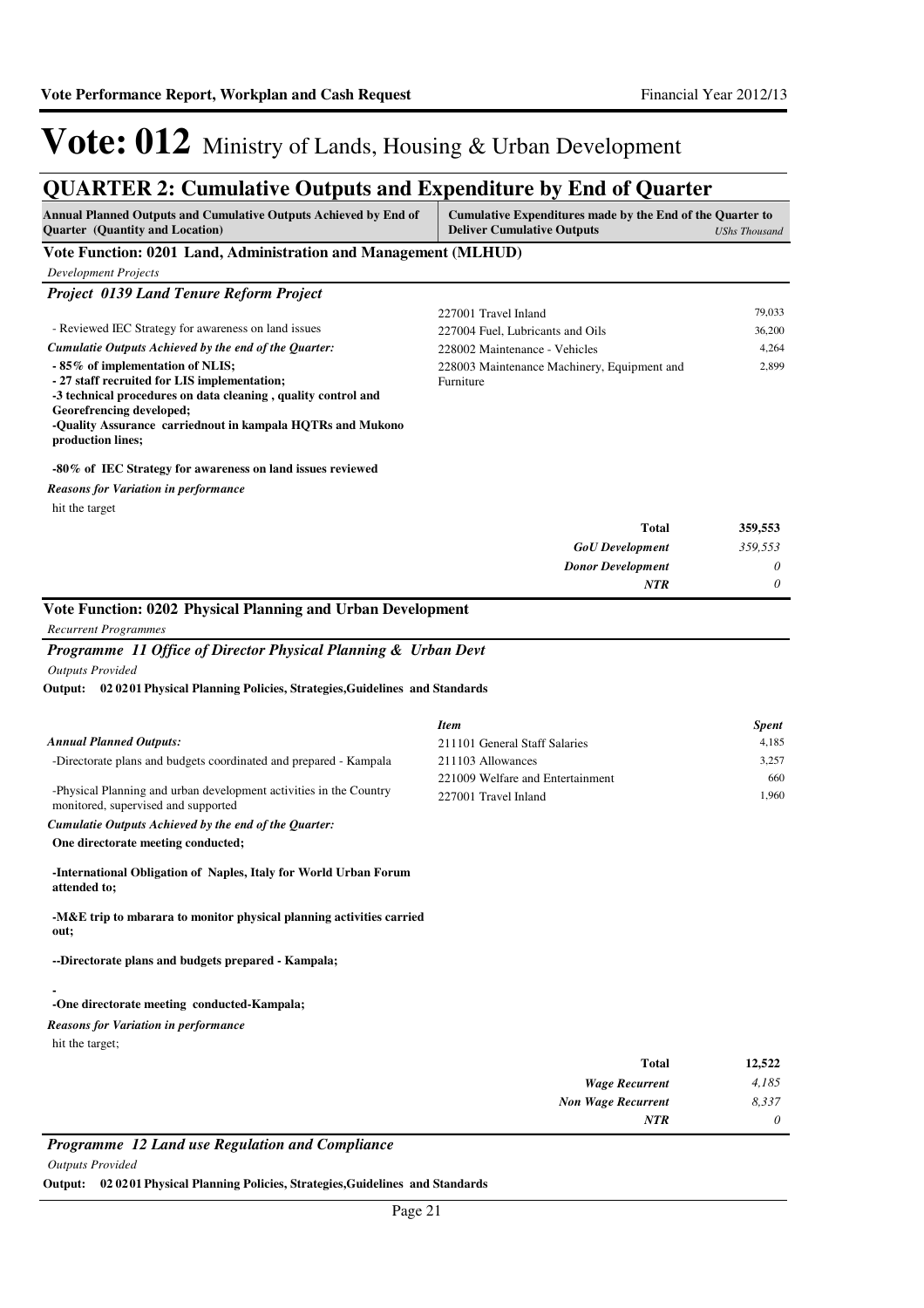### **QUARTER 2: Cumulative Outputs and Expenditure by End of Quarter**

| QUANTEN 2. Cumulative Outputs and Expenditure by Eini of Quarter                                                                           |                                                                                                |                       |
|--------------------------------------------------------------------------------------------------------------------------------------------|------------------------------------------------------------------------------------------------|-----------------------|
| Annual Planned Outputs and Cumulative Outputs Achieved by End of<br>Quarter (Quantity and Location)                                        | Cumulative Expenditures made by the End of the Quarter to<br><b>Deliver Cumulative Outputs</b> | <b>UShs Thousand</b>  |
| Vote Function: 0202 Physical Planning and Urban Development                                                                                |                                                                                                |                       |
| <b>Recurrent Programmes</b>                                                                                                                |                                                                                                |                       |
| Programme 12 Land use Regulation and Compliance                                                                                            |                                                                                                |                       |
|                                                                                                                                            | Item                                                                                           | <b>Spent</b>          |
| <b>Annual Planned Outputs:</b>                                                                                                             | 211101 General Staff Salaries                                                                  | 123,689               |
| Physical Planning Standards and Guidelines Disseminated;                                                                                   | 211103 Allowances                                                                              | 3,800                 |
| Cumulatie Outputs Achieved by the end of the Quarter:                                                                                      | 221002 Workshops and Seminars                                                                  | 8,000                 |
| -600 copies of the National Physical Planning Standards printed and                                                                        | 221009 Welfare and Entertainment                                                               | 2,433                 |
| 1 dissemination workshop held;                                                                                                             | 221011 Printing, Stationery, Photocopying and<br>Binding                                       | 6,185                 |
| -Workshop to dissaminate Physical Plannning Standards held for 15                                                                          | 222001 Telecommunications                                                                      | 1,650                 |
| districts in Northern Uganda;                                                                                                              | 227001 Travel Inland                                                                           | 5,300                 |
| -500 copies of Land use regulation tools reprinted                                                                                         | 227004 Fuel, Lubricants and Oils                                                               | 4,433                 |
| <b>Reasons for Variation in performance</b>                                                                                                | 228002 Maintenance - Vehicles                                                                  | 1,600                 |
| HIT THE TARGET;                                                                                                                            |                                                                                                |                       |
|                                                                                                                                            | Total                                                                                          | 159,336               |
|                                                                                                                                            | <b>Wage Recurrent</b>                                                                          | 123,689               |
|                                                                                                                                            | <b>Non Wage Recurrent</b>                                                                      | 35,647                |
|                                                                                                                                            | <b>NTR</b>                                                                                     | 0                     |
| 02 02 02 Field Inspection<br>Output:                                                                                                       |                                                                                                |                       |
|                                                                                                                                            |                                                                                                |                       |
| <b>Annual Planned Outputs:</b>                                                                                                             | <b>Item</b>                                                                                    | <b>Spent</b><br>7,895 |
| Monitoring and inspection of compliance carried out in 70 districts, 100                                                                   | 211103 Allowances                                                                              | 1,500                 |
| TCs & 22 municipalities;                                                                                                                   | 221007 Books, Periodicals and Newspapers<br>221008 Computer Supplies and IT Services           | 6,053                 |
| Cumulatie Outputs Achieved by the end of the Quarter:                                                                                      | 221009 Welfare and Entertainment                                                               | 1,840                 |
| 20 districts, 25 T/Councils & 8municipalities inspected for<br>compliance to the Land use regulatory framework;                            | 221011 Printing, Stationery, Photocopying and<br><b>Binding</b>                                | 10,000                |
| <b>Reasons for Variation in performance</b>                                                                                                | 222001 Telecommunications                                                                      | 2,000                 |
| Hit the target;                                                                                                                            | 227001 Travel Inland                                                                           | 25,177                |
|                                                                                                                                            | 227004 Fuel, Lubricants and Oils                                                               | 16,000                |
|                                                                                                                                            | 228002 Maintenance - Vehicles                                                                  | 1,600                 |
|                                                                                                                                            | <b>Total</b>                                                                                   | 78,265                |
|                                                                                                                                            | <b>Wage Recurrent</b>                                                                          | 0                     |
|                                                                                                                                            | <b>Non Wage Recurrent</b>                                                                      | 78,265                |
|                                                                                                                                            | NTR                                                                                            | 0                     |
| 02 02 05 Support Supervision and Capacity Building<br>Output:                                                                              |                                                                                                |                       |
|                                                                                                                                            | <b>Item</b>                                                                                    | <b>Spent</b>          |
| <b>Annual Planned Outputs:</b>                                                                                                             | 211103 Allowances                                                                              | 3,000                 |
| Staff and relevant local Government staff trained in various areas and                                                                     | 221002 Workshops and Seminars                                                                  | 6,500                 |
| skills relevant to Land use Regulation & ROM                                                                                               | 221003 Staff Training                                                                          | 8,538                 |
| Cumulatie Outputs Achieved by the end of the Quarter:                                                                                      | 221007 Books, Periodicals and Newspapers                                                       | 1,850                 |
|                                                                                                                                            | 221009 Welfare and Entertainment                                                               | 2,500                 |
| -4 staff trained in aspects of land use regulation and compliance<br>-Group training for 20 LG staff in aspects of land use regulation and | 222001 Telecommunications                                                                      | 1,100                 |
| compliance held in Gulu;                                                                                                                   | 227001 Travel Inland                                                                           | 8,123                 |
|                                                                                                                                            | 227004 Fuel, Lubricants and Oils<br>228002 Maintenance - Vehicles                              | 7,600<br>1,650        |
| -Capacity building workshop for Local Govt staff responsible                                                                               |                                                                                                |                       |

*Reasons for Variation in performance*

on target;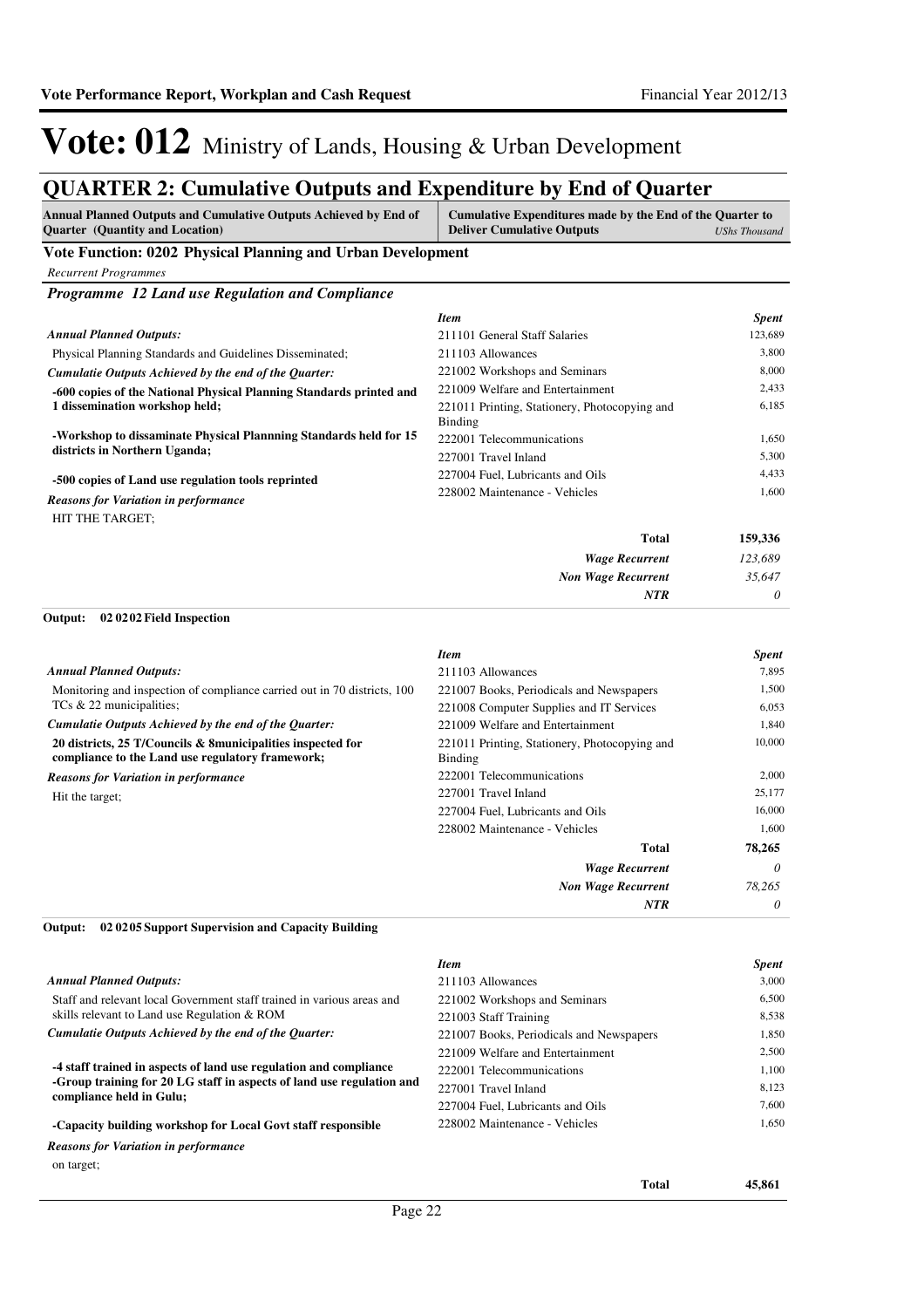*NTR 0*

*Wage Recurrent Non Wage Recurrent*

*NTR*

*0 25,822 0*

## Vote: 012 Ministry of Lands, Housing & Urban Development

### **QUARTER 2: Cumulative Outputs and Expenditure by End of Quarter**

| <b>Annual Planned Outputs and Cumulative Outputs Achieved by End of</b><br><b>Quarter</b> (Quantity and Location) | Cumulative Expenditures made by the End of the Quarter to<br><b>Deliver Cumulative Outputs</b> | <b>UShs Thousand</b> |
|-------------------------------------------------------------------------------------------------------------------|------------------------------------------------------------------------------------------------|----------------------|
| Vote Function: 0202 Physical Planning and Urban Development                                                       |                                                                                                |                      |
| <b>Recurrent Programmes</b>                                                                                       |                                                                                                |                      |
| Programme 12 Land use Regulation and Compliance                                                                   |                                                                                                |                      |
|                                                                                                                   | <b>Wage Recurrent</b>                                                                          |                      |
|                                                                                                                   | <b>Non Wage Recurrent</b>                                                                      | 45.861               |

#### *Programme 13 Physical Planning*

*Outputs Provided*

**02 0201 Physical Planning Policies, Strategies,Guidelines and Standards Output:**

|                                                                                                                 | <b>Item</b>                                              | <b>Spent</b> |
|-----------------------------------------------------------------------------------------------------------------|----------------------------------------------------------|--------------|
| <b>Annual Planned Outputs:</b>                                                                                  | 211101 General Staff Salaries                            | 140,738      |
|                                                                                                                 | 221009 Welfare and Entertainment                         | 6.011        |
| - National Land Use Policy and the Physical Planning Act 2010<br>desseminated to 10 districts of Eastern Uganda | 221011 Printing, Stationery, Photocopying and<br>Binding | 7.577        |
|                                                                                                                 | 222001 Telecommunications                                | 1.500        |
| 10 Physical Planning Committees trained                                                                         | 227004 Fuel, Lubricants and Oils                         | 6.150        |
| Cumulatie Outputs Achieved by the end of the Ouarter:                                                           | 228002 Maintenance - Vehicles                            | 1,385        |
| - National Land Use Policy and the Physical Planning Act                                                        |                                                          |              |
| disseminated to 6 districts and towncouncils of Jinja, Iganga, Kamuli,                                          |                                                          |              |
| Bugiri, Mayuge, Palisa and Namayingo;                                                                           |                                                          |              |

**- 6 Physical Planning Committees of Jinja, Iganga, Kamuli, Bugiri, Mayuge, Palisa and Namayingo trained;**

**-National Land Use Policy and the Physical Planning Act 2010 desseminated to 10 districts in west nile**

*Reasons for Variation in performance*

Hit the target;

| 183,682 | Total                 |
|---------|-----------------------|
| 140,738 | <b>Wage Recurrent</b> |
| 42,944  | Non Wage Recurrent    |
| 0       | <b>NTR</b>            |
|         |                       |

#### **02 0202 Field Inspection Output:**

|                                                                                         | <b>Item</b>                              | <b>Spent</b> |
|-----------------------------------------------------------------------------------------|------------------------------------------|--------------|
| <b>Annual Planned Outputs:</b>                                                          | 221008 Computer Supplies and IT Services | 7.328        |
| Monitoring, supervsion & planning needs assessment done for 10                          | 222001 Telecommunications                | 1.440        |
| Districts.                                                                              | 227001 Travel Inland                     | 8,154        |
| Cumulatie Outputs Achieved by the end of the Ouarter:                                   | 227004 Fuel, Lubricants and Oils         | 7.400        |
| - 2 Districts monitored supervised & Physical planning needs<br>assessment carried out; | 228002 Maintenance - Vehicles            | 1.500        |
| <b>Reasons for Variation in performance</b>                                             |                                          |              |
| Inadequate funds                                                                        |                                          |              |
|                                                                                         | <b>Total</b>                             | 25,822       |

#### **Output: 02 0203 Devt of Physical Devt Plans**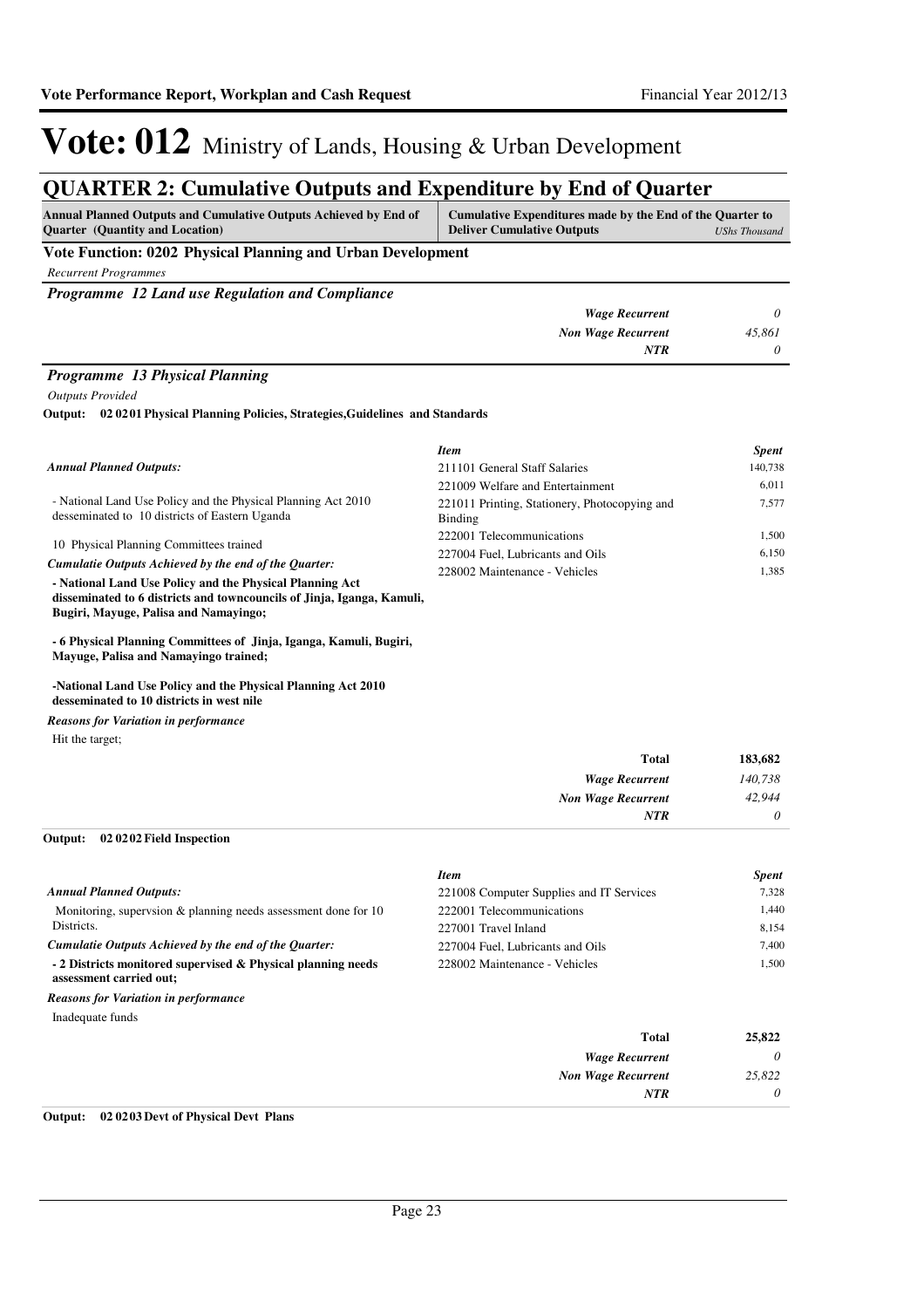### **QUARTER 2: Cumulative Outputs and Expenditure by End of Quarter**

| Annual Planned Outputs and Cumulative Outputs Achieved by End of<br><b>Quarter</b> (Quantity and Location)                                        | Cumulative Expenditures made by the End of the Quarter to<br><b>Deliver Cumulative Outputs</b> | <b>UShs Thousand</b>   |
|---------------------------------------------------------------------------------------------------------------------------------------------------|------------------------------------------------------------------------------------------------|------------------------|
| Vote Function: 0202 Physical Planning and Urban Development                                                                                       |                                                                                                |                        |
| <b>Recurrent Programmes</b>                                                                                                                       |                                                                                                |                        |
| Programme 13 Physical Planning                                                                                                                    |                                                                                                |                        |
| <b>Annual Planned Outputs:</b>                                                                                                                    | <b>Item</b><br>227001 Travel Inland                                                            | <b>Spent</b><br>14,778 |
| -4 Meetings of the National physical Planning Baord meetings held                                                                                 |                                                                                                |                        |
| -2 Field trips undertaken by the Baord;                                                                                                           |                                                                                                |                        |
| 2 Staff trained in GIS applications                                                                                                               |                                                                                                |                        |
| Cumulatie Outputs Achieved by the end of the Quarter:                                                                                             |                                                                                                |                        |
| One National Physical planning Board innaugurated;<br>- One staff trained on GIS application;                                                     |                                                                                                |                        |
| <b>Reasons for Variation in performance</b>                                                                                                       |                                                                                                |                        |
| Field trip did not take place because the board was nto in place                                                                                  |                                                                                                |                        |
|                                                                                                                                                   | <b>Total</b>                                                                                   | 22,028                 |
|                                                                                                                                                   | <b>Wage Recurrent</b>                                                                          | 0                      |
|                                                                                                                                                   | <b>Non Wage Recurrent</b>                                                                      | 22.028                 |
|                                                                                                                                                   | <b>NTR</b>                                                                                     | 0                      |
| Programme 14 Urban Development                                                                                                                    |                                                                                                |                        |
| <b>Outputs Provided</b>                                                                                                                           |                                                                                                |                        |
| 02 02 05 Support Supervision and Capacity Building<br>Output:                                                                                     |                                                                                                |                        |
|                                                                                                                                                   | <b>Item</b>                                                                                    | Spent                  |
| <b>Annual Planned Outputs:</b>                                                                                                                    | 211101 General Staff Salaries                                                                  | 63,092                 |
| -Urban Indicators Data Base Established;<br>- Urban Sector Report produced<br>-Urban Development Forums in 9 Municipalities Established;          | 221011 Printing, Stationery, Photocopying and<br><b>Binding</b><br>227001 Travel Inland        | 4,192<br>45,612        |
| Cumulatie Outputs Achieved by the end of the Quarter:                                                                                             |                                                                                                |                        |
| -Work in progress for the preparation of the Training Materials for<br>collection of Urban Indicators-                                            |                                                                                                |                        |
| - Research Assistants trained in urban indicators collection;                                                                                     |                                                                                                |                        |
| -- Urban Development Forums established in 9 municipalities of;<br>Moroto, Masaka, Gulu, Lira, Fort Portal, Hoima, Tororo, Soroti and<br>Entebbe; |                                                                                                |                        |
| - A field inspection report to establish functionality of the MDFs in<br>Mbale, Mbarara, Kabale, Jinja and Arua prepared;                         |                                                                                                |                        |
| <b>Reasons for Variation in performance</b>                                                                                                       |                                                                                                |                        |
| on target;                                                                                                                                        |                                                                                                |                        |
|                                                                                                                                                   | <b>Total</b>                                                                                   | 141,056                |
|                                                                                                                                                   | <b>Wage Recurrent</b>                                                                          | 63,092                 |
|                                                                                                                                                   | <b>Non Wage Recurrent</b>                                                                      | 77,964                 |
|                                                                                                                                                   | NTR                                                                                            | 0                      |

**Output: 02 0206 Urban Dev't Policies, Strategies ,Guidelines and Standards**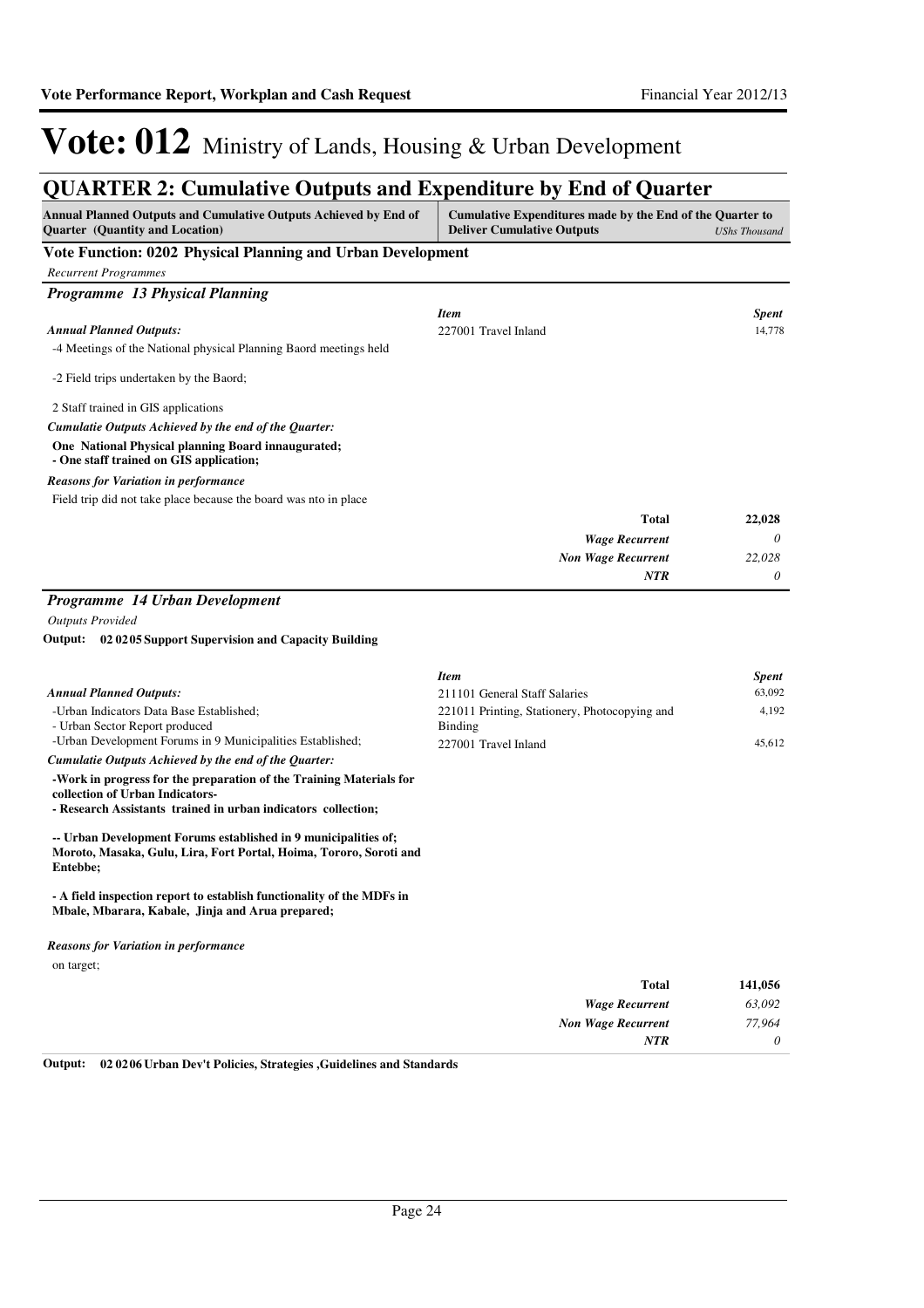### **QUARTER 2: Cumulative Outputs and Expenditure by End of Quarter**

| Annual Planned Outputs and Cumulative Outputs Achieved by End of<br><b>Quarter</b> (Quantity and Location) | Cumulative Expenditures made by the End of the Quarter to<br><b>Deliver Cumulative Outputs</b> | <b>UShs Thousand</b>   |
|------------------------------------------------------------------------------------------------------------|------------------------------------------------------------------------------------------------|------------------------|
| Vote Function: 0202 Physical Planning and Urban Development                                                |                                                                                                |                        |
| <b>Recurrent Programmes</b>                                                                                |                                                                                                |                        |
| Programme 14 Urban Development                                                                             |                                                                                                |                        |
|                                                                                                            | <b>Item</b>                                                                                    | <b>Spent</b>           |
| <b>Annual Planned Outputs:</b>                                                                             | 221007 Books, Periodicals and Newspapers                                                       | 2,925                  |
| - Urban Solid waste management Strategy Produced & disseminated to                                         | 221009 Welfare and Entertainment                                                               | 2,025                  |
| 14 municipalities<br>- Urban campaign strategy produced                                                    | 222001 Telecommunications                                                                      | 3,220                  |
| Cumulatie Outputs Achieved by the end of the Quarter:                                                      | 227004 Fuel, Lubricants and Oils                                                               | 4,550                  |
| -Inception report in place;                                                                                |                                                                                                |                        |
| World Urban Forum Report<br><b>State of the Urban Sector Report</b><br>2012 produced;                      |                                                                                                |                        |
| <b>Reasons for Variation in performance</b>                                                                |                                                                                                |                        |
| on target;                                                                                                 |                                                                                                |                        |
|                                                                                                            | <b>Total</b>                                                                                   | 28,658                 |
|                                                                                                            | <b>Wage Recurrent</b>                                                                          | 0                      |
|                                                                                                            | <b>Non Wage Recurrent</b>                                                                      | 28.658                 |
|                                                                                                            | <b>NTR</b>                                                                                     | 0                      |
| <b>Development Projects</b>                                                                                |                                                                                                |                        |
| <b>Project 1146 Transforming Settlements of Urban Poor</b>                                                 |                                                                                                |                        |
| <b>Outputs Provided</b>                                                                                    |                                                                                                |                        |
| Output: 02 02 05 Support Supervision and Capacity Building                                                 |                                                                                                |                        |
|                                                                                                            |                                                                                                |                        |
| <b>Annual Planned Outputs:</b>                                                                             | <b>Item</b><br>211102 Contract Staff Salaries (Incl. Casuals,                                  | <b>Spent</b><br>23,285 |
| - NUDFs and MDF meetings held and reports prepared;                                                        | Temporary)                                                                                     |                        |
|                                                                                                            | 221009 Welfare and Entertainment                                                               | 2,460                  |
| - Capacity of officers improved;                                                                           | 221011 Printing, Stationery, Photocopying and                                                  | 676                    |
| - Monitoring of performance of MDFs and CUF;                                                               | <b>Binding</b>                                                                                 |                        |
| Cumulatie Outputs Achieved by the end of the Quarter:                                                      | 227001 Travel Inland                                                                           | 20,100                 |
|                                                                                                            | 227004 Fuel, Lubricants and Oils                                                               | 8,750                  |
| - Operational manuals for Community upgrading fund prepared;                                               | 228002 Maintenance - Vehicles                                                                  | 3,180                  |
| -1 National Urban Development Forum (UNUF)Meeting held and a<br>report Produced;                           |                                                                                                |                        |
| - Sensitization workshop on developing Municipal Development<br>Strategies;                                |                                                                                                |                        |
| Performance monitoring trips undertaken in Mbale, Jinja, Arua,<br><b>Mbarara and Kabale;</b>               |                                                                                                |                        |
| -Two officers trained in Urban management, Urban planning and<br>design respectively;                      |                                                                                                |                        |
| <b>Reasons for Variation in performance</b>                                                                |                                                                                                |                        |
| hit the target;                                                                                            |                                                                                                |                        |
|                                                                                                            | Total                                                                                          | 62,450                 |
|                                                                                                            | <b>GoU</b> Development                                                                         | 62,450                 |
|                                                                                                            | <b>Donor Development</b>                                                                       | 0                      |
|                                                                                                            | <b>NTR</b>                                                                                     | 0                      |

**Output: 02 0206 Urban Dev't Policies, Strategies ,Guidelines and Standards**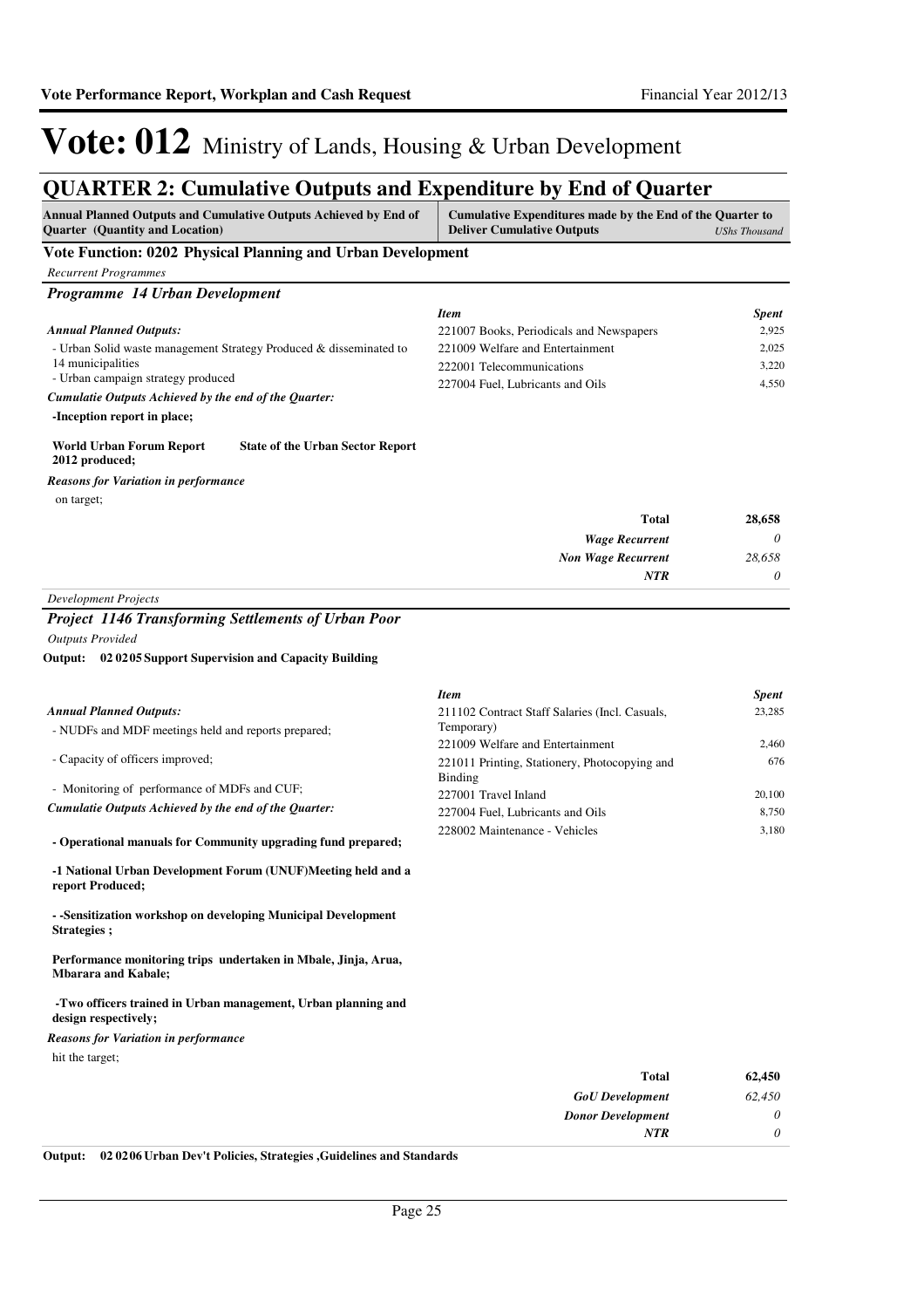## **QUARTER 2: Cumulative Outputs and Expenditure by End of Quarter**

| Annual Planned Outputs and Cumulative Outputs Achieved by End of<br><b>Quarter</b> (Quantity and Location)                                      | Cumulative Expenditures made by the End of the Quarter to<br><b>Deliver Cumulative Outputs</b> | <b>UShs Thousand</b> |
|-------------------------------------------------------------------------------------------------------------------------------------------------|------------------------------------------------------------------------------------------------|----------------------|
| Vote Function: 0202 Physical Planning and Urban Development                                                                                     |                                                                                                |                      |
| <b>Development Projects</b>                                                                                                                     |                                                                                                |                      |
| <b>Project 1146 Transforming Settlements of Urban Poor</b>                                                                                      |                                                                                                |                      |
|                                                                                                                                                 | <b>Item</b>                                                                                    | <b>Spent</b>         |
| <b>Annual Planned Outputs:</b>                                                                                                                  | 227001 Travel Inland                                                                           | 35,961               |
| -Draft NUP and Strategic Urban Devt plan developed;                                                                                             |                                                                                                |                      |
| -Paricipatory action research on security of tenure commissioned in the 5<br>Municipalities;                                                    |                                                                                                |                      |
| -Urban Research and capacity needs assessments commissioned;                                                                                    |                                                                                                |                      |
| -Urban Campaign/EIC strategy prepared and distributed to stakeholders;                                                                          |                                                                                                |                      |
| -Urban indicators data base created;                                                                                                            |                                                                                                |                      |
| Cumulatie Outputs Achieved by the end of the Ouarter:                                                                                           |                                                                                                |                      |
| -Urban campaign materials (newsletters, posters) developed;                                                                                     |                                                                                                |                      |
| -Research areas of urban uemployment, urban crime, urban<br>resource mobilisation that affect slum dwellers in the 5 Municiplities<br>selected; |                                                                                                |                      |
| <b>Reasons for Variation in performance</b>                                                                                                     |                                                                                                |                      |
| -Draft NUP and Strategic Urban Dev't plan in Progress<br>- Research Agenda developed                                                            |                                                                                                |                      |
|                                                                                                                                                 | <b>Total</b>                                                                                   | 52,721               |

| 52,721   | Total                    |
|----------|--------------------------|
| 52,721   | <b>GoU</b> Development   |
| $\theta$ | <b>Donor Development</b> |
| $\theta$ | <b>NTR</b>               |
|          |                          |

### *Project 1244 Support to National Physical Devt Planning*

*Outputs Provided*

#### **02 0201 Physical Planning Policies, Strategies,Guidelines and Standards Output:**

|                                                                                                      | <b>Item</b>                                                     | <b>Spent</b> |
|------------------------------------------------------------------------------------------------------|-----------------------------------------------------------------|--------------|
| <b>Annual Planned Outputs:</b>                                                                       | 211103 Allowances                                               | 20,760       |
| 1. Albertine Graben Situation Analysis report produced;                                              | 221002 Workshops and Seminars                                   | 36,205       |
|                                                                                                      | 221007 Books, Periodicals and Newspapers                        | 500          |
| 2. Six (6) staff of D/PPUD trained in GIS $\&$ computer aided planning;                              | 221009 Welfare and Entertainment                                | 10,000       |
| 3. Four (4) staff of D/PPUD trained in aspects of planning in areas with<br>oil $\&$ gas activities; | 221011 Printing, Stationery, Photocopying and<br><b>Binding</b> | 2,354        |
|                                                                                                      | 222001 Telecommunications                                       | 6,922        |
| 4. Physical development Plan for the Albertine Graben Prepared;                                      | 227001 Travel Inland                                            | 38,370       |
|                                                                                                      | 227002 Travel Abroad                                            | 52,223       |
| 5. Physical Development Plans for five (5) selected towns/areas within the<br>graben comenced;       | 227004 Fuel. Lubricants and Oils                                | 22,500       |
| Cumulatie Outputs Achieved by the end of the Ouarter:                                                | 228002 Maintenance - Vehicles                                   | 1.962        |
| <b>Equipmental Line of the Albert Cropen coupled out</b>                                             |                                                                 |              |

### **-Farmiliarisation tour of the Albert Graben carried out;**

*Reasons for Variation in performance*

work in progress;

| 191,796 | <b>Total</b>             |
|---------|--------------------------|
| 191,796 | <b>GoU</b> Development   |
| 0       | <b>Donor Development</b> |
| 0       | <b>NTR</b>               |
|         |                          |

### **Vote Function: 0203 Housing**

*Recurrent Programmes*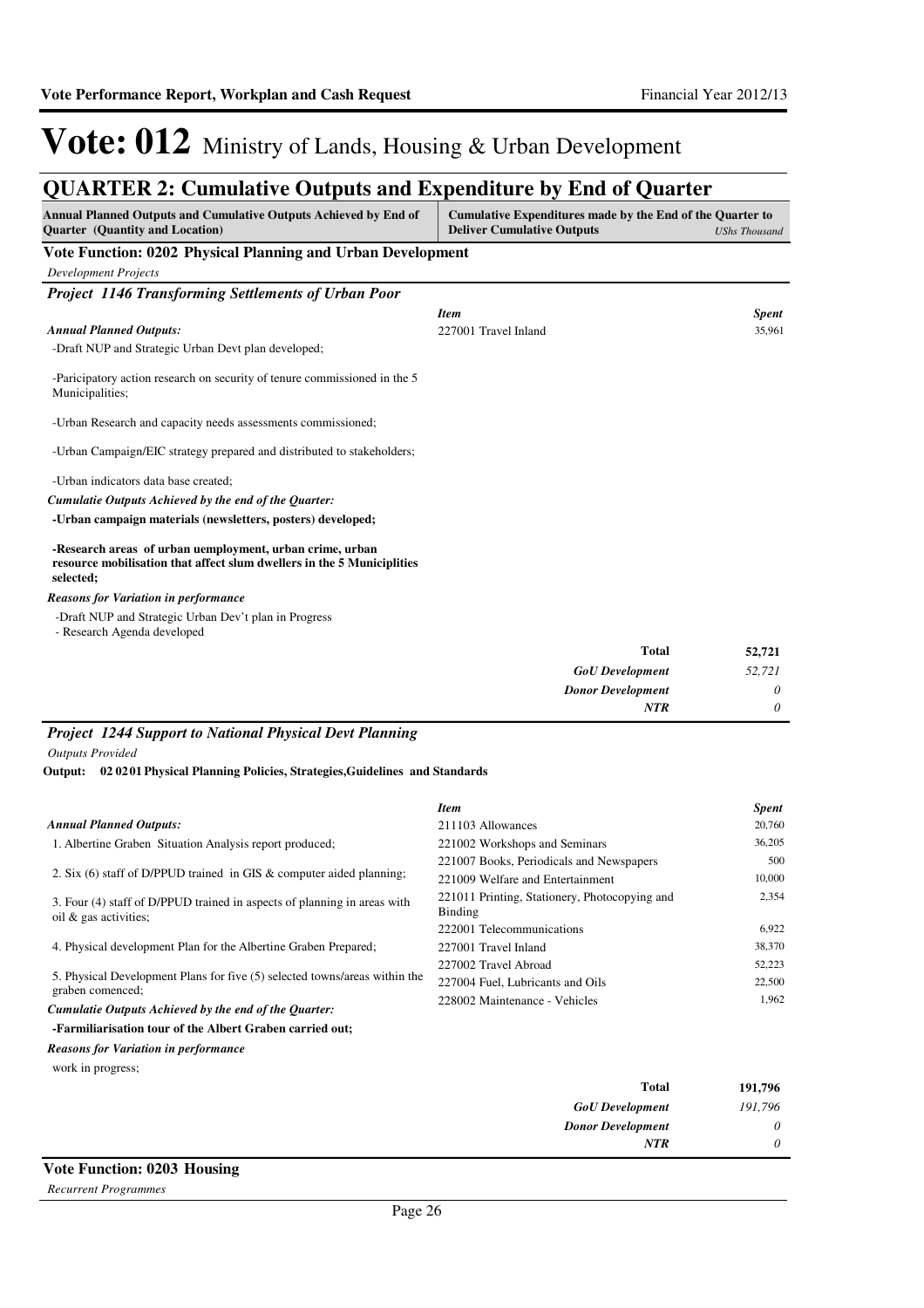### **QUARTER 2: Cumulative Outputs and Expenditure by End of Quarter**

| <b>Annual Planned Outputs and Cumulative Outputs Achieved by End of</b> | Cumulative Expenditures made by the End of the Quarter to |               |
|-------------------------------------------------------------------------|-----------------------------------------------------------|---------------|
| <b>Ouarter</b> (Quantity and Location)                                  | <b>Deliver Cumulative Outputs</b>                         | UShs Thousand |

### **Vote Function: 0203 Housing**

*Recurrent Programmes*

*Programme 09 Housing Development and Estates Management*

*Outputs Provided*

**02 0302 Technical Support and Administrative Services Output:**

|                                                                                                                                       | <b>Item</b>                              | <b>Spent</b> |
|---------------------------------------------------------------------------------------------------------------------------------------|------------------------------------------|--------------|
| <b>Annual Planned Outputs:</b>                                                                                                        | 211101 General Staff Salaries            | 56,744       |
| 1.0 Prototype plans produced;                                                                                                         | 211103 Allowances                        | 4.778        |
|                                                                                                                                       | 221007 Books, Periodicals and Newspapers | 900          |
| 2.0 Prototype plans applicable to respective cultural backgrounds and<br>socio-economic activities disseminated to 10 pilot districts | 221009 Welfare and Entertainment         | 2,000        |
|                                                                                                                                       | 222001 Telecommunications                | 2.850        |
| Cumulatie Outputs Achieved by the end of the Ouarter:                                                                                 | 227001 Travel Inland                     | 32.942       |
| - 3 Radio adverts aired in selected districts voice of Toro, Radio<br><b>Bunyoro broadcasting:</b>                                    | 227004 Fuel, Lubricants and Oils         | 18,600       |
| -Prototype plans produced for 10 districts; masindi, hoima                                                                            | 228002 Maintenance - Vehicles            | 1.500        |
| kinyandongo, bulisa, kyenjojo, kamwenge, kabarole and bundibugyi                                                                      |                                          |              |
| and ntoroko, kyegegwa                                                                                                                 |                                          |              |

hit the target *Reasons for Variation in performance*

| Total                     | 123,314  |
|---------------------------|----------|
| <b>Wage Recurrent</b>     | 56,744   |
| <b>Non Wage Recurrent</b> | 66,570   |
| <b>NTR</b>                | $\theta$ |

#### **02 0303 Capacity Building Output:**

|                                                                | <b>Item</b>                              | <b>Spent</b> |
|----------------------------------------------------------------|------------------------------------------|--------------|
| <b>Annual Planned Outputs:</b>                                 | 211103 Allowances                        | 8,000        |
| 3.0 Obligations to local and international bodies attended to. | 221007 Books, Periodicals and Newspapers | 1.600        |
|                                                                | 221009 Welfare and Entertainment         | 2.400        |
|                                                                | 222001 Telecommunications                | 2.200        |
| 4.0 Staff facilitated in capacity building.                    | 227004 Fuel. Lubricants and Oils         | 5.760        |
| Cumulatie Outputs Achieved by the end of the Ouarter:          | 228002 Maintenance - Vehicles            | 322          |
| -3no department meetings held;                                 |                                          |              |
| - International forum attended; AMCHARD, and Urban forum       |                                          |              |
| -Construction exhibition held in UMA show grounds;             |                                          |              |

**-3no department meetings held**

*Reasons for Variation in performance*

Inadequate funding for the budget support

| <b>Total</b>              | 35,782   |
|---------------------------|----------|
| <b>Wage Recurrent</b>     | $\theta$ |
| <b>Non Wage Recurrent</b> | 35,782   |
| <b>NTR</b>                | $\theta$ |

#### **02 0304 Estates Management Policy, Strategies & Reports Output:**

|                                                               | <b>Item</b>                              | <b>Spent</b> |
|---------------------------------------------------------------|------------------------------------------|--------------|
| <b>Annual Planned Outputs:</b>                                | 211103 Allowances                        | 14,067       |
| - Stakeholder's consultative workshops on Estates policy held | 221007 Books, Periodicals and Newspapers | 1.350        |
|                                                               | 221009 Welfare and Entertainment         | 8,000        |
| - Draft Estates Policy developed                              | 222001 Telecommunications                | 2.200        |
| - 100 Condominium plans vetted                                | 225002 Consultancy Services-Long-term    | 3.657        |
| Cumulatie Outputs Achieved by the end of the Ouarter:         | 227004 Fuel, Lubricants and Oils         | 11.560       |
| -Condominium plans vetted;                                    | 228002 Maintenance - Vehicles            | 1.080        |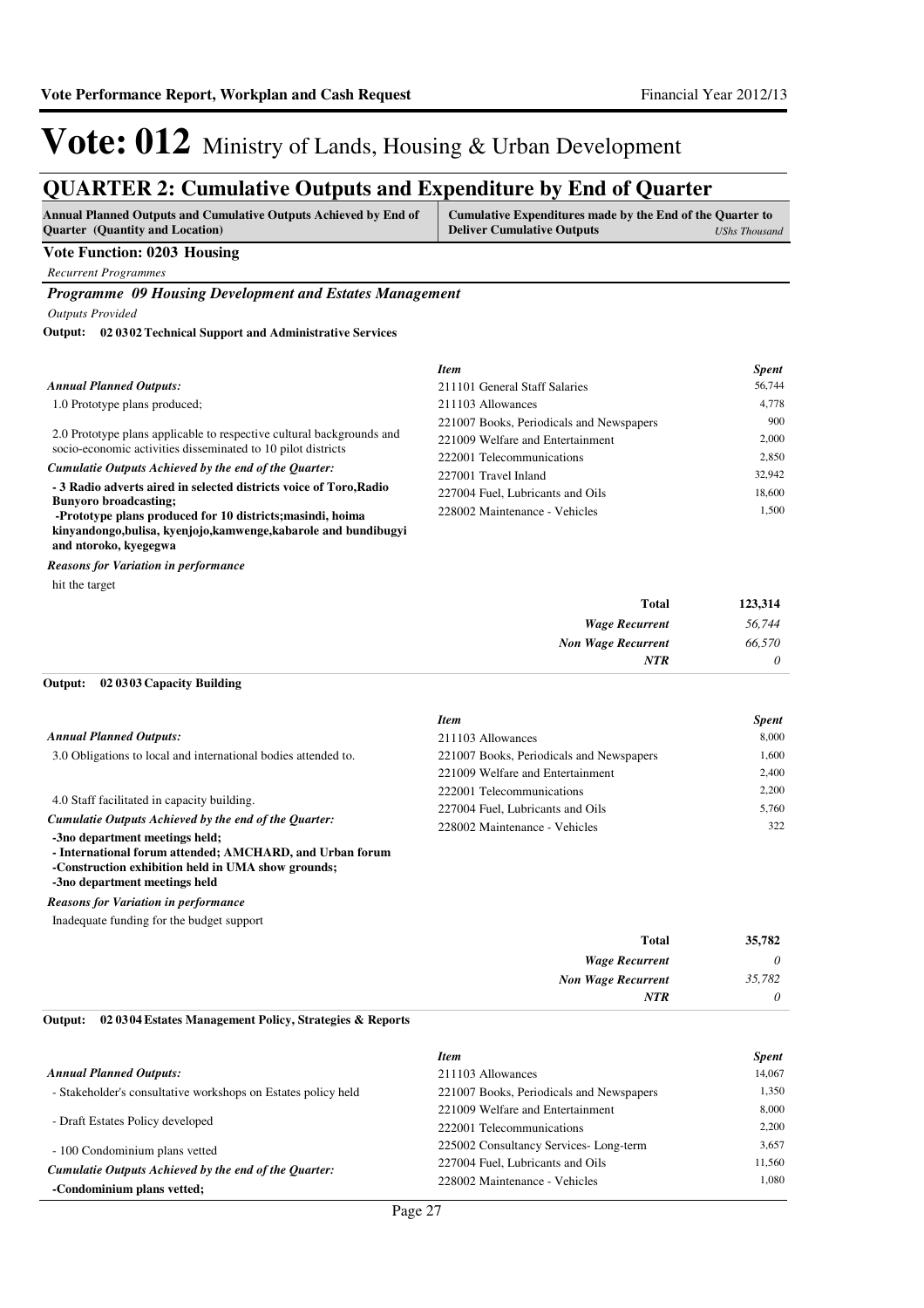### **QUARTER 2: Cumulative Outputs and Expenditure by End of Quarter**

| <b>Annual Planned Outputs and Cumulative Outputs Achieved by End of</b> | Cumulative Expenditures made by the End of the Quarter to |               |
|-------------------------------------------------------------------------|-----------------------------------------------------------|---------------|
| <b>Ouarter</b> (Quantity and Location)                                  | <b>Deliver Cumulative Outputs</b>                         | UShs Thousand |

### **Vote Function: 0203 Housing**

*Recurrent Programmes*

*Programme 09 Housing Development and Estates Management*

**-3 policy working group meetings held;**

**-30 Condominium plans vetted;**

#### Inadequate funding *Reasons for Variation in performance*

| 46,895   | <b>Total</b>              |
|----------|---------------------------|
| $\theta$ | <b>Wage Recurrent</b>     |
| 46,895   | <b>Non Wage Recurrent</b> |
| $\theta$ | <b>NTR</b>                |

### *Programme 10 Human Settlements*

*Outputs Provided*

**02 0301 Housing Policy, Strategies and Reports Output:**

|                                                              | <b>Item</b>                                              | <b>Spent</b> |
|--------------------------------------------------------------|----------------------------------------------------------|--------------|
| <b>Annual Planned Outputs:</b>                               | 211101 General Staff Salaries                            | 21,111       |
| 1. Housing Bill drafted                                      | 211103 Allowances                                        | 1,141        |
|                                                              | 221002 Workshops and Seminars                            | 6.345        |
| 2 -500 copies of Housing Policy disseminated;                | 221009 Welfare and Entertainment                         | 2,458        |
| 3.-500 copies of Landlord Tenants Bill disseminated;         | 221011 Printing, Stationery, Photocopying and<br>Binding | 2,831        |
| 4. Housing loans recovered.                                  | 222001 Telecommunications                                | 720          |
| Cumulatie Outputs Achieved by the end of the Ouarter:        | 227001 Travel Inland                                     | 8.180        |
| -03 monitoring missions conducted in Masese,                 | 227002 Travel Abroad                                     | 8.960        |
| -04 Steering Committee meeting held for Masese,              | 227004 Fuel, Lubricants and Oils                         | 19,226       |
| -01 monitoring trip conducted for Malukhu Integrated Poverty |                                                          |              |
| <b>Reduction Project,</b>                                    |                                                          |              |
| -01 Steering Committee meeting held for MIPREP.              |                                                          |              |

**- Regulations to operationalise the Lans Lordl Tenant Bill developed;**

*Reasons for Variation in performance*

Housing policy not yet approved:

| Thousing policy not yet approved, |  |  |  |
|-----------------------------------|--|--|--|
|                                   |  |  |  |
|                                   |  |  |  |

| 71,222 | <b>Total</b>              |
|--------|---------------------------|
| 21,111 | <b>Wage Recurrent</b>     |
| 50,111 | <b>Non Wage Recurrent</b> |
| 0      | <b>NTR</b>                |

#### **02 0302 Technical Support and Administrative Services Output:**

|                                                                                         | <b>Item</b>                                              | <b>Spent</b> |
|-----------------------------------------------------------------------------------------|----------------------------------------------------------|--------------|
| <b>Annual Planned Outputs:</b>                                                          | 211103 Allowances                                        | 10,273       |
| 1. cadastral surveys of 600 pool plots executed.                                        | 221009 Welfare and Entertainment                         | 7.039        |
| 2.500 govt pool properties valued for sale.                                             | 221011 Printing, Stationery, Photocopying and<br>Binding | 4,731        |
| 3. M&E / Technical supervision and training on mortgage and divestiture<br>carried out. | 225001 Consultancy Services- Short-term                  | 241,277      |
|                                                                                         | 227001 Travel Inland                                     | 25,512       |
|                                                                                         | 227004 Fuel, Lubricants and Oils                         | 11.688       |
| 4. Sale of gyt pool property and performance of pool fund carried out;                  | 228002 Maintenance - Vehicles                            | 373          |
| Cumulatie Outputs Achieved by the end of the Ouarter:                                   |                                                          |              |
| $\alpha$ . $\beta$ is the set of $\beta$ is the set of $\alpha$ is the set of $\alpha$  |                                                          |              |

**-Survey of 174 properties was carried out in Mpigi, Kyegegwa, F/Portal, Hoima, Mubende, Masaka, Kabale and Bukalasa;**

**- 130 properties valued in Mbale, Tororo, Soroti, Masaka, Mutukula,**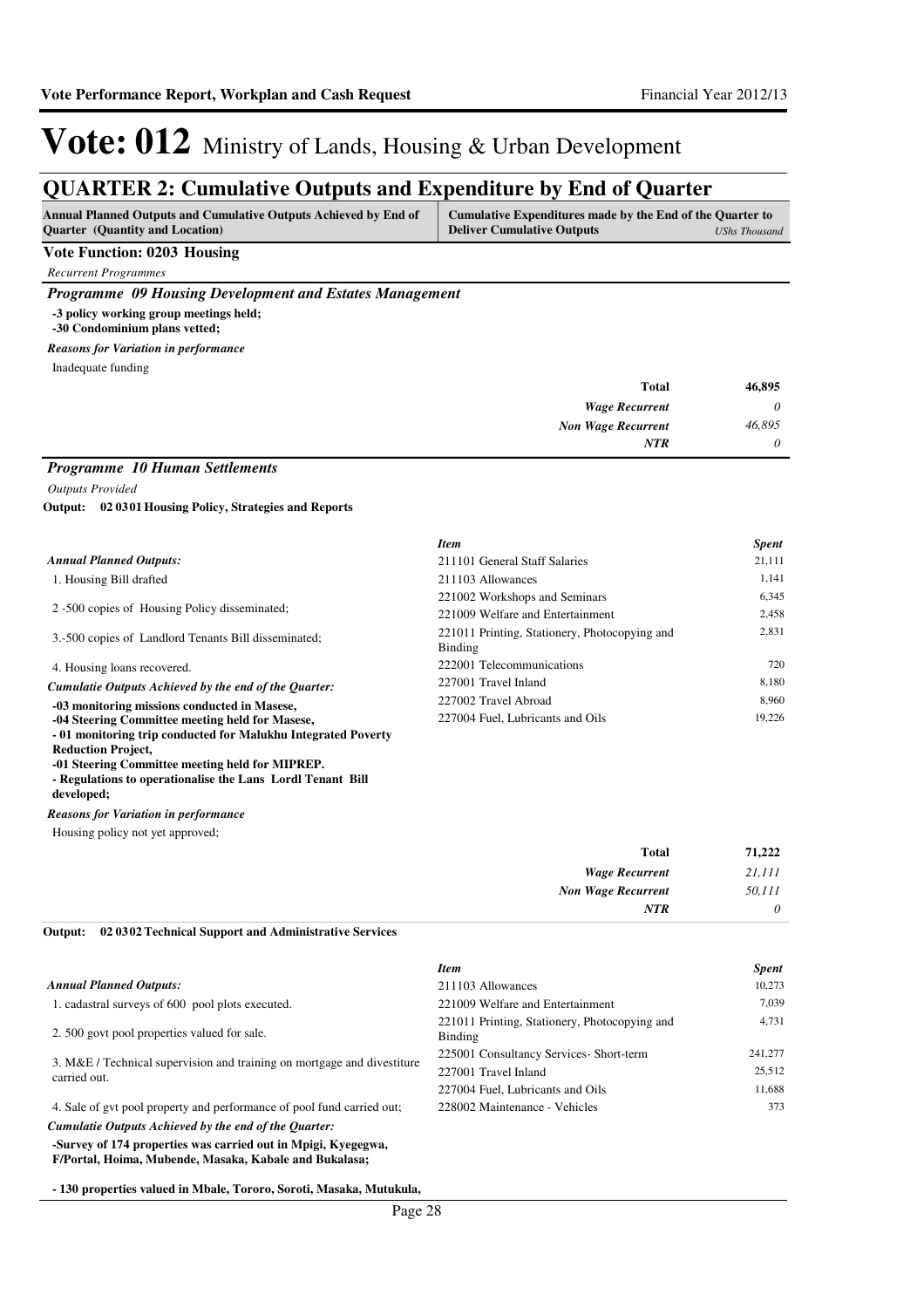### **QUARTER 2: Cumulative Outputs and Expenditure by End of Quarter**

| <b>Annual Planned Outputs and Cumulative Outputs Achieved by End of</b> | Cumulative Expenditures made by the End of the Quarter to |               |
|-------------------------------------------------------------------------|-----------------------------------------------------------|---------------|
| <b>Quarter</b> (Quantity and Location)                                  | <b>Deliver Cumulative Outputs</b>                         | UShs Thousand |

### **Vote Function: 0203 Housing**

*Recurrent Programmes*

*Programme 10 Human Settlements*

**Kabale, Kasese, F/Portal, Mubende, Gulu and Kitgum.**

**-M&E training on mortgages carried out in Eastern Uganda towns of Jinja, Tororo, Mbale and Soroti.**

**--Commission Meeting attended to in SA -Cadastral surveys of 170 pool plots executed;**

**-140 Gov't pool properties valued for sale;**

**-M&E / Technical supervision and training on mortgage and divestiture carried out in Western region of of Mbarara, Kabale, Fort-portal and Kasese;**

#### **Half Year Sale of Gvt pool property and performance report produced;**

hit the target; *Reasons for Variation in performance*

| <b>Total</b>              | 300,893  |
|---------------------------|----------|
| <b>Wage Recurrent</b>     | $\theta$ |
| <b>Non Wage Recurrent</b> | 300,893  |
| NTR                       | $\theta$ |

#### **02 0303 Capacity Building Output:**

|                                                                                                                    | <b>Item</b>                              | <b>Spent</b> |
|--------------------------------------------------------------------------------------------------------------------|------------------------------------------|--------------|
| <b>Annual Planned Outputs:</b>                                                                                     | 211103 Allowances                        | 913          |
| 1. Sector awareness programs developed & implemented.                                                              | 221001 Advertising and Public Relations  | 5.757        |
|                                                                                                                    | 221007 Books, Periodicals and Newspapers | 385          |
| 2. Housing sector statistics abstract produced;                                                                    | 221009 Welfare and Entertainment         | 7.381        |
| -Affordable housing fund for housing programs established;                                                         | 222001 Telecommunications                | 2.925        |
| Cumulatie Outputs Achieved by the end of the Ouarter:                                                              | 227001 Travel Inland                     | 87,130       |
| housing and construction exhibition conducted.<br>-A concept note on the establishment of a HRF has been produced. |                                          |              |

**-03 Housing cooperatives were supported in terms of providing technical support in appropriate building technologies.**

**-WHD cerebrated at the Housing Cooperatives level;**

**-Concept Proposal on the SAN-MARINHO building technical prepared.**

#### **-2 cooperatives established**

#### *Reasons for Variation in performance*

Funds inadequate to hold WHD cerebrations at the national level

| 106,467 | <b>Total</b>              |
|---------|---------------------------|
| 0       | <b>Wage Recurrent</b>     |
| 106,467 | <b>Non Wage Recurrent</b> |
| 0       | <b>NTR</b>                |
|         |                           |

*Programme 15 Office of the Director, Housing*

*Outputs Provided*

**Output: 02 0301 Housing Policy, Strategies and Reports**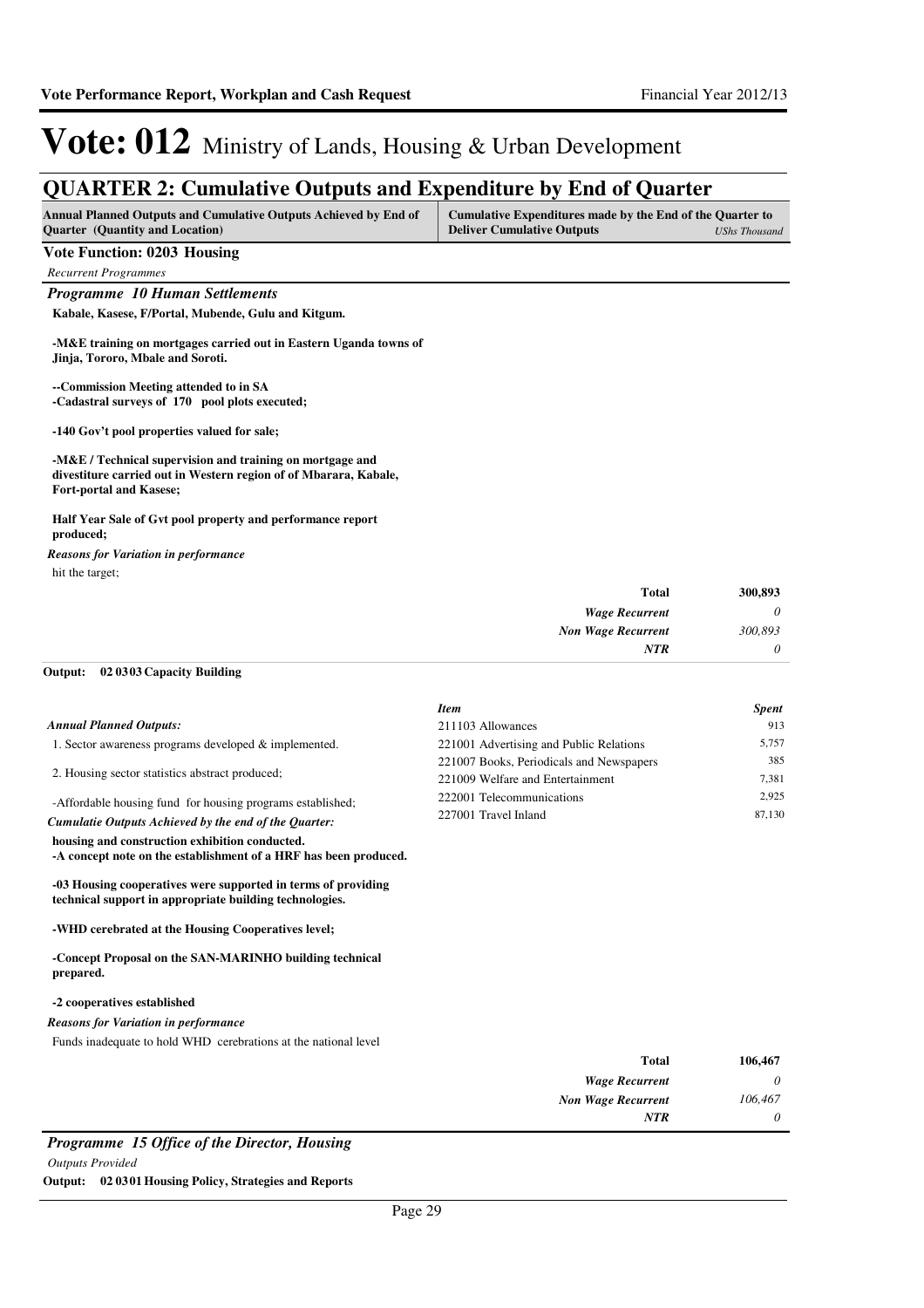### **QUARTER 2: Cumulative Outputs and Expenditure by End of Quarter**

| <b>Annual Planned Outputs and Cumulative Outputs Achieved by End of</b><br><b>Ouarter</b> (Quantity and Location) | Cumulative Expenditures made by the End of the Quarter to<br><b>Deliver Cumulative Outputs</b> | UShs Thousand |
|-------------------------------------------------------------------------------------------------------------------|------------------------------------------------------------------------------------------------|---------------|
| Vote Function: 0203 Housing                                                                                       |                                                                                                |               |

| <b>Recurrent Programmes</b> |
|-----------------------------|

*Programme 15 Office of the Director, Housing*

|                                                                                                            | <b>Item</b>                                                   | <b>Spent</b> |
|------------------------------------------------------------------------------------------------------------|---------------------------------------------------------------|--------------|
| <b>Annual Planned Outputs:</b>                                                                             | 211101 General Staff Salaries                                 | 4.072        |
| 1. Administrative and technical functions of Directorate attended to.                                      | 211103 Allowances                                             | 483          |
| 2. Housing Programs, policies and laws coordinated and evaluated                                           | 221011 Printing, Stationery, Photocopying and<br>Binding      | 216          |
| 3. Local & International Obligations attended to.<br>Cumulatie Outputs Achieved by the end of the Ouarter: | 222001 Telecommunications<br>227004 Fuel, Lubricants and Oils | 500<br>700   |
| 1.1 Attend TMT meetings.                                                                                   |                                                               |              |

### **1.2. Hold one Directorate Meeting.**

#### **2. Attend Masese & Malukhu Project Steering Committee meetings.**

#### **3. Attend the World Urban Forum.**

on target; *Reasons for Variation in performance*

| <b>Total</b>              | 10,620   |
|---------------------------|----------|
| <b>Wage Recurrent</b>     | 4,072    |
| <b>Non Wage Recurrent</b> | 6,549    |
| <b>NTR</b>                | $\theta$ |

*Development Projects*

### *Project 0316 Support to Earthquake Disaster Victims*

*Outputs Provided*

**02 0306 Awareness compaigns on Earthquake Disaster Management Output:**

|                                                          | <b>Item</b>                      |       | <b>Spent</b> |
|----------------------------------------------------------|----------------------------------|-------|--------------|
| <b>Annual Planned Outputs:</b>                           | 211103 Allowances                |       | 534          |
| Support to Earthquake Disaster Victims project reviewed; | 227001 Travel Inland             |       | 5.190        |
| Cumulatie Outputs Achieved by the end of the Ouarter:    | 227004 Fuel, Lubricants and Oils |       | 3.768        |
| 2 review meetings held;                                  |                                  |       |              |
| <b>Reasons for Variation in performance</b>              |                                  |       |              |
| hit target;                                              |                                  |       |              |
|                                                          |                                  | Total | 9.492        |

*GoU Development Donor Development*

*NTR*

*9,492 0 0*

### *Project 1147 Kasooli Housing Project*

*Capital Purchases*

**02 0373 Roads, Streets and Highways Output:**

|                                                                   | <b>Item</b>                                     | <b>Spent</b> |
|-------------------------------------------------------------------|-------------------------------------------------|--------------|
| <b>Annual Planned Outputs:</b>                                    | 281504 Monitoring, Supervision and Appraisal of | 33,000       |
| -2km of roads opened                                              | Capital Works                                   |              |
| -Street lights installed for 2km                                  |                                                 |              |
| -4km of drainage channels openned                                 |                                                 |              |
| Cumulatie Outputs Achieved by the end of the Ouarter:             |                                                 |              |
| Roads opened include Kasoli Rd, Kasoli lane, Chemwoko Rd,         |                                                 |              |
| Otieng Lane, Tenants Roads opened in Kasoli Housing project area, |                                                 |              |
| Tororo;                                                           |                                                 |              |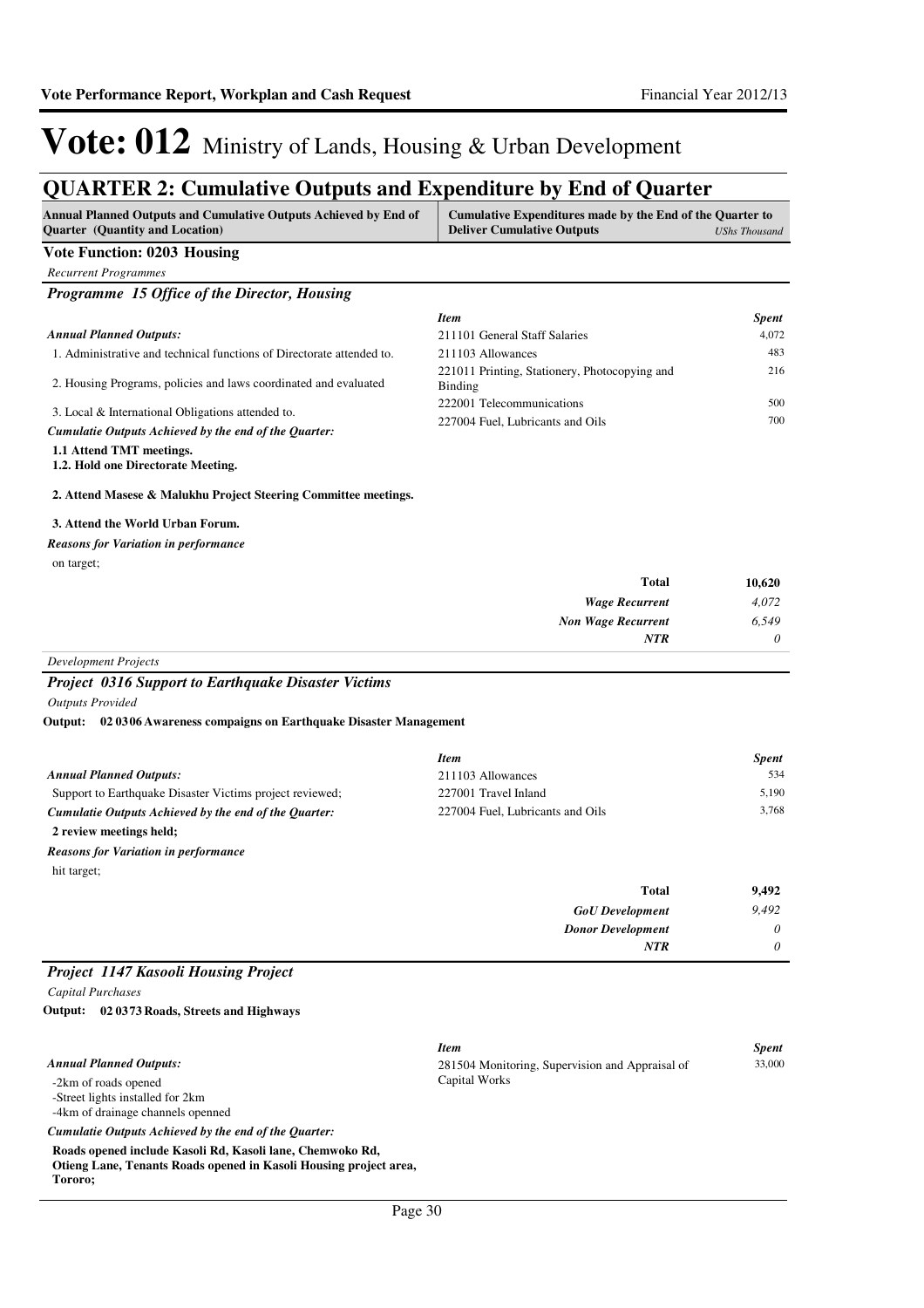### **QUARTER 2: Cumulative Outputs and Expenditure by End of Quarter**

| <b>Annual Planned Outputs and Cumulative Outputs Achieved by End of</b> | Cumulative Expenditures made by the End of the Quarter to |               |
|-------------------------------------------------------------------------|-----------------------------------------------------------|---------------|
| <b>Ouarter</b> (Quantity and Location)                                  | <b>Deliver Cumulative Outputs</b>                         | UShs Thousand |

### **Vote Function: 0203 Housing**

*Development Projects*

### *Project 1147 Kasooli Housing Project*

#### **- Kwapa Rd, Kasoli Rd, Kasoli lane, Chemwoko Rd, Otieng Lane, Tenants Roads opened opened in Kasoli Housing project area, Tororo**

#### *Reasons for Variation in performance*

Street lighting was not done awaiting awaiting to be aligned when house construction is done

| 33,000   | <b>Total</b>             |
|----------|--------------------------|
| 33,000   | <b>GoU</b> Development   |
| 0        | <b>Donor Development</b> |
| $\theta$ | <b>NTR</b>               |

*Outputs Provided*

**02 0302 Technical Support and Administrative Services Output:**

|                                                          | <b>Item</b>                                    | <b>Spent</b> |
|----------------------------------------------------------|------------------------------------------------|--------------|
| <b>Annual Planned Outputs:</b>                           | 211102 Contract Staff Salaries (Incl. Casuals, | 15.435       |
| -Environmental project Impact assessment carried out     | Temporary)                                     |              |
| -125 houses constructed                                  | 211103 Allowances                              | 5.007        |
| -Kasoli community mobilised to support project           | 212101 Social Security Contributions (NSSF)    | 1.466        |
| -Kasoli community trained in income generation           | 221009 Welfare and Entertainment               | 3,656        |
| -Monitoing and evaluation exercises conducted in Kasoli  | 222001 Telecommunications                      | 1.917        |
| Cumulatie Outputs Achieved by the end of the Ouarter:    | 227001 Travel Inland                           | 37,279       |
| -250 households mobilized at Kasoli project area, Tororo | 227004 Fuel, Lubricants and Oils               | 10,000       |
| <b>Municipality;</b>                                     | 228001 Maintenance - Civil                     | 15.500       |
| -250 households at Kasoli, Tororo Municipality;          | 228002 Maintenance - Vehicles                  | 1.000        |

#### **-3 monitoring trips conducted at Kasoli, Tororo Municipality**

*Reasons for Variation in performance*

hit the target;

| <b>Total</b>             | 91,259 |
|--------------------------|--------|
| <b>GoU</b> Development   | 91,259 |
| <b>Donor Development</b> | 0      |
| <b>NTR</b>               | 0      |

### **Vote Function: 0249 Policy, Planning and Support Services**

*Recurrent Programmes*

### *Programme 01 Finance and administration*

*Outputs Provided*

**02 4901 Policy, consultation, planning and monitoring services Output:**

|                                                                        | <b>Item</b>                                              | <b>Spent</b> |
|------------------------------------------------------------------------|----------------------------------------------------------|--------------|
| <b>Annual Planned Outputs:</b>                                         | 211101 General Staff Salaries                            | 10.422       |
| - Ministerial Policy Statement prepared and submitted to Parliament by | 211103 Allowances                                        | 5.100        |
| 30th June 2013.                                                        | 221009 Welfare and Entertainment                         | 2.316        |
| - 8 Cabinet Memoranda prepared and submitted to Cabinet Secretariat.   | 221011 Printing, Stationery, Photocopying and<br>Binding | 12,553       |
| - 2 Cabinet Returns prepared and submitted to Cabinet Secretariat.     | 227001 Travel Inland                                     | 3,104        |
| - Policy Analysis undertaken.                                          | 227002 Travel Abroad                                     | 5,889        |
| Cumulatie Outputs Achieved by the end of the Ouarter:                  | 227004 Fuel, Lubricants and Oils                         | 3.105        |
| -4 Cabinet Memoranda prepared and submitted to Cabinet                 | 228002 Maintenance - Vehicles                            | 1,062        |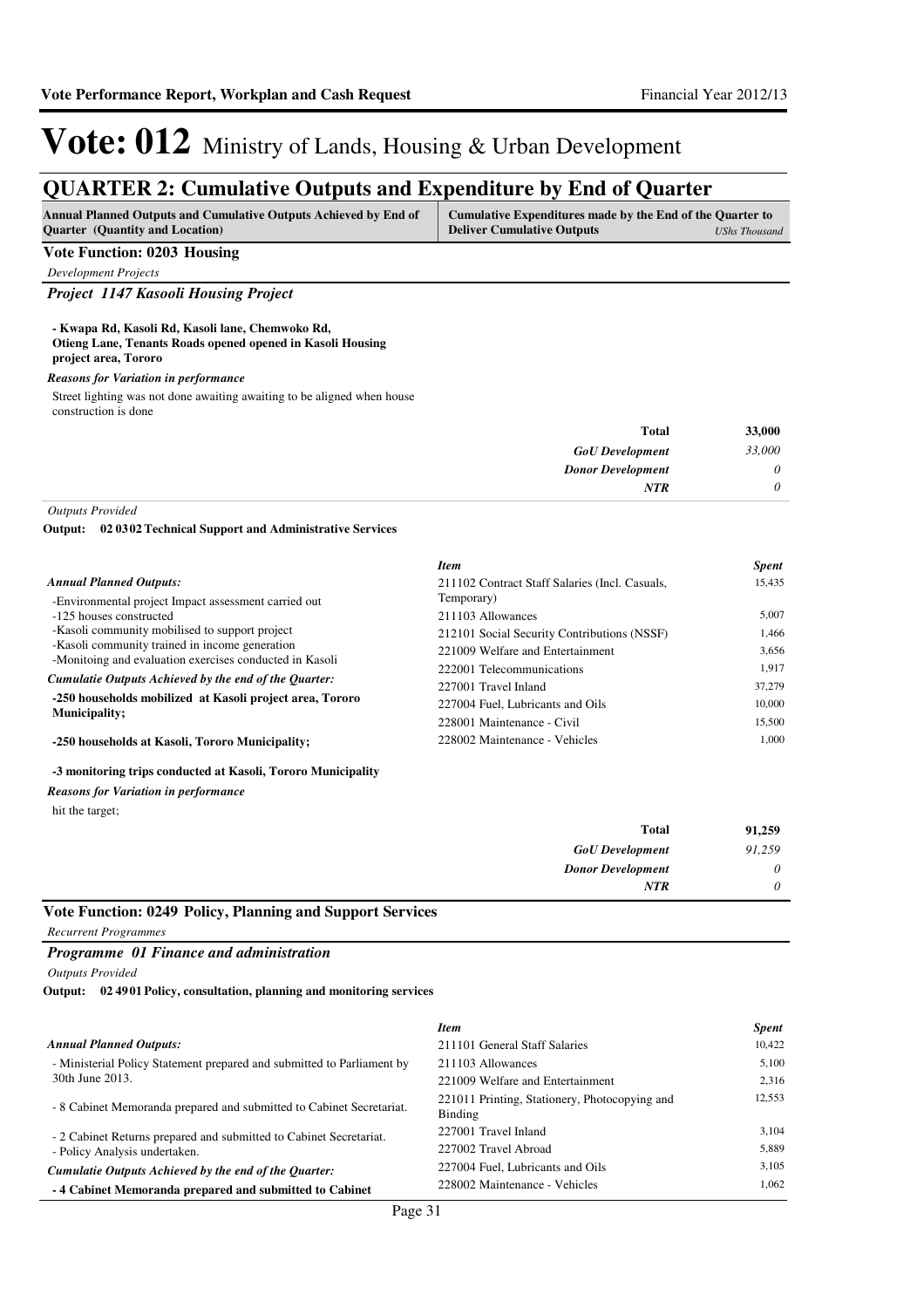### **QUARTER 2: Cumulative Outputs and Expenditure by End of Quarter**

| <b>Deliver Cumulative Outputs</b><br><b>Quarter</b> (Quantity and Location) | UShs Thousand |
|-----------------------------------------------------------------------------|---------------|

### **Vote Function: 0249 Policy, Planning and Support Services**

*Recurrent Programmes*

*Programme 01 Finance and administration* **Secretariat. - Policy Analysis undertaken.** HIT THE TARGET *Reasons for Variation in performance*

| Total                     | 43,551   |
|---------------------------|----------|
| <b>Wage Recurrent</b>     | 10,422   |
| <b>Non Wage Recurrent</b> | 33,129   |
| <b>NTR</b>                | $\theta$ |

#### **02 4902 Ministry Support Services (Finance and Administration) Output:**

|                                                                                                             | <b>Item</b>                                               | <b>Spent</b>     |
|-------------------------------------------------------------------------------------------------------------|-----------------------------------------------------------|------------------|
| <b>Annual Planned Outputs:</b>                                                                              | 211101 General Staff Salaries                             | 125,464          |
|                                                                                                             | 211103 Allowances                                         | 27,760           |
| -261 Ministry staff paid salaries and wages;<br>- F&A staff paid lunch and footage allowances;              | 213002 Incapacity, death benefits and funeral<br>expenses | 20,000           |
| -Staff welfare for F&A provided;                                                                            | 221003 Staff Training                                     | 727              |
| - 63 approved posts filled;                                                                                 | 221007 Books, Periodicals and Newspapers                  | 7,360            |
| - 261 staff appraised;<br>- 4 field monitoring exercises carried out;                                       | 221009 Welfare and Entertainment                          | 15,000           |
| - 53 vehicles in good running condition;<br>-24 hour security services provided to Ministry premises;       | 221011 Printing, Stationery, Photocopying and<br>Binding  | 14,085           |
| - Water bills paid:                                                                                         | 222001 Telecommunications                                 | 24,000           |
| -Electricity bills paid;                                                                                    | 222002 Postage and Courier                                | 2,400            |
| -Cleaning services provided to the Ministry premises;<br>-Office equipment maintained;                      | 223001 Property Expenses                                  | 37,360           |
| -Ministry's international obligations attend to;                                                            | 223004 Guard and Security services                        | 26,196           |
| Cumulatie Outputs Achieved by the end of the Ouarter:                                                       | 223005 Electricity                                        | 25,000           |
| - 261 Ministry staff paid salaries and wages;<br>-Staff welfare for F&A provided;                           | 223006 Water<br>227001 Travel Inland                      | 20,000<br>23,500 |
| -50 staff appraised;                                                                                        | 227002 Travel Abroad                                      | 25,000           |
| -1 field monitoring exercise carried out;                                                                   | 227004 Fuel, Lubricants and Oils                          | 11,167           |
| -53 vehicles in good running condition;                                                                     | 228002 Maintenance - Vehicles                             | 14,658           |
| -24 hour security services provided to Ministry premises;<br>-Water bills paid;<br>-Electricity bills paid; | 228003 Maintenance Machinery, Equipment and<br>Furniture  | 7,705            |
| -Cleaning services provided to the Ministry premises;                                                       | <b>Total</b>                                              | 427,381          |
| -Office equipment maintained;<br>-Ministry's international obligations attend to;                           | <b>Wage Recurrent</b>                                     | 125,464          |
| <b>Reasons for Variation in performance</b>                                                                 | <b>Non Wage Recurrent</b>                                 | 301,917          |
| No new submissions to public services:                                                                      | <b>NTR</b>                                                | 0                |
| Output: 02 4903 Ministerial and Top Management Services                                                     |                                                           |                  |

#### - 4 Top Policy/Management meetings held; - 4 Senior Management meetings held; - 2 General Staff meetings held; - 1 end of year staff part held. - Political M&E reports produced;  **1 Top Policy/Management meeting held;** *Cumulatie Outputs Achieved by the end of the Quarter: Annual Planned Outputs:* 211101 General Staff Salaries 6,146 211103 Allowances 27,967 213001 Medical Expenses(To Employees) 2,223 221009 Welfare and Entertainment 5,500 222001 Telecommunications 4,000 227001 Travel Inland 5,800 227002 Travel Abroad 15,000 227004 Fuel, Lubricants and Oils 31,400

### **- 1 Heads of Department meeting held;**

*Reasons for Variation in performance*

inadequate funds for monitoring;

*Item Spent*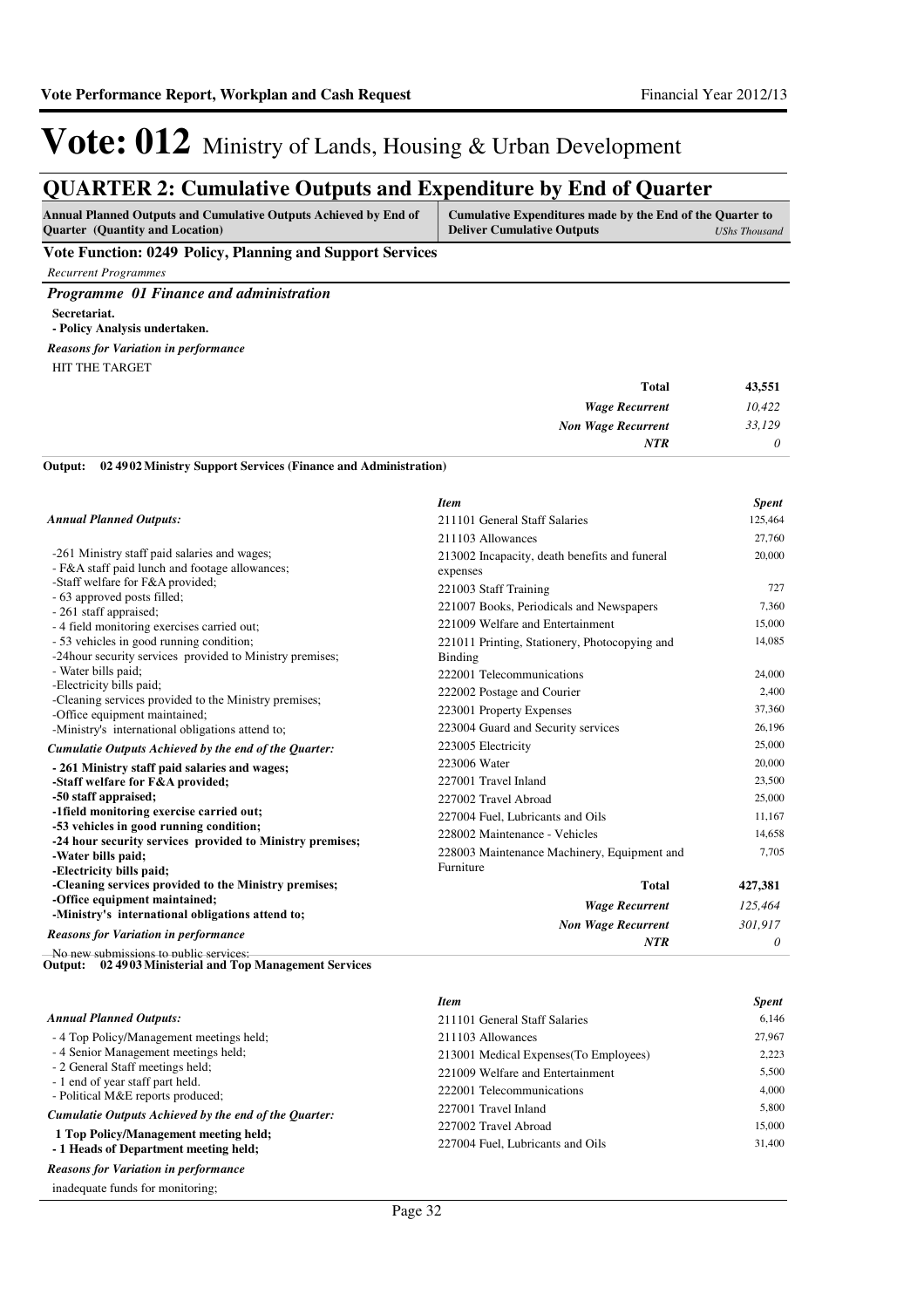### **QUARTER 2: Cumulative Outputs and Expenditure by End of Quarter**

| <b>Annual Planned Outputs and Cumulative Outputs Achieved by End of</b><br><b>Ouarter</b> (Quantity and Location) | Cumulative Expenditures made by the End of the Quarter to<br><b>Deliver Cumulative Outputs</b> | UShs Thousand |
|-------------------------------------------------------------------------------------------------------------------|------------------------------------------------------------------------------------------------|---------------|
| Vote Function: 0249 Policy, Planning and Support Services                                                         |                                                                                                |               |

*Recurrent Programmes*

*Programme 01 Finance and administration*

| <b>Total</b>              | 98,036 |
|---------------------------|--------|
| <b>Wage Recurrent</b>     | 6,146  |
| <b>Non Wage Recurrent</b> | 91,890 |
| <b>NTR</b>                | 0      |
|                           |        |

#### **02 4904 Information Management Output:**

|                                                                                                                                   | <b>Item</b>                                              | <b>Spent</b> |
|-----------------------------------------------------------------------------------------------------------------------------------|----------------------------------------------------------|--------------|
| <b>Annual Planned Outputs:</b>                                                                                                    | 211101 General Staff Salaries                            | 2.376        |
| - Access to information initiatives implemented;                                                                                  | 211103 Allowances                                        | 2.500        |
| - Ministry's Clients' Charter implemented and feedback on complaints<br>responded to.                                             | 221009 Welfare and Entertainment                         | 2.395        |
|                                                                                                                                   | 221011 Printing, Stationery, Photocopying and<br>Binding | 5,033        |
| Cumulatie Outputs Achieved by the end of the Ouarter:                                                                             | 227001 Travel Inland                                     | 3.000        |
| - Access to information initiatives implemented<br>- Clients Charter implementeation carried coordinated and feedback<br>received | 227004 Fuel, Lubricants and Oils                         | 2.400        |

**- Information on Government Programmes and Projects submitted to OPM**

hit the target *Reasons for Variation in performance*

|          | ັ                         |
|----------|---------------------------|
| 17,704   | <b>Total</b>              |
| 2,376    | <b>Wage Recurrent</b>     |
| 15,328   | <b>Non Wage Recurrent</b> |
| $\theta$ | <b>NTR</b>                |

#### **02 4905 Procurement and Disposal Services Output:**

|                                                                                                                                                             | <b>Item</b>                                              | <b>Spent</b> |
|-------------------------------------------------------------------------------------------------------------------------------------------------------------|----------------------------------------------------------|--------------|
| <b>Annual Planned Outputs:</b>                                                                                                                              | 211101 General Staff Salaries                            | 891          |
| -Prequalification list compiled.                                                                                                                            | 211103 Allowances                                        | 3,426        |
| -Procurement plan prepared.                                                                                                                                 | 221007 Books, Periodicals and Newspapers                 | 1,500        |
| - Contracts for works, goods and services prepared;                                                                                                         | 221009 Welfare and Entertainment                         | 2,200        |
| - 12 PPDA and Financial compliance report prepared.<br>-Disposal of goods carried out;<br>-Monitoring and evaluation reports of awarded contracts prepared; | 221011 Printing, Stationery, Photocopying and<br>Binding | 5,000        |
| -Supplier appraisal reports prepared;                                                                                                                       | 222001 Telecommunications                                | 1,000        |
| Cumulatie Outputs Achieved by the end of the Quarter:                                                                                                       | 227001 Travel Inland                                     | 5,000        |
| -Prequalification list compiled.                                                                                                                            | 227002 Travel Abroad                                     | 6,000        |
| -Procurement plan prepared.                                                                                                                                 | 227004 Fuel, Lubricants and Oils                         | 2,000        |
| -Submissions from users reviewed and forwarded to contracts                                                                                                 | 228002 Maintenance - Vehicles                            | 448          |
| committee.                                                                                                                                                  |                                                          |              |
| -PPDA and Financial compliance report prepared.                                                                                                             |                                                          |              |
| -Disposal of goods timely.                                                                                                                                  |                                                          |              |
| -Preparations for procurement audit.                                                                                                                        |                                                          |              |
| -Monitoring and evaluation of procurements awarded.                                                                                                         |                                                          |              |
| -Spplier appraisal.                                                                                                                                         |                                                          |              |
| -Capacity building of stake holders.                                                                                                                        |                                                          |              |

#### *Reasons for Variation in performance*

Hit the target;

| 27,465   | <b>Total</b>              |
|----------|---------------------------|
| 891      | <b>Wage Recurrent</b>     |
| 26,574   | <b>Non Wage Recurrent</b> |
| $\theta$ | <b>NTR</b>                |
|          |                           |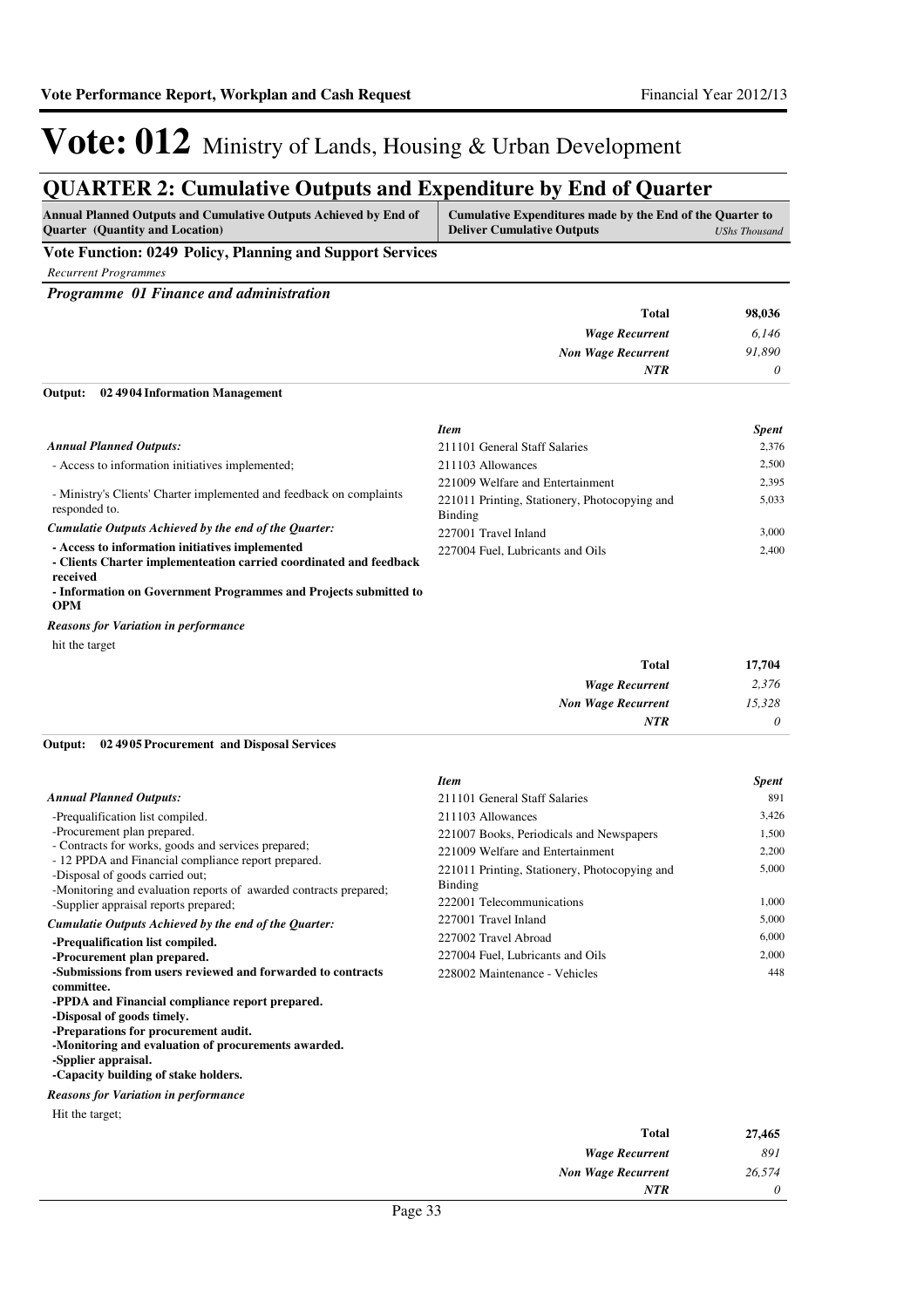*0*

*NTR*

## Vote: 012 Ministry of Lands, Housing & Urban Development

### **QUARTER 2: Cumulative Outputs and Expenditure by End of Quarter**

| Annual Planned Outputs and Cumulative Outputs Achieved by End of<br><b>Ouarter</b> (Quantity and Location)                                                                | Cumulative Expenditures made by the End of the Quarter to<br><b>Deliver Cumulative Outputs</b> | <b>UShs Thousand</b> |
|---------------------------------------------------------------------------------------------------------------------------------------------------------------------------|------------------------------------------------------------------------------------------------|----------------------|
| Vote Function: 0249 Policy, Planning and Support Services                                                                                                                 |                                                                                                |                      |
| <b>Recurrent Programmes</b>                                                                                                                                               |                                                                                                |                      |
| Programme 01 Finance and administration                                                                                                                                   |                                                                                                |                      |
| 02 4906 Accounts and internal Audit Services<br>Output:                                                                                                                   |                                                                                                |                      |
|                                                                                                                                                                           | <b>Item</b>                                                                                    | <b>Spent</b>         |
| <b>Annual Planned Outputs:</b>                                                                                                                                            | 211101 General Staff Salaries                                                                  | 8,486                |
| - IFMS maintained in good running condition;                                                                                                                              | 211103 Allowances                                                                              | 2,000                |
| -6 Month financial statements prepared and submitted;                                                                                                                     | 221009 Welfare and Entertainment                                                               | 1,624                |
| - 9 Month financial statements prepared and submitted;<br>- Final accounts prepared and submited;                                                                         | 221016 IFMS Recurrent Costs                                                                    | 12,640               |
| - Financial issues raised by Auditor general and Pac responded to;                                                                                                        | 221017 Subscriptions                                                                           | 700                  |
| - Release requests oprepared and submitted;                                                                                                                               | 227001 Travel Inland                                                                           | 10,960               |
| -Monthly budget performance reports prepared;                                                                                                                             | 227004 Fuel. Lubricants and Oils                                                               | 3,000                |
| Cumulatie Outputs Achieved by the end of the Ouarter:                                                                                                                     | 228002 Maintenance - Vehicles                                                                  | 1.689                |
| -IFMS maintained in good condition;<br>- Bugdet performance reports prepared;<br>- Payments for various activities made;<br>-Monthly budget performance reports prepared; |                                                                                                |                      |
| <b>Reasons for Variation in performance</b>                                                                                                                               |                                                                                                |                      |
| Hit the target;                                                                                                                                                           |                                                                                                |                      |
|                                                                                                                                                                           | <b>Total</b>                                                                                   | 41,734               |
|                                                                                                                                                                           | <b>Wage Recurrent</b>                                                                          | 8,486                |
|                                                                                                                                                                           | <b>Non Wage Recurrent</b>                                                                      | 33.248               |

### *Programme 02 Planning and Quality Assurance*

*Outputs Provided*

**02 4901 Policy, consultation, planning and monitoring services Output:**

|                                                                        | <b>Item</b>                                                  | <b>Spent</b> |
|------------------------------------------------------------------------|--------------------------------------------------------------|--------------|
| <b>Annual Planned Outputs:</b>                                         | 211101 General Staff Salaries                                | 84,278       |
| Ministry Annual and Quarterly Workplans produced;                      | 211102 Contract Staff Salaries (Incl. Casuals,<br>Temporary) | 2,112        |
| Ministry detailed budget produced;                                     | 211103 Allowances                                            | 39,989       |
| MLHUD 2011/12 FY Annual Performance Reports prepared;                  | 212101 Social Security Contributions (NSSF)                  | 66           |
|                                                                        | 221007 Books, Periodicals and Newspapers                     | 4,000        |
| Quarterly and annual Monitoring reports produced and submitted to the  | 221009 Welfare and Entertainment                             | 16,500       |
| relevant authorities;                                                  | 221011 Printing, Stationery, Photocopying and<br>Binding     | 13,993       |
| Sector Statistical Abstract produced and distributed to UBOS and other | 221012 Small Office Equipment                                | 791          |
| stakeholders:                                                          | 221017 Subscriptions                                         | 892          |
| Issues paper for LGBFP FY 2013/14 prepared and discussed during        | 222001 Telecommunications                                    | 13,000       |
| LGBFP regional workshops;                                              | 227001 Travel Inland                                         | 50,119       |
| Cumulatie Outputs Achieved by the end of the Quarter:                  | 227002 Travel Abroad                                         | 15,000       |
| <b>Quarterly Workplans reviewed;</b>                                   | 227004 Fuel, Lubricants and Oils                             | 54,000       |
|                                                                        | 228002 Maintenance - Vehicles                                | 4,324        |
| -4th Quarter progressive reports compiled and submitted;               | 228003 Maintenance Machinery, Equipment and<br>Furniture     | 1,970        |
| -Ministry Annual perfomance report produced;                           |                                                              |              |

**-M&E of Land activities monitored in selected districts of Buyende,Luuka,Serere,Butaleja,Kween,Kibuku,Bukwo,Mayuge,Kam uli,Budaka,Bududa,Kaberamaido,Paliisa,Soroti,Bugiri,Ngora,Kumi,B ukedea,Namayingo and Bulambuli.**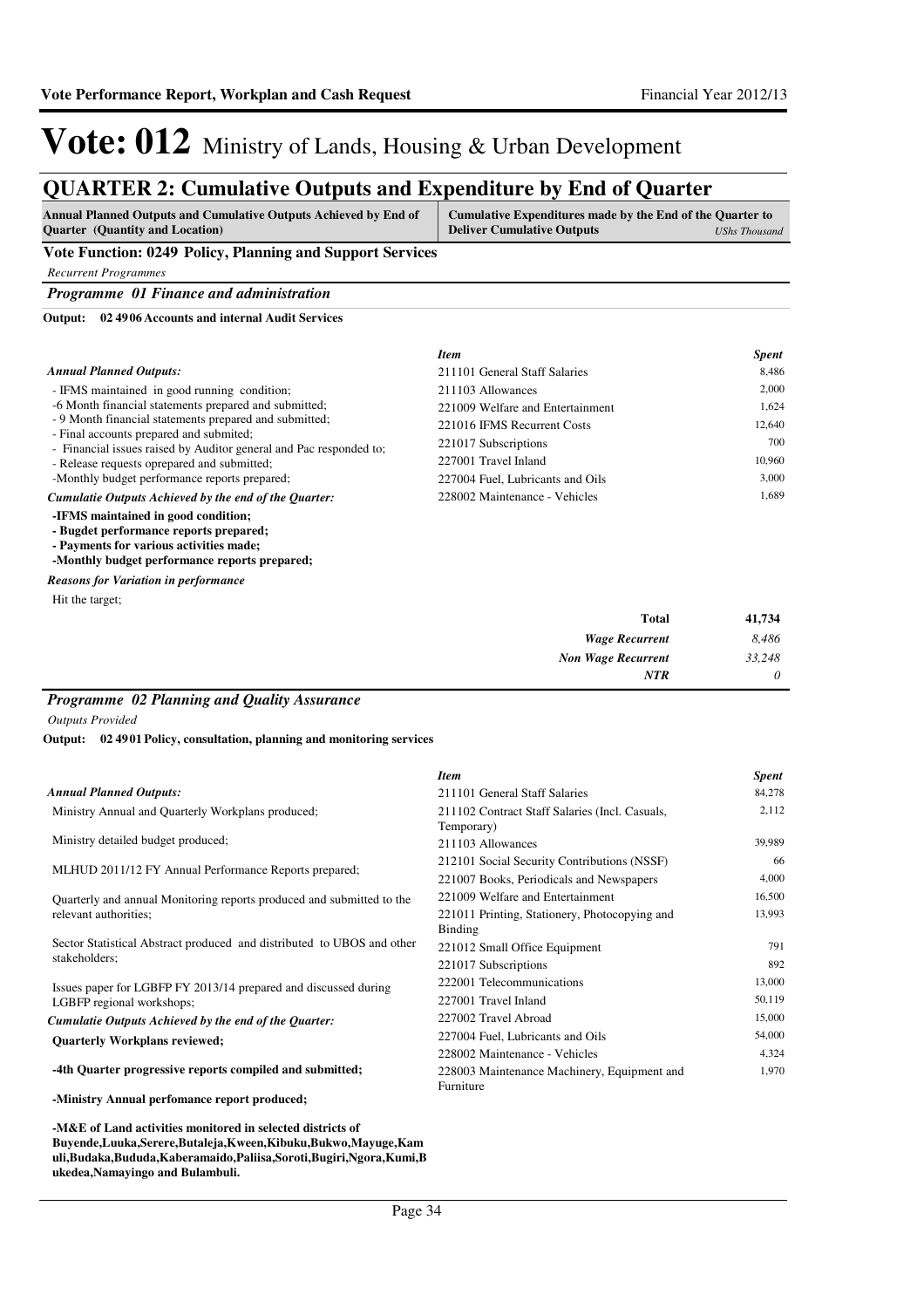*0*

*NTR*

## Vote: 012 Ministry of Lands, Housing & Urban Development

### **QUARTER 2: Cumulative Outputs and Expenditure by End of Quarter**

| Annual Planned Outputs and Cumulative Outputs Achieved by End of<br><b>Quarter</b> (Quantity and Location) | Cumulative Expenditures made by the End of the Quarter to<br><b>Deliver Cumulative Outputs</b> | <b>UShs Thousand</b> |
|------------------------------------------------------------------------------------------------------------|------------------------------------------------------------------------------------------------|----------------------|
| Vote Function: 0249 Policy, Planning and Support Services                                                  |                                                                                                |                      |
| <b>Recurrent Programmes</b>                                                                                |                                                                                                |                      |
| Programme 02 Planning and Quality Assurance                                                                |                                                                                                |                      |
| --1st Quarter progressive reports compiled and submitted;                                                  |                                                                                                |                      |
| -Local government Budget frame workshop cordianted;                                                        |                                                                                                |                      |
| Local government Budget frame issues paper produced;                                                       |                                                                                                |                      |
| <b>Reasons for Variation in performance</b>                                                                |                                                                                                |                      |
| BFP workshop did not take place due to inadequate funds;                                                   |                                                                                                |                      |
|                                                                                                            | Total                                                                                          | 329,437              |
|                                                                                                            | <b>Wage Recurrent</b>                                                                          | 84,278               |
|                                                                                                            | <b>Non Wage Recurrent</b>                                                                      | 245,159              |
|                                                                                                            | NTR                                                                                            | 0                    |
| Programme 16 Internal Audit                                                                                |                                                                                                |                      |
| <b>Outputs Provided</b>                                                                                    |                                                                                                |                      |
| Output: 02 49 06 Accounts and internal Audit Services                                                      |                                                                                                |                      |
|                                                                                                            | <b>Item</b>                                                                                    | <b>Spent</b>         |
| <b>Annual Planned Outputs:</b>                                                                             | 211101 General Staff Salaries                                                                  | 4,082                |
| Quartely Internal                                                                                          | 211103 Allowances                                                                              | 5,700                |
| Audit reports prepared                                                                                     | 221007 Books, Periodicals and Newspapers                                                       | 575                  |
|                                                                                                            | 221008 Computer Supplies and IT Services                                                       | 1,251                |
| Quarterly payroll reports prepared                                                                         | 221009 Welfare and Entertainment                                                               | 1,700                |
| Cumulatie Outputs Achieved by the end of the Quarter:                                                      | 221012 Small Office Equipment                                                                  | 113                  |
| 2 Quarterly Report<br>2 payroll Report                                                                     | 222001 Telecommunications                                                                      | 1.000                |
| <b>Reasons for Variation in performance</b>                                                                | 227001 Travel Inland                                                                           | 6,854                |
| hit the target;                                                                                            | 227004 Fuel, Lubricants and Oils                                                               | 6,500                |
|                                                                                                            | <b>Total</b>                                                                                   | 30,018               |
|                                                                                                            | <b>Wage Recurrent</b>                                                                          | 4,082                |
|                                                                                                            | <b>Non Wage Recurrent</b>                                                                      | 25,936               |
|                                                                                                            | NTR                                                                                            | 0                    |

#### *Development Projects*

*Project 0162 Support to PQAD*

*Outputs Provided*

**02 4901 Policy, consultation, planning and monitoring services Output:**

|                                                                                    | <b>Item</b>                      | <b>Spent</b> |
|------------------------------------------------------------------------------------|----------------------------------|--------------|
| <b>Annual Planned Outputs:</b>                                                     | 227004 Fuel, Lubricants and Oils | 17,500       |
| -LHUD Sector Strategic Plan completed;<br>-OBT training undertaken;                |                                  |              |
| Cumulatie Outputs Achieved by the end of the Quarter:                              |                                  |              |
| -One officer facilitated to attend Public Sector Financial<br>management training; |                                  |              |
| --Consultative meetings on SSP held;                                               |                                  |              |
| <b>Reasons for Variation in performance</b>                                        |                                  |              |
| hit the target:                                                                    |                                  |              |
|                                                                                    | <b>Total</b>                     | 29,794       |
|                                                                                    | <b>GoU</b> Development           | 29,794       |
|                                                                                    | <b>Donor Development</b>         | 0            |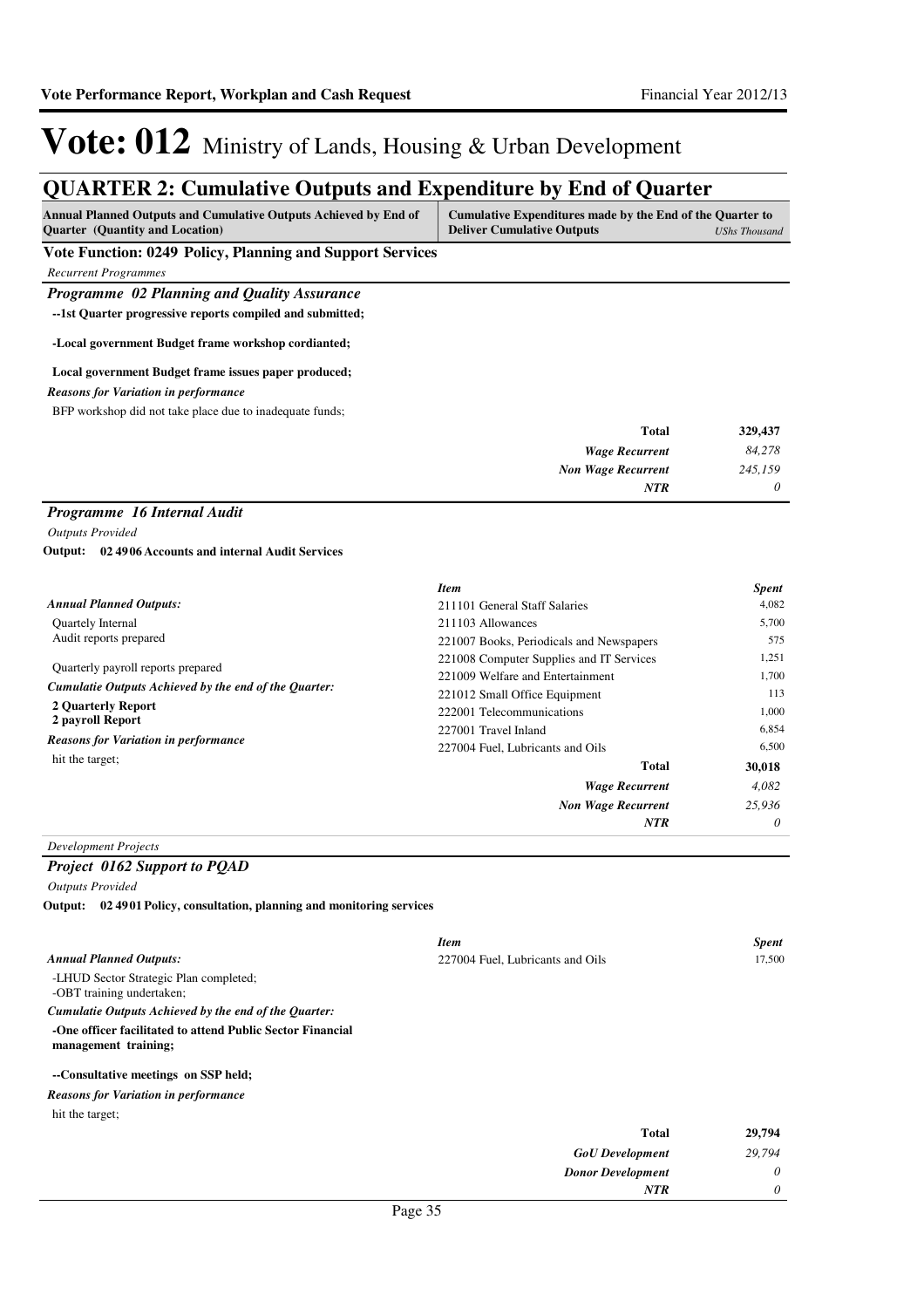### **QUARTER 2: Cumulative Outputs and Expenditure by End of Quarter**

| Annual Planned Outputs and Cumulative Outputs Achieved by End of | Cumulative Expenditures made by the End of the Quarter to |  |
|------------------------------------------------------------------|-----------------------------------------------------------|--|
| <b>Ouarter</b> (Quantity and Location)                           | <b>Deliver Cumulative Outputs</b><br>UShs Thousand        |  |
| 0.40.73.16<br>.<br>$\mathbf{r}$                                  |                                                           |  |

### **Vote Function: 0249 Policy, Planning and Support Services**

*Development Projects*

*Project 0162 Support to PQAD*

### *Project 1029 Construction of MLHUD*

*Outputs Provided*

**02 4901 Policy, consultation, planning and monitoring services Output:**

*Annual Planned Outputs:*

Private party procured;

*Cumulatie Outputs Achieved by the end of the Quarter:*

- **-Request for Proposal (RFP) prepared;**
- **-RFP issued to shortlisted bidders.**

#### *Reasons for Variation in performance*

There was change of course of action in handling the construction of MLHUD headquarters;

| $\bf{0}$  | Total                     |
|-----------|---------------------------|
| $\theta$  | <b>GoU</b> Development    |
| $\theta$  | <b>Donor Development</b>  |
| $\theta$  | <b>NTR</b>                |
| 4,707,031 | <b>GRAND TOTAL</b>        |
| 883,881   | <b>Wage Recurrent</b>     |
| 2,431,007 | <b>Non Wage Recurrent</b> |
| 1,392,142 | <b>GoU</b> Development    |
| $\theta$  | <b>Donor Development</b>  |
| 0         | NTR                       |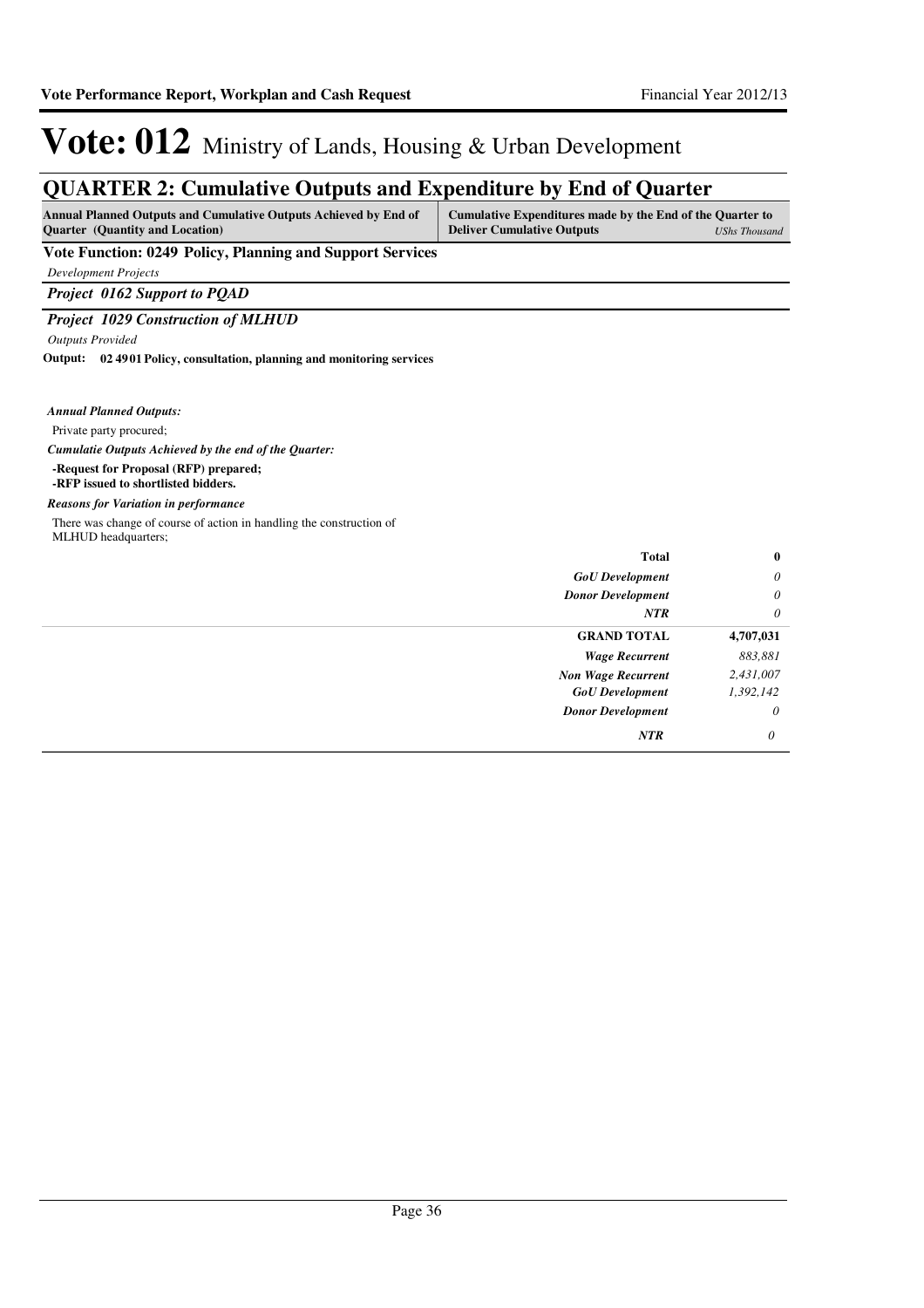### **QUARTER 2: Outputs and Expenditure in Quarter**

| <b>Planned and Actual Outputs in Quarter</b>                    | <b>Expenditures incurred in the Quarter to deliver outputs</b> |
|-----------------------------------------------------------------|----------------------------------------------------------------|
| (Quantity and Location)                                         | <b>UShs Thousand</b>                                           |
| Vote Function: 0201 Land, Administration and Management (MLHUD) |                                                                |

*Recurrent Programmes*

*Programme 03 Office of Director Land Management Outputs Provided*

**02 0101 Land Policy, Plans, Strategies and Reports Output:**

|                                                       | <b>Item</b>                              | <b>Spent</b> |
|-------------------------------------------------------|------------------------------------------|--------------|
| <b>Outputs Planned in Quarter:</b>                    | 211101 General Staff Salaries            | 2.690        |
| <b>Consultancy Procured</b>                           | 211103 Allowances                        | 589          |
|                                                       | 221007 Books, Periodicals and Newspapers | 175          |
| - Submission of NLP to Cabinet:                       | 221009 Welfare and Entertainment         | 500          |
| 2 TV and Radio Talk shows held                        | 222001 Telecommunications                | 125          |
|                                                       | 227001 Travel Inland                     | 1.000        |
| Land Management Institutions in 8 Districts monitered | 227004 Fuel, Lubricants and Oils         | 500          |

- Land Management Institutions (DLBs) in 15 districts in place.

Systematic Demarcation in 2 Districts moniterd and evaluated

- Activities in Directorate of Land Management coordinated;

- 25 Staff Appraised;

Training of Land Officers in the Directorate coordinated.

- Staff training in the Directorate coordinated.

- Advice to Political Leaders and Govt institutiond on land matters tendered.

Field visit to 4 problematic areas to get solutions to the problems .

- Field visit to land disputed areas

#### *Actual Outputs Achieved in Quarter:*

#### **Land Management Institutions in 8 Districts monitered;**

*Reasons for Variation in performance*

NLP still in cabinet;

| 5,579    | <b>Total</b>              |
|----------|---------------------------|
| 2,690    | <b>Wage Recurrent</b>     |
| 2,889    | <b>Non Wage Recurrent</b> |
| $\theta$ | <b>NTR</b>                |

### *Programme 04 Land Administration*

*Outputs Provided*

**02 0103 Inspection and Valuation of Land and Property Output:**

|                                                                                                                                     | <b>Item</b>                                              | <b>Spent</b> |
|-------------------------------------------------------------------------------------------------------------------------------------|----------------------------------------------------------|--------------|
| <b>Outputs Planned in Ouarter:</b>                                                                                                  | 211101 General Staff Salaries                            | 87,033       |
| - Conduct 5,000 property valautions                                                                                                 | 211103 Allowances                                        | 9.861        |
| - Supervison of Land Acquisition & Compensation for 4 Road Projects<br>- Supervision of land acquisition for 15 wayleaves projects; | 221011 Printing, Stationery, Photocopying and<br>Binding | 9.208        |
| - Monitoring of District & Land Mgt. Institutions<br>- Assist & supervise the determination of 12 District Compensation rates;      | 222001 Telecommunications                                | 881          |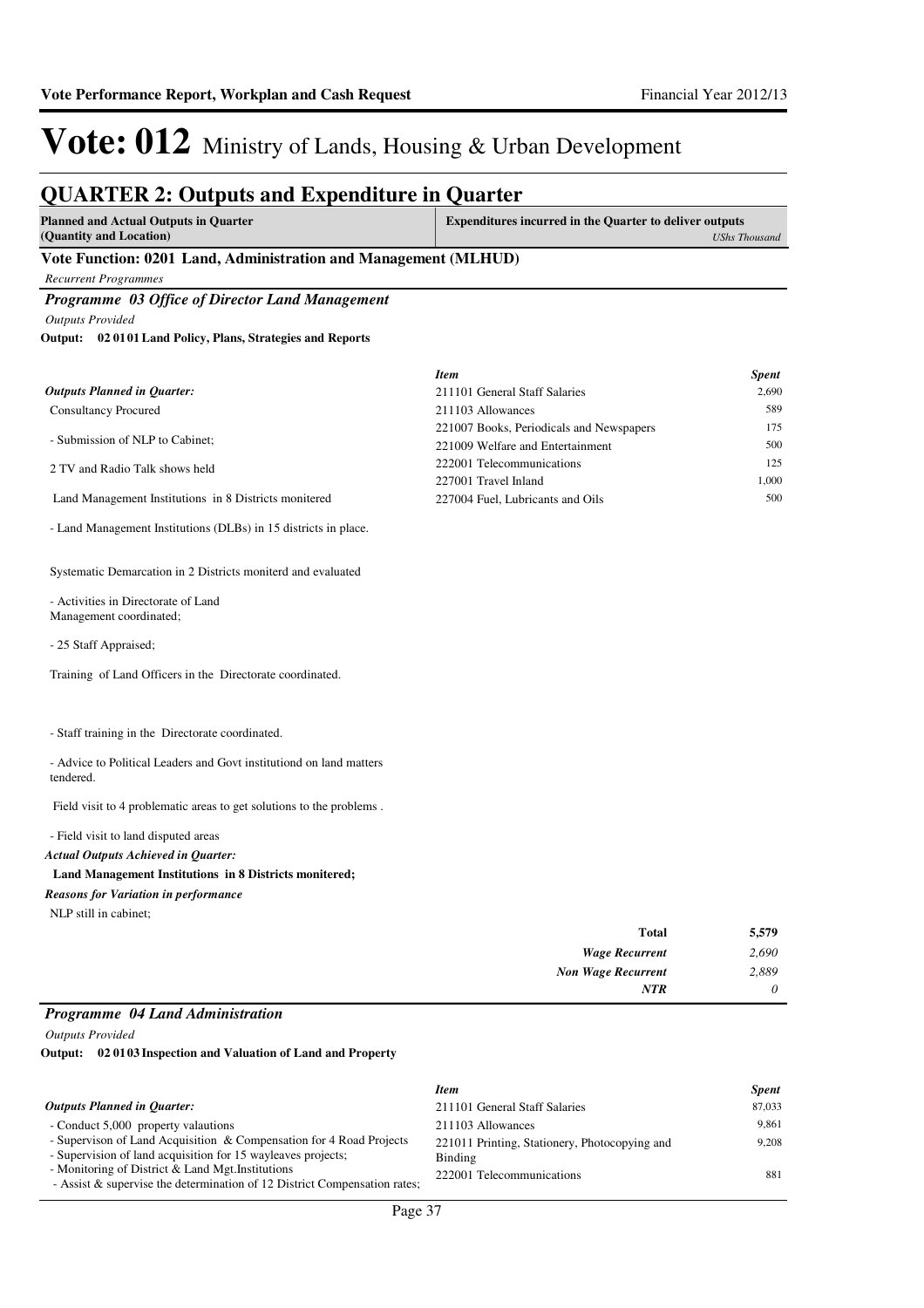#### **QUARTER 2: Outputs and Expenditure in Quarter Planned and Actual Outputs in Quarter (Quantity and Location) Expenditures incurred in the Quarter to deliver outputs**  *UShs Thousand* **Vote Function: 0201 Land, Administration and Management (MLHUD)** *Recurrent Programmes Programme 04 Land Administration* - M&E of 10 Districts & local land management institutions; - 2,500 cases of technical guidance & assistance to land management institutions, stake holders & general public provided -Induction of 7 DLB's & 50 ALC's **-Conducted 2,168 property valuations(Assessed 1,800 consents -Determined 250 cases for terms -Conducted 62 rental valuations -Conducted 27 probate valuations -Conducted 6 valuations for purchase/sale -Conducted 9 Land Fund cases -Carried out 4 Ranches valuations -Conducted 10 general compensation cases;) -Supervised 16 Road Projects for Land Acquisition & Compensation -Reviewed & approved 6 districts' compensation rates; -Supervised & approved compensation for 20 wayleaves projects; - M & E in 15 districts of Mitooma, Kasese, Kyankwanzi, Masaka, Bundibugyo, Buikwe, Kiboga, Kaliro, Otuke, Namayingo, Kaabong, Napak, Nakapiripirit, Kotido and Moroto districts; 2,000 cases of freehold grants, leaseholds, conversions and extension of leases in 111 districts and KCCA handled; --Inducted and trained of DLBs in 10 districts of Mitooma, Bundibugyo, Kaliro, Otuke, Namayingo, Kaabong, Napak, Nakapiripirit, Kotido and Moroto (ii) Inducted and trained of 82 ALCs in 10 districts of Kasese(9), Masaka(9), Kiboga(9), Buikwe(6), Kyankwanzi(9), Kaabong(14), Napak(7), akapiripirit(8), Kotido(6) and Moroto(5)** *Wage Recurrent Non Wage Recurrent* **Total** *87,033 30,702 0* **117,735** *Actual Outputs Achieved in Quarter: NTR* - Closure of the Land Office on 15/12/12 to prepare for the transfer of records to MZOs affected targets; -Property valuations are Demand driven; -Introduction of e-Stamp duty payment system by URA affected valuations; -Suspension of Kampala District Land board transactions affecetd the perfomance targets; *Reasons for Variation in performance* 227001 Travel Inland 3,960 227004 Fuel, Lubricants and Oils 3,000 228002 Maintenance - Vehicles 3,792

### *Programme 05 Surveys and Mapping Outputs Provided* **Output: 02 0104 Surveys and Mapping**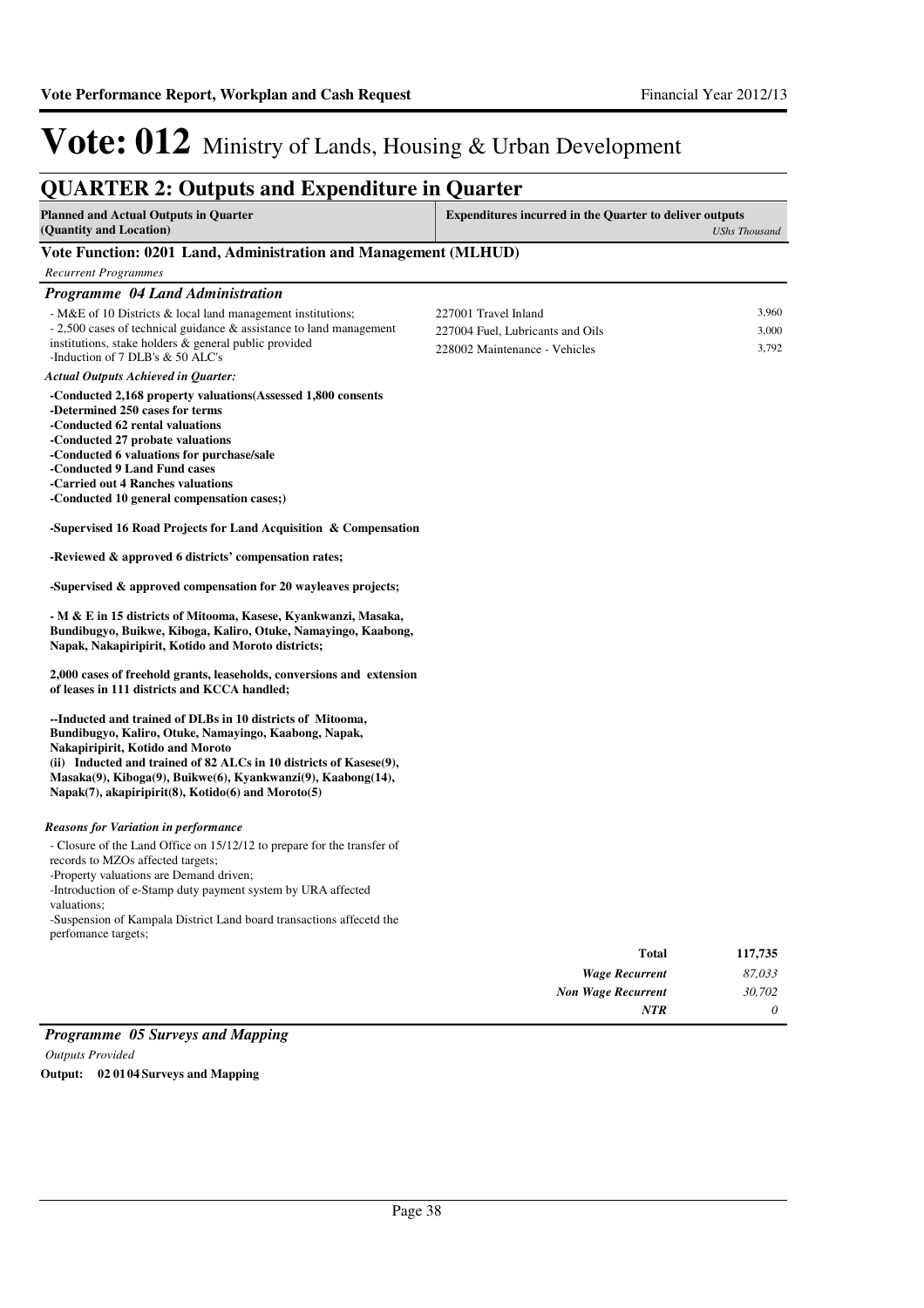### **QUARTER 2: Outputs and Expenditure in Quarter**

| <b>Planned and Actual Outputs in Quarter</b><br>(Quantity and Location) | <b>Expenditures incurred in the Quarter to deliver outputs</b><br><b>UShs Thousand</b> |
|-------------------------------------------------------------------------|----------------------------------------------------------------------------------------|
| Vote Function: 0201 Land, Administration and Management (MLHUD)         |                                                                                        |
| Recurrent Programmes                                                    |                                                                                        |

| <b>Programme</b> 05 Surveys and Mapping                             |                                                                 |              |
|---------------------------------------------------------------------|-----------------------------------------------------------------|--------------|
|                                                                     | <b>Item</b>                                                     | <b>Spent</b> |
| <b>Outputs Planned in Ouarter:</b>                                  | 211101 General Staff Salaries                                   | 31,571       |
| - 1 Technical meeting held,                                         | 211103 Allowances                                               | 13,750       |
|                                                                     | 221007 Books, Periodicals and Newspapers                        | 1,300        |
| - 500 sets of Deed plans produced and 50 sets of technical data and | 221008 Computer Supplies and IT Services                        | 3,682        |
| Instruction to Survey supplied to private surveyors;                | 221009 Welfare and Entertainment                                | 1,500        |
| - 2 Topographic maps reprinted                                      | 221011 Printing, Stationery, Photocopying and<br><b>Binding</b> | 8,512        |
| -10 Geodetic control points established                             | 222001 Telecommunications                                       | 1,250        |
|                                                                     | 227001 Travel Inland                                            | 25,435       |
| - Survey and Mapping activities supervised in 2 districts           | 227002 Travel Abroad                                            | 21,019       |
| -1 Topographic and orthophoto maps revised;                         | 227004 Fuel, Lubricants and Oils                                | 38,000       |
|                                                                     | 228002 Maintenance - Vehicles                                   | 5,624        |
| - 3 Topographic maps reprinted                                      | 228003 Maintenance Machinery, Equipment and                     | 14,831       |
| <b>Actual Outputs Achieved in Ouarter:</b>                          | Furniture                                                       |              |

**- 1 Technical meeting held for UG/DRC boarder survey.**

**- 500 sets of Deed plans produced and 50 sets of technical data and Instruction to Survey supplied to private surveyors;**

**- 2 Topographic maps reprinted;**

**-10 Geodetic control points established;**

**- Survey and Mapping activities supervised in 2 districts of Kiruhura** 

**and Masaka; -7 Topographic maps for Mbararara Municipality revised;**

*Reasons for Variation in performance*

On target

| Total                     | 166,474  |
|---------------------------|----------|
| <b>Wage Recurrent</b>     | 31,571   |
| <b>Non Wage Recurrent</b> | 134,903  |
| NTR                       | $\theta$ |

#### *Programme 06 Land Registration*

*Outputs Provided*

**02 0102 Land Registration Output:**

|                                              | <b>Item</b>                                   | <b>Spent</b> |
|----------------------------------------------|-----------------------------------------------|--------------|
| <b>Outputs Planned in Quarter:</b>           | 211101 General Staff Salaries                 | 10,953       |
| 200 Certificate of lease title issued:       | 211103 Allowances                             | 10.766       |
|                                              | 221009 Welfare and Entertainment              | 600          |
| 1500 Certificate of freehold issued:         | 221011 Printing, Stationery, Photocopying and | 39.262       |
| 1000 Certificate of Mailto title issued:     | Binding                                       |              |
|                                              | 222002 Postage and Courier                    | 1.250        |
| 8,000 mailo land transactions registered;    | 227001 Travel Inland                          | 9.929        |
|                                              | 227004 Fuel. Lubricants and Oils              | 2.000        |
| 5000 leasehold land transactions registered; |                                               |              |
| 300 lease documents handled;                 |                                               |              |

20 leasehold and freehold court cases to be handled;

40 mailo court cases to be handled;

district land offices monitored and evaluated;

*Actual Outputs Achieved in Quarter:*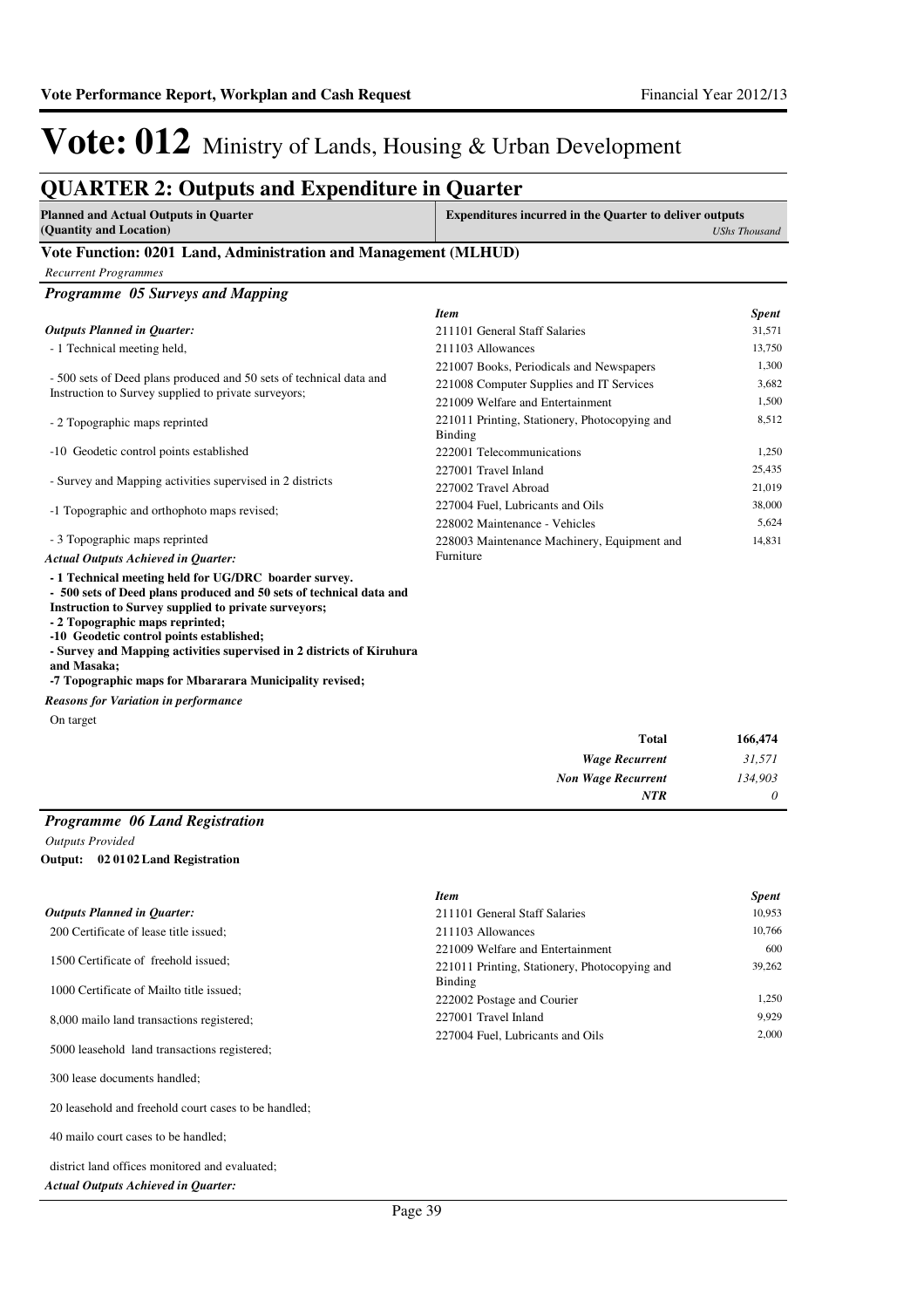| <b>Planned and Actual Outputs in Ouarter</b>                                 | <b>Expenditures incurred in the Quarter to deliver outputs</b> |                      |
|------------------------------------------------------------------------------|----------------------------------------------------------------|----------------------|
| (Quantity and Location)                                                      |                                                                | <b>UShs Thousand</b> |
| Vote Function: 0201 Land, Administration and Management (MLHUD)              |                                                                |                      |
| <b>Recurrent Programmes</b>                                                  |                                                                |                      |
| Programme 06 Land Registration                                               |                                                                |                      |
| -668 Certificate of lease title issued;                                      |                                                                |                      |
| -1371 Certificate of freehold issued;                                        |                                                                |                      |
| -9700 Certificate of Mailto title issued;                                    |                                                                |                      |
| -5,549 mailo land transactions registered;                                   |                                                                |                      |
| -4,453 leasehold land transactions registered;                               |                                                                |                      |
| -300 lease documents handled;                                                |                                                                |                      |
| -20 court case appearances attended to and 30 cases handled;                 |                                                                |                      |
| -4 Registrars of Buikwe, Gomba, Kibale, Kamuli were trained and<br>inducted; |                                                                |                      |
| <b>Reasons for Variation in performance</b>                                  |                                                                |                      |
| Hit the target;                                                              |                                                                |                      |
|                                                                              | <b>Total</b>                                                   | 74,760               |
|                                                                              | <b>Wage Recurrent</b>                                          | 10,953               |
|                                                                              | <b>Non Wage Recurrent</b>                                      | 63,807               |
|                                                                              | <b>NTR</b>                                                     | 0                    |

|                                                                            | <b>Item</b>                                              | <b>Spent</b> |
|----------------------------------------------------------------------------|----------------------------------------------------------|--------------|
| <b>Outputs Planned in Quarter:</b>                                         | 211101 General Staff Salaries                            | 6,912        |
| -Register books for Certificates of occupancy (COs) issued to 6 districts; | 211103 Allowances                                        | 14,408       |
| -4 land sector stakeholders meetings held;                                 | 221002 Workshops and Seminars                            | 62,843       |
| -2 land rights ' sensitisations seminars/exhibitions held;                 | 221007 Books, Periodicals and Newspapers                 | 3,300        |
| - Land related laws and regulations processess cordinated;                 | 221009 Welfare and Entertainment                         | 3,000        |
| <b>Actual Outputs Achieved in Quarter:</b>                                 | 221011 Printing, Stationery, Photocopying and<br>Binding | 9,303        |
| -4 land sector stakeholders meetings held with world bank;                 | 221012 Small Office Equipment                            | 496          |
| -10 land rights ' sensitisations seminars/exhibitions held in wakiso;      | 222001 Telecommunications                                | 7,500        |
|                                                                            | 222002 Postage and Courier                               | 750          |
| Land related laws and regulations (and regulation 2004)                    | 227001 Travel Inland                                     | 21,828       |
| cordinated; processess cordinated; 1                                       | 227004 Fuel, Lubricants and Oils                         | 21,861       |
| <b>Reasons for Variation in performance</b>                                | 228002 Maintenance - Vehicles                            | 4,889        |
| Hit the target                                                             | <b>Total</b>                                             | 157,090      |
|                                                                            | <b>Wage Recurrent</b>                                    | 6,912        |
|                                                                            | <b>Non Wage Recurrent</b>                                | 150,177      |
|                                                                            | <b>NTR</b>                                               | 0            |

*Development Projects*

*Project 0121 Digital Mapping Outputs Provided* **Output: 02 0104 Surveys and Mapping**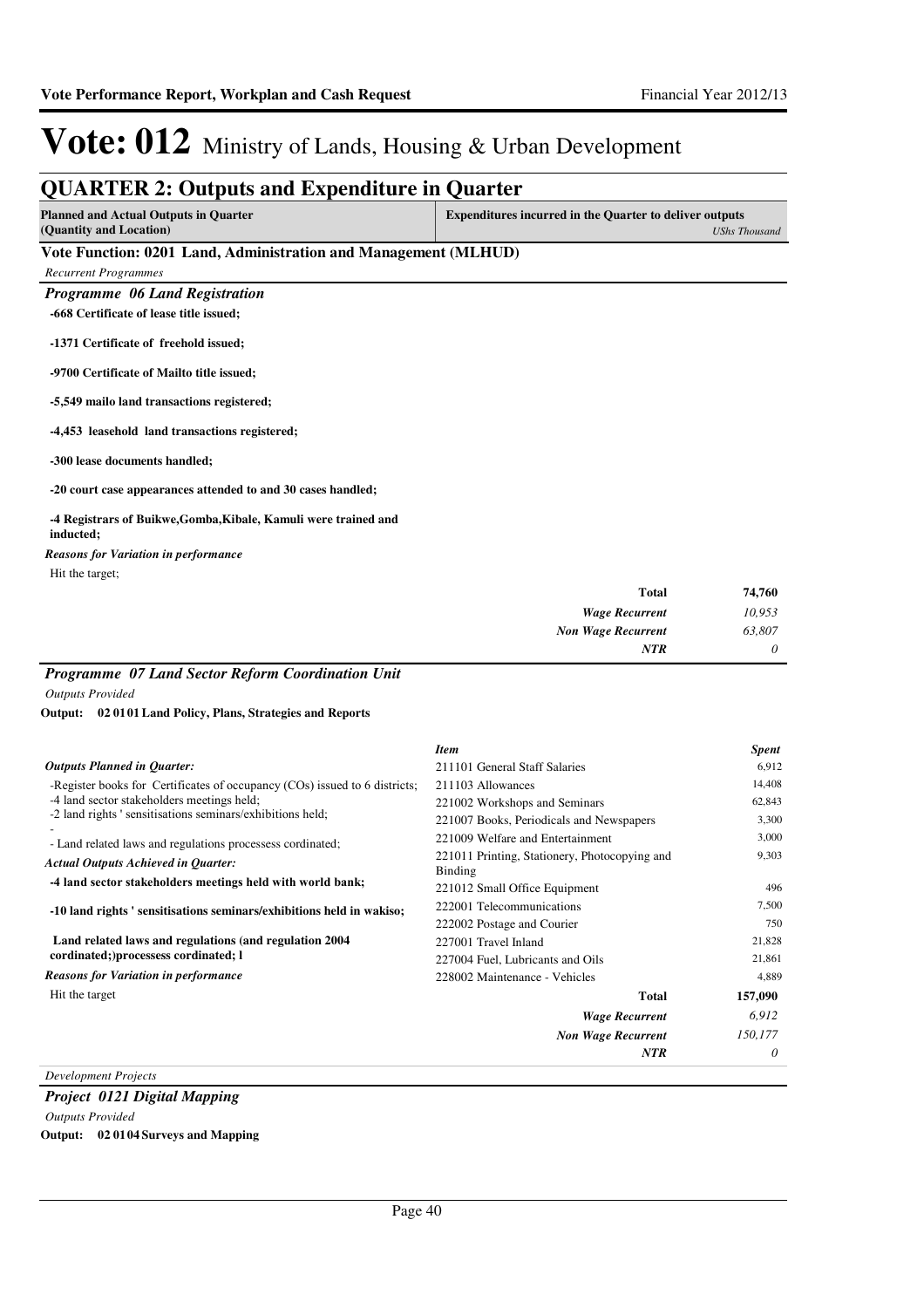### **QUARTER 2: Outputs and Expenditure in Quarter**

| <b>Planned and Actual Outputs in Quarter</b> | <b>Expenditures incurred in the Quarter to deliver outputs</b> |
|----------------------------------------------|----------------------------------------------------------------|
| (Quantity and Location)                      | UShs Thousand                                                  |
| __ _ _<br>------                             |                                                                |

#### **Vote Function: 0201 Land, Administration and Management (MLHUD)**

| <b>Development Projects</b>                                   |                                                              |              |
|---------------------------------------------------------------|--------------------------------------------------------------|--------------|
| <b>Project 0121 Digital Mapping</b>                           |                                                              |              |
|                                                               | <b>Item</b>                                                  | <b>Spent</b> |
| <b>Outputs Planned in Quarter:</b><br>maps disseminated;      | 211102 Contract Staff Salaries (Incl. Casuals,<br>Temporary) | 995          |
| <b>Actual Outputs Achieved in Quarter:</b>                    | 212101 Social Security Contributions (NSSF)                  | 100          |
| Printed 18 maps for Bukedea(9) and Kumi(9);                   | 221011 Printing, Stationery, Photocopying and<br>Binding     | 2,968        |
| <b>Reasons for Variation in performance</b><br>hit the target | 227001 Travel Inland                                         | 2,750        |
|                                                               | 227004 Fuel, Lubricants and Oils                             | 2,500        |
|                                                               | 228002 Maintenance - Vehicles                                | 592          |
|                                                               | <b>Total</b>                                                 | 9,905        |
|                                                               | <b>GoU</b> Development                                       | 9.905        |
|                                                               | <b>Donor Development</b>                                     | $\theta$     |
|                                                               | <b>NTR</b>                                                   | $\theta$     |

### *Project 0139 Land Tenure Reform Project*

*Capital Purchases*

**02 0171 Acquisition of Land by Government Output:**

nill **nill** *Actual Outputs Achieved in Quarter: Outputs Planned in Quarter:* nill *Reasons for Variation in performance*

| $\bf{0}$ | <b>Total</b>             |
|----------|--------------------------|
| 0        | <b>GoU</b> Development   |
|          | <b>Donor Development</b> |
|          | <b>NTR</b>               |
|          |                          |

#### **02 0176 Purchase of Office and ICT Equipment, including Software Output:**

computers purchased **nill** *Actual Outputs Achieved in Quarter: Outputs Planned in Quarter:* not applicable *Reasons for Variation in performance*

| Total                    | $\bf{0}$ |
|--------------------------|----------|
| <b>GoU</b> Development   | 0        |
| <b>Donor Development</b> | 0        |
| <b>NTR</b>               | 0        |

*Outputs Provided*

**Output: 02 0101 Land Policy, Plans, Strategies and Reports**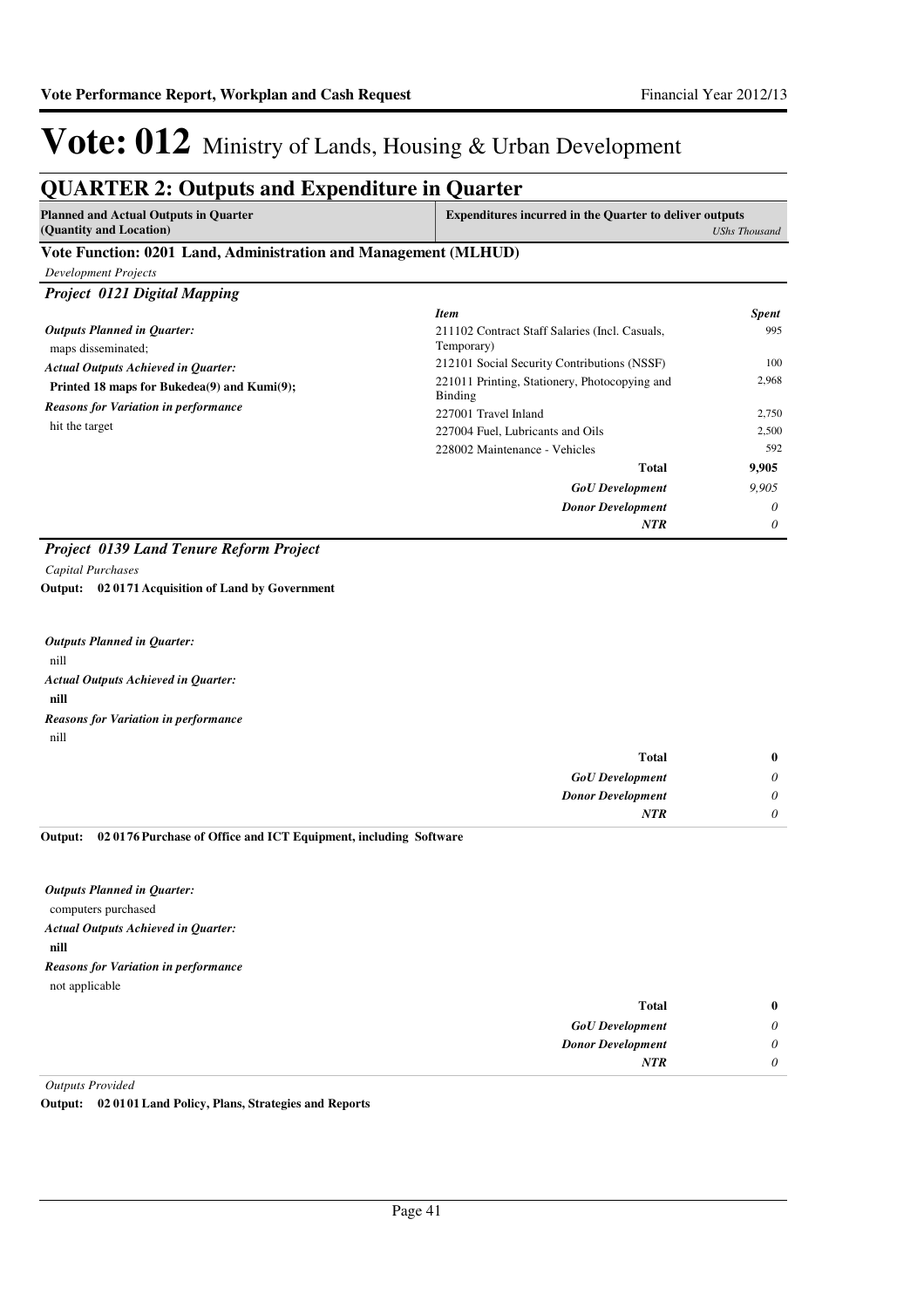### **QUARTER 2: Outputs and Expenditure in Quarter**

| <b>Planned and Actual Outputs in Quarter</b>                    | <b>Expenditures incurred in the Quarter to deliver outputs</b> |  |
|-----------------------------------------------------------------|----------------------------------------------------------------|--|
| (Quantity and Location)                                         | UShs Thousand                                                  |  |
| Vote Function: 0201 Land, Administration and Management (MLHUD) |                                                                |  |

| <b>Project 0139 Land Tenure Reform Project</b>                                                 |                                                |              |
|------------------------------------------------------------------------------------------------|------------------------------------------------|--------------|
|                                                                                                | <b>Item</b>                                    | <b>Spent</b> |
| <b>Outputs Planned in Quarter:</b>                                                             | 211102 Contract Staff Salaries (Incl. Casuals, | 50,711       |
| National Land Policy and National land Policy Materials distributed to 8                       | Temporary)                                     |              |
| districts                                                                                      | 211103 Allowances                              | 24,000       |
|                                                                                                | 212101 Social Security Contributions (NSSF)    | 4,700        |
| -1 Talk Shows and Newspaper articles on NLP aired and published<br>repectively;                | 221002 Workshops and Seminars                  | 25,234       |
|                                                                                                | 221011 Printing, Stationery, Photocopying and  | 15,659       |
| -1 Land related law and guidelines reviewed, revised & harmonised                              | Binding                                        |              |
|                                                                                                | 224002 General Supply of Goods and Services    | 1,500        |
| -1 Land Law regulations and guidelines formulated & implemented                                | 227001 Travel Inland                           | 23,900       |
|                                                                                                | 227004 Fuel, Lubricants and Oils               | 27,630       |
| - 25% of the new sector wide land sector strategic plan formulated and<br>completed;           | 228002 Maintenance - Vehicles                  | 3,000        |
| - National Land Use Policy & National Land Use Policy materials<br>distributed to 5 districts: |                                                |              |

-1 Stakeholder Workshops for National Physical Development Plan held; *Actual Outputs Achieved in Quarter:*

**- 50 % of the new sector wide land sector strategic plan formulated and completed;**

#### **- National Land Use Policy & National Land Use Policy materials distributed to 5 districts;**

#### *Reasons for Variation in performance*

*Development Projects*

The National Land Policy is before cabinet for approval;

| 176,334  | <b>Total</b>             |
|----------|--------------------------|
| 176,334  | <b>GoU</b> Development   |
| $\theta$ | <b>Donor Development</b> |
| 0        | NTR                      |

#### **02 0104 Surveys and Mapping Output:**

|                                                              | <b>Item</b>                      | <b>Spent</b> |
|--------------------------------------------------------------|----------------------------------|--------------|
| Outputs Planned in Ouarter:                                  | 211103 Allowances                | 7.779        |
| - Report on Comprehensive Assessment of the pilot Systematic | 227001 Travel Inland             | 9.890        |
| Demarcation programme                                        | 227004 Fuel, Lubricants and Oils | 1.000        |
| - 30 parcels with overlaps resolved                          |                                  |              |

- 40 cadastral sheets verified and adopted for LIS

#### *Actual Outputs Achieved in Quarter:*

**- 20 parcels with overlaps resolved;**

#### **-- 40 cadastral sheets verified and adopted for LIS**

#### *Reasons for Variation in performance*

There were no funds to procure a consultant to carry out comprehensive

Assessment of pilot systematic demarcation;

| 18,669   | <b>Total</b>             |
|----------|--------------------------|
| 18,669   | <b>GoU</b> Development   |
| 0        | <b>Donor Development</b> |
| $\theta$ | <b>NTR</b>               |
|          |                          |

### **Output: 02 0105 Capacity Building in Land Administration and Management**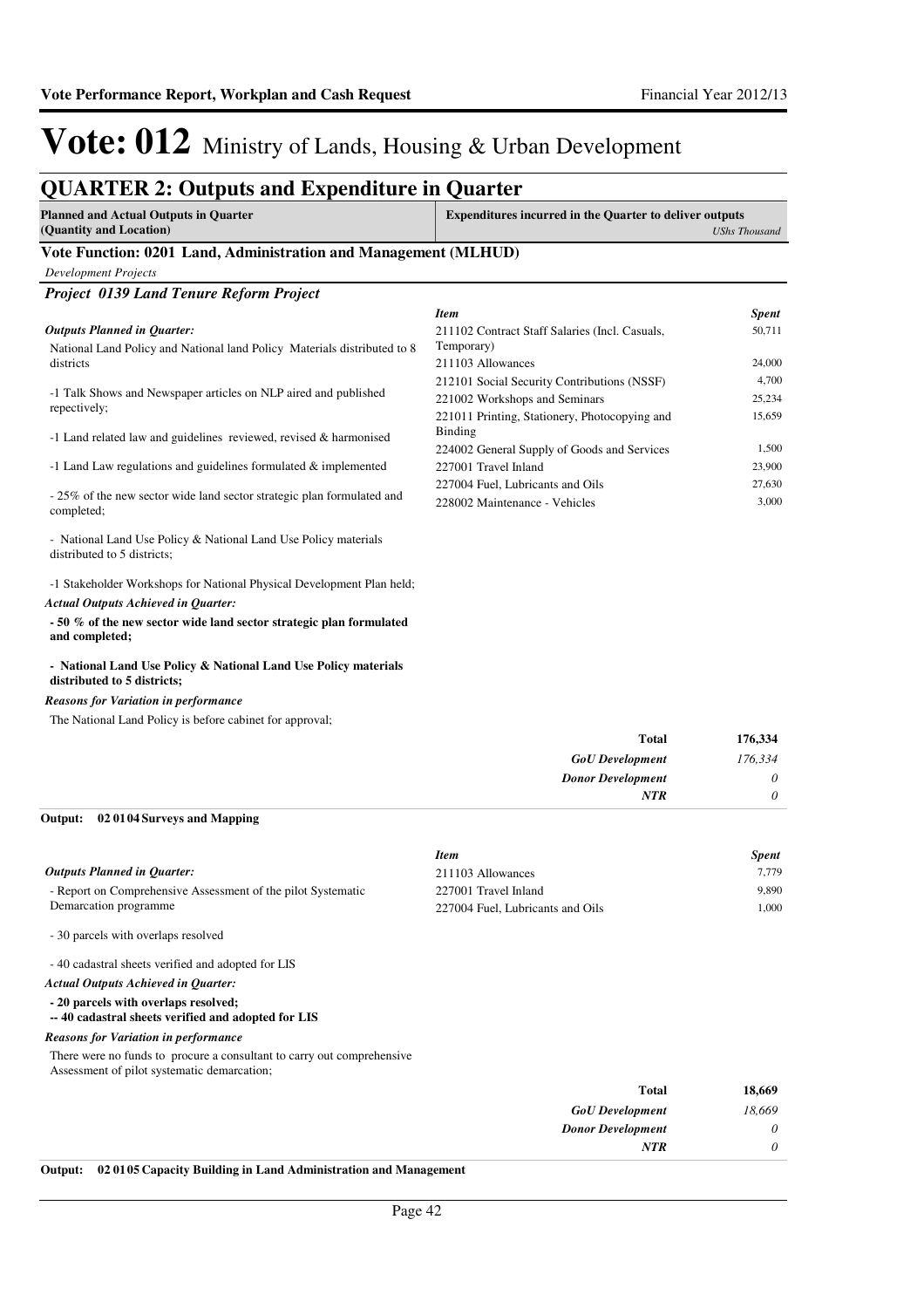#### **QUARTER 2: Outputs and Expenditure in Quarter Planned and Actual Outputs in Quarter (Quantity and Location) Expenditures incurred in the Quarter to deliver outputs**  *UShs Thousand* **Vote Function: 0201 Land, Administration and Management (MLHUD)** *Development Projects Project 0139 Land Tenure Reform Project* - 10 District Land Boards (DLBs) trained **Nill** *GoU Development Donor Development* **Total** *25,172 0 0* **25,172** *Actual Outputs Achieved in Quarter: Outputs Planned in Quarter: NTR* There were no funds; *Reasons for Variation in performance Item Spent* 211102 Contract Staff Salaries (Incl. Casuals, Temporary) 13,912 212101 Social Security Contributions (NSSF) 4,610 221002 Workshops and Seminars 4,050 227004 Fuel, Lubricants and Oils 2,600 - 70% of implementation of NLIS; - 10 staff recruited for LIS implementation; - 1 technical procedures developed; - Quality control and assurance completed for LIS input for titles and maps; - - IEC Strategy for awareness on land issues reviewed **- 85% of implementation of NLIS; - Quality control and assurance completed for LIS input for titles and maps; -- 1 technical procedures on quality control developed 02 0106 Land Information Management** *GoU Development Donor Development* **Total** *191,863 0 0* **191,863** *Actual Outputs Achieved in Quarter: Outputs Planned in Quarter:* **Output:** *NTR* hit the target *Reasons for Variation in performance Item Spent* 211102 Contract Staff Salaries (Incl. Casuals, Temporary) 82,032 211103 Allowances 17,931 212101 Social Security Contributions (NSSF) 5,332 221011 Printing, Stationery, Photocopying and Binding 20,000 224002 General Supply of Goods and Services 495 227001 Travel Inland 40,810 227004 Fuel, Lubricants and Oils 18,100 228002 Maintenance - Vehicles 4,264 228003 Maintenance Machinery, Equipment and Furniture 2,899 **Vote Function: 0202 Physical Planning and Urban Development**

#### *Recurrent Programmes*

*Programme 11 Office of Director Physical Planning & Urban Devt Outputs Provided*

**02 0201 Physical Planning Policies, Strategies,Guidelines and Standards Output:**

|                                                                                           | <b>Item</b>                      | <b>Spent</b> |
|-------------------------------------------------------------------------------------------|----------------------------------|--------------|
| <b>Outputs Planned in Ouarter:</b>                                                        | 211101 General Staff Salaries    | 2.511        |
| - Directorate plans and budgets prepared - Kampala                                        | 211103 Allowances                | 957          |
| --One directorate meeting conducted-Kampala                                               | 221009 Welfare and Entertainment | 660          |
| -One supervisory visist to the --One supervisory trip Albertine Graben-<br>Buliisa. Hoima | 227001 Travel Inland             | 800          |
|                                                                                           |                                  |              |

#### *Actual Outputs Achieved in Quarter:*

**-Directorate plans and budgets prepared - Kampala;**

**-One directorate meeting conducted-Kampala;**

#### **-Supervisory trip Albertine Graben-Buliisa, Hoima carried out;**

*Reasons for Variation in performance*

hit the target;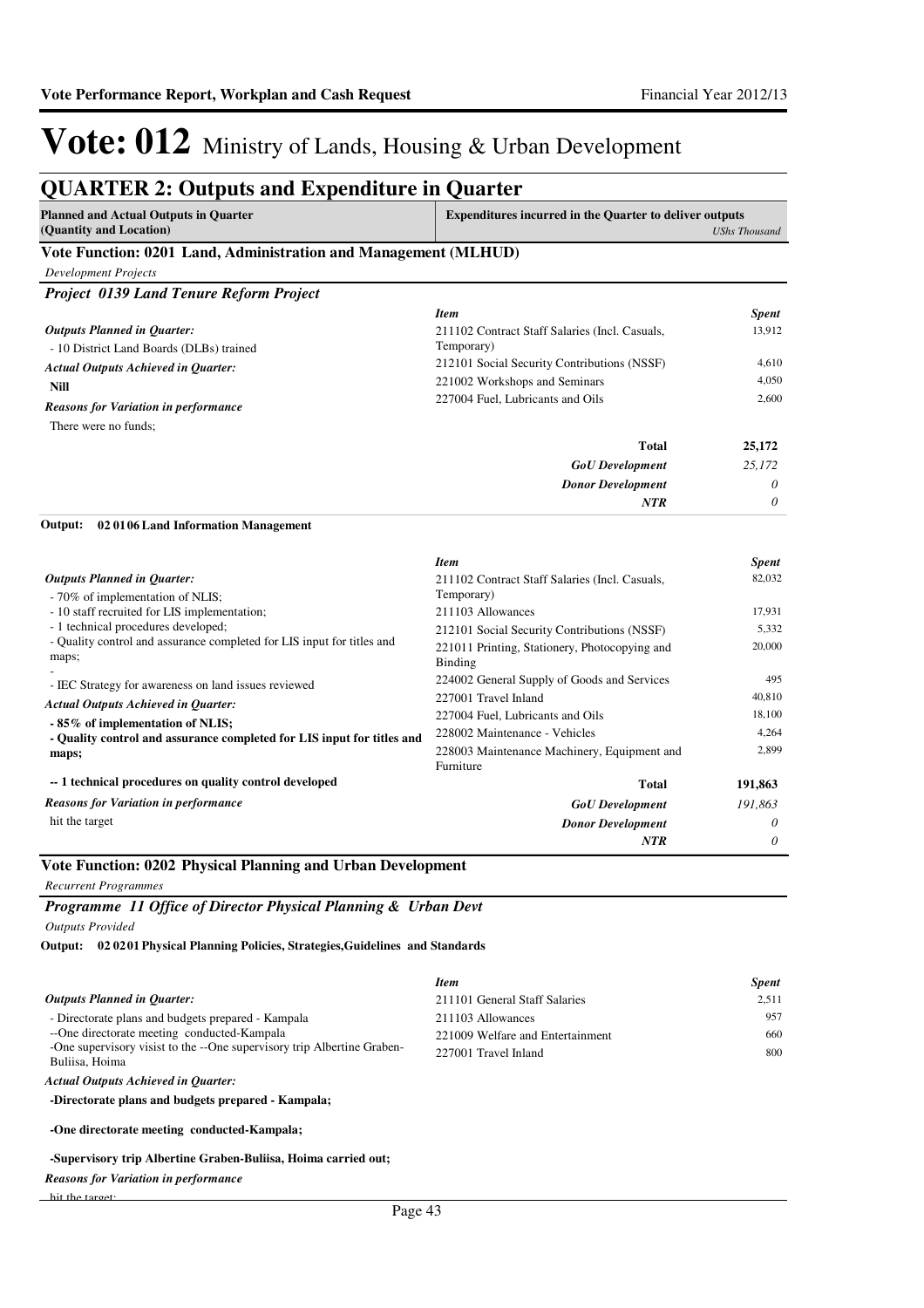#### **QUARTER 2: Outputs and Expenditure in Quarter Planned and Actual Outputs in Quarter (Quantity and Location) Expenditures incurred in the Quarter to deliver outputs**  *UShs Thousand* **Vote Function: 0202 Physical Planning and Urban Development** *Recurrent Programmes Programme 11 Office of Director Physical Planning & Urban Devt Wage Recurrent Non Wage Recurrent* **Total** *2,511 2,417 0* **4,928** *NTR Programme 12 Land use Regulation and Compliance Outputs Provided*

**02 0201 Physical Planning Policies, Strategies,Guidelines and Standards Output:**

|                                                                                                                                               | <b>Item</b>                                              | <b>Spent</b> |
|-----------------------------------------------------------------------------------------------------------------------------------------------|----------------------------------------------------------|--------------|
| <b>Outputs Planned in Quarter:</b>                                                                                                            | 211101 General Staff Salaries                            | 74,213       |
| 30 physical development plans digitised and reproduced                                                                                        | 211103 Allowances                                        | 1,300        |
| Workshop to dissaminate Physical Planning Standards held for 15<br>districts in Northern Uganda<br><b>Actual Outputs Achieved in Quarter:</b> | 221002 Workshops and Seminars                            | 2,000        |
|                                                                                                                                               | 221009 Welfare and Entertainment                         | 783          |
|                                                                                                                                               | 221011 Printing, Stationery, Photocopying and<br>Binding | 5,865        |
| 50 physical development plans digitised and reproduced;                                                                                       | 222001 Telecommunications                                | 650          |
| -Workshop to dissaminate Physical Plannning Standards held for 15<br>districts in Northern Uganda                                             | 227001 Travel Inland                                     | 2,000        |
|                                                                                                                                               | 227004 Fuel, Lubricants and Oils                         | 1,783        |
| <b>Reasons for Variation in performance</b>                                                                                                   | 228002 Maintenance - Vehicles                            | 1,600        |
| HIT THE TARGET;                                                                                                                               | <b>Total</b>                                             | 90,195       |
|                                                                                                                                               | <b>Wage Recurrent</b>                                    | 74,213       |
|                                                                                                                                               | <b>Non Wage Recurrent</b>                                | 15.981       |
|                                                                                                                                               | <b>NTR</b>                                               | $\theta$     |

#### **02 0202 Field Inspection Output:**

|                                                                                           | <b>Item</b>                                              | <b>Spent</b> |
|-------------------------------------------------------------------------------------------|----------------------------------------------------------|--------------|
| <b>Outputs Planned in Quarter:</b>                                                        | 211103 Allowances                                        | 2,195        |
| KCCA 18 districty, 25 T/Councils $& 6$ municipalities inspected for                       | 221007 Books, Periodicals and Newspapers                 | 500          |
| compliance to the Land use regulatory framework                                           | 221008 Computer Supplies and IT Services                 | 6.053        |
|                                                                                           | 221009 Welfare and Entertainment                         | 740          |
| Workshop to analyse inspection reports held<br><b>Actual Outputs Achieved in Ouarter:</b> | 221011 Printing, Stationery, Photocopying and<br>Binding | 10,000       |
| <b>KCCA AND 5 T/C</b>                                                                     | 222001 Telecommunications                                | 1.000        |
| <b>Reasons for Variation in performance</b>                                               | 227001 Travel Inland                                     | 7,577        |
| Hit the target;                                                                           | 227004 Fuel, Lubricants and Oils                         | 4,000        |
|                                                                                           | 228002 Maintenance - Vehicles                            | 1,600        |
|                                                                                           | <b>Total</b>                                             | 33,665       |
|                                                                                           | <b>Wage Recurrent</b>                                    | $\theta$     |
|                                                                                           | <b>Non Wage Recurrent</b>                                | 33,665       |
|                                                                                           | <b>NTR</b>                                               | $\theta$     |

#### **02 0205 Support Supervision and Capacity Building Output:**

|                                                                      | <b>Item</b>                              | <b>Spent</b> |
|----------------------------------------------------------------------|------------------------------------------|--------------|
| <b>Outputs Planned in Ouarter:</b>                                   | 211103 Allowances                        | 1.000        |
| Capacity building workshop for Local Govt staff responsible          | 221002 Workshops and Seminars            | 1.950        |
|                                                                      | 221003 Staff Training                    | 3.061        |
| Group training for 20 LG staff in aspects of land use regulation and | 221007 Books, Periodicals and Newspapers | 750          |
| compliance held<br><b>Actual Outputs Achieved in Quarter:</b>        | 221009 Welfare and Entertainment         | 1.000        |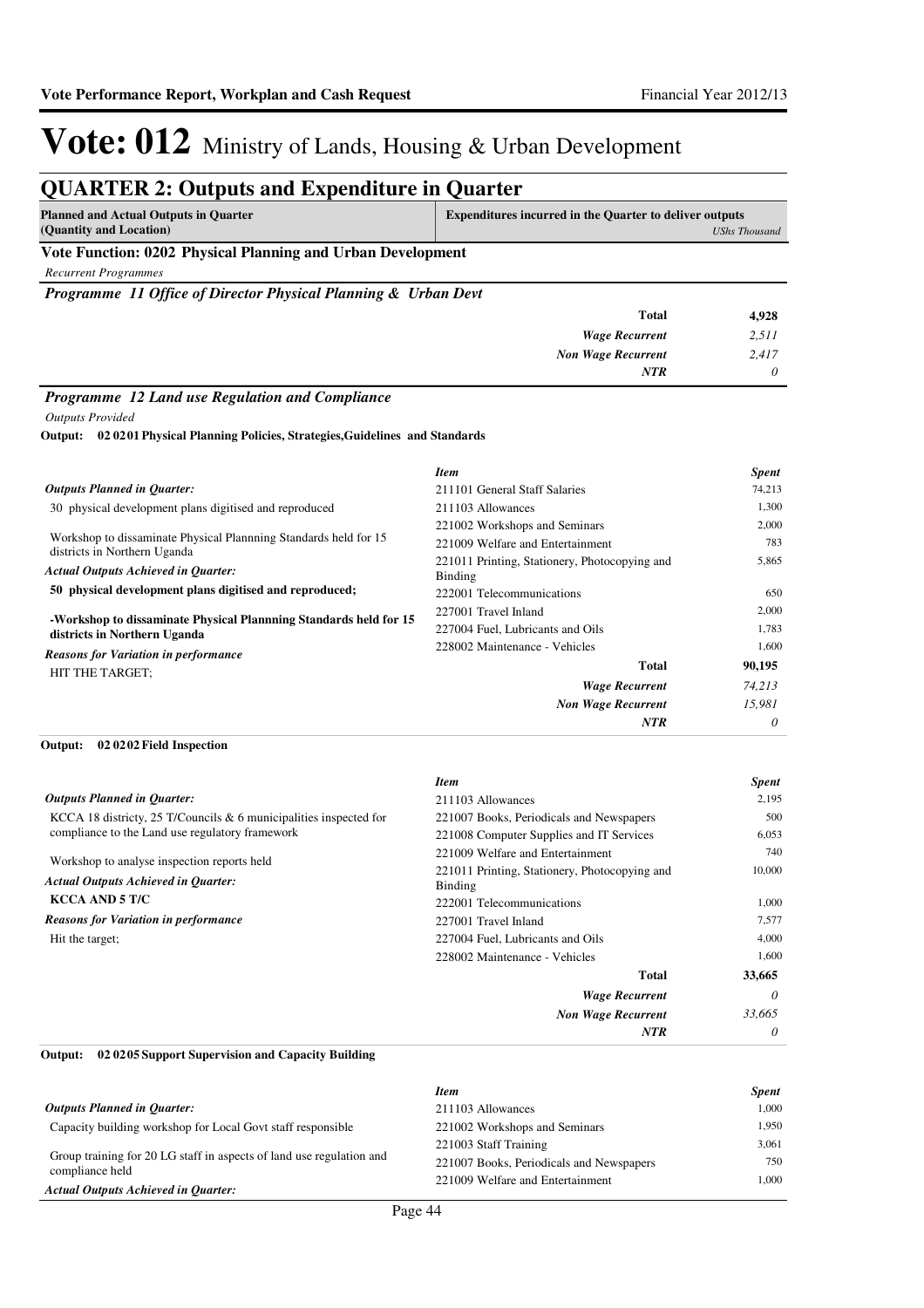#### **QUARTER 2: Outputs and Expenditure in Quarter Planned and Actual Outputs in Quarter (Quantity and Location) Expenditures incurred in the Quarter to deliver outputs**  *UShs Thousand* **Vote Function: 0202 Physical Planning and Urban Development** *Recurrent Programmes Programme 12 Land use Regulation and Compliance* **- Group training for 20 LG staff in aspects of land use regulation and compliance held in Gulu; Capacity building workshop for Local Govt staff responsible** *Wage Recurrent Non Wage Recurrent* **Total** *0 15,634 0* **15,634** *NTR* on target; *Reasons for Variation in performance* 222001 Telecommunications 500 227001 Travel Inland 3,123 227004 Fuel, Lubricants and Oils 2,600 228002 Maintenance - Vehicles 1,650 *Programme 13 Physical Planning Outputs Provided* - National Land Use Policy and the Physical Planning Act 2010 desseminated to 10 districts of Eastern Uganda 10 Physical Planning Committees trained **- National Land Use Policy and the Physical Planning Act 2010 desseminated to 10 districts in west nile 02 0201 Physical Planning Policies, Strategies,Guidelines and Standards Output:** *Wage Recurrent Non Wage Recurrent* **Total** *102,443 15,530 0* **117,973** *Actual Outputs Achieved in Quarter: Outputs Planned in Quarter: NTR* Hit the target; *Reasons for Variation in performance Item Spent* 211101 General Staff Salaries 102.443 221009 Welfare and Entertainment 3,268 221011 Printing, Stationery, Photocopying and Binding 7,577 222001 Telecommunications 750 227004 Fuel, Lubricants and Oils 2,550 228002 Maintenance - Vehicles 1,385 **02 0202 Field Inspection Output:**

|                                                                       | <b>Item</b>                              | <b>Spent</b> |
|-----------------------------------------------------------------------|------------------------------------------|--------------|
| <b>Outputs Planned in Ouarter:</b>                                    | 221008 Computer Supplies and IT Services | 7,328        |
| 3 Districts monitored supervised & Physical planning needs assessment | 222001 Telecommunications                | 940          |
| carried out.                                                          | 227001 Travel Inland                     | 3.944        |
| <b>Actual Outputs Achieved in Ouarter:</b>                            | 227004 Fuel, Lubricants and Oils         | 3,800        |
| nill                                                                  | 228002 Maintenance - Vehicles            | 1.500        |
| <b>Reasons for Variation in performance</b>                           |                                          |              |
| Inadequate funds                                                      |                                          |              |
|                                                                       | <b>Total</b>                             | 17,512       |
|                                                                       | <b>Wage Recurrent</b>                    | $\theta$     |
|                                                                       | <b>Non Wage Recurrent</b>                | 17,512       |
|                                                                       | NTR                                      | 0            |

#### **Output: 02 0203 Devt of Physical Devt Plans**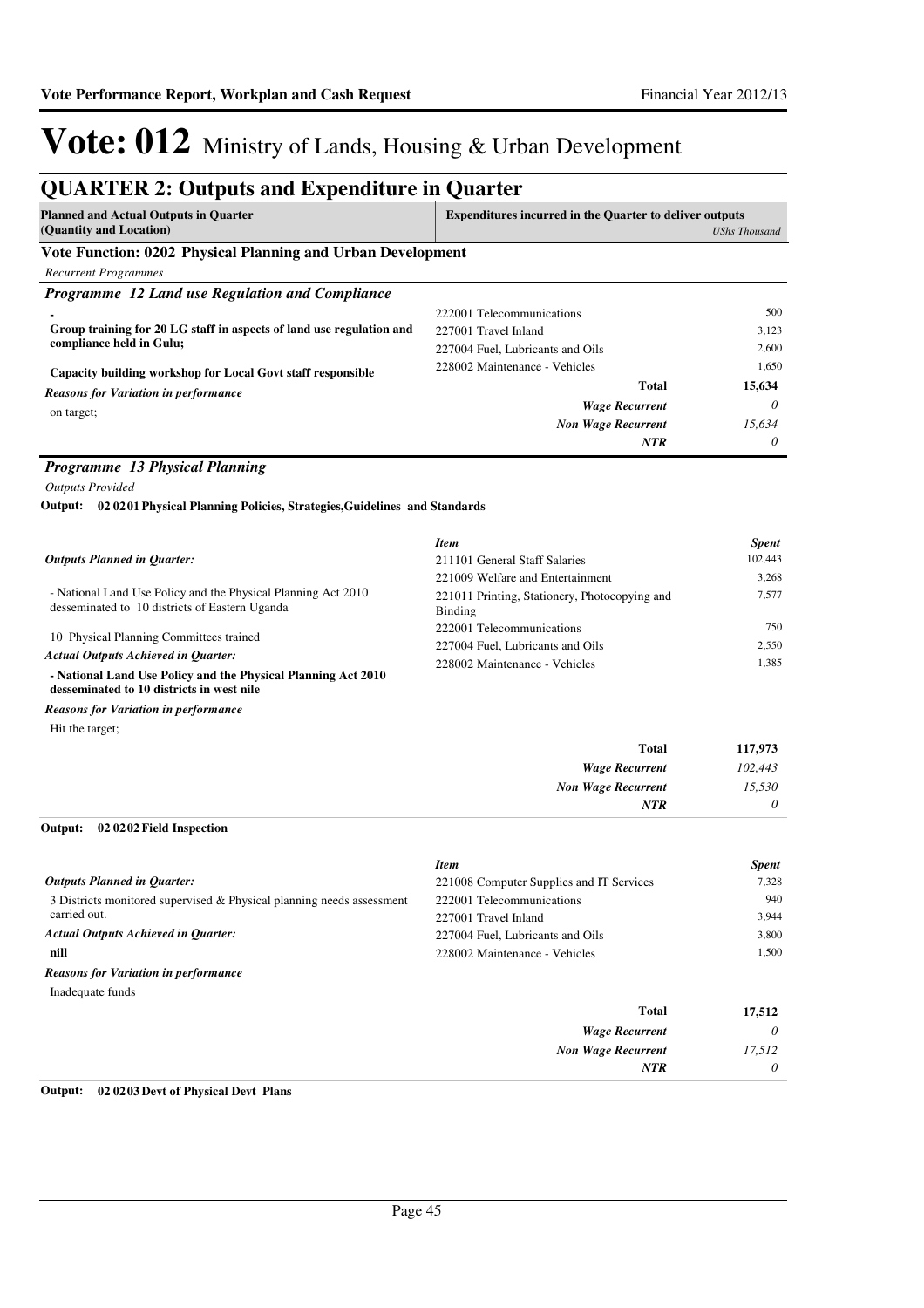| <b>QUARTER 2: Outputs and Expenditure in Quarter</b>                                                                                        |                                                                |                      |
|---------------------------------------------------------------------------------------------------------------------------------------------|----------------------------------------------------------------|----------------------|
| <b>Planned and Actual Outputs in Quarter</b><br>(Quantity and Location)                                                                     | <b>Expenditures incurred in the Quarter to deliver outputs</b> | <b>UShs Thousand</b> |
| Vote Function: 0202 Physical Planning and Urban Development                                                                                 |                                                                |                      |
| <b>Recurrent Programmes</b>                                                                                                                 |                                                                |                      |
| Programme 13 Physical Planning                                                                                                              |                                                                |                      |
|                                                                                                                                             | <b>Item</b>                                                    | <b>Spent</b>         |
| <b>Outputs Planned in Quarter:</b>                                                                                                          | 227001 Travel Inland                                           | 7,278                |
| -One National Physical planning Board meeting held                                                                                          |                                                                |                      |
| -One field trip for board inspection made                                                                                                   |                                                                |                      |
| <b>Actual Outputs Achieved in Quarter:</b>                                                                                                  |                                                                |                      |
| One National Physical planning Board innaugurated;                                                                                          |                                                                |                      |
| <b>Reasons for Variation in performance</b>                                                                                                 |                                                                |                      |
| Field trip did not take place because the board was nto in place                                                                            |                                                                |                      |
|                                                                                                                                             | <b>Total</b>                                                   | 7,278                |
|                                                                                                                                             | <b>Wage Recurrent</b>                                          | 0                    |
|                                                                                                                                             | <b>Non Wage Recurrent</b>                                      | 7,278                |
|                                                                                                                                             | NTR                                                            | 0                    |
| Programme 14 Urban Development                                                                                                              |                                                                |                      |
| <b>Outputs Provided</b>                                                                                                                     |                                                                |                      |
| Output: 02 02 05 Support Supervision and Capacity Building                                                                                  |                                                                |                      |
|                                                                                                                                             |                                                                |                      |
|                                                                                                                                             | <b>Item</b>                                                    | <b>Spent</b>         |
| <b>Outputs Planned in Quarter:</b>                                                                                                          | 211101 General Staff Salaries                                  | 30,000               |
| -Research Assistants in collection urban indicators trained;                                                                                | 221011 Printing, Stationery, Photocopying and                  | 4,192                |
|                                                                                                                                             | <b>Binding</b>                                                 |                      |
| -Urban Development Forums in 3 Municipalities; Moroto, Lira, Gulu<br>established                                                            | 227001 Travel Inland                                           | 32,000               |
|                                                                                                                                             |                                                                |                      |
| - A field inspection to establish functionality of MDFs in Tororo, Masaka                                                                   |                                                                |                      |
| & Entebbe produced                                                                                                                          |                                                                |                      |
| - A report on the World urban forum produced                                                                                                |                                                                |                      |
| <b>Actual Outputs Achieved in Quarter:</b>                                                                                                  |                                                                |                      |
| - Research Assistants trained in urban indicators collection;                                                                               |                                                                |                      |
|                                                                                                                                             |                                                                |                      |
| -- Urban Development Forums established in 9 municipalities of;<br>Moroto, Masaka, Gulu, Lira, Fort Portal, Hoima, Tororo, Soroti and       |                                                                |                      |
| Entebbe                                                                                                                                     |                                                                |                      |
|                                                                                                                                             |                                                                |                      |
| <b>Reasons for Variation in performance</b>                                                                                                 |                                                                |                      |
| on target;                                                                                                                                  |                                                                |                      |
|                                                                                                                                             | <b>Total</b>                                                   | 66,192               |
|                                                                                                                                             | <b>Wage Recurrent</b>                                          | 30,000               |
|                                                                                                                                             | <b>Non Wage Recurrent</b>                                      | 36,192               |
|                                                                                                                                             | <b>NTR</b>                                                     | 0                    |
| 02 02 06 Urban Dev't Policies, Strategies , Guidelines and Standards<br>Output:                                                             |                                                                |                      |
|                                                                                                                                             |                                                                |                      |
|                                                                                                                                             | <b>Item</b>                                                    | <b>Spent</b>         |
| <b>Outputs Planned in Quarter:</b>                                                                                                          | 221007 Books, Periodicals and Newspapers                       | 1,325                |
| - Draft Urban Camphaign Strategy produced                                                                                                   | 221009 Welfare and Entertainment                               | 625                  |
| <b>Actual Outputs Achieved in Quarter:</b>                                                                                                  | 222001 Telecommunications<br>227004 Fuel, Lubricants and Oils  | 1,720<br>1,250       |
| <b>World Urban Forum Report</b><br><b>State of the Urban Sector Report</b><br>2012 produced;<br><b>Reasons for Variation in performance</b> |                                                                |                      |

on target;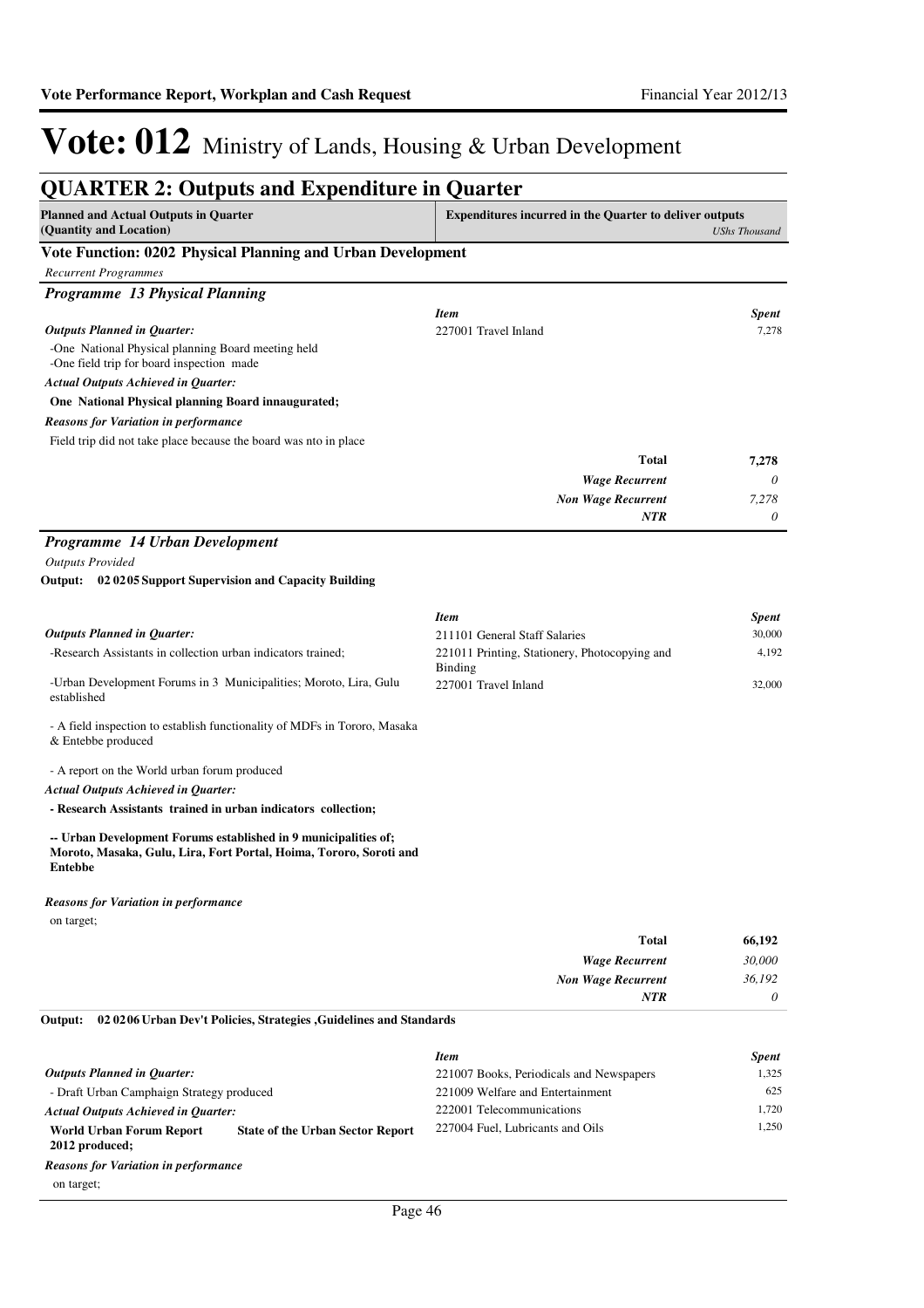### **QUARTER 2: Outputs and Expenditure in Quarter**

| Planned and Actual Outputs in Quarter<br>(Quantity and Location) | <b>Expenditures incurred in the Quarter to deliver outputs</b><br>UShs Thousand |  |
|------------------------------------------------------------------|---------------------------------------------------------------------------------|--|
| Vote Function: 0202 Physical Planning and Urban Development      |                                                                                 |  |
| Recurrent Programmes                                             |                                                                                 |  |

*Programme 14 Urban Development*

| <b>Total</b>              | 4,920    |
|---------------------------|----------|
| <b>Wage Recurrent</b>     | $\theta$ |
| <b>Non Wage Recurrent</b> | 4,920    |
| <b>NTR</b>                | $\theta$ |
| Development Projects      |          |

#### *Project 1146 Transforming Settlements of Urban Poor*

*Outputs Provided*

**02 0205 Support Supervision and Capacity Building Output:**

|                                                                 | <b>Item</b>                                              | <b>Spent</b> |
|-----------------------------------------------------------------|----------------------------------------------------------|--------------|
| Outputs Planned in Ouarter:                                     | 211102 Contract Staff Salaries (Incl. Casuals,           | 10,371       |
| -1 Quarterly NUDF meeting held and 1 open-mind debate in each   | Temporary)                                               |              |
| Municipality;                                                   | 221009 Welfare and Entertainment                         | 660          |
| - 1 sensitisation workshop held                                 | 221011 Printing, Stationery, Photocopying and<br>Binding | 676          |
| - Performance monitoring reports for 5 Municipalities produced; | 227001 Travel Inland                                     | 9.714        |
|                                                                 | 227004 Fuel, Lubricants and Oils                         | 3.750        |
| - 2 Officers trained in project planning and management;        | 228002 Maintenance - Vehicles                            | 3.180        |

### *Actual Outputs Achieved in Quarter:*

**-1 National Urban Development Forum (UNUF)Meeting held and a report Produced;**

**- -Sensitization workshop on developing Municipal Development Strategies ;**

#### **Performance monitoring trips undertaken in Mbale, Jinja, Arua, Mbarara and Kabale;**

#### **-Two officers trained in Urban management, Urban planning and design respectively;**

#### *Reasons for Variation in performance*

hit the target;

| 28,352 | <b>Total</b>             |
|--------|--------------------------|
| 28,352 | <b>GoU</b> Development   |
| 0      | <b>Donor Development</b> |
| 0      | <b>NTR</b>               |
|        |                          |

**02 0206 Urban Dev't Policies, Strategies ,Guidelines and Standards Output:**

|                                                                                              | <b>Item</b>          | <b>Spent</b> |
|----------------------------------------------------------------------------------------------|----------------------|--------------|
| <b>Outputs Planned in Ouarter:</b>                                                           | 227001 Travel Inland | 24,377       |
| -Draft NUP and Strategic Urban Devt plan developed;                                          |                      |              |
| -Paricipatory action research on security of tenure commissioned in the 5<br>Municipalities; |                      |              |
| -1 regional consultantive workshop on draft NUP conducted                                    |                      |              |
| -Integration of research findings piloted in 2 selected municipalities                       |                      |              |
| - Urban campaign materials disserminated in the 5 municipalities                             |                      |              |
| <b>Actual Outputs Achieved in Ouarter:</b>                                                   |                      |              |
| -2 Regional consultative workshops on NUP in the Eastern and                                 |                      |              |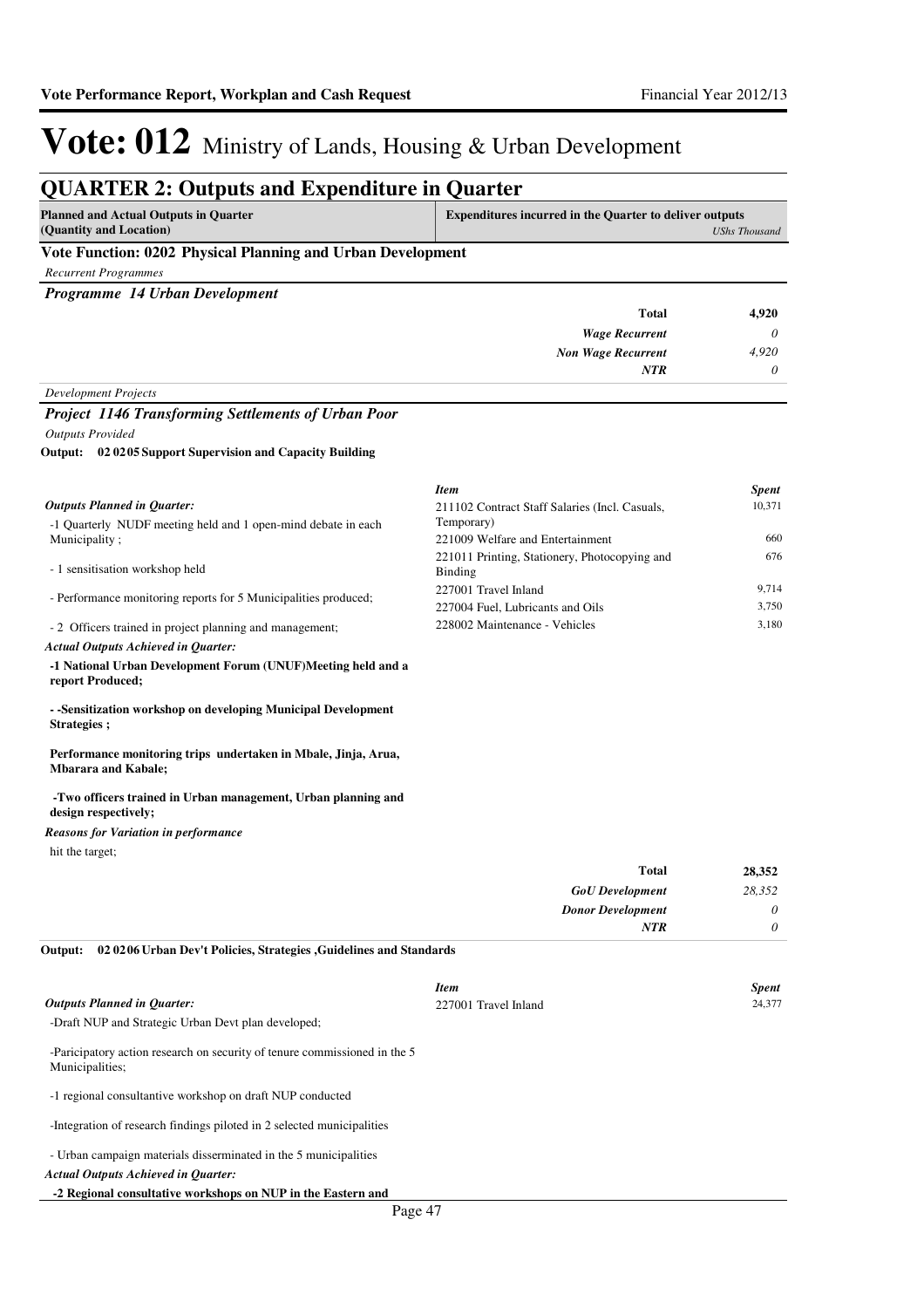### **QUARTER 2: Outputs and Expenditure in Quarter**

| <b>Planned and Actual Outputs in Quarter</b>                | <b>Expenditures incurred in the Quarter to deliver outputs</b> |  |
|-------------------------------------------------------------|----------------------------------------------------------------|--|
| (Quantity and Location)                                     | UShs Thousand                                                  |  |
| Vote Function: 0202 Physical Planning and Urban Development |                                                                |  |
| Development Projects                                        |                                                                |  |

*Project 1146 Transforming Settlements of Urban Poor*

**Western Region;**

#### **-Urban campaign materials disseminated in; Mbarara, Kabale, Jinja, Arua and Mbale;**

*Reasons for Variation in performance*

-Draft NUP and Strategic Urban Dev't plan in Progress

- Research Agenda developed

| 24,377 | <b>Total</b>             |
|--------|--------------------------|
| 24,377 | <b>GoU</b> Development   |
| 0      | <b>Donor Development</b> |
| 0      | <b>NTR</b>               |
|        |                          |

### *Project 1244 Support to National Physical Devt Planning*

*Outputs Provided*

**02 0201 Physical Planning Policies, Strategies,Guidelines and Standards Output:**

|                                                                                            | <b>Item</b>                                                                                                                   | <b>Spent</b>          |
|--------------------------------------------------------------------------------------------|-------------------------------------------------------------------------------------------------------------------------------|-----------------------|
| <b>Outputs Planned in Quarter:</b>                                                         | 211103 Allowances                                                                                                             | 12,300                |
| - Three(3) staff of D/PPUD trained in GIS $&$ computer aided planning;                     | 221002 Workshops and Seminars                                                                                                 | 36,205                |
| -2 Graben region consulative workshops held;<br><b>Actual Outputs Achieved in Quarter:</b> | 221007 Books, Periodicals and Newspapers<br>221009 Welfare and Entertainment<br>221011 Printing, Stationery, Photocopying and | 500<br>5,000<br>2,354 |
| Nill                                                                                       | <b>Binding</b>                                                                                                                |                       |
| <b>Reasons for Variation in performance</b>                                                | 222001 Telecommunications                                                                                                     | 2,922                 |
| work in progress;                                                                          | 227001 Travel Inland                                                                                                          | 13,370                |
|                                                                                            | 227002 Travel Abroad                                                                                                          | 24,547                |
|                                                                                            | 227004 Fuel, Lubricants and Oils                                                                                              | 10,000                |
|                                                                                            | 228002 Maintenance - Vehicles                                                                                                 | 1,962                 |
|                                                                                            | Total                                                                                                                         | 109,160               |
|                                                                                            | <b>GoU</b> Development                                                                                                        | 109,160               |
|                                                                                            | <b>Donor Development</b>                                                                                                      | $\theta$              |
|                                                                                            | <b>NTR</b>                                                                                                                    | 0                     |

### **Vote Function: 0203 Housing**

*Recurrent Programmes*

*Programme 09 Housing Development and Estates Management*

*Outputs Provided*

**02 0302 Technical Support and Administrative Services Output:**

|                                                                                           | <b>Item</b>                              | <b>Spent</b> |
|-------------------------------------------------------------------------------------------|------------------------------------------|--------------|
| <b>Outputs Planned in Ouarter:</b>                                                        | 211101 General Staff Salaries            | 36,725       |
| 1.1. Radio adverts aired in selected districts;                                           | 211103 Allowances                        | 1,678        |
|                                                                                           | 221007 Books, Periodicals and Newspapers | 250          |
| 1.2. Plans disseminated to 10 districts;                                                  | 221009 Welfare and Entertainment         | 750          |
| <b>Actual Outputs Achieved in Ouarter:</b>                                                | 222001 Telecommunications                | 1,200        |
| 3 Radio adverts aired in selected districts voice of Toro, Radio                          | 227001 Travel Inland                     | 16,342       |
| <b>Bunyoro broadcasting:</b><br>Prototype plans produced for 10 districts; masindi, hoima | 227004 Fuel. Lubricants and Oils         | 7.600        |
| kinyandongo, bulisa, kyenjojo, kamwenge, kabarole and bundibugyi<br>and ntoroko, kyegegwa | 228002 Maintenance - Vehicles            | 1.500        |
| .                                                                                         |                                          |              |

hit the target *Reasons for Variation in performance*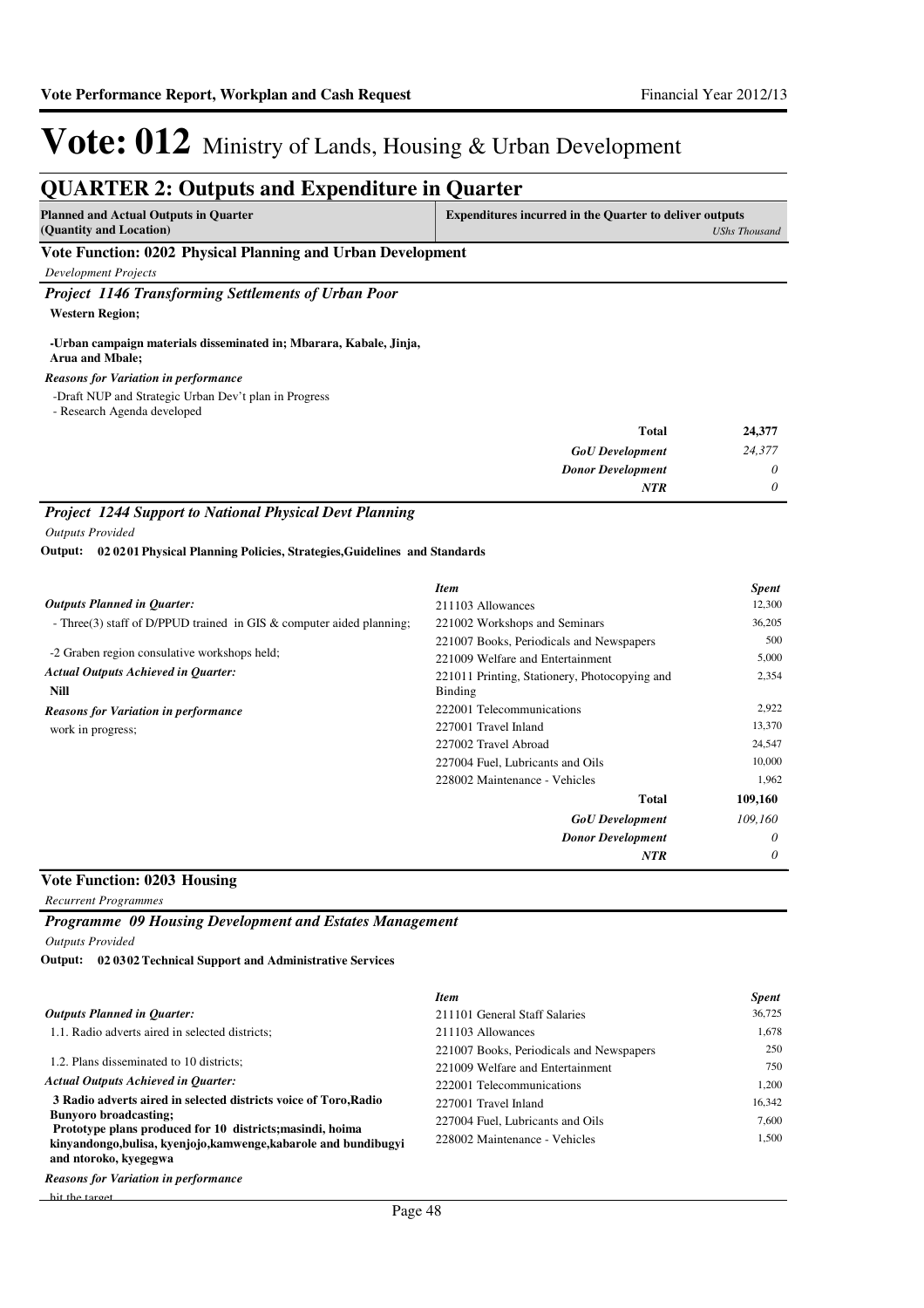### **QUARTER 2: Outputs and Expenditure in Quarter**

| Planned and Actual Outputs in Quarter | <b>Expenditures incurred in the Quarter to deliver outputs</b> |  |
|---------------------------------------|----------------------------------------------------------------|--|
| (Quantity and Location)               | UShs Thousand                                                  |  |
| Vote Function: 0203 Housing           |                                                                |  |

*Recurrent Programmes*

*Programme 09 Housing Development and Estates Management*

| <b>Total</b>                              | 66,045   |
|-------------------------------------------|----------|
| <b>Wage Recurrent</b>                     | 36,725   |
| <b>Non Wage Recurrent</b>                 | 29,320   |
| <b>NTR</b>                                | $\theta$ |
| $\sim$ $\sim$ $\sim$<br>. <i>.</i> .<br>. |          |

#### **02 0303 Capacity Building Output:**

|                                            | <b>Item</b>                              | <b>Spent</b> |
|--------------------------------------------|------------------------------------------|--------------|
| <b>Outputs Planned in Quarter:</b>         | 211103 Allowances                        | 3,378        |
| 3.1 Subcription fees paid                  | 221007 Books, Periodicals and Newspapers | 600          |
| 3.2 ARB budgetary support done             | 221009 Welfare and Entertainment         | 900          |
| 3.3 International forum attended           | 222001 Telecommunications                | 900          |
| 4.1 3no department meetings held           | 227004 Fuel, Lubricants and Oils         | 2.160        |
| 4.2 Staff trained                          | 228002 Maintenance - Vehicles            | 322          |
| 4.3 1 no. Staff retreat held               |                                          |              |
| <b>Actual Outputs Achieved in Ouarter:</b> |                                          |              |
| -3no department meetings held;             |                                          |              |

### **- International forum attended; AMCHARD, and Urban forum**

#### *Reasons for Variation in performance*

Inadequate funding for the budget support

| <b>Total</b>              | 8,260    |
|---------------------------|----------|
| <b>Wage Recurrent</b>     | $\theta$ |
| <b>Non Wage Recurrent</b> | 8,260    |
| <b>NTR</b>                | $\theta$ |

#### **02 0304 Estates Management Policy, Strategies & Reports Output:**

|                                                  | <b>Item</b>                              | <b>Spent</b> |
|--------------------------------------------------|------------------------------------------|--------------|
| <b>Outputs Planned in Ouarter:</b>               | 211103 Allowances                        | 5.067        |
| 1 Stakeholder's consultative workshops conducted | 221007 Books, Periodicals and Newspapers | 350          |
|                                                  | 221009 Welfare and Entertainment         | 3.000        |
| 3 policy working group meetings held             | 222001 Telecommunications                | 900          |
| 30 Condominium plans vetted                      | 225002 Consultancy Services-Long-term    | 3.657        |
| <b>Actual Outputs Achieved in Ouarter:</b>       | 227004 Fuel, Lubricants and Oils         | 4.960        |
| -3 policy working group meetings held;           | 228002 Maintenance - Vehicles            | 1.080        |

#### **-30 Condominium plans vetted;**

Inadequate funding *Reasons for Variation in performance*

| 19,014   | <b>Total</b>              |
|----------|---------------------------|
| $\theta$ | <b>Wage Recurrent</b>     |
| 19,014   | <b>Non Wage Recurrent</b> |
| $\theta$ | <b>NTR</b>                |

### *Programme 10 Human Settlements*

*Outputs Provided* **Output: 02 0301 Housing Policy, Strategies and Reports**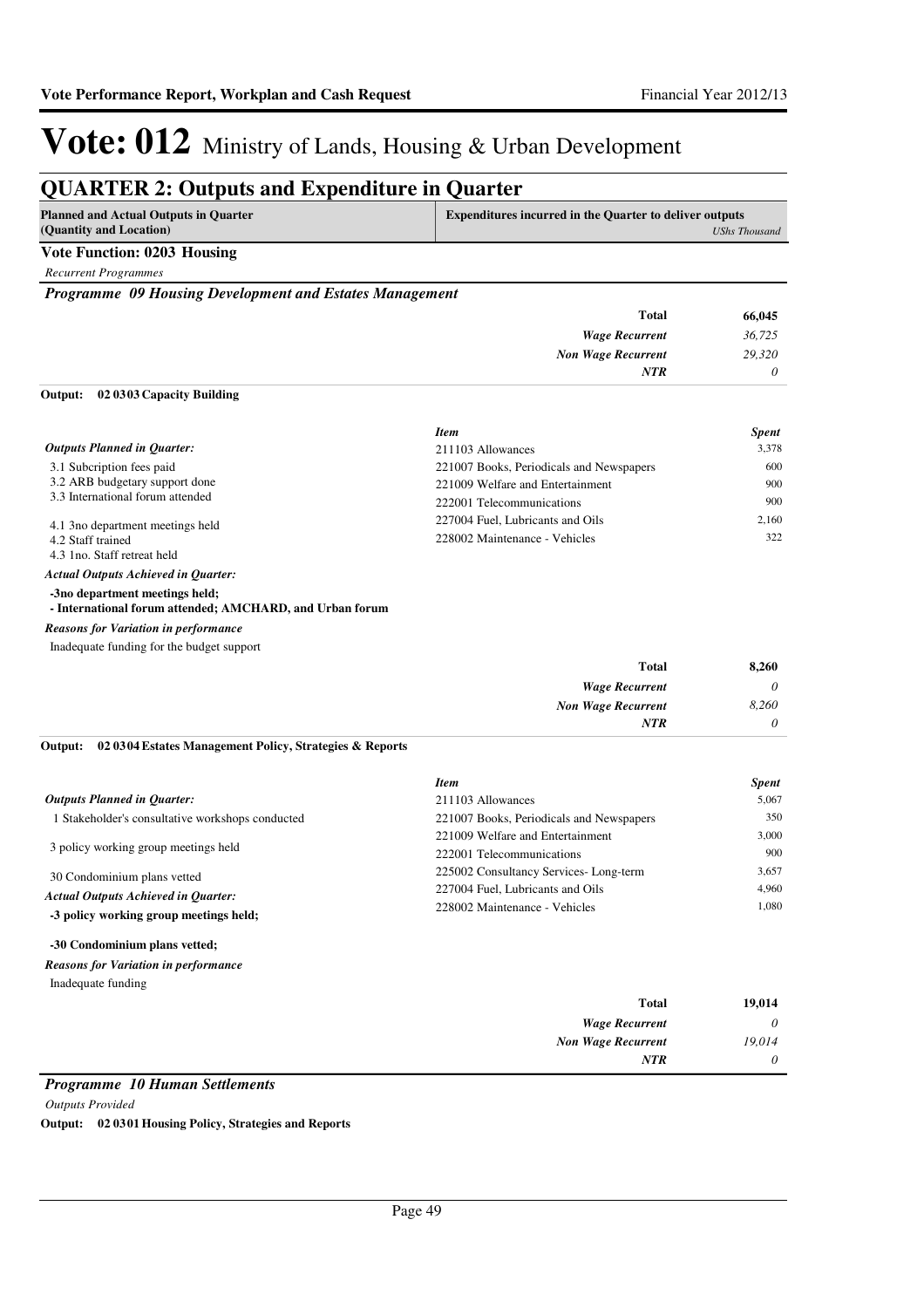### **QUARTER 2: Outputs and Expenditure in Quarter**

| gonna Lin 2. Outputs and Expenditure in<br><b>Planned and Actual Outputs in Quarter</b><br>(Quantity and Location)                                                                       | Yuur wi<br><b>Expenditures incurred in the Quarter to deliver outputs</b><br><b>UShs Thousand</b> |              |
|------------------------------------------------------------------------------------------------------------------------------------------------------------------------------------------|---------------------------------------------------------------------------------------------------|--------------|
| <b>Vote Function: 0203 Housing</b>                                                                                                                                                       |                                                                                                   |              |
| <b>Recurrent Programmes</b>                                                                                                                                                              |                                                                                                   |              |
| <b>Programme 10 Human Settlements</b>                                                                                                                                                    |                                                                                                   |              |
|                                                                                                                                                                                          | <b>Item</b>                                                                                       | <b>Spent</b> |
| <b>Outputs Planned in Quarter:</b>                                                                                                                                                       | 211101 General Staff Salaries                                                                     | 12,667       |
| 1. Workshop to discuss draft housing bill held;                                                                                                                                          | 211103 Allowances                                                                                 | 769          |
|                                                                                                                                                                                          | 221002 Workshops and Seminars                                                                     | 2,080        |
| 2-125 copies of Housing policy disseminated;                                                                                                                                             | 221009 Welfare and Entertainment                                                                  | 843          |
| 3. 125 copies of Land Lord Tenants Bill disseminated;                                                                                                                                    | 221011 Printing, Stationery, Photocopying and<br><b>Binding</b>                                   | 2,224        |
| 4. Ioan recovery in Masese & MIPREP carried out;                                                                                                                                         | 222001 Telecommunications                                                                         | 360          |
|                                                                                                                                                                                          | 227001 Travel Inland                                                                              | 2,805        |
| 5. Local & International obligations attended to.;                                                                                                                                       | 227002 Travel Abroad                                                                              | 3,000        |
| -125 copies of Land Lord Tenants Bill disseminated;                                                                                                                                      | 227004 Fuel, Lubricants and Oils                                                                  | 6,593        |
| <b>Actual Outputs Achieved in Quarter:</b>                                                                                                                                               |                                                                                                   |              |
| 03 monitoring missions conducted in Masese, 01 Steering Committee<br>meeting held for Masese, 01 monitoring trip conducted for MIPREP,<br>01 Steering Committee meeting held for MIPREP. |                                                                                                   |              |
| <b>Reasons for Variation in performance</b>                                                                                                                                              |                                                                                                   |              |
| Housing policy not yet approved;                                                                                                                                                         |                                                                                                   |              |
|                                                                                                                                                                                          | <b>Total</b>                                                                                      | 31,341       |
|                                                                                                                                                                                          | <b>Wage Recurrent</b>                                                                             | 12,667       |
|                                                                                                                                                                                          | <b>Non Wage Recurrent</b>                                                                         | 18,674       |
|                                                                                                                                                                                          | <b>NTR</b>                                                                                        | 0            |
| Output:<br>02 0302 Technical Support and Administrative Services                                                                                                                         |                                                                                                   |              |
|                                                                                                                                                                                          | <b>Item</b>                                                                                       | <b>Spent</b> |
| <b>Outputs Planned in Quarter:</b>                                                                                                                                                       | 211103 Allowances                                                                                 | 3,523        |
| 1. Cadastral surveys of 150 pool plots executed.                                                                                                                                         | 221009 Welfare and Entertainment                                                                  | 2,414        |
| 2. 125 govt pool properties valued for sale                                                                                                                                              | 221011 Printing, Stationery, Photocopying and<br><b>Binding</b>                                   | 4,731        |
|                                                                                                                                                                                          | 225001 Consultancy Services- Short-term                                                           | 241,277      |
| 3. M&E / Technical supervision and training on mortgage and divestiture                                                                                                                  | 227001 Travel Inland                                                                              | 7,962        |
| carried out in Westerm region;                                                                                                                                                           | 227004 Fuel, Lubricants and Oils                                                                  | 3,288        |
| 4. Half Year Sale of gvt pool property and performance report produced;                                                                                                                  | 228002 Maintenance - Vehicles                                                                     | 373          |
| <b>Actual Outputs Achieved in Quarter:</b>                                                                                                                                               |                                                                                                   |              |
| -Commission Meeting attended to in SA<br>-Cadastral surveys of 170 pool plots executed;                                                                                                  |                                                                                                   |              |
| -140 Gov't pool properties valued for sale;                                                                                                                                              |                                                                                                   |              |
| -M&E / Technical supervision and training on mortgage and<br>divestiture carried out in Western region of of Mbarara, Kabale,<br>Fort-portal and Kasese;                                 |                                                                                                   |              |
| Half Year Sale of Gyt pool property and performance report<br>produced;                                                                                                                  |                                                                                                   |              |
| <b>Reasons for Variation in performance</b>                                                                                                                                              |                                                                                                   |              |

hit the target;

| 263,568 | <b>Total</b>              |
|---------|---------------------------|
| 0       | <b>Wage Recurrent</b>     |
| 263,568 | <b>Non Wage Recurrent</b> |
| 0       | <b>NTR</b>                |
|         |                           |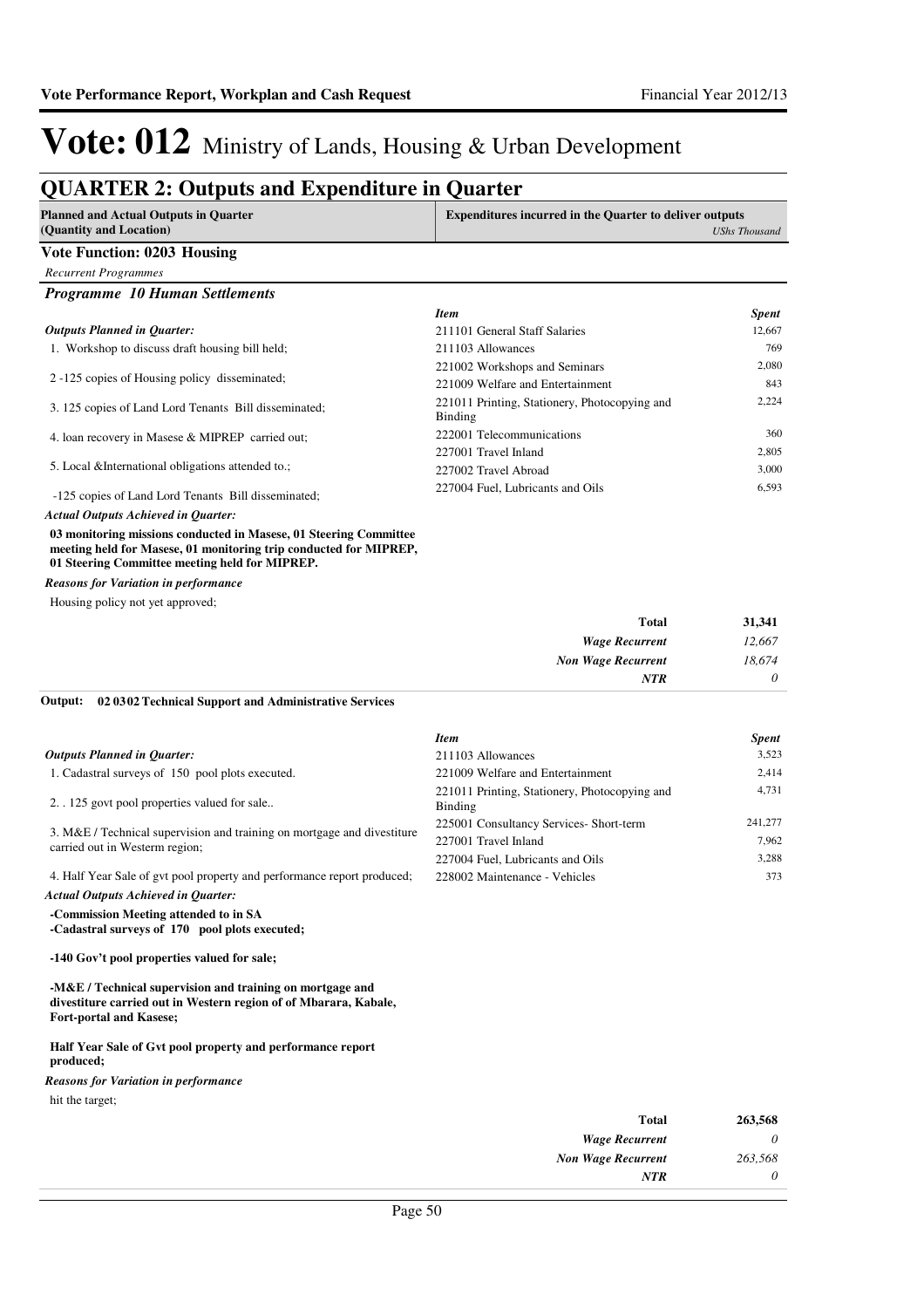### **QUARTER 2: Outputs and Expenditure in Quarter**

| <b>Planned and Actual Outputs in Quarter</b><br>(Quantity and Location) | <b>Expenditures incurred in the Quarter to deliver outputs</b><br>UShs Thousand |
|-------------------------------------------------------------------------|---------------------------------------------------------------------------------|
| Vote Function: 0203 Housing                                             |                                                                                 |
| <b>Recurrent Programmes</b>                                             |                                                                                 |
| <b>Programme 10 Human Settlements</b>                                   |                                                                                 |

**02 0303 Capacity Building Output:**

|                                            | <b>Item</b>                              | <b>Spent</b> |
|--------------------------------------------|------------------------------------------|--------------|
| <b>Outputs Planned in Quarter:</b>         | 211103 Allowances                        | 315          |
| 1. WHD celebrated:                         | 221001 Advertising and Public Relations  | 613          |
|                                            | 221007 Books, Periodicals and Newspapers | 132          |
| 2. Housing indicators database created;    | 221009 Welfare and Entertainment         | 2.531        |
| 3. Proposals to possible funders produced; | 222001 Telecommunications                | 1.000        |
|                                            | 227001 Travel Inland                     | 30,115       |
| 4. Establish a housing Revolving fund      |                                          |              |
| 5. 2 Housing cooperatives established;     |                                          |              |

6. Establish Low income mortgages

*Actual Outputs Achieved in Quarter:*

**-WHD cerebrated at the Housing Cooperatives level;**

#### **-Concept Proposal on the SAN-MARINHO building technical prepared.**

#### **-2 cooperatives established**

#### *Reasons for Variation in performance*

Funds inadequate to hold WHD cerebrations at the national level

| 34,706   | Total                     |
|----------|---------------------------|
| $\theta$ | <b>Wage Recurrent</b>     |
| 34,706   | <b>Non Wage Recurrent</b> |
| $\theta$ | <b>NTR</b>                |
|          |                           |

### *Programme 15 Office of the Director, Housing*

*Outputs Provided*

#### **02 0301 Housing Policy, Strategies and Reports Output:**

|                                                                 | <b>Item</b>                                   | <b>Spent</b> |
|-----------------------------------------------------------------|-----------------------------------------------|--------------|
| <b>Outputs Planned in Quarter:</b>                              | 211101 General Staff Salaries                 | 2.443        |
| 1.1 Attend TMT meetings.                                        | 211103 Allowances                             | 483          |
| 1.2. Hold one Directorate Meeting.                              | 221011 Printing, Stationery, Photocopying and | 216          |
|                                                                 | Binding                                       |              |
| 2. Attend Masese & Malukhu Project Steering Committee meetings. | 222001 Telecommunications                     | 250          |
| 3. Attend the World Urban Forum.                                | 227004 Fuel, Lubricants and Oils              | 100          |
| <b>Actual Outputs Achieved in Ouarter:</b>                      |                                               |              |
|                                                                 |                                               |              |

**1.1 Attend TMT meetings.**

**1.2. Hold one Directorate Meeting.**

#### **2. Attend Masese & Malukhu Project Steering Committee meetings.**

#### **3. Attend the World Urban Forum.**

#### *Reasons for Variation in performance*

on target;

| 3,492 | <b>Total</b>              |
|-------|---------------------------|
| 2,443 | <b>Wage Recurrent</b>     |
| 1,049 | <b>Non Wage Recurrent</b> |
|       | NTR                       |
|       | $-1$<br>$\mathbf{r}$      |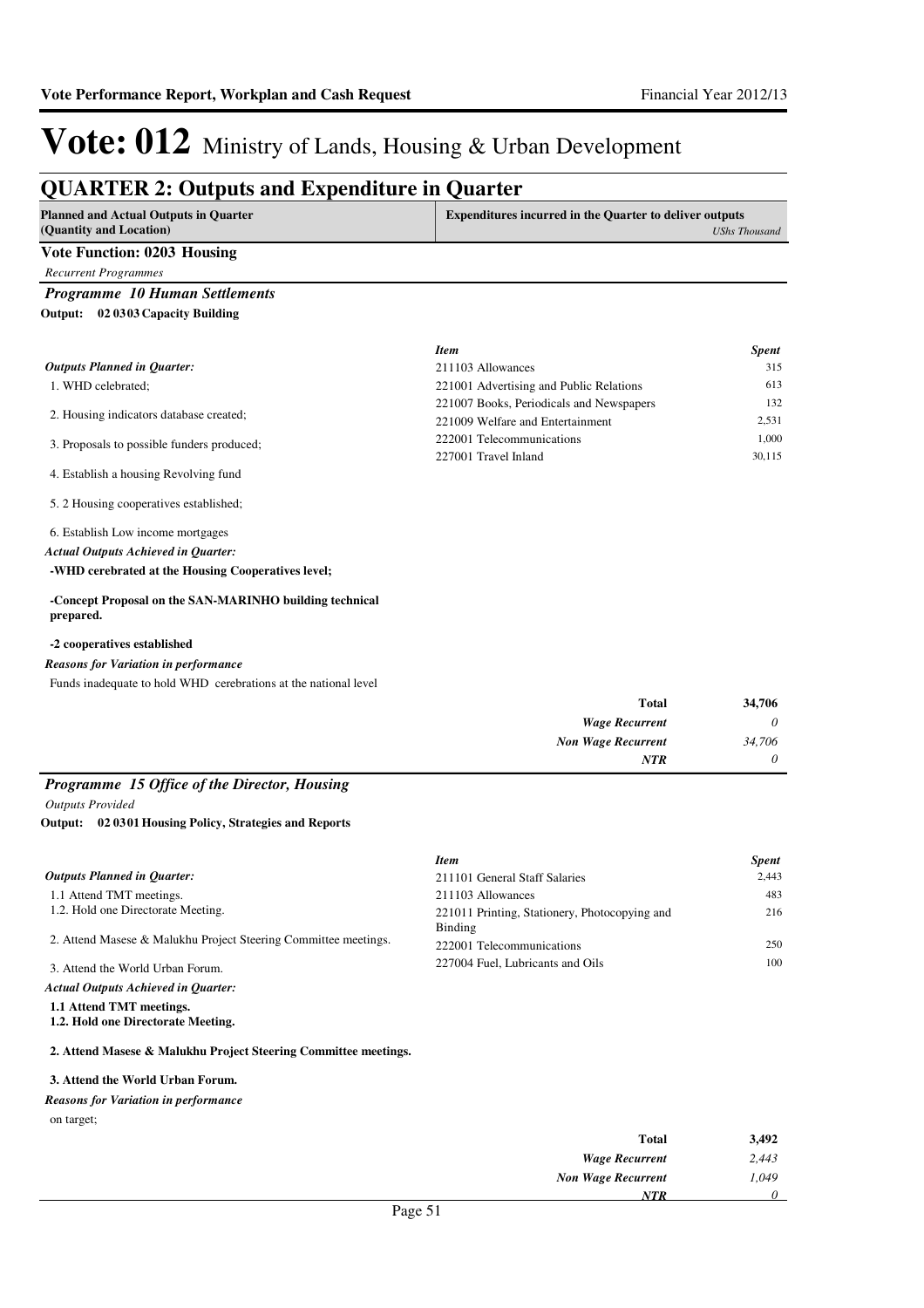#### **QUARTER 2: Outputs and Expenditure in Quarter Planned and Actual Outputs in Quarter (Quantity and Location) Expenditures incurred in the Quarter to deliver outputs**  *UShs Thousand* **Vote Function: 0203 Housing** *Recurrent Programmes Programme 15 Office of the Director, Housing Development Projects Project 0316 Support to Earthquake Disaster Victims Outputs Provided* review meetings held; **review meetings held; 02 0306 Awareness compaigns on Earthquake Disaster Management Output:** *GoU Development Donor Development* **Total** *3,470 0 0* **3,470** *Actual Outputs Achieved in Quarter: Outputs Planned in Quarter: NTR* hit target; *Reasons for Variation in performance Item Spent* 211103 Allowances 267 227001 Travel Inland 1,935 227004 Fuel, Lubricants and Oils 1,268 *Project 1147 Kasooli Housing Project Capital Purchases* -Roads opened -Street lights installed -drainage channels openned **Roads opened include Kasoli Rd, Kasoli lane, Chemwoko Rd, Otieng Lane, Tenants Roads opened in Kasoli Housing project area, Tororo; - Kwapa Rd, Kasoli Rd, Kasoli lane, Chemwoko Rd, Otieng Lane, Tenants Roads opened opened in Kasoli Housing project area, Tororo 02 0373 Roads, Streets and Highways Output:** *Actual Outputs Achieved in Quarter: Outputs Planned in Quarter:* Street lighting was not done awaiting awaiting to be aligned when house construction is done *Reasons for Variation in performance Item Spent* 281504 Monitoring, Supervision and Appraisal of Capital Works 8,000

| 8,000    | <b>Total</b>             |
|----------|--------------------------|
| 8,000    | <b>GoU</b> Development   |
| 0        | <b>Donor Development</b> |
| $\theta$ | <b>NTR</b>               |
|          |                          |

*Outputs Provided*

**Output: 02 0302 Technical Support and Administrative Services**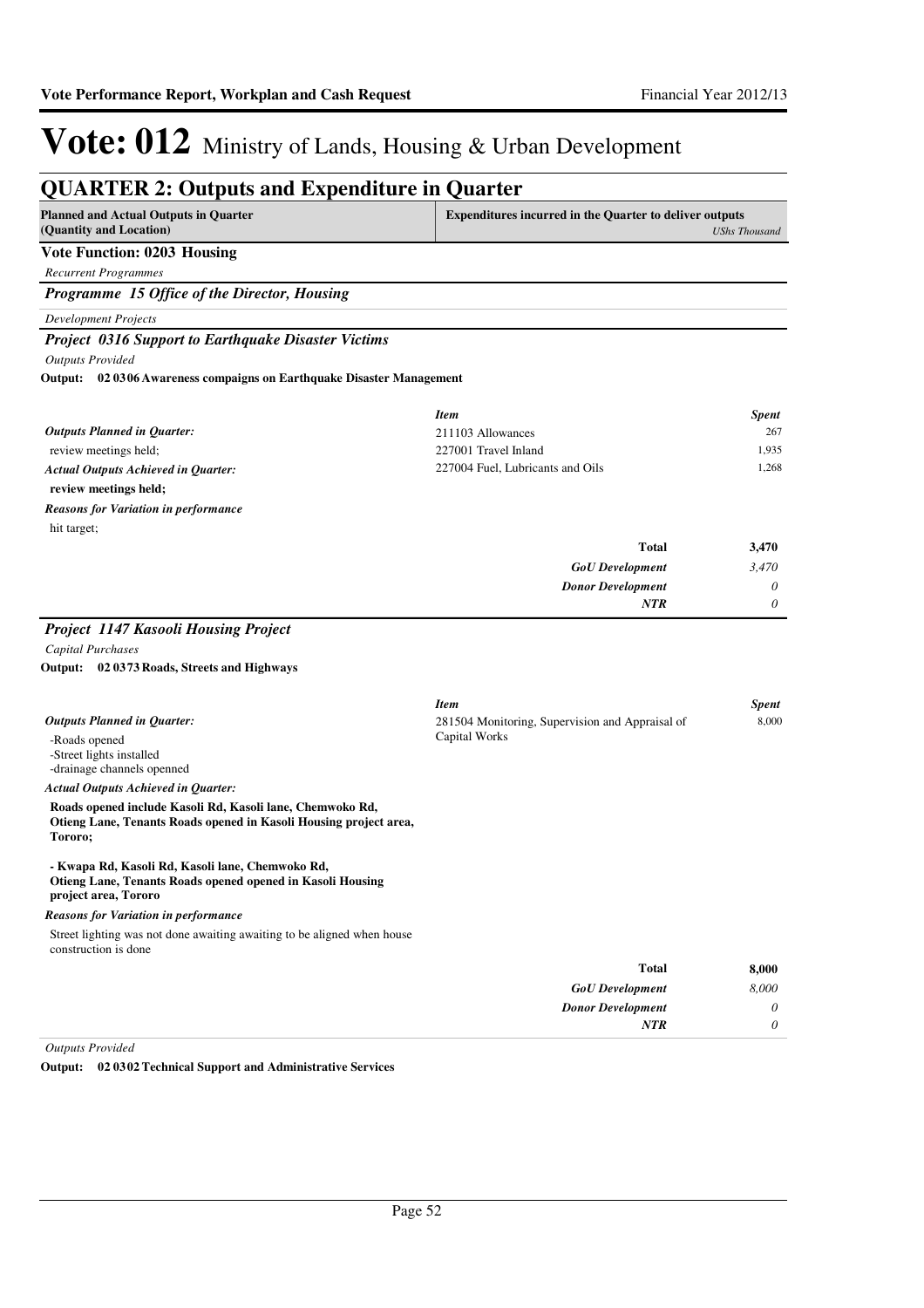### **QUARTER 2: Outputs and Expenditure in Quarter**

|                                                                           | <b>Expenditures incurred in the Quarter to deliver outputs</b> |                                                                                               |
|---------------------------------------------------------------------------|----------------------------------------------------------------|-----------------------------------------------------------------------------------------------|
| (Quantity and Location)                                                   |                                                                | <b>UShs Thousand</b>                                                                          |
| Vote Function: 0203 Housing                                               |                                                                |                                                                                               |
| <b>Development Projects</b>                                               |                                                                |                                                                                               |
| Project 1147 Kasooli Housing Project                                      |                                                                |                                                                                               |
|                                                                           | <b>Item</b>                                                    | <b>Spent</b>                                                                                  |
| <b>Outputs Planned in Quarter:</b>                                        | 211102 Contract Staff Salaries (Incl. Casuals,                 | 3,858                                                                                         |
| -Community mobilised                                                      | Temporary)                                                     |                                                                                               |
| -Community trained in income generation                                   | 211103 Allowances                                              | 2,540                                                                                         |
| -Monitoring & evaluation conducted                                        | 212101 Social Security Contributions (NSSF)                    | 386                                                                                           |
| <b>Actual Outputs Achieved in Quarter:</b>                                | 221009 Welfare and Entertainment                               | 1.156                                                                                         |
| -250 households mobilized at Kasoli project area, Tororo                  | 222001 Telecommunications                                      | 613                                                                                           |
| <b>Municipality;</b>                                                      | 227001 Travel Inland                                           | 12,740                                                                                        |
| -250 households at Kasoli, Tororo Municipality;                           | 227004 Fuel. Lubricants and Oils                               | 5,000                                                                                         |
|                                                                           | 228001 Maintenance - Civil                                     | 5,500                                                                                         |
| -3 monitoring trips conducted at Kasoli, Tororo Municipality              | 228002 Maintenance - Vehicles                                  | 1,000                                                                                         |
| <b>Reasons for Variation in performance</b>                               |                                                                |                                                                                               |
| hit the target;                                                           |                                                                |                                                                                               |
|                                                                           | <b>Total</b>                                                   | 32,792                                                                                        |
|                                                                           | <b>GoU</b> Development                                         | 32,792                                                                                        |
|                                                                           | <b>Donor Development</b>                                       | 0                                                                                             |
|                                                                           | <b>NTR</b>                                                     | $\theta$                                                                                      |
| Vote Function: 0249 Policy, Planning and Support Services                 |                                                                |                                                                                               |
|                                                                           |                                                                |                                                                                               |
|                                                                           |                                                                |                                                                                               |
| <b>Recurrent Programmes</b>                                               |                                                                |                                                                                               |
| Programme 01 Finance and administration                                   |                                                                |                                                                                               |
| <b>Outputs Provided</b>                                                   |                                                                |                                                                                               |
| Output:<br>02 4901 Policy, consultation, planning and monitoring services |                                                                |                                                                                               |
|                                                                           |                                                                |                                                                                               |
|                                                                           | <b>Item</b>                                                    |                                                                                               |
| <b>Outputs Planned in Quarter:</b>                                        | 211101 General Staff Salaries                                  |                                                                                               |
| - 2 Cabinet Memoranda prepared and submitted to Cabinet Secretariat.      | 211103 Allowances                                              |                                                                                               |
|                                                                           | 221009 Welfare and Entertainment                               |                                                                                               |
| - 1 Cabinet Returns prepared and submitted to Cabinet Secretariat.        | 221011 Printing, Stationery, Photocopying and                  |                                                                                               |
| - Policy Analysis undertaken.                                             | Binding                                                        |                                                                                               |
| <b>Actual Outputs Achieved in Quarter:</b>                                | 227001 Travel Inland                                           |                                                                                               |
| - 2 Cabinet Memoranda prepared and submitted to Cabinet<br>Secretariat.   | 227002 Travel Abroad                                           |                                                                                               |
| - Policy Analysis undertaken.                                             | 227004 Fuel. Lubricants and Oils                               |                                                                                               |
| <b>Reasons for Variation in performance</b>                               | 228002 Maintenance - Vehicles                                  |                                                                                               |
| <b>HIT THE TARGET</b>                                                     | <b>Total</b>                                                   | 22,429                                                                                        |
|                                                                           | <b>Wage Recurrent</b>                                          | <b>Spent</b><br>5,989<br>2,550<br>1,158<br>3,903<br>1,854<br>4,361<br>1,552<br>1,062<br>5,989 |
|                                                                           | <b>Non Wage Recurrent</b><br><b>NTR</b>                        | 16,440<br>$\boldsymbol{\theta}$                                                               |

|                                                                                     | <b>Item</b>                                               | <b>Spent</b> |
|-------------------------------------------------------------------------------------|-----------------------------------------------------------|--------------|
| <b>Outputs Planned in Ouarter:</b>                                                  | 211101 General Staff Salaries                             | 75,278       |
| - 261 Ministry staff paid salaries and wages;                                       | 211103 Allowances                                         | 13,710       |
| - F&A staff paid lunch and footage allowances;<br>- Staff welfare for F&A provided: | 213002 Incapacity, death benefits and funeral<br>expenses | 10,000       |
| - 20 approved posts filled;<br>-50 staff appraised;                                 | 221003 Staff Training                                     | 727          |
| -1 field monitoring exercise carried out;                                           | 221007 Books, Periodicals and Newspapers                  | 2.860        |
| -53 vehicles in good running condition;                                             | 221009 Welfare and Entertainment                          | 7.500        |
| -24 hour security services provided to Ministry premises;<br>-Water bills paid;     |                                                           |              |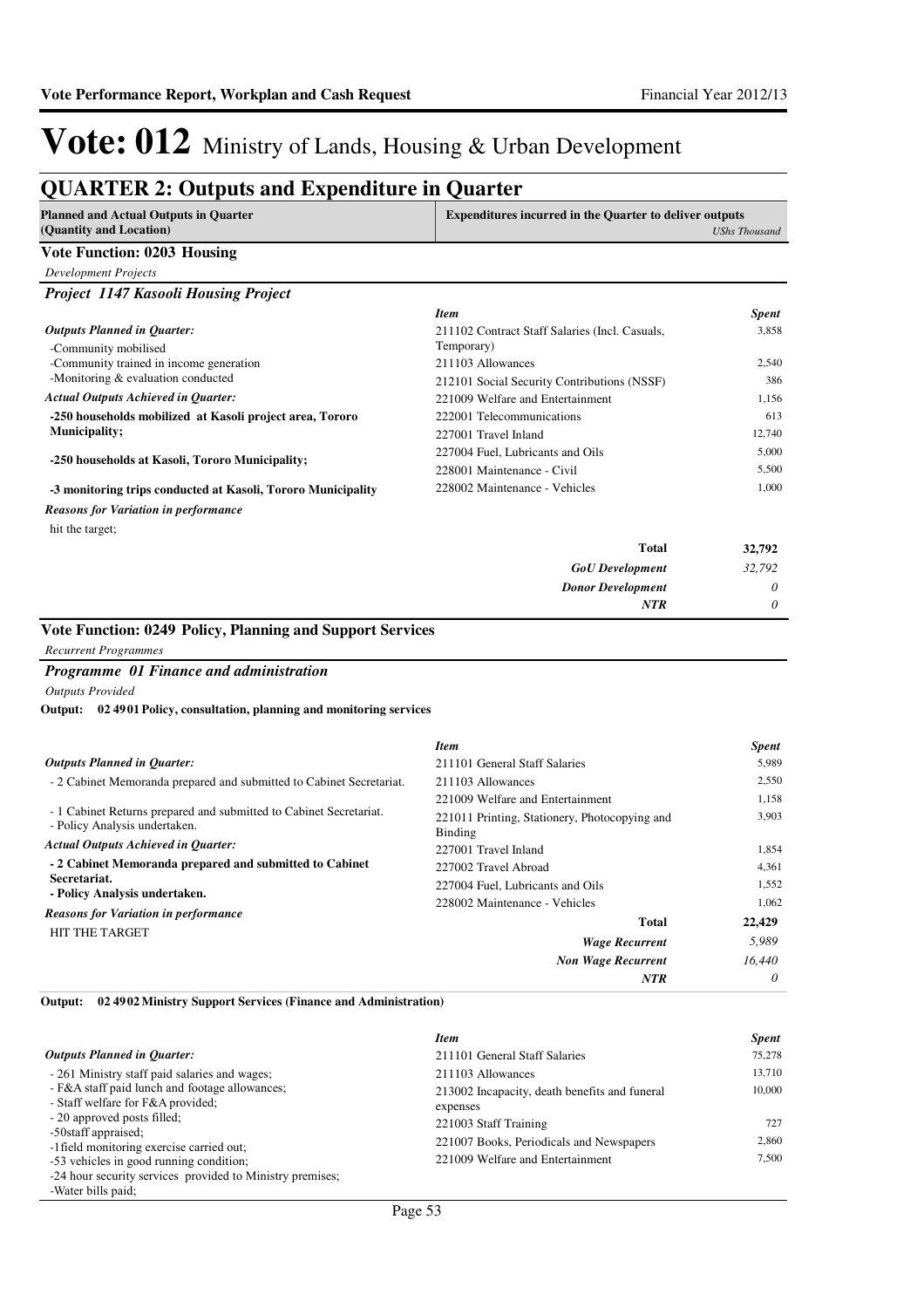### **QUARTER 2: Outputs and Expenditure in Quarter**

| <b>Planned and Actual Outputs in Quarter</b>                                                                                               | <b>Expenditures incurred in the Quarter to deliver outputs</b> |                      |
|--------------------------------------------------------------------------------------------------------------------------------------------|----------------------------------------------------------------|----------------------|
| (Quantity and Location)                                                                                                                    |                                                                | <b>UShs Thousand</b> |
| Vote Function: 0249 Policy, Planning and Support Services                                                                                  |                                                                |                      |
| <b>Recurrent Programmes</b>                                                                                                                |                                                                |                      |
| Programme 01 Finance and administration                                                                                                    |                                                                |                      |
| -Electricity bills paid;<br>-Cleaning services provided to the Ministry premises;                                                          | 221011 Printing, Stationery, Photocopying and<br>Binding       | 4,435                |
| -Office equipment maintained;                                                                                                              | 222001 Telecommunications                                      | 12,000               |
| -Ministry's international obligations attend to;                                                                                           | 222002 Postage and Courier                                     | 1,200                |
| <b>Actual Outputs Achieved in Ouarter:</b>                                                                                                 | 223001 Property Expenses                                       | 25,514               |
| - 261 Ministry staff paid salaries and wages;                                                                                              | 223004 Guard and Security services                             | 19,647               |
| -Staff welfare for F&A provided;                                                                                                           | 223005 Electricity                                             | 12,500               |
| -50 staff appraised;<br>-1 field monitoring exercise carried out;                                                                          | 223006 Water                                                   | 10,000               |
| -53 vehicles in good running condition;                                                                                                    | 227001 Travel Inland                                           | 5,750                |
| -24 hour security services provided to Ministry premises;                                                                                  | 227002 Travel Abroad                                           | 18,750               |
| -Water bills paid;                                                                                                                         | 227004 Fuel, Lubricants and Oils                               | 3,917                |
| -Electricity bills paid;                                                                                                                   | 228002 Maintenance - Vehicles                                  | 10,158               |
| -Cleaning services provided to the Ministry premises;<br>-Office equipment maintained;<br>-Ministry's international obligations attend to; | 228003 Maintenance Machinery, Equipment and<br>Furniture       | 4,481                |
| <b>Reasons for Variation in performance</b>                                                                                                | <b>Total</b>                                                   | 238,427              |
| No new submissions to public services;                                                                                                     | <b>Wage Recurrent</b>                                          | 75,278               |
| Allowances not paid due inadequate funds;                                                                                                  | <b>Non Wage Recurrent</b>                                      | 163,149              |
| .                                                                                                                                          | <b>NTR</b>                                                     | 0                    |

#### **02 4903 Ministerial and Top Management Services Output:**

|                                                                                    | <b>Item</b>                            | <b>Spent</b> |
|------------------------------------------------------------------------------------|----------------------------------------|--------------|
| <b>Outputs Planned in Ouarter:</b>                                                 | 211101 General Staff Salaries          | 3.688        |
| 1Top Policy/Management meeting held;                                               | 211103 Allowances                      | 13,200       |
| - 1 Heads of Department meeting held;                                              | 213001 Medical Expenses (To Employees) | 2,223        |
| - 1 General Staff meetings held;                                                   | 221009 Welfare and Entertainment       | 518          |
| - 1 end of year staff part held.<br>-Ministry activities monitored and supervised. | 222001 Telecommunications              | 2.000        |
| - Political M&E reports produced;                                                  | 227001 Travel Inland                   | 2.900        |
| <b>Actual Outputs Achieved in Ouarter:</b>                                         | 227002 Travel Abroad                   | 11.250       |
| Monitoring done through desk reports                                               | 227004 Fuel. Lubricants and Oils       | 13,400       |

*Reasons for Variation in performance*

inadequate funds for monitoring;

| 49,179   | <b>Total</b>              |
|----------|---------------------------|
| 3,688    | <b>Wage Recurrent</b>     |
| 45,491   | <b>Non Wage Recurrent</b> |
| $\theta$ | NTR                       |
|          |                           |

### **02 4904 Information Management Output:**

|                                                                                                                                                                                 | <b>Item</b>                                              | <b>Spent</b> |
|---------------------------------------------------------------------------------------------------------------------------------------------------------------------------------|----------------------------------------------------------|--------------|
| <b>Outputs Planned in Ouarter:</b>                                                                                                                                              | 211101 General Staff Salaries                            | 1.426        |
| - Access to information initiatives implemented                                                                                                                                 | 211103 Allowances                                        | 1.250        |
| - Clients Charter implementeation carried coordinated and feedback                                                                                                              | 221009 Welfare and Entertainment                         | 1.195        |
| received<br>- Information on Government Programmes and Projects submitted to OPM                                                                                                | 221011 Printing, Stationery, Photocopying and<br>Binding | 5.033        |
|                                                                                                                                                                                 | 227001 Travel Inland                                     | 1.500        |
| <b>Actual Outputs Achieved in Ouarter:</b><br>- Access to information initiatives implemented<br>- Clients Charter implementeation carried coordinated and feedback<br>received | 227004 Fuel, Lubricants and Oils                         | 1.200        |
| . Information on Covernment Programmes and Projects submitted to                                                                                                                |                                                          |              |

**- Information on Government Programmes and Projects submitted to OPM**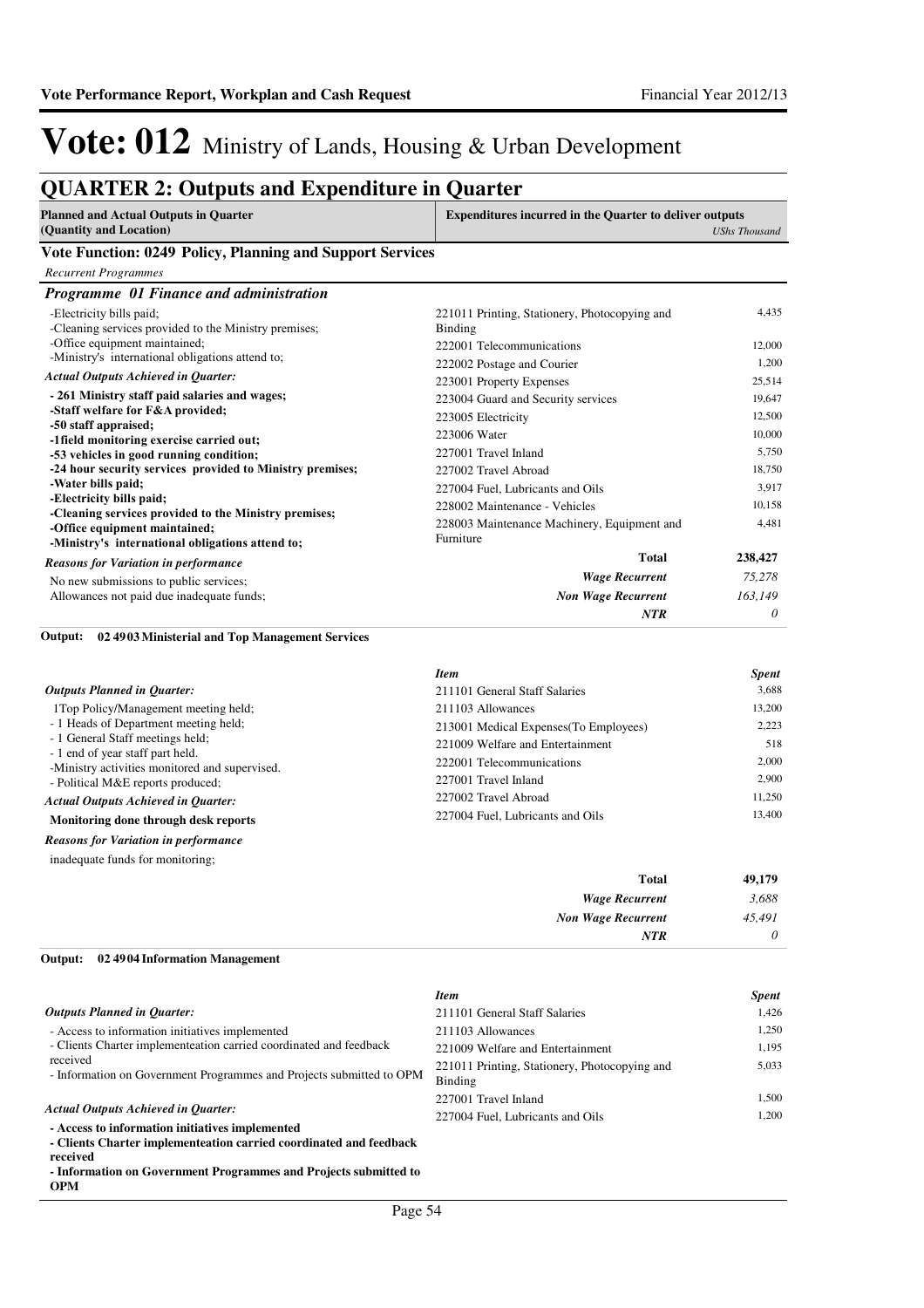### **QUARTER 2: Outputs and Expenditure in Quarter**

| <b>Planned and Actual Outputs in Quarter</b>             | Expenditures incurred in the Quarter to deliver outputs |
|----------------------------------------------------------|---------------------------------------------------------|
| (Quantity and Location)                                  | UShs Thousand                                           |
| Vote Eunction: 0240 Delicy Dlanning and Support Services |                                                         |

#### **Vote Function: 0249 Policy, Planning and Support Services**

*Recurrent Programmes*

#### *Programme 01 Finance and administration*

hit the target *Reasons for Variation in performance*

| 11,603   | <b>Total</b>              |
|----------|---------------------------|
| 1,426    | <b>Wage Recurrent</b>     |
| 10,178   | <b>Non Wage Recurrent</b> |
| $\theta$ | <b>NTR</b>                |
|          |                           |

**02 4905 Procurement and Disposal Services Output:**

|                                                                                                                       | <b>Item</b>                                              | <b>Spent</b> |
|-----------------------------------------------------------------------------------------------------------------------|----------------------------------------------------------|--------------|
| <b>Outputs Planned in Quarter:</b>                                                                                    | 211101 General Staff Salaries                            | 535          |
| -Prequalification list compiled.                                                                                      | 211103 Allowances                                        | 1,676        |
| -Procurement plan prepared.                                                                                           | 221007 Books, Periodicals and Newspapers                 | 750          |
| -Submissions from users reviewed and forwarded to contracts committee.                                                | 221009 Welfare and Entertainment                         | 1,100        |
| -PPDA and Financial compliance report prepared.<br>-Disposal of goods timely.<br>-Preparations for procurement audit. | 221011 Printing, Stationery, Photocopying and<br>Binding | 5,000        |
| -Monitoring and evaluation of procurements awarded.                                                                   | 222001 Telecommunications                                | 500          |
| -Spplier appraisal.                                                                                                   | 227001 Travel Inland                                     | 2,500        |
| -Capacity building of stake holders.                                                                                  | 227002 Travel Abroad                                     | 4,500        |
| <b>Actual Outputs Achieved in Ouarter:</b>                                                                            | 227004 Fuel. Lubricants and Oils                         | 1,000        |
| -Prequalification list compiled.<br>-Procurement plan prepared.                                                       | 228002 Maintenance - Vehicles                            | 448          |

**-Submissions from users reviewed and forwarded to contracts committee. -PPDA and Financial compliance report prepared. -Disposal of goods timely.**

**-Preparations for procurement audit.**

**-Monitoring and evaluation of procurements awarded.**

**-Spplier appraisal.**

**-Capacity building of stake holders.**

#### *Reasons for Variation in performance*

Hit the target;

| Total                     | 18,009   |
|---------------------------|----------|
| <b>Wage Recurrent</b>     | 535      |
| <b>Non Wage Recurrent</b> | 17,474   |
| <b>NTR</b>                | $\theta$ |

### **02 4906 Accounts and internal Audit Services Output:**

|                                                                                   | <b>Item</b>                      | <b>Spent</b> |
|-----------------------------------------------------------------------------------|----------------------------------|--------------|
| <b>Outputs Planned in Quarter:</b>                                                | 211101 General Staff Salaries    | 5,092        |
| -IFMS maintained in good condition;                                               | 211103 Allowances                | 1.000        |
| - Bugdet performance reports prepared;                                            | 221009 Welfare and Entertainment | 74           |
| - Payments for various activities made;                                           | 221016 IFMS Recurrent Costs      | 2,640        |
| -Monthly budget performance reports prepared;                                     | 221017 Subscriptions             | 700          |
| <b>Actual Outputs Achieved in Quarter:</b>                                        | 227001 Travel Inland             | 4,960        |
| -IFMS maintained in good condition;                                               | 227004 Fuel, Lubricants and Oils | 1.500        |
| - Bugdet performance reports prepared;<br>- Payments for various activities made; | 228002 Maintenance - Vehicles    | 1.689        |
| -Monthly budget performance reports prepared;                                     |                                  |              |
| <b>Reasons for Variation in performance</b>                                       |                                  |              |

Hit the target;

**Total 17,655**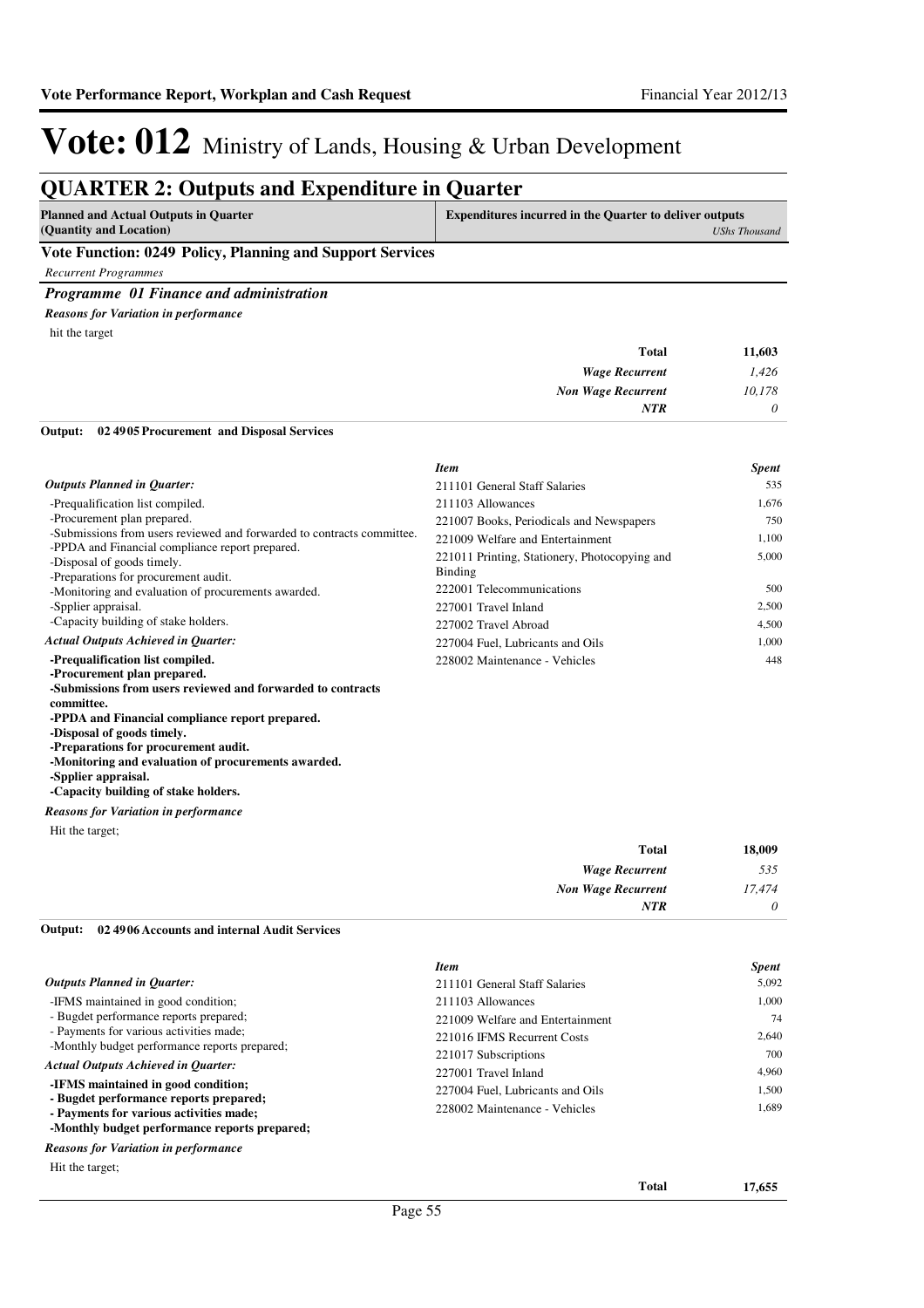### **QUARTER 2: Outputs and Expenditure in Quarter**

| <b>Planned and Actual Outputs in Quarter</b><br>(Quantity and Location) | <b>Expenditures incurred in the Quarter to deliver outputs</b><br>UShs Thousand |
|-------------------------------------------------------------------------|---------------------------------------------------------------------------------|
| Vote Function: 0249 Policy, Planning and Support Services               |                                                                                 |
| Recurrent Programmes                                                    |                                                                                 |
| <b>Programme</b> 01 Finance and administration                          |                                                                                 |

| 5,092  | <b>Wage Recurrent</b>     |
|--------|---------------------------|
| 12,563 | <b>Non Wage Recurrent</b> |
| 0      | <b>NTR</b>                |

### *Programme 02 Planning and Quality Assurance*

*Outputs Provided*

**02 4901 Policy, consultation, planning and monitoring services Output:**

|                                                                                          | <b>Item</b>                                                  | <b>Spent</b> |
|------------------------------------------------------------------------------------------|--------------------------------------------------------------|--------------|
| <b>Outputs Planned in Quarter:</b>                                                       | 211101 General Staff Salaries                                | 45,000       |
| BFP workshop held;                                                                       | 211102 Contract Staff Salaries (Incl. Casuals,<br>Temporary) | 1,023        |
| -1st Quarter progressive reports compiled and submitted;                                 | 211103 Allowances                                            | 14,995       |
| -Local government Budget frame workshop cordianted;                                      | 212101 Social Security Contributions (NSSF)                  | 66           |
|                                                                                          | 221007 Books, Periodicals and Newspapers                     | 2,000        |
| 221009 Welfare and Entertainment<br>Local government Budget frame issues paper produced; |                                                              | 6,500        |
| -M&E of Land activities monitored;                                                       | 221011 Printing, Stationery, Photocopying and<br>Binding     | 3,343        |
| <b>Actual Outputs Achieved in Quarter:</b>                                               | 221012 Small Office Equipment                                | 791          |
| -1st Quarter progressive reports compiled and submitted;                                 | 221017 Subscriptions                                         | 892          |
|                                                                                          | 222001 Telecommunications                                    | 6,500        |
| -Local government Budget frame workshop cordianted;                                      | 227001 Travel Inland                                         | 18,119       |
| Local government Budget frame issues paper produced;                                     | 227002 Travel Abroad                                         | 10,000       |
|                                                                                          | 227004 Fuel, Lubricants and Oils                             | 24,000       |
| -M&E of Land activities monitored;                                                       | 228002 Maintenance - Vehicles                                | 4,324        |
| <b>Reasons for Variation in performance</b>                                              | 228003 Maintenance Machinery, Equipment and                  | 1,970        |
| BFP workshop did not take place due to inadequate funds;                                 | Furniture                                                    |              |
|                                                                                          | <b>Total</b>                                                 | 139,522      |
|                                                                                          | <b>Wage Recurrent</b>                                        | 45,000       |
|                                                                                          | <b>Non Wage Recurrent</b>                                    | 94,522       |
|                                                                                          | <b>NTR</b>                                                   | $\theta$     |

### *Programme 16 Internal Audit*

*Outputs Provided* **02 4906 Accounts and internal Audit Services Output:**

|                                             | <b>Item</b>                              | <b>Spent</b> |
|---------------------------------------------|------------------------------------------|--------------|
| <b>Outputs Planned in Ouarter:</b>          | 211101 General Staff Salaries            | 2,449        |
| 1 Ouarterly Report                          | 211103 Allowances                        | 2,132        |
| 1 Payroll Report                            | 221007 Books, Periodicals and Newspapers | 200          |
| <b>Actual Outputs Achieved in Ouarter:</b>  | 221008 Computer Supplies and IT Services | 1,251        |
| <b>1 Ouarterly Report</b>                   | 221009 Welfare and Entertainment         | 500          |
| 1 Payroll Report                            | 221012 Small Office Equipment            | 113          |
| <b>Reasons for Variation in performance</b> | 222001 Telecommunications                | 500          |
| hit the target:                             | 227001 Travel Inland                     | 2,479        |
|                                             | 227004 Fuel, Lubricants and Oils         | 2,500        |
|                                             | <b>Total</b>                             | 12,124       |
|                                             | <b>Wage Recurrent</b>                    | 2.449        |
|                                             | <b>Non Wage Recurrent</b>                | 9.675        |
|                                             | <b>NTR</b>                               | $\theta$     |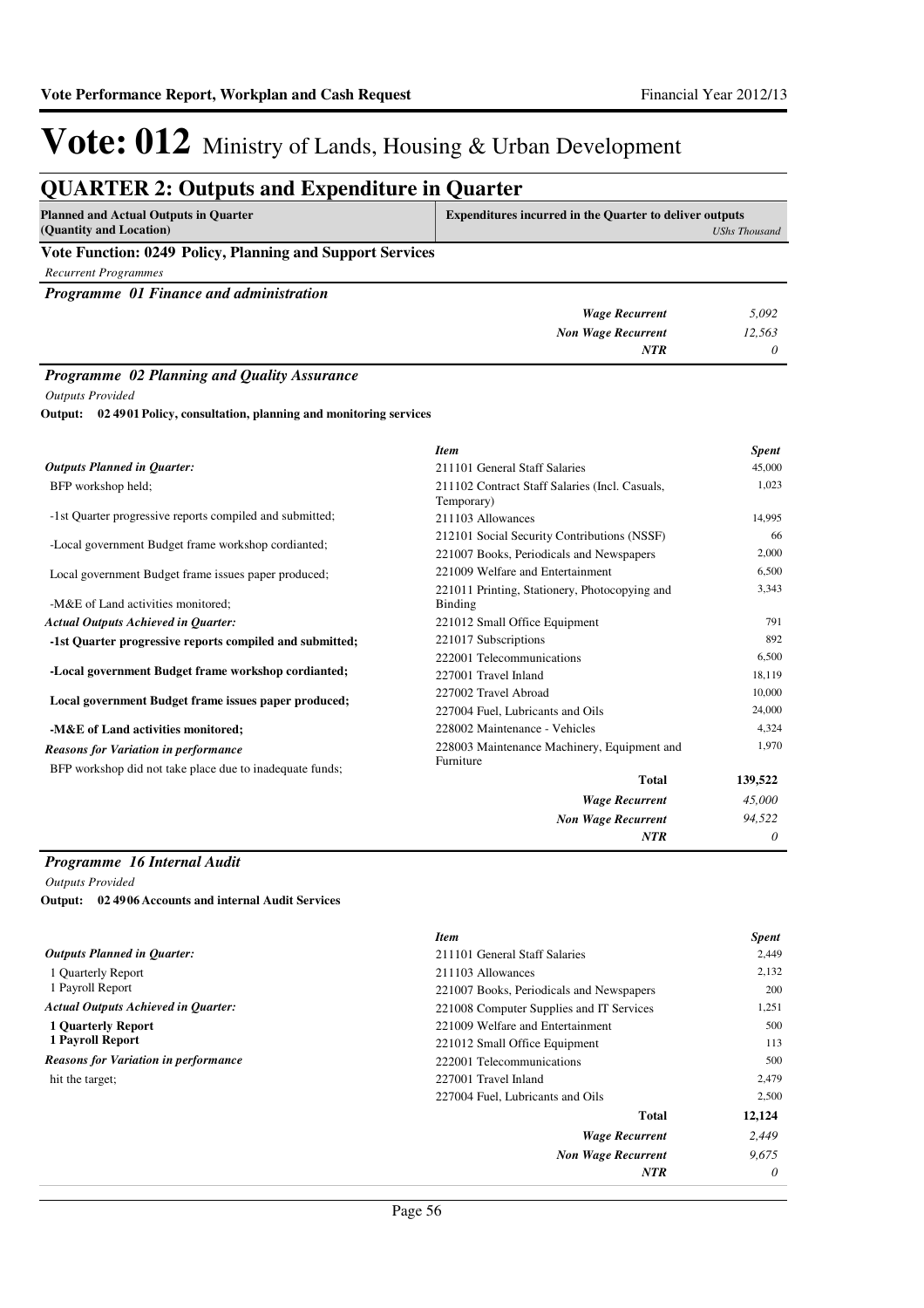#### **QUARTER 2: Outputs and Expenditure in Quarter Planned and Actual Outputs in Quarter (Quantity and Location) Expenditures incurred in the Quarter to deliver outputs**  *UShs Thousand* **Vote Function: 0249 Policy, Planning and Support Services** *Development Projects Project 0162 Support to PQAD Outputs Provided* -Consultative meetings on SSP held; **-Consultative meetings on SSP held; 02 4901 Policy, consultation, planning and monitoring services Output:** *GoU Development Donor Development* **Total** *10,000 0 0* **10,000** *Actual Outputs Achieved in Quarter: Outputs Planned in Quarter: NTR* hit the target; *Reasons for Variation in performance Item Spent* 227004 Fuel, Lubricants and Oils 10,000

#### *Project 1029 Construction of MLHUD*

*Outputs Provided*

**02 4901 Policy, consultation, planning and monitoring services Output:**

#### *Outputs Planned in Quarter:*

Expression of Interest (EOI) prepared

- Advertisement carried out
- Pre-bid meetings carried out.
- Bid submission recieived.
- Bid evaluation shortlist
- prepared.
- Contracts Committee approval.
- Brief to MLHUD Senior
- Management.
- Review/Approve short list

#### **Nill** *Actual Outputs Achieved in Quarter:*

### *Reasons for Variation in performance*

There was change of course of action in handling the construction of MLHUD headquarters;

| <b>Total</b>              | $\bf{0}$  |
|---------------------------|-----------|
| <b>GoU</b> Development    | $\theta$  |
| <b>Donor Development</b>  | $\theta$  |
| NTR                       | $\theta$  |
| <b>GRAND TOTAL</b>        | 2,453,403 |
| <b>Wage Recurrent</b>     | 539,617   |
| <b>Non Wage Recurrent</b> | 1,275,693 |
| <b>GoU</b> Development    | 638,093   |
| <b>Donor Development</b>  | $\theta$  |
| <b>NTR</b>                | $\theta$  |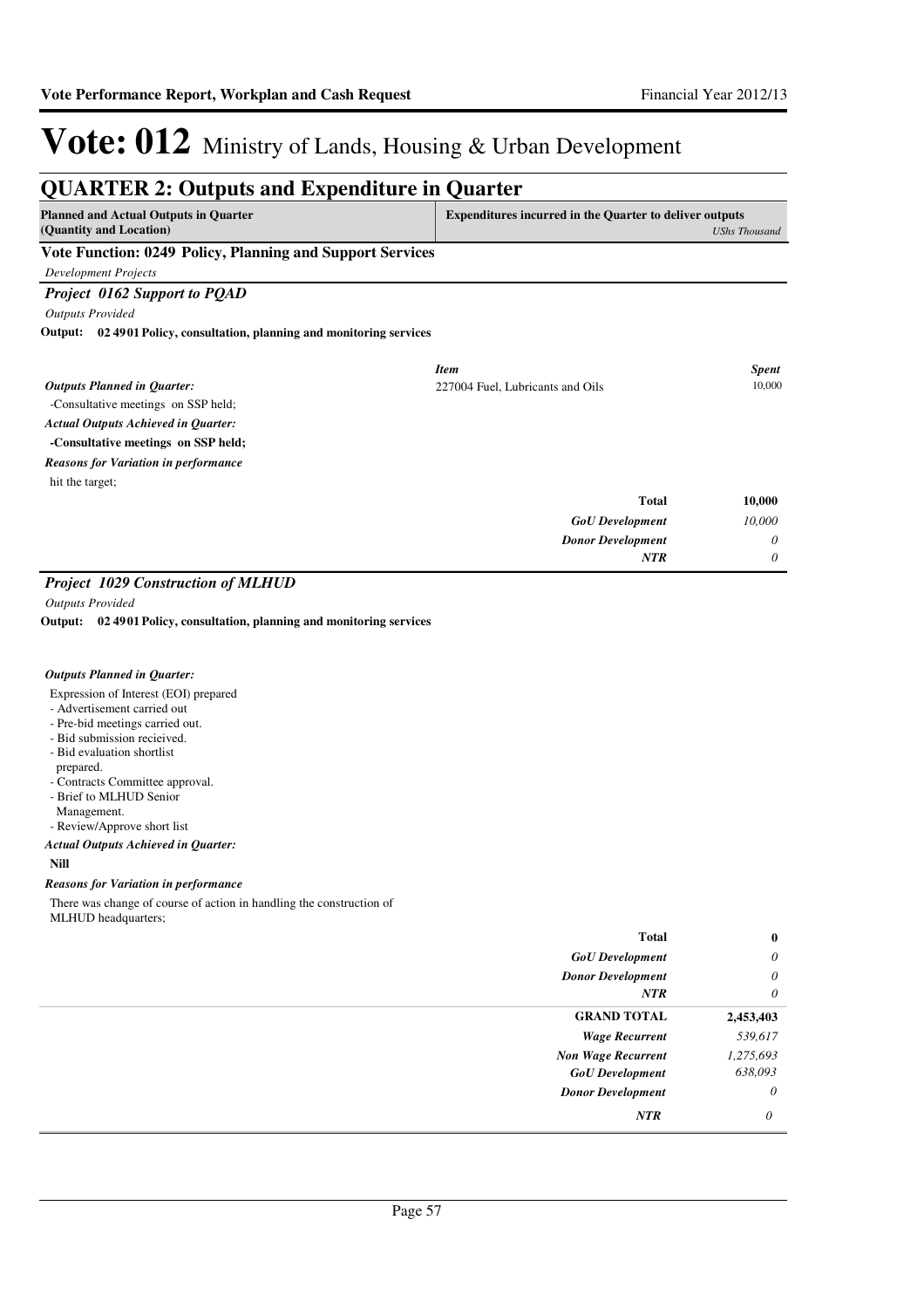### **QUARTER 3: Revised Workplan**

| <b>Planned Outputs for the Quarter</b><br>(Quantity and Location)                                                          | <b>Estimated Funds Available in Quarter</b><br>(from balance brought forward and actual/expected releaes) |                           |                  | <b>UShs Thousand</b> |
|----------------------------------------------------------------------------------------------------------------------------|-----------------------------------------------------------------------------------------------------------|---------------------------|------------------|----------------------|
| Vote Function: 0201 Land, Administration and Management (MLHUD)                                                            |                                                                                                           |                           |                  |                      |
| <b>Recurrent Programmes</b>                                                                                                |                                                                                                           |                           |                  |                      |
| Programme 03 Office of Director Land Management                                                                            |                                                                                                           |                           |                  |                      |
| <b>Outputs Provided</b>                                                                                                    |                                                                                                           |                           |                  |                      |
| Output: 02 0101 Land Policy, Plans, Strategies and Reports                                                                 |                                                                                                           |                           |                  |                      |
|                                                                                                                            | Item                                                                                                      | <b>Balance b/f</b>        | <b>New Funds</b> | Total                |
| Concept Paper produced                                                                                                     | 211101 General Staff Salaries                                                                             | 897                       | 0                | 897                  |
|                                                                                                                            | 221008 Computer Supplies and IT Services                                                                  | 300                       | $\bf{0}$         | 300                  |
| - Final Draft of the National Land Policy in                                                                               | <b>Total</b>                                                                                              | 1,197                     | $\bf{0}$         | 1,197                |
| place;                                                                                                                     | <b>Wage Recurrent</b>                                                                                     | 897                       | $\theta$         | 897                  |
| 1 TV and Radio Talk shows held                                                                                             | <b>Non Wage Recurrent</b>                                                                                 | 300                       | 0                | 300                  |
| Land Management Institutions in 10 Districts<br>monitered                                                                  |                                                                                                           |                           |                  |                      |
| Systematic Demarcation in 2 Districts moniterd<br>and evaluated                                                            |                                                                                                           |                           |                  |                      |
| - Land Management Institutions (DLBs) in 25<br>districts in place.                                                         |                                                                                                           |                           |                  |                      |
| - Activities in Directorate of Land<br>Management coordinated;                                                             |                                                                                                           |                           |                  |                      |
| - 35 Staff Appraised;                                                                                                      |                                                                                                           |                           |                  |                      |
| Training of Registrars in the Directorate<br>coordinated.                                                                  |                                                                                                           |                           |                  |                      |
| - Staff training in the Directorate coordinated.                                                                           |                                                                                                           |                           |                  |                      |
| - Advice to Political Leaders and Govt<br>institutiond on land matters tendered.                                           |                                                                                                           |                           |                  |                      |
| - Field visit to land disputed areas                                                                                       | NTR                                                                                                       | 0                         | 0                | 0                    |
| Programme 04 Land Administration                                                                                           |                                                                                                           |                           |                  |                      |
| <b>Outputs Provided</b>                                                                                                    |                                                                                                           |                           |                  |                      |
| 02 0103 Inspection and Valuation of Land and Property<br>Output:                                                           |                                                                                                           |                           |                  |                      |
|                                                                                                                            | Item                                                                                                      | <b>Balance b/f</b>        | <b>New Funds</b> | Total                |
| - Conduct 5,000 property valautions                                                                                        | 211101 General Staff Salaries                                                                             | 6,454                     | 0                | 6,454                |
| - Supervison of Land Acquisition &                                                                                         | 211103 Allowances                                                                                         | 508                       | 0                | 508                  |
| Compensation for 4 Road Projects                                                                                           | 221008 Computer Supplies and IT Services                                                                  | 1,000                     | 0                | 1,000                |
| - Supervision of land acquisition for 15<br>wayleaves projects;                                                            | 221009 Welfare and Entertainment                                                                          | 2,500                     | 0                | 2,500                |
| - Monitoring of District & Land                                                                                            | 221011 Printing, Stationery, Photocopying and Binding                                                     | 5,292                     | 0                | 5,292                |
| Mgt.Institutions                                                                                                           | 221012 Small Office Equipment                                                                             | 500                       | 0                | 500                  |
| - Assist & supervise the determination of 17                                                                               | 227001 Travel Inland                                                                                      | 40                        | 0                | 40                   |
| District Compensation rates;<br>- M&E of 10 Districts & local land                                                         | 228002 Maintenance - Vehicles                                                                             | 6,005                     | 0                | 6,005                |
| management institutions;                                                                                                   | <b>Total</b>                                                                                              | 22,298                    | 0                | 22,298               |
| $-2,000$ cases of technical guidance &                                                                                     | <b>Wage Recurrent</b>                                                                                     | 6,454                     | 0                | 6,454                |
| assistance to land management institutions,<br>stake holders & general public provided<br>-Induction of 7 DLB's & 50 ALC's | <b>Non Wage Recurrent</b>                                                                                 | 15,845                    | 0                | 15,845               |
|                                                                                                                            | NTR                                                                                                       | $\boldsymbol{\mathit{0}}$ | 0                | 0                    |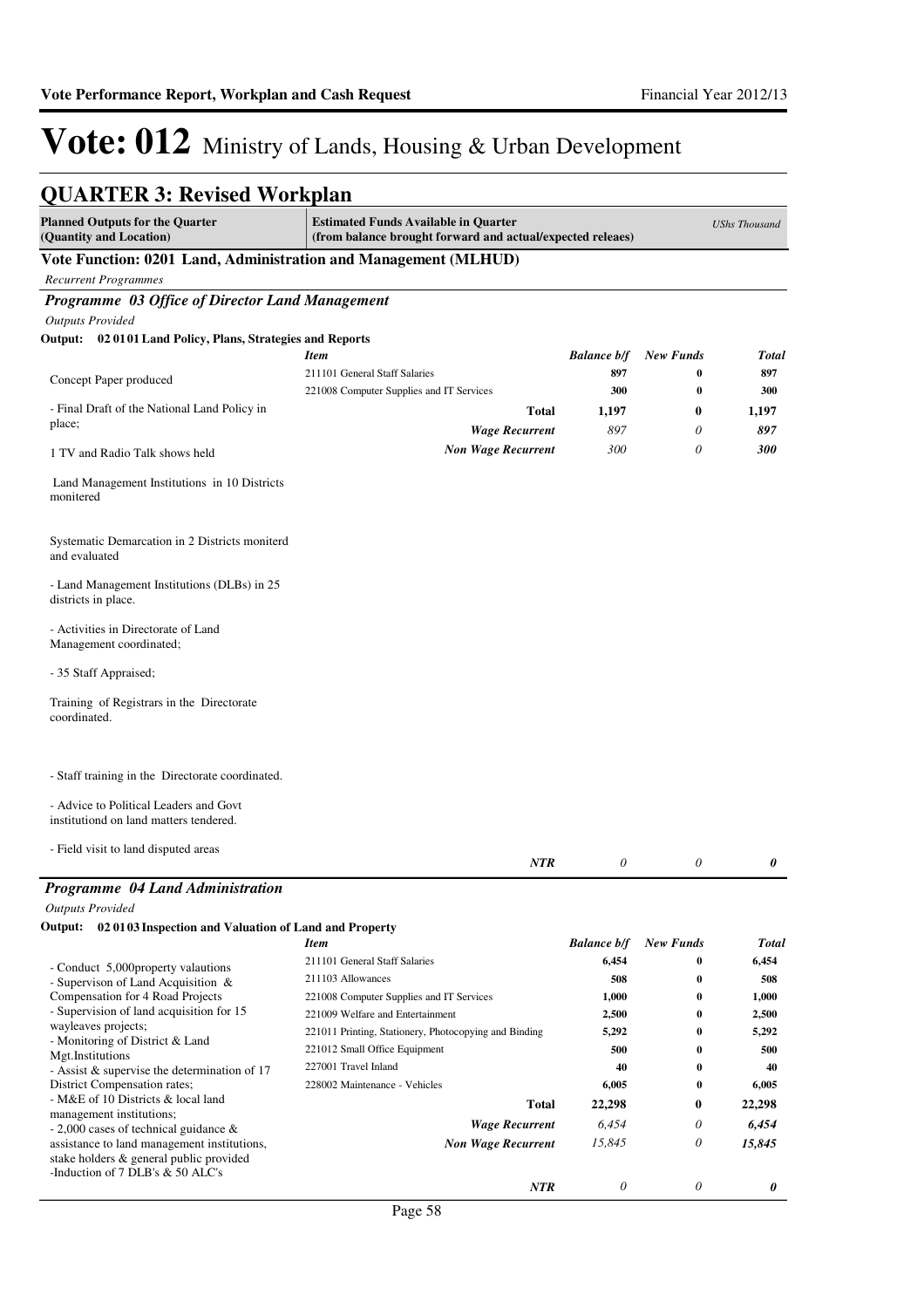| <b>QUARTER 3: Revised Workplan</b>                                                   |                                                                                                           |                    |                  |                      |
|--------------------------------------------------------------------------------------|-----------------------------------------------------------------------------------------------------------|--------------------|------------------|----------------------|
| <b>Planned Outputs for the Quarter</b><br>(Quantity and Location)                    | <b>Estimated Funds Available in Quarter</b><br>(from balance brought forward and actual/expected releaes) |                    |                  | <b>UShs Thousand</b> |
| Vote Function: 0201 Land, Administration and Management (MLHUD)                      |                                                                                                           |                    |                  |                      |
| <b>Recurrent Programmes</b>                                                          |                                                                                                           |                    |                  |                      |
| Programme 04 Land Administration                                                     |                                                                                                           |                    |                  |                      |
| Programme 05 Surveys and Mapping                                                     |                                                                                                           |                    |                  |                      |
| <b>Outputs Provided</b>                                                              |                                                                                                           |                    |                  |                      |
| Output: 02 0104 Surveys and Mapping                                                  |                                                                                                           |                    |                  |                      |
|                                                                                      | <b>Item</b>                                                                                               | <b>Balance b/f</b> | <b>New Funds</b> | <b>Total</b>         |
| - 1 Technical meeting held,                                                          | 211101 General Staff Salaries                                                                             | 115,493            | $\bf{0}$         | 115,493              |
| - 500 sets of Deed plans produced and 50 sets                                        | 221008 Computer Supplies and IT Services                                                                  | 818                | $\bf{0}$         | 818                  |
| of technical data and Instruction to Survey                                          | 221011 Printing, Stationery, Photocopying and Binding                                                     | 9,007              | $\bf{0}$         | 9,007                |
| supplied to private surveyors;                                                       | 227001 Travel Inland                                                                                      | 5,879              | $\bf{0}$         | 5,879                |
| -- 2 Topographic maps reprinted                                                      | 228001 Maintenance - Civil                                                                                | 6,660              | $\bf{0}$         | 6,660                |
|                                                                                      | 228002 Maintenance - Vehicles                                                                             | 15,701             | 0                | 15,701               |
| -10 Geodetic control points established                                              | 228003 Maintenance Machinery, Equipment and Furniture                                                     | 4,829              | 0                | 4,829                |
| - Survey and Mapping activities supervised in                                        | <b>Total</b>                                                                                              | 158,387            | 0                | 158,387              |
| 1 district                                                                           | <b>Wage Recurrent</b>                                                                                     | 115,493            | 0                | 115,493              |
|                                                                                      | <b>Non Wage Recurrent</b>                                                                                 | 42,894             | 0                | 42,894               |
| - Surveyors forum coordinated                                                        |                                                                                                           |                    |                  |                      |
| - Draft survey manual produced                                                       |                                                                                                           |                    |                  |                      |
| - EALSC examination conducted                                                        |                                                                                                           |                    |                  |                      |
| 1 Topographic maps revised;                                                          |                                                                                                           |                    |                  |                      |
| - Tourist Map proofs produced and verified;                                          |                                                                                                           |                    |                  |                      |
| - 2 Topographic maps reprinted                                                       |                                                                                                           |                    |                  |                      |
| - Compilation and documentation of<br>information for production National Atlas done |                                                                                                           |                    |                  |                      |
|                                                                                      | <b>NTR</b>                                                                                                | 0                  | 0                | 0                    |
| Programme 06 Land Registration                                                       |                                                                                                           |                    |                  |                      |
| <b>Outputs Provided</b>                                                              |                                                                                                           |                    |                  |                      |
| Output: 02 0102 Land Registration                                                    |                                                                                                           |                    |                  |                      |
|                                                                                      | <b>Item</b>                                                                                               | <b>Balance b/f</b> | <b>New Funds</b> | <b>Total</b>         |
| 200 Certificate of lease title issued;                                               | 211101 General Staff Salaries                                                                             | 3,651              | $\bf{0}$         | 3,651                |
|                                                                                      | 211103 Allowances                                                                                         | 3,386              | $\bf{0}$         | 3,386                |
| 1500 Certificate of freehold issued;                                                 | 221011 Printing, Stationery, Photocopying and Binding                                                     | 4,647              | $\bf{0}$         | 4,647                |
| 1000 Certificate of Mailto title issued;                                             | 227001 Travel Inland                                                                                      | 4,335              | $\bf{0}$         | 4,335                |
|                                                                                      | 228002 Maintenance - Vehicles                                                                             | 2,250              | $\bf{0}$         | 2,250                |
| 8,000 mailo land transactions registered;                                            | Total                                                                                                     | 18,269             | 0                | 18,269               |
| 5000 leasehold land transactions registered;                                         | <b>Wage Recurrent</b><br><b>Non Wage Recurrent</b>                                                        | 3,651<br>14,618    | 0<br>0           | 3,651<br>14,618      |
| 300 lease documents handled;                                                         |                                                                                                           |                    |                  |                      |
| 20 leasehold and freehold court cases to be<br>handled;                              |                                                                                                           |                    |                  |                      |
| 40 mailo court cases to be handled;                                                  |                                                                                                           |                    |                  |                      |
| district land offices monitored and evaluated;                                       | NTR                                                                                                       | 0                  | 0                | 0                    |
|                                                                                      |                                                                                                           |                    |                  |                      |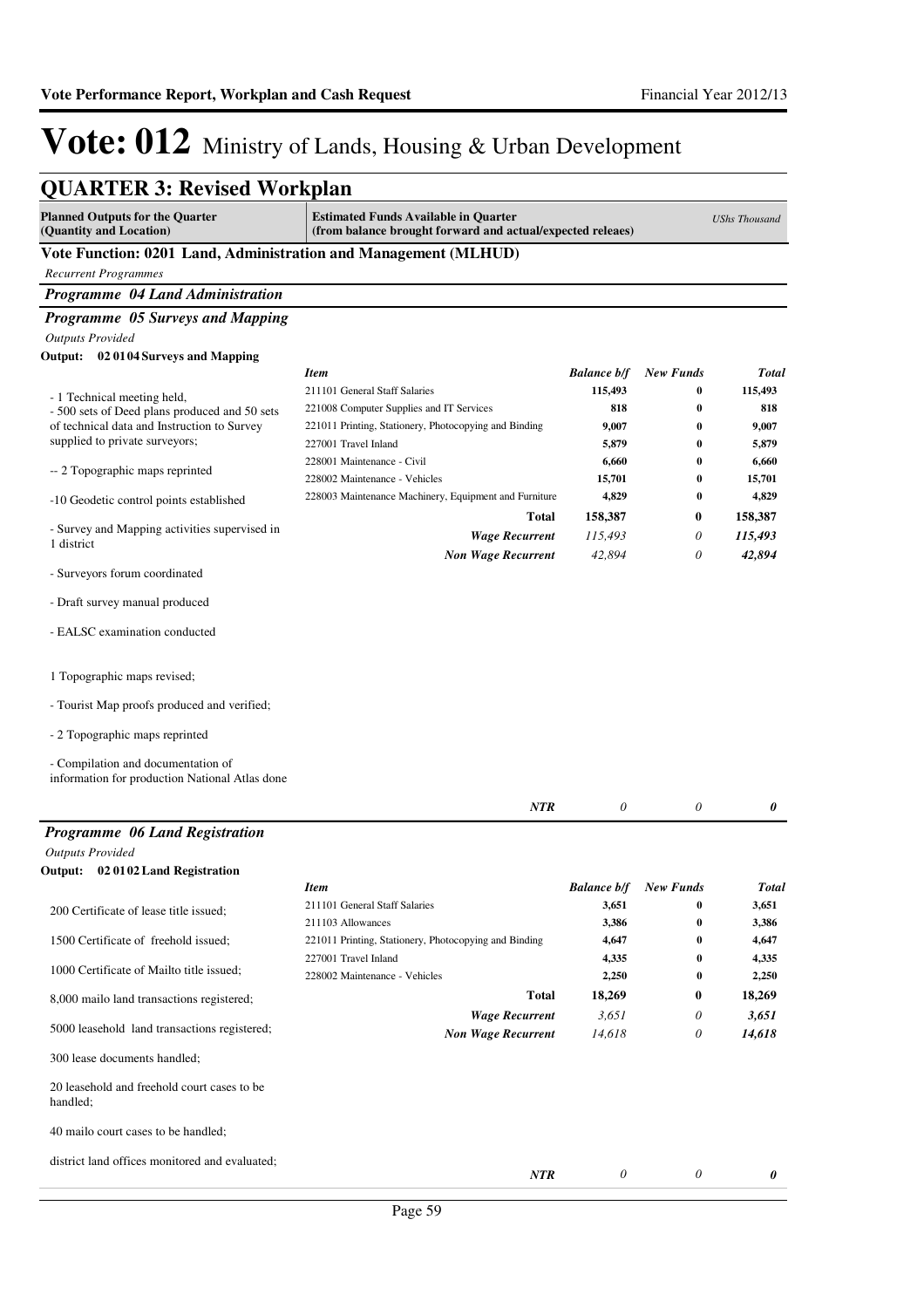| <b>QUARTER 3: Revised Workplan</b>                                                          |                                                                                                           |                    |                      |                      |
|---------------------------------------------------------------------------------------------|-----------------------------------------------------------------------------------------------------------|--------------------|----------------------|----------------------|
| <b>Planned Outputs for the Quarter</b><br>(Quantity and Location)                           | <b>Estimated Funds Available in Quarter</b><br>(from balance brought forward and actual/expected releaes) |                    |                      | <b>UShs Thousand</b> |
| Vote Function: 0201 Land, Administration and Management (MLHUD)                             |                                                                                                           |                    |                      |                      |
| <b>Recurrent Programmes</b>                                                                 |                                                                                                           |                    |                      |                      |
| Programme 07 Land Sector Reform Coordination Unit                                           |                                                                                                           |                    |                      |                      |
| <b>Outputs Provided</b>                                                                     |                                                                                                           |                    |                      |                      |
| Output: 02 0101 Land Policy, Plans, Strategies and Reports                                  |                                                                                                           |                    |                      |                      |
|                                                                                             | <b>Item</b>                                                                                               | <b>Balance b/f</b> | <b>New Funds</b>     | <b>Total</b>         |
| Register books for CCOs issued to 5 districts;                                              | 211101 General Staff Salaries                                                                             | 2,304              | 0                    | 2,304                |
| -4 land sector stakeholders meetings held;                                                  | 221002 Workshops and Seminars                                                                             | 5,678              | $\bf{0}$             | 5,678                |
| -2,500 LAA sensitization materials printed and<br>distributed in 10 Districts with Landlord | 221007 Books, Periodicals and Newspapers                                                                  | 4,200              | $\bf{0}$             | 4,200                |
| Tenant Phenomenon;                                                                          | 221008 Computer Supplies and IT Services<br>221011 Printing, Stationery, Photocopying and Binding         | 2,050<br>50,500    | $\bf{0}$<br>$\bf{0}$ | 2,050<br>50,500      |
| -1 technical Proposal on the Land Sector                                                    | 221012 Small Office Equipment                                                                             | 4                  | $\bf{0}$             | 4                    |
| prepared;                                                                                   | 227001 Travel Inland                                                                                      | 172                | $\bf{0}$             | 172                  |
| - Land related laws and regulations processess                                              | 228002 Maintenance - Vehicles                                                                             | 8,111              | $\bf{0}$             | 8,111                |
| cordinated;                                                                                 | Total                                                                                                     | 73,020             | $\bf{0}$             | 73,020               |
|                                                                                             | <b>Wage Recurrent</b>                                                                                     | 2,304              | $\theta$             | 2,304                |
|                                                                                             | <b>Non Wage Recurrent</b>                                                                                 | 70,716             | $\theta$             | 70,716               |
|                                                                                             | <b>NTR</b>                                                                                                | $\theta$           | $\theta$             | 0                    |
| <b>Development Projects</b>                                                                 |                                                                                                           |                    |                      |                      |
| Project 0121 Digital Mapping                                                                |                                                                                                           |                    |                      |                      |
| <b>Outputs Provided</b>                                                                     |                                                                                                           |                    |                      |                      |
| Output: 02 0104 Surveys and Mapping                                                         |                                                                                                           |                    |                      |                      |
|                                                                                             | <b>Item</b>                                                                                               | <b>Balance b/f</b> | <b>New Funds</b>     | <b>Total</b>         |
|                                                                                             | 211102 Contract Staff Salaries (Incl. Casuals, Temporary)                                                 | 5                  | 0                    | 5                    |
| maps disseminated;                                                                          | 212101 Social Security Contributions (NSSF)                                                               | 50                 | $\bf{0}$             | 50                   |
|                                                                                             | 221009 Welfare and Entertainment                                                                          | 70                 | $\bf{0}$             | 70                   |
|                                                                                             | 221011 Printing, Stationery, Photocopying and Binding                                                     | 2,106              | 0                    | 2,106                |
|                                                                                             | 228002 Maintenance - Vehicles                                                                             | 8                  | $\bf{0}$             | 8                    |
|                                                                                             | Total                                                                                                     | 2,238              | $\bf{0}$             | 2,238                |
|                                                                                             | <b>GoU</b> Development                                                                                    | 2,238              | $\theta$             | 2,238                |
|                                                                                             | <b>Donor Development</b>                                                                                  | 0                  | $\theta$             | 0                    |
|                                                                                             | <b>NTR</b>                                                                                                | $\theta$           | 0                    | 0                    |
| <b>Project 0139 Land Tenure Reform Project</b>                                              |                                                                                                           |                    |                      |                      |
| <b>Capital Purchases</b>                                                                    |                                                                                                           |                    |                      |                      |
| Output: 02 0171 Acquisition of Land by Government                                           |                                                                                                           |                    |                      |                      |
| nill                                                                                        |                                                                                                           |                    |                      |                      |
|                                                                                             | <b>Total</b>                                                                                              | $\bf{0}$           | $\bf{0}$             | $\bf{0}$             |
|                                                                                             | <b>GoU</b> Development                                                                                    | $\theta$           | 0                    | 0                    |
|                                                                                             | <b>Donor Development</b>                                                                                  | $\theta$           | 0                    | 0                    |
|                                                                                             | <b>NTR</b>                                                                                                | 0                  | 0                    | 0                    |
| 02 0176 Purchase of Office and ICT Equipment, including Software<br>Output:                 |                                                                                                           |                    |                      |                      |
| computers purchased                                                                         |                                                                                                           |                    |                      |                      |
|                                                                                             | <b>Total</b>                                                                                              | $\bf{0}$           | $\bf{0}$             | $\bf{0}$             |
|                                                                                             | <b>GoU</b> Development                                                                                    | $\theta$           | 0                    | 0                    |
|                                                                                             | <b>Donor Development</b>                                                                                  | $\theta$           | $\theta$             | 0                    |
|                                                                                             | <b>NTR</b>                                                                                                | 0                  | 0                    | 0                    |
|                                                                                             |                                                                                                           |                    |                      |                      |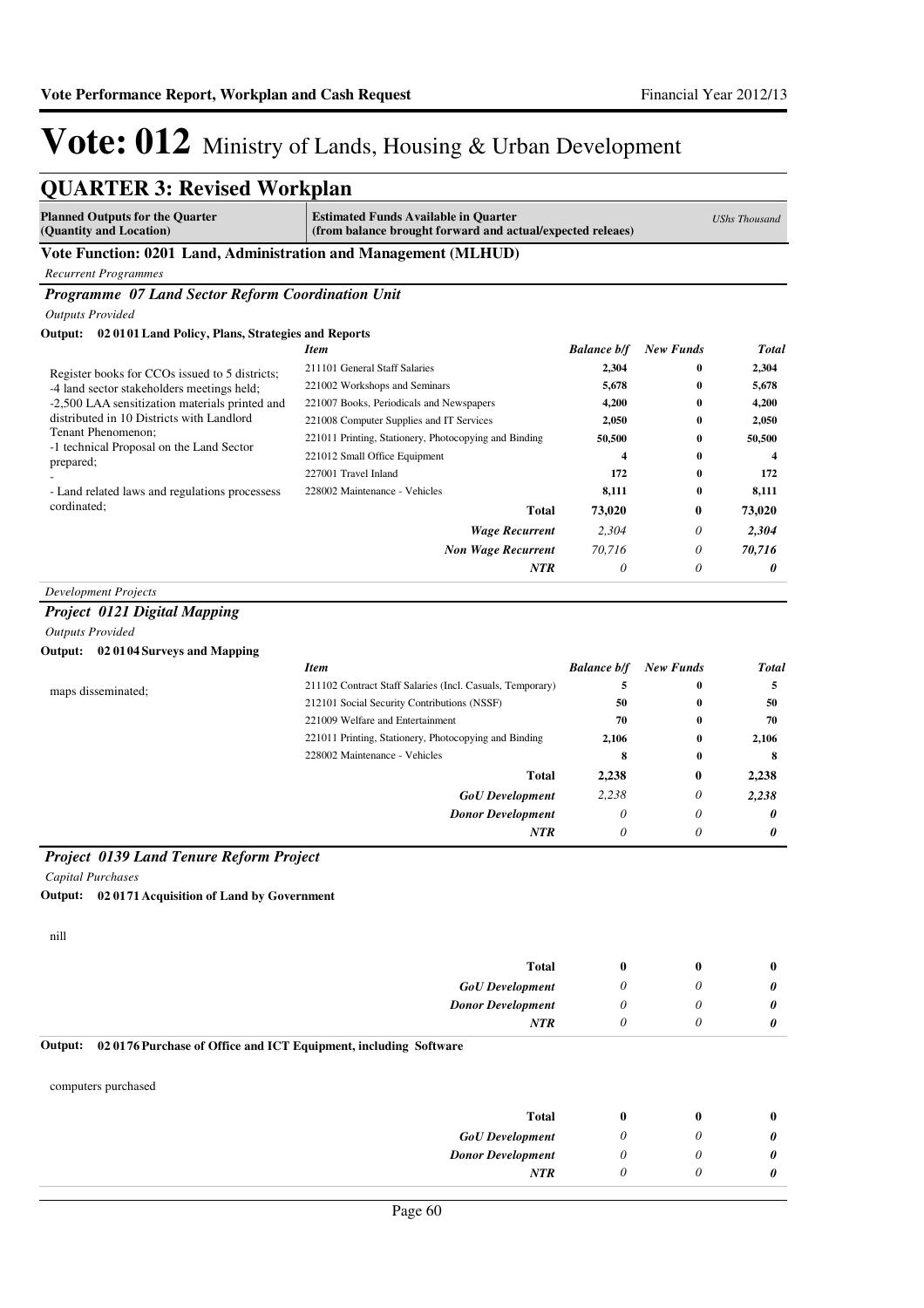| <b>QUARTER 3: Revised Workplan</b>                                          |                                                                                                           |                    |                  |                      |
|-----------------------------------------------------------------------------|-----------------------------------------------------------------------------------------------------------|--------------------|------------------|----------------------|
| <b>Planned Outputs for the Quarter</b><br>(Quantity and Location)           | <b>Estimated Funds Available in Quarter</b><br>(from balance brought forward and actual/expected releaes) |                    |                  | <b>UShs Thousand</b> |
| Vote Function: 0201 Land, Administration and Management (MLHUD)             |                                                                                                           |                    |                  |                      |
| <b>Development Projects</b>                                                 |                                                                                                           |                    |                  |                      |
| <b>Project 0139 Land Tenure Reform Project</b>                              |                                                                                                           |                    |                  |                      |
| <b>Outputs Provided</b>                                                     |                                                                                                           |                    |                  |                      |
| Output: 02 01 01 Land Policy, Plans, Strategies and Reports                 |                                                                                                           |                    |                  |                      |
|                                                                             | <b>Item</b>                                                                                               | <b>Balance b/f</b> | <b>New Funds</b> | <b>Total</b>         |
| National Land Policy and National land Policy                               | 221002 Workshops and Seminars                                                                             | 141                | 0                | 141                  |
| Materials distributed to 8 districts                                        | 221011 Printing, Stationery, Photocopying and Binding                                                     | 1,031              | $\bf{0}$         | 1,031                |
|                                                                             | 224002 General Supply of Goods and Services                                                               | $\bf{0}$           | $\bf{0}$         | $\bf{0}$             |
| -1 Land related law and guidelines reviewed,<br>revised & harmonised        | 227001 Travel Inland                                                                                      | <b>100</b>         | $\bf{0}$         | 100                  |
|                                                                             | 228002 Maintenance - Vehicles                                                                             | 2,000              | $\bf{0}$         | 2,000                |
| -1 Land Law regulations and guidelines                                      | Total                                                                                                     | 3,271              | 0                | 3,271                |
| formulated & implemented                                                    | <b>GoU</b> Development                                                                                    | 3,271              | 0                | 3,271                |
| - 25% of the new sector wide land sector                                    | <b>Donor Development</b>                                                                                  | $\theta$           | 0                | 0                    |
| strategic plan formulated and completed;                                    |                                                                                                           |                    |                  |                      |
| - National Land Use Policy & National Land                                  |                                                                                                           |                    |                  |                      |
| Use Policy materials distributed to 5 districts;                            | <b>NTR</b>                                                                                                | 0                  | 0                | 0                    |
| Output:<br>020104 Surveys and Mapping                                       |                                                                                                           |                    |                  |                      |
|                                                                             | <b>Item</b>                                                                                               | <b>Balance b/f</b> | <b>New Funds</b> | <b>Total</b>         |
|                                                                             | 211103 Allowances                                                                                         | 221                | 0                | 221                  |
| - Strategy for rolling out the SD program                                   | 227001 Travel Inland                                                                                      | 110                | $\bf{0}$         | 110                  |
| - 40 parcels with overlaps resolved                                         | Total                                                                                                     | 331                | 0                | 331                  |
|                                                                             | <b>GoU</b> Development                                                                                    | 331                | 0                | 331                  |
| - 20 cadastral sheets verified and adopted for<br>LIS                       | <b>Donor Development</b>                                                                                  | $\theta$           | 0                | 0                    |
|                                                                             | <b>NTR</b>                                                                                                | $\theta$           | 0                | 0                    |
| 02 01 05 Capacity Building in Land Administration and Management<br>Output: |                                                                                                           |                    |                  |                      |
|                                                                             | <b>Item</b>                                                                                               | <b>Balance b/f</b> | <b>New Funds</b> | <b>Total</b>         |
| District land board trained;                                                | 211102 Contract Staff Salaries (Incl. Casuals, Temporary)                                                 | 1,988              | 0                | 1,988                |
|                                                                             | 212101 Social Security Contributions (NSSF)                                                               | 90                 | 0                | 90                   |
|                                                                             | 221002 Workshops and Seminars                                                                             | 1                  | $\bf{0}$         | 1                    |
|                                                                             | Total                                                                                                     | 2,079              | 0                | 2,079                |
|                                                                             | <b>GoU</b> Development                                                                                    | 2.079              | 0                | 2.079                |
|                                                                             | <b>Donor Development</b>                                                                                  | 0                  | 0                | 0                    |
|                                                                             | NTR                                                                                                       | 0                  | 0                | 0                    |
| Output:<br>020106 Land Information Management                               |                                                                                                           |                    |                  |                      |
|                                                                             | <b>Item</b>                                                                                               | <b>Balance b/f</b> | <b>New Funds</b> | <b>Total</b>         |
| - 80% of implementation of NLIS;                                            | 211102 Contract Staff Salaries (Incl. Casuals, Temporary)                                                 | 268                | 0                | 268                  |
| - Quality control and assurance completed for                               | 211103 Allowances                                                                                         | 69                 | 0                | 69                   |
| LIS input for titles and maps;                                              | 212101 Social Security Contributions (NSSF)                                                               | 159                | 0                | 159                  |
| 1 technical procedures developed;                                           | 221011 Printing, Stationery, Photocopying and Binding                                                     | $\bf{0}$           | 0                | $\bf{0}$             |
| - IEC Strategy for awareness on land issues                                 | 224002 General Supply of Goods and Services                                                               | 1,005<br>1         | 0<br>0           | 1,005<br>1           |
| reviewed                                                                    | 225001 Consultancy Services- Short-term<br>227001 Travel Inland                                           | 192                | 0                | 192                  |
|                                                                             | 228001 Maintenance - Civil                                                                                | 17                 | 0                | 17                   |
|                                                                             | 228002 Maintenance - Vehicles                                                                             | 4,736              | $\bf{0}$         | 4,736                |
|                                                                             | 228003 Maintenance Machinery, Equipment and Furniture                                                     | 3,101              | $\bf{0}$         | 3,101                |
|                                                                             | Total                                                                                                     | 9,548              | 0                | 9,548                |
|                                                                             | <b>GoU</b> Development                                                                                    | 9,548              | 0                | 9,548                |
|                                                                             | <b>Donor Development</b>                                                                                  | 0                  | 0                | 0                    |
|                                                                             | NTR                                                                                                       | 0                  | 0                | 0                    |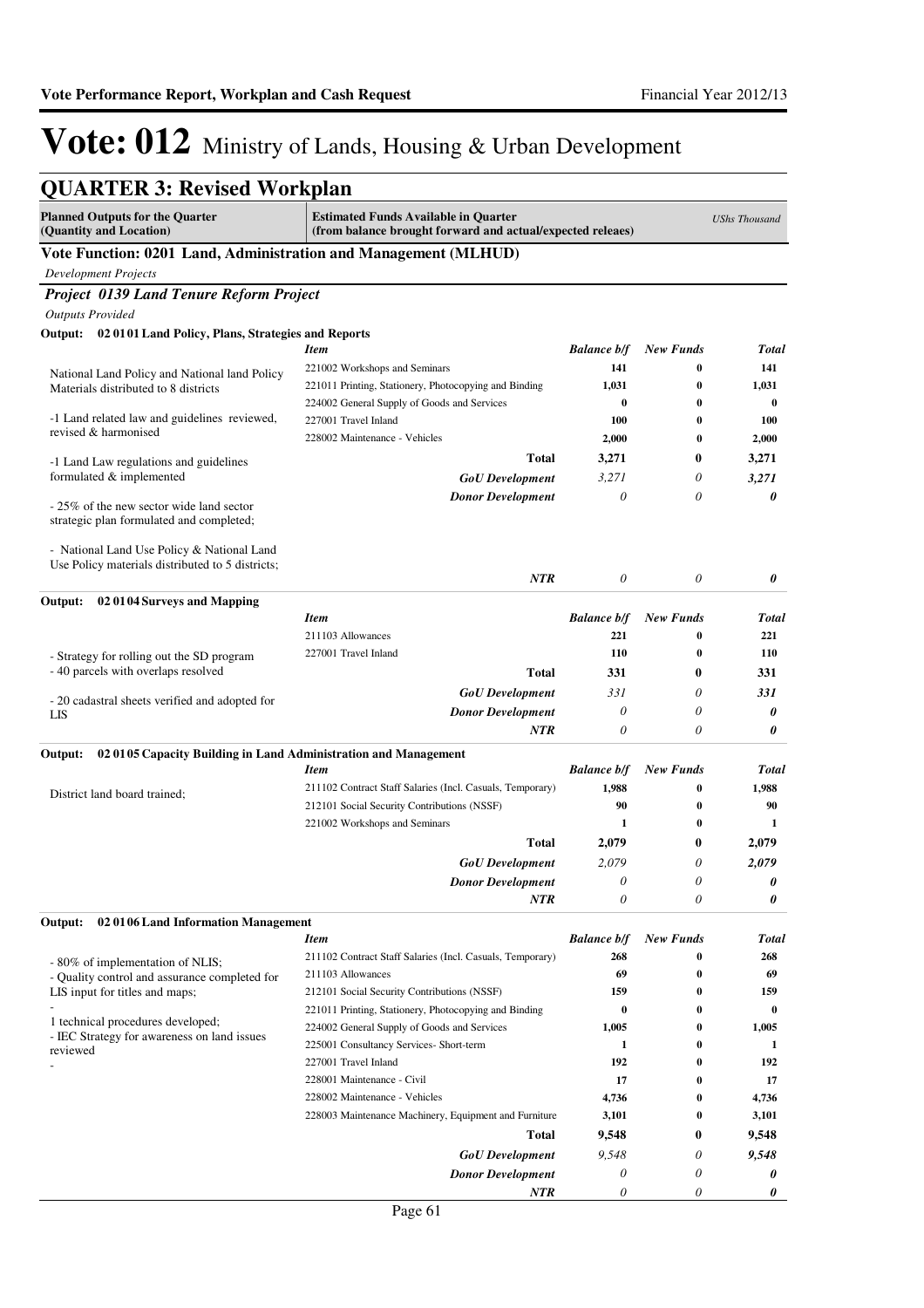| <b>Planned Outputs for the Quarter</b><br>(Quantity and Location)                | <b>Estimated Funds Available in Quarter</b><br>(from balance brought forward and actual/expected releaes) |                    |                  | <b>UShs Thousand</b> |
|----------------------------------------------------------------------------------|-----------------------------------------------------------------------------------------------------------|--------------------|------------------|----------------------|
| Vote Function: 0201 Land, Administration and Management (MLHUD)                  |                                                                                                           |                    |                  |                      |
| <b>Development Projects</b>                                                      |                                                                                                           |                    |                  |                      |
| Project 0139 Land Tenure Reform Project                                          |                                                                                                           |                    |                  |                      |
| Vote Function: 0202 Physical Planning and Urban Development                      |                                                                                                           |                    |                  |                      |
| <b>Recurrent Programmes</b>                                                      |                                                                                                           |                    |                  |                      |
| Programme 11 Office of Director Physical Planning & Urban Devt                   |                                                                                                           |                    |                  |                      |
| <b>Outputs Provided</b>                                                          |                                                                                                           |                    |                  |                      |
| Output: 02 0201 Physical Planning Policies, Strategies, Guidelines and Standards |                                                                                                           |                    |                  |                      |
|                                                                                  | <b>Item</b>                                                                                               | <b>Balance b/f</b> | <b>New Funds</b> | <b>Total</b>         |
| -One directoarate meeting conducted-[Kampala]                                    | 211101 General Staff Salaries                                                                             | 837                | $\bf{0}$         | 837                  |
|                                                                                  | 211103 Allowances                                                                                         | 43                 | $\bf{0}$         | 43                   |
|                                                                                  | <b>Total</b>                                                                                              | 880                | 0                | 880                  |
|                                                                                  | <b>Wage Recurrent</b>                                                                                     | 837                | 0                | 837                  |
|                                                                                  | <b>Non Wage Recurrent</b>                                                                                 | 43                 | 0                | 43                   |
|                                                                                  | <b>NTR</b>                                                                                                | 0                  | 0                | 0                    |
| Programme 12 Land use Regulation and Compliance                                  |                                                                                                           |                    |                  |                      |
| <b>Outputs Provided</b>                                                          |                                                                                                           |                    |                  |                      |
| Output: 02 0201 Physical Planning Policies, Strategies, Guidelines and Standards |                                                                                                           |                    |                  |                      |
|                                                                                  | <b>Item</b>                                                                                               | <b>Balance b/f</b> | <b>New Funds</b> | <b>Total</b>         |
| PPS& G disseminated to 25 Urban Councils                                         | 211101 General Staff Salaries                                                                             | 5,738              | $\bf{0}$         | 5,738                |
|                                                                                  | 221011 Printing, Stationery, Photocopying and Binding                                                     | 1,415              | $\bf{0}$         | 1,415                |
|                                                                                  | 228002 Maintenance - Vehicles                                                                             | 1,100              | $\bf{0}$         | 1,100                |
|                                                                                  | <b>Total</b>                                                                                              | 8,253              | 0                | 8,253                |
|                                                                                  | <b>Wage Recurrent</b>                                                                                     | 5,738              | 0                | 5,738                |
|                                                                                  | <b>Non Wage Recurrent</b>                                                                                 | 2,515              | 0                | 2,515                |
|                                                                                  | <b>NTR</b>                                                                                                | 0                  | 0                | 0                    |
| Output:<br>02 02 02 Field Inspection                                             |                                                                                                           |                    |                  |                      |
|                                                                                  | <b>Item</b>                                                                                               | <b>Balance b/f</b> | <b>New Funds</b> | <b>Total</b>         |
| 17 districty, 25 T/Councils & 5 municipalities                                   | 211103 Allowances                                                                                         | 305                | $\bf{0}$         | 305                  |
| inspected for compliance to the Land use                                         | 221002 Workshops and Seminars                                                                             | 3,000              | $\bf{0}$         | 3,000                |
| regulatory framework                                                             | 221008 Computer Supplies and IT Services                                                                  | 3,547              | $\bf{0}$         | 3,547                |
|                                                                                  | 221011 Printing, Stationery, Photocopying and Binding                                                     | 2,500              | $\bf{0}$         | 2,500                |
|                                                                                  | 228002 Maintenance - Vehicles                                                                             | 1,200              | $\bf{0}$         | 1,200                |
|                                                                                  | <b>Total</b>                                                                                              | 10,552             | 0                | 10,552               |
|                                                                                  | <b>Wage Recurrent</b>                                                                                     | 0                  | 0                | 0                    |
|                                                                                  | <b>Non Wage Recurrent</b>                                                                                 | 10.552             | 0                | 10,552               |
|                                                                                  | NTR                                                                                                       | 0                  | 0                | 0                    |
| Output:<br>02 02 05 Support Supervision and Capacity Building                    |                                                                                                           |                    |                  |                      |
|                                                                                  | <b>Item</b>                                                                                               | <b>Balance b/f</b> | <b>New Funds</b> | <b>Total</b>         |
|                                                                                  | 225001 Consultancy Services- Short-term                                                                   | 12,000             | $\bf{0}$         | 12,000               |
| 2 LURC staff trained in computer aided                                           | 227001 Travel Inland                                                                                      | 377                | $\bf{0}$         | 377                  |
| program                                                                          | 228002 Maintenance - Vehicles                                                                             | 1,200              | $\bf{0}$         | 1,200                |
| 5 staff trained in aspects of land use regulation                                | <b>Total</b>                                                                                              | 13,577             | 0                | 13,577               |
| and compliance                                                                   | <b>Wage Recurrent</b>                                                                                     | $\theta$           | 0                | 0                    |
|                                                                                  | <b>Non Wage Recurrent</b>                                                                                 | 13,577             | 0                | 13,577               |
|                                                                                  | NTR                                                                                                       | 0                  | 0                | 0                    |

*Outputs Provided*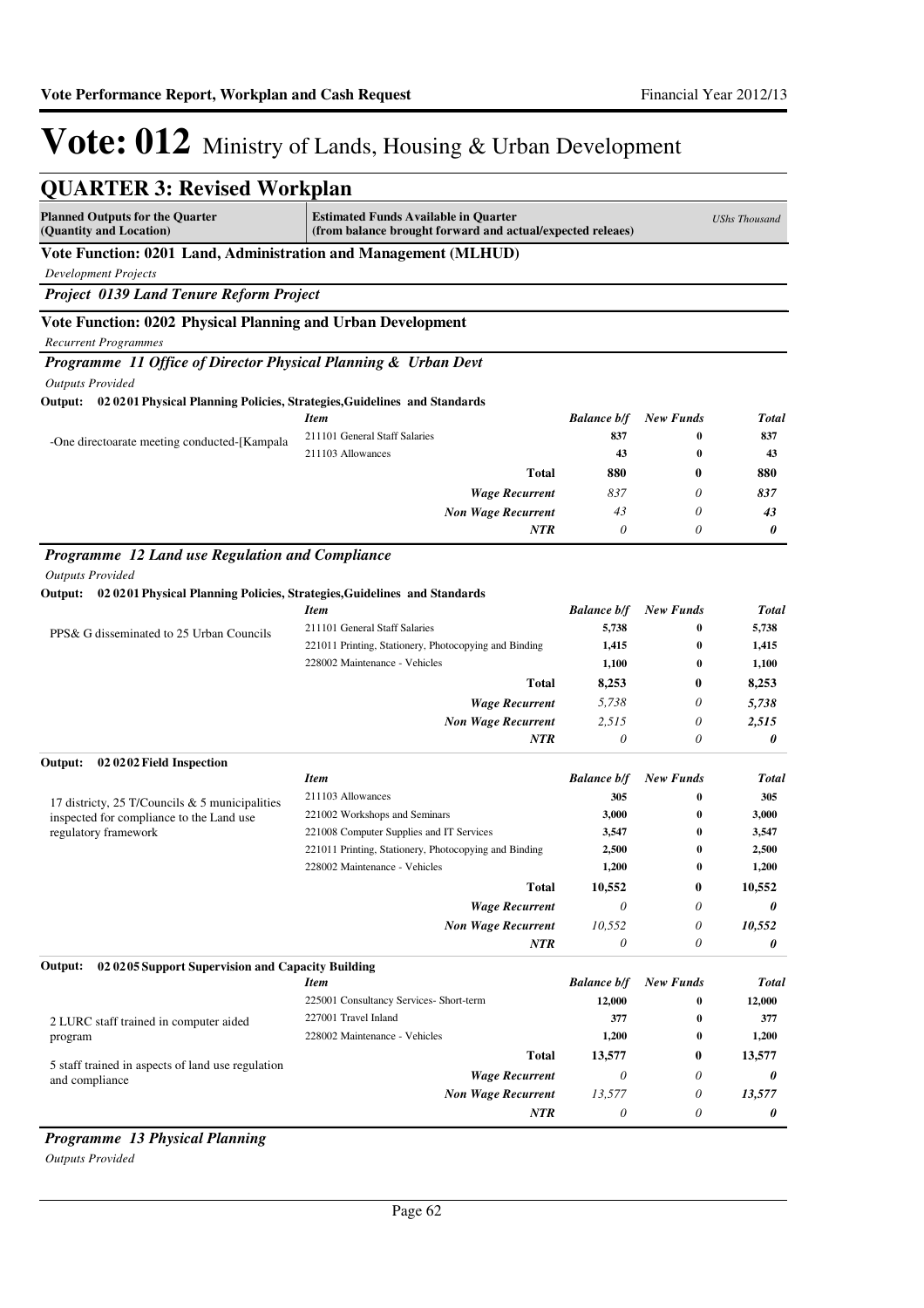| <b>QUARTER 3: Revised Workplan</b>                                               |                                                                                                           |                           |                  |                      |
|----------------------------------------------------------------------------------|-----------------------------------------------------------------------------------------------------------|---------------------------|------------------|----------------------|
| <b>Planned Outputs for the Quarter</b><br>(Quantity and Location)                | <b>Estimated Funds Available in Quarter</b><br>(from balance brought forward and actual/expected releaes) |                           |                  | <b>UShs Thousand</b> |
| Vote Function: 0202 Physical Planning and Urban Development                      |                                                                                                           |                           |                  |                      |
| <b>Recurrent Programmes</b>                                                      |                                                                                                           |                           |                  |                      |
| Programme 13 Physical Planning                                                   |                                                                                                           |                           |                  |                      |
| Output: 02 0201 Physical Planning Policies, Strategies, Guidelines and Standards |                                                                                                           |                           |                  |                      |
|                                                                                  | <b>Item</b>                                                                                               | <b>Balance b/f</b>        | <b>New Funds</b> | <b>Total</b>         |
| - National Land Use Policy and the Physical                                      | 211101 General Staff Salaries                                                                             | 4,148                     | $\bf{0}$         | 4,148                |
| Planning Act disseminated to 5 districts of :                                    | 221002 Workshops and Seminars                                                                             | 1,555                     | $\bf{0}$         | 1,555                |
| Soroti, Katakwi, Kaberamaido, Kumi, Amuria,                                      | 221010 Special Meals and Drinks                                                                           | 3,710                     | $\bf{0}$         | 3,710                |
| Bukedea, Serere Ngora.                                                           | 221011 Printing, Stationery, Photocopying and Binding                                                     | 6,800                     | $\bf{0}$         | 6,800                |
| - Physical Planning Committees of the                                            | 228002 Maintenance - Vehicles                                                                             | 115                       | $\bf{0}$         | 115                  |
| following Districts trained:                                                     | <b>Total</b>                                                                                              | 16,327                    | 0                | 16,327               |
| Soroti, Katakwi, Kaberamaido, Kumi, and                                          | <b>Wage Recurrent</b>                                                                                     | 4,148                     | 0                | 4,148                |
| Amuria                                                                           | <b>Non Wage Recurrent</b>                                                                                 | 12,180                    | 0                | 12,180               |
|                                                                                  | <b>NTR</b>                                                                                                | 0                         | 0                | 0                    |
| 02 02 02 Field Inspection<br>Output:                                             |                                                                                                           |                           |                  |                      |
|                                                                                  | <b>Item</b>                                                                                               | <b>Balance b/f</b>        | <b>New Funds</b> | <b>Total</b>         |
| 3 Districts monitored supervised & Physical                                      | 221008 Computer Supplies and IT Services                                                                  | 3,907                     | $\bf{0}$         | 3,907                |
| planning needs assessment carried out.                                           | 228002 Maintenance - Vehicles                                                                             | $\bf{0}$                  | $\bf{0}$         | $\bf{0}$             |
|                                                                                  | <b>Total</b>                                                                                              | 3,907                     | $\bf{0}$         | 3,907                |
|                                                                                  | <b>Wage Recurrent</b>                                                                                     | 0                         | 0                | 0                    |
|                                                                                  | <b>Non Wage Recurrent</b>                                                                                 | 3,907                     | 0                | 3,907                |
|                                                                                  | <b>NTR</b>                                                                                                | 0                         | 0                | 0                    |
| Output:<br>02 02 03 Devt of Physical Devt Plans                                  |                                                                                                           |                           |                  |                      |
|                                                                                  | <b>Item</b>                                                                                               | <b>Balance b/f</b>        | <b>New Funds</b> | Total                |
|                                                                                  | 221010 Special Meals and Drinks                                                                           | 250                       | $\bf{0}$         | 250                  |
| One National Physical planning Board meeting<br>held                             | 227001 Travel Inland                                                                                      | 222                       | 0                | 222                  |
| One field trip for board inspection made                                         | <b>Total</b>                                                                                              | 472                       | 0                | 472                  |
| - One staff trained on GIS application;                                          | <b>Wage Recurrent</b>                                                                                     | $\theta$                  | 0                | 0                    |
|                                                                                  | <b>Non Wage Recurrent</b>                                                                                 | 472                       | 0                | 472                  |
|                                                                                  | NTR                                                                                                       | 0                         | 0                | 0                    |
|                                                                                  |                                                                                                           |                           |                  |                      |
| Programme 14 Urban Development                                                   |                                                                                                           |                           |                  |                      |
| <b>Outputs Provided</b>                                                          |                                                                                                           |                           |                  |                      |
| Output: 02 0205 Support Supervision and Capacity Building                        | <b>Item</b>                                                                                               | <b>Balance b/f</b>        | <b>New Funds</b> | Total                |
|                                                                                  | 211101 General Staff Salaries                                                                             | 3,092                     | 0                | 3,092                |
| - Collect and compile data<br>- Establishing Urban - Development Forums in       | 221011 Printing, Stationery, Photocopying and Binding                                                     | 28                        | 0                | 28                   |
| 3 Municipalities; Soroti, Fort portal, Hoima.                                    | <b>Total</b>                                                                                              | 3,121                     | $\bf{0}$         | 3,121                |
|                                                                                  | <b>Wage Recurrent</b>                                                                                     | 3,092                     | 0                | 3,092                |
| - Field inspection reports for Moroto, Lira $\&$                                 |                                                                                                           | 28                        | 0                |                      |
| Gulu                                                                             | <b>Non Wage Recurrent</b>                                                                                 |                           |                  | 28                   |
|                                                                                  | <b>NTR</b>                                                                                                | $\boldsymbol{\mathit{0}}$ | 0                | 0                    |
| Output:<br>02 02 06 Urban Dev't Policies, Strategies, Guidelines and Standards   |                                                                                                           |                           |                  |                      |
|                                                                                  | <b>Item</b>                                                                                               | <b>Balance b/f</b>        | <b>New Funds</b> | Total                |
| - A report on implementation of Urban Solid                                      | 221002 Workshops and Seminars                                                                             | 17,000                    | 0                | 17,000               |
| Waste management Strategy in Mbale, Tororo                                       | 221011 Printing, Stationery, Photocopying and Binding                                                     | 1,600                     | 0                | 1,600                |
| and Jinja produced                                                               | Total                                                                                                     | 18,600                    | $\bf{0}$         | 18,600               |
|                                                                                  | <b>Wage Recurrent</b>                                                                                     | $\theta$                  | 0                | 0                    |
|                                                                                  | <b>Non Wage Recurrent</b>                                                                                 | 18,600                    | 0                | 18,600               |
|                                                                                  | <b>NTR</b>                                                                                                | 0                         | 0                | 0                    |
| <b>Development Projects</b>                                                      |                                                                                                           |                           |                  |                      |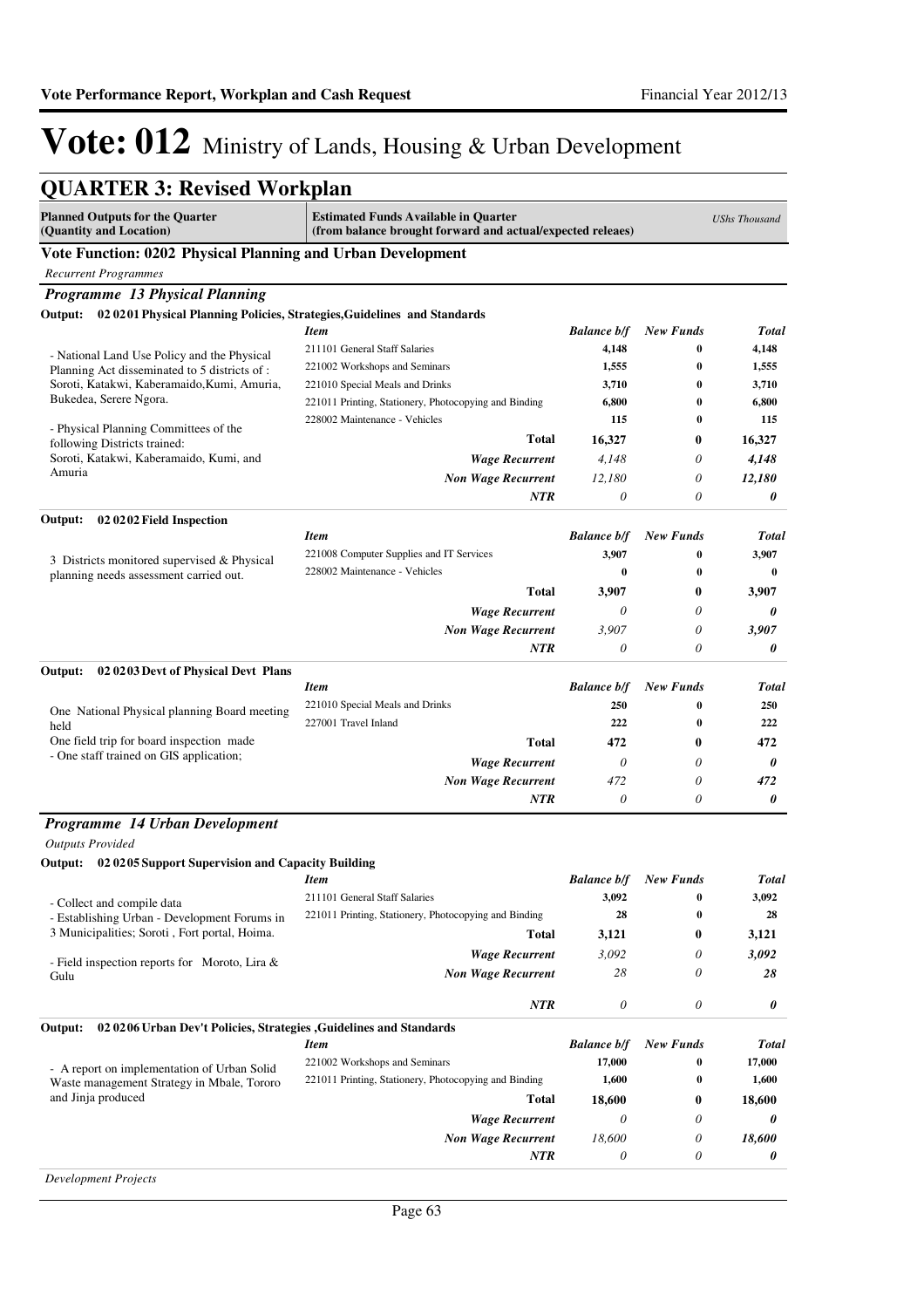| <b>QUARTER 3: Revised Workplan</b>                                                       |                                                           |                                                            |                  |                      |
|------------------------------------------------------------------------------------------|-----------------------------------------------------------|------------------------------------------------------------|------------------|----------------------|
| <b>Planned Outputs for the Quarter</b><br>(Quantity and Location)                        | <b>Estimated Funds Available in Quarter</b>               | (from balance brought forward and actual/expected releaes) |                  | <b>UShs Thousand</b> |
| Vote Function: 0202 Physical Planning and Urban Development                              |                                                           |                                                            |                  |                      |
| <b>Development Projects</b>                                                              |                                                           |                                                            |                  |                      |
| Project 1146 Transforming Settlements of Urban Poor                                      |                                                           |                                                            |                  |                      |
| <b>Outputs Provided</b>                                                                  |                                                           |                                                            |                  |                      |
| 020205 Support Supervision and Capacity Building<br>Output:                              |                                                           |                                                            |                  |                      |
|                                                                                          | <b>Item</b>                                               | <b>Balance b/f</b>                                         | <b>New Funds</b> | Total                |
| -1 Quarterly NUDF meetings and 1 MDF                                                     | 211102 Contract Staff Salaries (Incl. Casuals, Temporary) | 198                                                        | 0                | 198                  |
| meeting held and reports prepared;                                                       | 221002 Workshops and Seminars                             | 5,000                                                      | 0                | 5,000                |
|                                                                                          | 221009 Welfare and Entertainment                          | 740                                                        | 0                | 740                  |
| -1 consultative meetings held in the MDF on<br>the operation of community upgrading fund | 221011 Printing, Stationery, Photocopying and Binding     | 1,016                                                      | 0                | 1,016                |
|                                                                                          | 228002 Maintenance - Vehicles                             | 153                                                        | 0                | 153                  |
| -5 community upgrading projects piloted in 5<br>municipalities;                          | <b>Total</b>                                              | 7,107                                                      | 0                | 7,107                |
|                                                                                          | <b>GoU</b> Development                                    | 7,107                                                      | 0                | 7,107                |
|                                                                                          | <b>Donor Development</b>                                  | 0                                                          | 0                | 0                    |
| -1 Newsletter on NUDF and MDFs produced;                                                 | <b>NTR</b>                                                | $\theta$                                                   | 0                | 0                    |
| 02 02 06 Urban Dev't Policies, Strategies, Guidelines and Standards<br>Output:           |                                                           |                                                            |                  |                      |
|                                                                                          | <b>Item</b>                                               | <b>Balance b/f</b>                                         | <b>New Funds</b> | <b>Total</b>         |
| -Urban Campaign/EIC strategy prepared and                                                | 221002 Workshops and Seminars                             | 1,500                                                      | 0                | 1,500                |
| distributed to stakeholders;                                                             | 221011 Printing, Stationery, Photocopying and Binding     | 4.000                                                      | 0                | 4,000                |
|                                                                                          | 227001 Travel Inland                                      | $\bf{0}$                                                   | 0                | $\mathbf{0}$         |
| - Capicity of two officers enhanced in urban<br>development related issues               | 228002 Maintenance - Vehicles                             | 1,270                                                      | $\bf{0}$         | 1,270                |
|                                                                                          | <b>Total</b>                                              | 6,770                                                      | $\bf{0}$         | 6,770                |
|                                                                                          | <b>GoU</b> Development                                    | 6,770                                                      | 0                | 6,770                |
|                                                                                          | <b>Donor Development</b>                                  | $\theta$                                                   | 0                | 0                    |
|                                                                                          | <b>NTR</b>                                                | 0                                                          | 0                | 0                    |

#### *Project 1244 Support to National Physical Devt Planning*

*Outputs Provided*

#### **Output: 02 0201 Physical Planning Policies, Strategies,Guidelines and Standards**

|                                                   | <b>Item</b>                                           | <b>Balance b/f</b> | <b>New Funds</b> | Total   |
|---------------------------------------------------|-------------------------------------------------------|--------------------|------------------|---------|
| -Albertine Graben Situation Analysis report       | 211103 Allowances                                     | 21,740             | 0                | 21,740  |
| produced;                                         | 221001 Advertising and Public Relations               | 2,000              | $\bf{0}$         | 2,000   |
|                                                   | 221002 Workshops and Seminars                         | 13,796             | $\bf{0}$         | 13,796  |
| - Two (2) staff of D/PPUD trained in aspects      | 221003 Staff Training                                 | 8,000              | $\bf{0}$         | 8,000   |
| of planning in areas with oil $\&$ gas activities | 221008 Computer Supplies and IT Services              | 6,000              | $\bf{0}$         | 6,000   |
| conducted;                                        | 221011 Printing, Stationery, Photocopying and Binding | 9,646              | $\bf{0}$         | 9,646   |
|                                                   | 221012 Small Office Equipment                         | 2,600              | $\bf{0}$         | 2,600   |
|                                                   | 222003 Information and Communications Technology      | 1,000              | $\bf{0}$         | 1,000   |
|                                                   | 224002 General Supply of Goods and Services           | 13,000             | $\bf{0}$         | 13,000  |
|                                                   | 225001 Consultancy Services- Short-term               | 75,000             | $\bf{0}$         | 75,000  |
|                                                   | 227001 Travel Inland                                  | 1,630              | $\bf{0}$         | 1,630   |
|                                                   | 227002 Travel Abroad                                  | 672                | $\bf{0}$         | 672     |
|                                                   | 228002 Maintenance - Vehicles                         | 4,038              | $\bf{0}$         | 4,038   |
|                                                   | <b>Total</b>                                          | 159,121            | $\bf{0}$         | 159,121 |
|                                                   | <b>GoU</b> Development                                | 159,121            | 0                | 159,121 |
|                                                   | <b>Donor Development</b>                              | $\theta$           | 0                | 0       |
|                                                   | <b>NTR</b>                                            | $\theta$           | 0                | 0       |
|                                                   |                                                       |                    |                  |         |

### **Vote Function: 0203 Housing**

*Recurrent Programmes*

*Programme 09 Housing Development and Estates Management*

*Outputs Provided*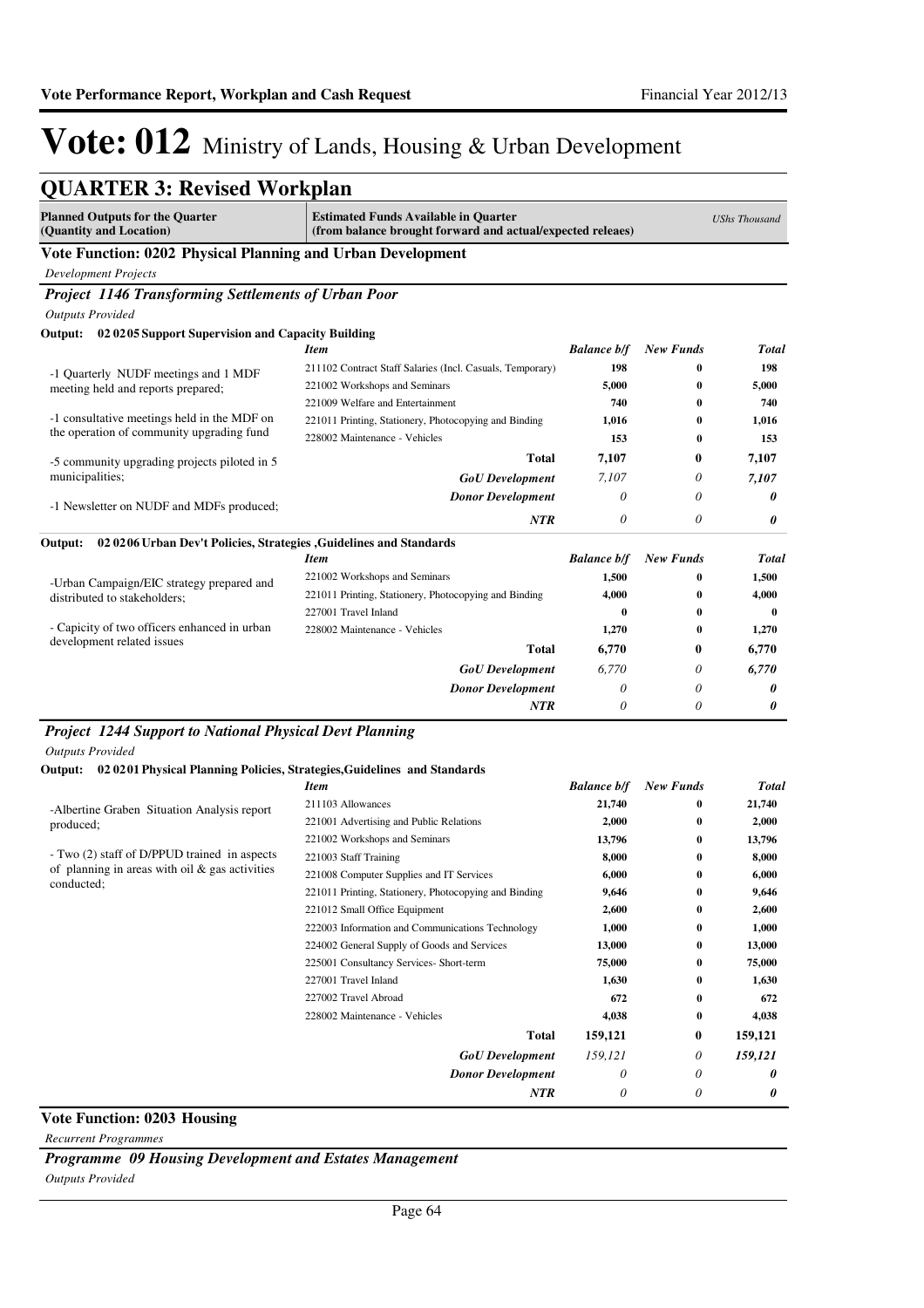| <b>QUARTER 3: Revised Workplan</b>                                  |                                                                                                           |                    |                      |                |
|---------------------------------------------------------------------|-----------------------------------------------------------------------------------------------------------|--------------------|----------------------|----------------|
| <b>Planned Outputs for the Quarter</b><br>(Quantity and Location)   | <b>Estimated Funds Available in Quarter</b><br>(from balance brought forward and actual/expected releaes) |                    | <b>UShs Thousand</b> |                |
| <b>Vote Function: 0203 Housing</b>                                  |                                                                                                           |                    |                      |                |
| <b>Recurrent Programmes</b>                                         |                                                                                                           |                    |                      |                |
| Programme 09 Housing Development and Estates Management             |                                                                                                           |                    |                      |                |
| 02 0302 Technical Support and Administrative Services<br>Output:    |                                                                                                           |                    |                      |                |
|                                                                     | Item                                                                                                      | <b>Balance b/f</b> | <b>New Funds</b>     | <b>Total</b>   |
| 1.1. Prototype plans produced for 10 more                           | 211101 General Staff Salaries                                                                             | 7,778              | $\bf{0}$             | 7,778          |
| districts;                                                          | 211103 Allowances                                                                                         | 182                | $\bf{0}$             | 182            |
|                                                                     | 221001 Advertising and Public Relations                                                                   | 1,800              | $\bf{0}$             | 1,800          |
|                                                                     | 221008 Computer Supplies and IT Services                                                                  | 900                | $\bf{0}$             | 900            |
|                                                                     | 221011 Printing, Stationery, Photocopying and Binding                                                     | 1,900              | $\bf{0}$             | 1,900          |
|                                                                     | 227001 Travel Inland                                                                                      | 11                 | $\bf{0}$             | 11             |
|                                                                     | 228002 Maintenance - Vehicles                                                                             | 900                | $\bf{0}$             | 900            |
|                                                                     | Total                                                                                                     | 13,471             | 0                    | 13,471         |
|                                                                     | <b>Wage Recurrent</b>                                                                                     | 7,778              | 0                    | 7,778          |
|                                                                     | <b>Non Wage Recurrent</b>                                                                                 | 5,693              | 0                    | 5,693          |
| Output:<br>02 03 03 Capacity Building                               | <b>NTR</b>                                                                                                | $\theta$           | 0                    | 0              |
|                                                                     | <b>Item</b>                                                                                               | <b>Balance b/f</b> | <b>New Funds</b>     | Total          |
|                                                                     | 211103 Allowances                                                                                         | 1                  | $\bf{0}$             | 1              |
| 3.1 Budgetary support done                                          | 221008 Computer Supplies and IT Services                                                                  | 900                | $\bf{0}$             | 900            |
| 4.1 3 no department meetings held                                   | 221011 Printing, Stationery, Photocopying and Binding                                                     | 1,900              | 0                    | 1,900          |
| 4.2 Staff trained                                                   | 221017 Subscriptions                                                                                      | 5,000              | 0                    | 5,000          |
|                                                                     | 228002 Maintenance - Vehicles                                                                             | 638                | $\bf{0}$             | 638            |
|                                                                     | 228003 Maintenance Machinery, Equipment and Furniture                                                     | 1,000              | 0                    | 1,000          |
|                                                                     | <b>Total</b>                                                                                              | 9,438              | 0                    | 9,438          |
|                                                                     | <b>Wage Recurrent</b>                                                                                     | $\theta$           | 0                    | 0              |
|                                                                     | <b>Non Wage Recurrent</b>                                                                                 | 9,438              | 0                    | 9,438          |
|                                                                     | NTR                                                                                                       | 0                  | 0                    | 0              |
| 02 03 04 Estates Management Policy, Strategies & Reports<br>Output: |                                                                                                           |                    |                      |                |
|                                                                     | Item                                                                                                      | <b>Balance b/f</b> | <b>New Funds</b>     | Total          |
| 1 stakeholder's consultative workshops                              | 211103 Allowances                                                                                         | 333                | $\bf{0}$             | 333            |
| conducted                                                           | 221008 Computer Supplies and IT Services                                                                  | 2,250              | 0                    | 2,250          |
|                                                                     | 221011 Printing, Stationery, Photocopying and Binding                                                     | 3,800              | 0                    | 3,800          |
| 3no policy working group meetings held                              | 225002 Consultancy Services-Long-term                                                                     | 36,343             | $\bf{0}$             | 36,343         |
| 1st draft policy paper on Estates policy                            | 227001 Travel Inland                                                                                      | 519                | 0                    | 519            |
| produced                                                            | 228002 Maintenance - Vehicles                                                                             | 1,000              | $\bf{0}$             | 1,000          |
|                                                                     | <b>Total</b>                                                                                              | 44,245             | 0                    | 44,245         |
| 30 Condominium plans vetted                                         | <b>Wage Recurrent</b>                                                                                     | $\theta$           | 0                    | 0              |
|                                                                     | <b>Non Wage Recurrent</b>                                                                                 | 44,245             | 0                    | 44,245         |
|                                                                     | NTR                                                                                                       | 0                  | 0                    | 0              |
| <b>Programme 10 Human Settlements</b>                               |                                                                                                           |                    |                      |                |
| <b>Outputs Provided</b>                                             |                                                                                                           |                    |                      |                |
| Output: 02 0301 Housing Policy, Strategies and Reports              |                                                                                                           |                    |                      |                |
|                                                                     | <b>Item</b>                                                                                               | <b>Balance b/f</b> | <b>New Funds</b>     | <b>Total</b>   |
| 1. -125 copies of Housing policy disseminated;                      | 211101 General Staff Salaries                                                                             | 4,222              | 0                    | 4,222          |
|                                                                     | 221001 Advertising and Public Relations                                                                   | 13                 | 0                    | 13             |
| 2. 125 copies of Land Lord Tenants Bill<br>disseminated;            | 221002 Workshops and Seminars<br>221011 Printing, Stationery, Photocopying and Binding                    | 5,876<br>4,821     | $\bf{0}$<br>0        | 5,876<br>4,821 |
|                                                                     | 225001 Consultancy Services- Short-term                                                                   | 57,414             | 0                    | 57,414         |
| 3. Loan recovery in Masese & MIPREP                                 | <b>Total</b>                                                                                              | 72,346             | 0                    | 72,346         |
| Conducted;                                                          | <b>Wage Recurrent</b>                                                                                     | 4,222              | 0                    | 4,222          |
|                                                                     |                                                                                                           |                    |                      |                |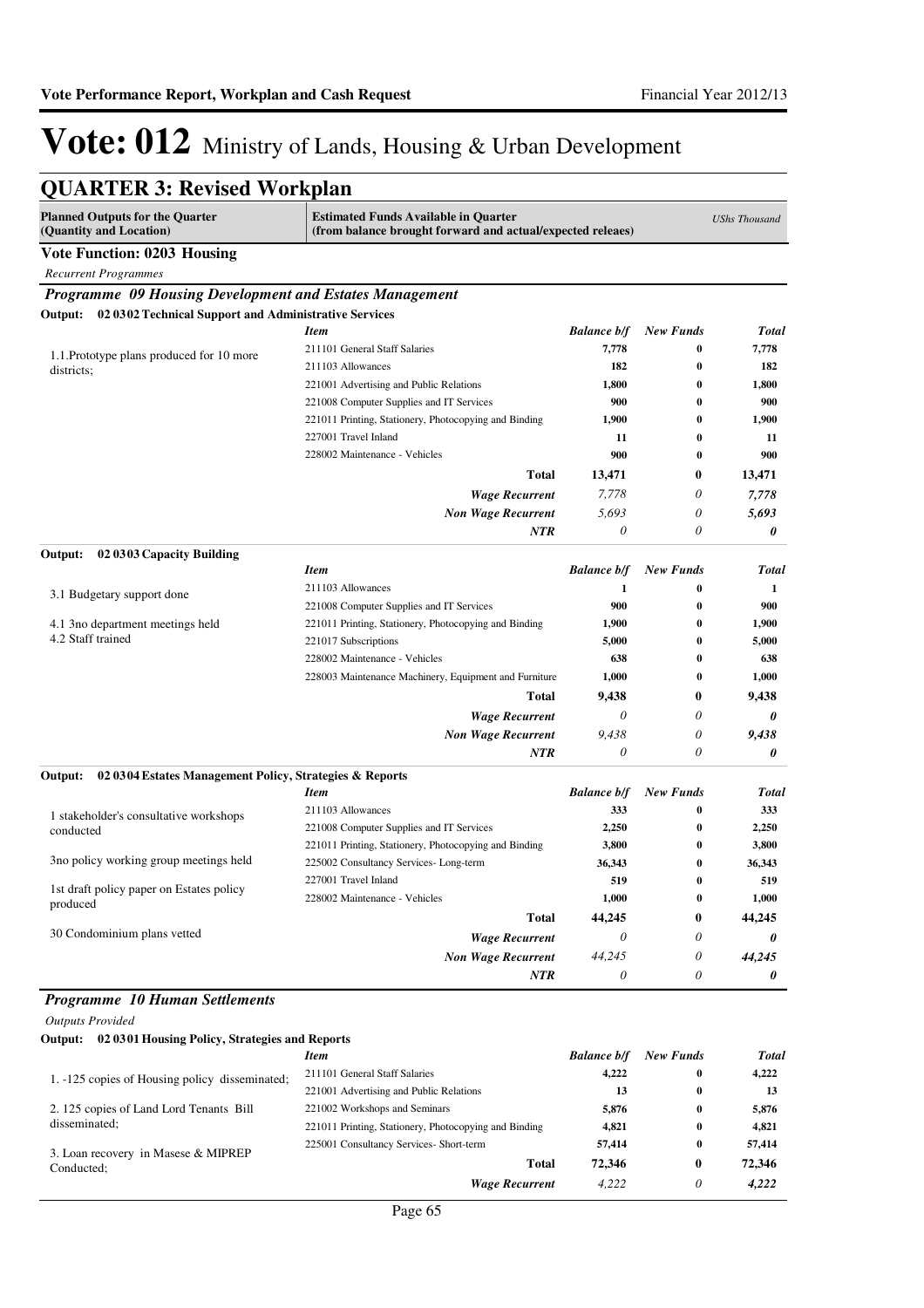| <b>QUARTER 3: Revised Workplan</b>                                                       |                                                                                                           |                    |                      |              |
|------------------------------------------------------------------------------------------|-----------------------------------------------------------------------------------------------------------|--------------------|----------------------|--------------|
| <b>Planned Outputs for the Quarter</b><br>(Quantity and Location)                        | <b>Estimated Funds Available in Quarter</b><br>(from balance brought forward and actual/expected releaes) |                    | <b>UShs Thousand</b> |              |
| <b>Vote Function: 0203 Housing</b>                                                       |                                                                                                           |                    |                      |              |
| <b>Recurrent Programmes</b>                                                              |                                                                                                           |                    |                      |              |
| <b>Programme 10 Human Settlements</b>                                                    |                                                                                                           |                    |                      |              |
| 4. Evaluation for Namuwongo and Masese<br>projects carried out;                          | <b>Non Wage Recurrent</b>                                                                                 | 68.124             | 0                    | 68,124       |
| 5. Local and International obligations attended;                                         |                                                                                                           |                    |                      |              |
|                                                                                          | <b>NTR</b>                                                                                                | 0                  | 0                    | 0            |
| Output:<br>02 0302 Technical Support and Administrative Services                         | <b>Item</b>                                                                                               | <b>Balance b/f</b> | <b>New Funds</b>     | <b>Total</b> |
|                                                                                          | 221011 Printing, Stationery, Photocopying and Binding                                                     | 9,956              | $\bf{0}$             | 9,956        |
| 1. Cadastral surveys of 150 pool plots                                                   | 225001 Consultancy Services- Short-term                                                                   | 71,886             | $\bf{0}$             | 71,886       |
| executed.                                                                                | 227001 Travel Inland                                                                                      | 1,198              | $\bf{0}$             | 1,198        |
| 2. . 125 govt pool properties valued for sale                                            | 228002 Maintenance - Vehicles                                                                             | 3,337              | 0                    | 3,337        |
|                                                                                          | 228003 Maintenance Machinery, Equipment and Furniture                                                     | 1,403              | $\bf{0}$             | 1,403        |
| 3 M&E / Technical supervision and training on<br>mortgage and divestiture carried out in | <b>Total</b>                                                                                              | 87,780             | 0                    | 87,780       |
| northern region                                                                          | <b>Wage Recurrent</b>                                                                                     | $\theta$           | 0                    | 0            |
|                                                                                          | <b>Non Wage Recurrent</b>                                                                                 | 87,780             | 0                    | 87,780       |
| 4. Sale of gvt pool property and performance of<br>pool fund carried out.                | <b>NTR</b>                                                                                                | $\theta$           | $\theta$             | 0            |
| 02 03 03 Capacity Building<br>Output:                                                    |                                                                                                           |                    |                      |              |
|                                                                                          | <b>Item</b>                                                                                               | <b>Balance b/f</b> | <b>New Funds</b>     | Total        |
| 1. Conduct a housing survey to update housing                                            | 221001 Advertising and Public Relations                                                                   | 4,208              | $\bf{0}$             | 4,208        |
| statistics                                                                               | 221005 Hire of Venue (chairs, projector etc)                                                              | 900                | 0                    | 900          |
|                                                                                          | 221011 Printing, Stationery, Photocopying and Binding                                                     | 5,506              | 0                    | 5,506        |
| 2. Housing statistics compiled;                                                          | 224002 General Supply of Goods and Services                                                               | 24                 | $\bf{0}$             | 24           |
| 3. Establish a housing Revolving fund                                                    | 227001 Travel Inland                                                                                      | 371                | $\bf{0}$             | 371          |
|                                                                                          | <b>Total</b>                                                                                              | 11,009             | $\bf{0}$             | 11,009       |
| 4.2 Housing cooperatives established;                                                    | <b>Wage Recurrent</b>                                                                                     | $\theta$           | 0                    | 0            |
| 5. Establish Low income mortgages                                                        | <b>Non Wage Recurrent</b>                                                                                 | 11,009             | 0                    | 11,009       |
|                                                                                          | <b>NTR</b>                                                                                                | $\theta$           | 0                    | 0            |
| Programme 15 Office of the Director, Housing                                             |                                                                                                           |                    |                      |              |
| <b>Outputs Provided</b>                                                                  |                                                                                                           |                    |                      |              |
| Output:<br>02 0301 Housing Policy, Strategies and Reports                                |                                                                                                           |                    |                      |              |
|                                                                                          | <b>Item</b>                                                                                               | <b>Balance b/f</b> | <b>New Funds</b>     | Total        |
|                                                                                          | 211101 General Staff Salaries                                                                             | 814                | 0                    | 814          |
| 1.1 Attend TMT meetings.<br>1.2. Hold one Directorate Meeting.                           | 211103 Allowances                                                                                         | 168                | 0                    | 168          |
|                                                                                          | 221009 Welfare and Entertainment                                                                          | 123                | 0                    | 123          |
| 2. Attend Masese & Malukhu Project Steering                                              | 221011 Printing, Stationery, Photocopying and Binding                                                     | 34                 | 0                    | 34           |
| Committee meetings.                                                                      | 227001 Travel Inland                                                                                      | 650                | 0                    | 650          |
| 3. Attend the UN General Assembly Meeting in                                             | <b>Total</b>                                                                                              | 1,789              | $\bf{0}$             | 1,789        |
| New York                                                                                 | <b>Wage Recurrent</b>                                                                                     | 814                | 0                    | 814          |
|                                                                                          | <b>Non Wage Recurrent</b>                                                                                 | 975                | 0                    | 975          |
|                                                                                          | <b>NTR</b>                                                                                                | 0                  | 0                    | 0            |
| <b>Development Projects</b>                                                              |                                                                                                           |                    |                      |              |

*Project 0316 Support to Earthquake Disaster Victims Outputs Provided*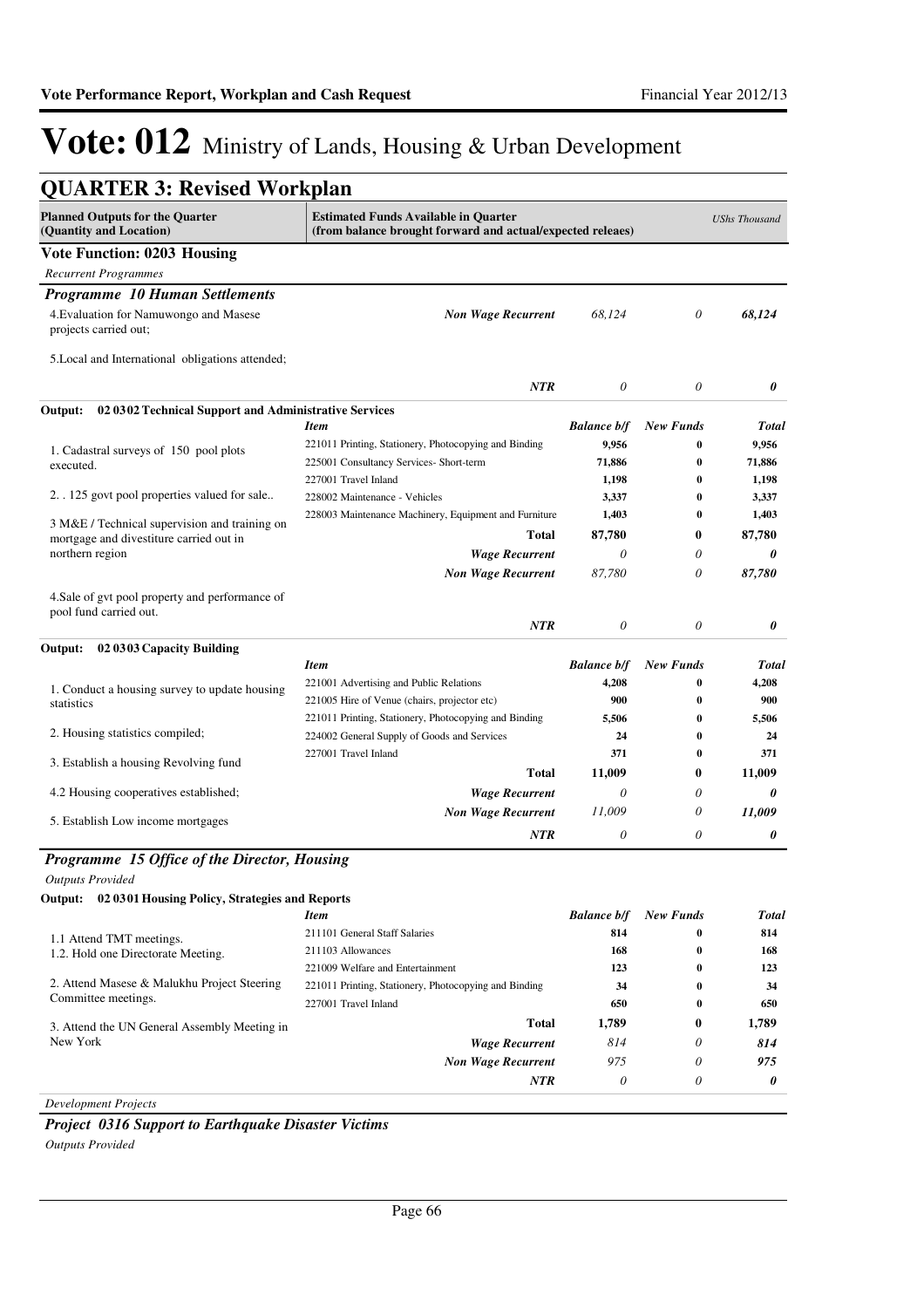| <b>QUARTER 3: Revised Workplan</b>                                     |                                                                                                           |                    |                      |                |
|------------------------------------------------------------------------|-----------------------------------------------------------------------------------------------------------|--------------------|----------------------|----------------|
| <b>Planned Outputs for the Quarter</b><br>(Quantity and Location)      | <b>Estimated Funds Available in Quarter</b><br>(from balance brought forward and actual/expected releaes) |                    | <b>UShs Thousand</b> |                |
| <b>Vote Function: 0203 Housing</b>                                     |                                                                                                           |                    |                      |                |
| <b>Development Projects</b>                                            |                                                                                                           |                    |                      |                |
| <b>Project 0316 Support to Earthquake Disaster Victims</b>             |                                                                                                           |                    |                      |                |
| Output: 02 0306 Awareness compaigns on Earthquake Disaster Management  |                                                                                                           |                    |                      |                |
|                                                                        | <b>Item</b>                                                                                               | <b>Balance b/f</b> | <b>New Funds</b>     | <b>Total</b>   |
| project reviewed;                                                      | 227001 Travel Inland                                                                                      | 78                 | $\bf{0}$             | 78             |
|                                                                        | Total                                                                                                     | 78                 | 0                    | 78             |
|                                                                        | <b>GoU</b> Development                                                                                    | 78                 | 0                    | 78             |
|                                                                        | <b>Donor Development</b>                                                                                  | $\theta$           | 0                    | 0              |
|                                                                        | <b>NTR</b>                                                                                                | $\theta$           | 0                    | 0              |
| Project 1147 Kasooli Housing Project                                   |                                                                                                           |                    |                      |                |
| Capital Purchases                                                      |                                                                                                           |                    |                      |                |
| Output: 02 0373 Roads, Streets and Highways                            |                                                                                                           |                    |                      |                |
| -roads opened                                                          |                                                                                                           |                    |                      |                |
| -Street lights installed                                               |                                                                                                           |                    |                      |                |
| - drainage channels openned                                            | <b>Total</b>                                                                                              | 0                  | 0                    | $\bf{0}$       |
|                                                                        | <b>GoU</b> Development                                                                                    | 0                  | 0                    | 0              |
|                                                                        | <b>Donor Development</b><br>NTR                                                                           | 0<br>0             | 0<br>0               | 0<br>0         |
| <b>Outputs Provided</b>                                                |                                                                                                           |                    |                      |                |
| 02 0302 Technical Support and Administrative Services<br>Output:       |                                                                                                           |                    |                      |                |
|                                                                        | <b>Item</b>                                                                                               | <b>Balance b/f</b> | <b>New Funds</b>     | <b>Total</b>   |
| -Community mobilised                                                   | 211102 Contract Staff Salaries (Incl. Casuals, Temporary)                                                 | 7,718              | $\bf{0}$             | 7,718          |
| -Community trained in income generation                                | 211103 Allowances                                                                                         | 53                 | $\bf{0}$             | 53             |
| -Monitoring & evaluation done                                          | 212101 Social Security Contributions (NSSF)                                                               | 774                | $\bf{0}$             | 774            |
|                                                                        | 227001 Travel Inland                                                                                      | 30                 | $\bf{0}$             | 30             |
|                                                                        | 228001 Maintenance - Civil<br>228002 Maintenance - Vehicles                                               | 1,000<br>1,000     | $\bf{0}$<br>0        | 1,000<br>1,000 |
|                                                                        | Total                                                                                                     | 10,575             | 0                    | 10,575         |
|                                                                        | <b>GoU</b> Development                                                                                    | 10,575             | 0                    | 10,575         |
|                                                                        | <b>Donor Development</b>                                                                                  | $\theta$           | 0                    | 0              |
|                                                                        | NTR                                                                                                       | 0                  | 0                    | 0              |
| Vote Function: 0249 Policy, Planning and Support Services              |                                                                                                           |                    |                      |                |
| <b>Recurrent Programmes</b>                                            |                                                                                                           |                    |                      |                |
| Programme 01 Finance and administration                                |                                                                                                           |                    |                      |                |
| <b>Outputs Provided</b>                                                |                                                                                                           |                    |                      |                |
| Output: 02 4901 Policy, consultation, planning and monitoring services |                                                                                                           |                    |                      |                |
|                                                                        | <b>Item</b>                                                                                               | <b>Balance b/f</b> | <b>New Funds</b>     | <b>Total</b>   |
| - 2 Cabinet Memoranda prepared and                                     | 211101 General Staff Salaries                                                                             | 2,216              | $\bf{0}$             | 2,216          |
| submitted to Cabinet Secretariat.                                      | 221011 Printing, Stationery, Photocopying and Binding<br>227002 Travel Abroad                             | 1,574<br>221       | $\bf{0}$<br>$\bf{0}$ | 1,574<br>221   |
| - Policy Analysis undertaken.                                          | 228002 Maintenance - Vehicles                                                                             | 1,938              | $\bf{0}$             | 1,938          |
|                                                                        | Total                                                                                                     | 5,949              | 0                    | 5,949          |
|                                                                        | <b>Wage Recurrent</b>                                                                                     | 2,216              | 0                    | 2,216          |
|                                                                        | <b>Non Wage Recurrent</b>                                                                                 | 3,733              | 0                    | 3,733          |
|                                                                        | NTR                                                                                                       | 0                  | 0                    | 0              |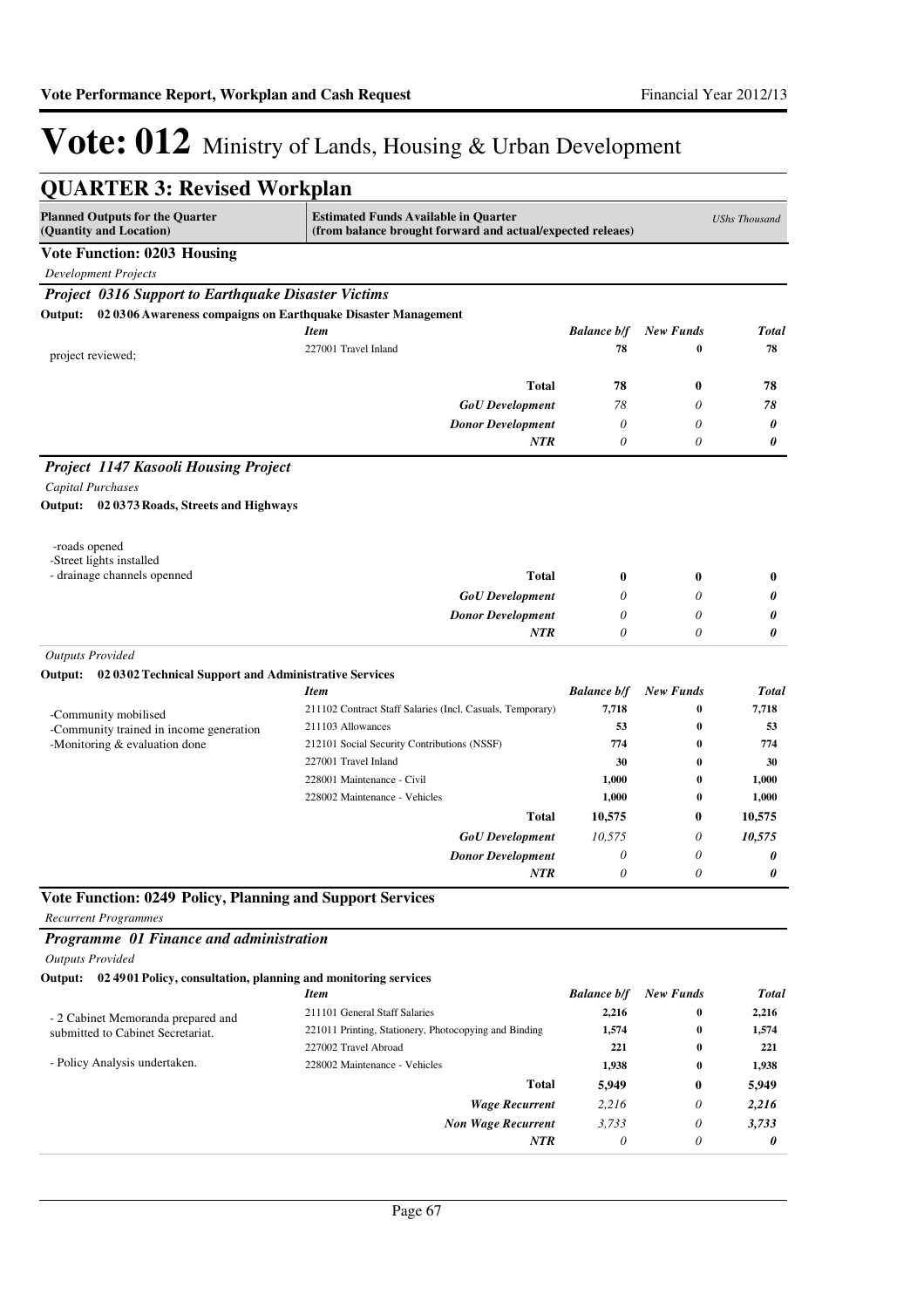*0*

*0*

*0*

# Vote: 012 Ministry of Lands, Housing & Urban Development

| <b>QUARTER 3: Revised Workplan</b>                                                           |                                                                                                                                   |                    |                  |              |  |
|----------------------------------------------------------------------------------------------|-----------------------------------------------------------------------------------------------------------------------------------|--------------------|------------------|--------------|--|
| <b>Planned Outputs for the Quarter</b><br>(Quantity and Location)                            | <b>Estimated Funds Available in Quarter</b><br><b>UShs Thousand</b><br>(from balance brought forward and actual/expected releaes) |                    |                  |              |  |
| <b>Vote Function: 0249 Policy, Planning and Support Services</b>                             |                                                                                                                                   |                    |                  |              |  |
| <b>Recurrent Programmes</b>                                                                  |                                                                                                                                   |                    |                  |              |  |
| Programme 01 Finance and administration                                                      |                                                                                                                                   |                    |                  |              |  |
| 02 4902 Ministry Support Services (Finance and Administration)<br>Output:                    |                                                                                                                                   |                    |                  |              |  |
|                                                                                              | <b>Item</b>                                                                                                                       | <b>Balance b/f</b> | <b>New Funds</b> | Total        |  |
| - 261 Ministry staff paid salaries and wages;                                                | 211101 General Staff Salaries                                                                                                     | 5,093              | $\bf{0}$         | 5,093        |  |
| -F&A staff paid lunch and footage allowances;                                                | 211103 Allowances                                                                                                                 | 340                | $\bf{0}$         | 340          |  |
| -Staff welfare for F&A provided;                                                             | 221003 Staff Training                                                                                                             | 1,723              | $\bf{0}$         | 1,723        |  |
| -15 approved posts filled;                                                                   | 221007 Books, Periodicals and Newspapers                                                                                          | 1,640              | $\bf{0}$         | 1,640        |  |
| - 1 field monitoring exercise carried out;<br>-53 vehicles in good running condition;        | 221011 Printing, Stationery, Photocopying and Binding                                                                             | 9,665              | $\bf{0}$         | 9,665        |  |
| -24 hour security services provided to Ministry                                              | 223001 Property Expenses                                                                                                          | 22,640             | $\bf{0}$         | 22,640       |  |
| premises;                                                                                    | 223004 Guard and Security services                                                                                                | 13,804             | $\bf{0}$         | 13,804       |  |
| -Water bills paid;                                                                           | 228002 Maintenance - Vehicles                                                                                                     | 30,742             | $\bf{0}$         | 30,742       |  |
| -Electricity bills paid;<br>-Cleaning services provided to the Ministry                      | 228003 Maintenance Machinery, Equipment and Furniture                                                                             | 2,295              | $\bf{0}$         | 2,295        |  |
| premises;                                                                                    | <b>Total</b>                                                                                                                      | 87,943             | 0                | 87,943       |  |
| -Office equipment maintained;                                                                | <b>Wage Recurrent</b>                                                                                                             | 5,093              | 0                | 5,093        |  |
| -Ministry's international obligations attend to;                                             | <b>Non Wage Recurrent</b>                                                                                                         | 82,850             | 0                | 82,850       |  |
|                                                                                              | <b>NTR</b>                                                                                                                        | $\theta$           | 0                | 0            |  |
| Output:<br>02 4903 Ministerial and Top Management Services                                   |                                                                                                                                   |                    |                  |              |  |
|                                                                                              | <b>Item</b>                                                                                                                       | <b>Balance b/f</b> | <b>New Funds</b> | Total        |  |
| 1Top Policy/Management meeting held;                                                         | 211101 General Staff Salaries                                                                                                     | 1,229              | $\bf{0}$         | 1,229        |  |
| - 1 Heads of Department meeting held;<br>-Ministry activities monitored and supervised.      | 213001 Medical Expenses (To Employees)                                                                                            | $\mathbf{2}$       | 0                | $\mathbf{2}$ |  |
|                                                                                              | Total                                                                                                                             | 1,231              | 0                | 1,231        |  |
| - Political M&E reports produced;                                                            | <b>Wage Recurrent</b>                                                                                                             | 1,229              | 0                | 1,229        |  |
|                                                                                              | <b>Non Wage Recurrent</b>                                                                                                         | 2                  | 0                | 2            |  |
|                                                                                              | <b>NTR</b>                                                                                                                        | 0                  | 0                | 0            |  |
| Output:<br>02 4904 Information Management                                                    |                                                                                                                                   |                    |                  |              |  |
|                                                                                              | <b>Item</b>                                                                                                                       | <b>Balance b/f</b> | <b>New Funds</b> | Total        |  |
|                                                                                              | 211101 General Staff Salaries                                                                                                     | 475                | 0                | 475          |  |
| - Access to information initiatives implemented<br>- Clients Charter implementeation carried | 221009 Welfare and Entertainment                                                                                                  | 5                  | $\bf{0}$         | 5            |  |
| coordinated and feedback received                                                            | 221011 Printing, Stationery, Photocopying and Binding                                                                             | 11,267             | 0                | 11,267       |  |
| - Information on Government Programmes and                                                   | Total                                                                                                                             | 11,748             | 0                | 11,748       |  |
| Projects submitted to OPM                                                                    | <b>Wage Recurrent</b>                                                                                                             | 475                | 0                | 475          |  |
|                                                                                              | <b>Non Wage Recurrent</b>                                                                                                         | 11,272             | 0                | 11,272       |  |
|                                                                                              | <b>NTR</b>                                                                                                                        | 0                  | 0                | 0            |  |
| 02 4905 Procurement and Disposal Services                                                    |                                                                                                                                   |                    |                  |              |  |
| Output:                                                                                      | <b>Item</b>                                                                                                                       | <b>Balance b/f</b> | <b>New Funds</b> | Total        |  |
|                                                                                              | 211101 General Staff Salaries                                                                                                     | 178                | $\bf{0}$         | 178          |  |
| -Prequalification list compiled.<br>-Procurement plan prepared.                              | 211103 Allowances                                                                                                                 | 74                 | $\bf{0}$         | 74           |  |
| -Submissions from users reviewed and                                                         | 221008 Computer Supplies and IT Services                                                                                          | 1,000              | 0                | 1,000        |  |
| forwarded to contracts committee.                                                            | 228002 Maintenance - Vehicles                                                                                                     | 4,552              | $\bf{0}$         | 4,552        |  |
| -PPDA and Financial compliance report                                                        | <b>Total</b>                                                                                                                      | 5,804              | 0                | 5,804        |  |
| prepared.<br>-Disposal of goods timely.                                                      | <b>Wage Recurrent</b>                                                                                                             | 178                | 0                | 178          |  |
| -Preparations for procurement audit.                                                         | <b>Non Wage Recurrent</b>                                                                                                         | 5,626              | 0                | 5,626        |  |
| -Monitoring and evaluation of procurements<br>awarded.                                       |                                                                                                                                   |                    |                  |              |  |

-Spplier appraisal.

-Capacity building of stake holders.

*NTR*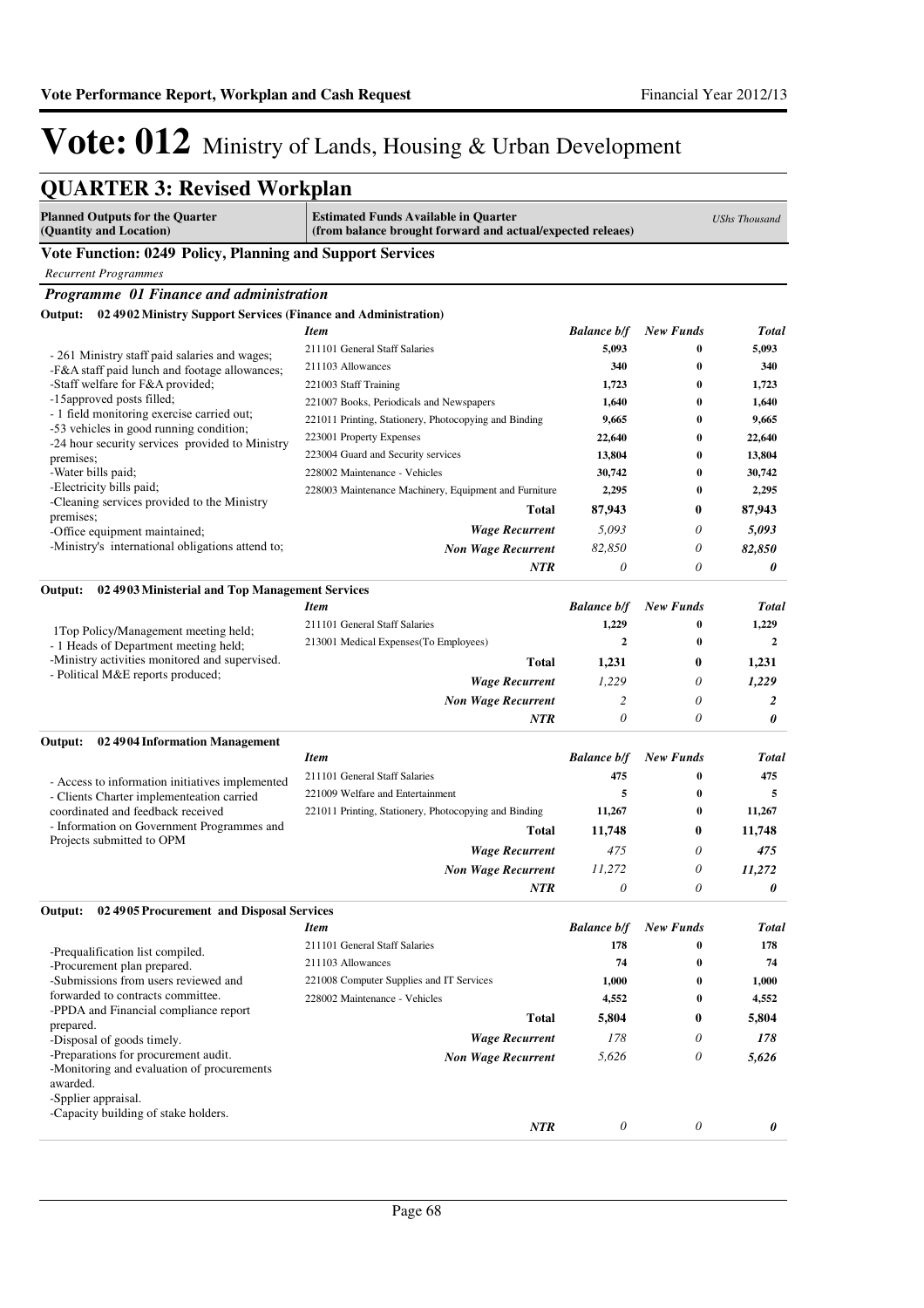*0*

*0*

*0*

# Vote: 012 Ministry of Lands, Housing & Urban Development

| <b>QUARTER 3: Revised Workplan</b>                                                      |                                                                                                           |                    |                  |                      |
|-----------------------------------------------------------------------------------------|-----------------------------------------------------------------------------------------------------------|--------------------|------------------|----------------------|
| <b>Planned Outputs for the Quarter</b><br>(Quantity and Location)                       | <b>Estimated Funds Available in Quarter</b><br>(from balance brought forward and actual/expected releaes) |                    |                  | <b>UShs Thousand</b> |
| Vote Function: 0249 Policy, Planning and Support Services                               |                                                                                                           |                    |                  |                      |
| <b>Recurrent Programmes</b>                                                             |                                                                                                           |                    |                  |                      |
| Programme 01 Finance and administration                                                 |                                                                                                           |                    |                  |                      |
| 02 4906 Accounts and internal Audit Services<br>Output:                                 |                                                                                                           |                    |                  |                      |
|                                                                                         | <b>Item</b>                                                                                               | <b>Balance b/f</b> | <b>New Funds</b> | <b>Total</b>         |
| -IFMS maintained in good condition;                                                     | 211101 General Staff Salaries                                                                             | 1,697              | 0                | 1,697                |
| - 6 Month financial statements prepared and                                             | 221008 Computer Supplies and IT Services                                                                  | 715                | 0                | 715                  |
| submitted:                                                                              | 221009 Welfare and Entertainment                                                                          | 326                | 0                | 326                  |
| -Budget performance reports prepared.                                                   | 221016 IFMS Recurrent Costs                                                                               | 7,360              | $\bf{0}$         | 7,360                |
| - Payments for various activities made;<br>- Financial issues raised by Auditor General | 221017 Subscriptions                                                                                      | 1,900              | $\bf{0}$         | 1,900                |
| and PAC responded to;                                                                   | 228002 Maintenance - Vehicles                                                                             | 1,161              | $\bf{0}$         | 1,161                |
| -Monthly budget performance reports prepared;                                           | <b>Total</b>                                                                                              | 13,159             | 0                | 13,159               |
|                                                                                         | <b>Wage Recurrent</b>                                                                                     | 1,697              | 0                | 1,697                |
|                                                                                         | <b>Non Wage Recurrent</b>                                                                                 | 11,462             | 0                | 11,462               |
|                                                                                         | <b>NTR</b>                                                                                                | 0                  | 0                | 0                    |
| Programme 02 Planning and Quality Assurance                                             |                                                                                                           |                    |                  |                      |
| <b>Outputs Provided</b>                                                                 |                                                                                                           |                    |                  |                      |
| Output: 02 4901 Policy, consultation, planning and monitoring services                  |                                                                                                           |                    |                  |                      |
|                                                                                         | <b>Item</b>                                                                                               | <b>Balance b/f</b> | <b>New Funds</b> | <b>Total</b>         |
| -Sector BFP finalised and submmitted to                                                 | 211101 General Staff Salaries                                                                             | 4,410              | $\bf{0}$         | 4,410                |
| Finance by 15th Feb;                                                                    | 211102 Contract Staff Salaries (Incl. Casuals, Temporary)                                                 | 528                | $\bf{0}$         | 528                  |
| -Budget committee meeting held and                                                      | 211103 Allowances                                                                                         | 11                 | $\bf{0}$         | 11                   |
| cordinated;                                                                             | 212101 Social Security Contributions (NSSF)                                                               | 66                 | 0                | 66                   |
| -SWG meeting organised;                                                                 | 221008 Computer Supplies and IT Services                                                                  | 3,596              | 0                | 3,596                |
|                                                                                         | 221011 Printing, Stationery, Photocopying and Binding                                                     | 36,507             | $\bf{0}$         | 36,507               |
| -Semi Annual perfomance report compilied and                                            | 221012 Small Office Equipment                                                                             | 277                | $\bf{0}$         | 277                  |
| submiited to OPM;                                                                       | 221017 Subscriptions                                                                                      | 108                | $\bf{0}$         | 108                  |
| -2nd st Quarter progressive reports compiled                                            | 228002 Maintenance - Vehicles                                                                             | 8,526              | $\bf{0}$         | 8,526                |
| and submitted:                                                                          | 228003 Maintenance Machinery, Equipment and Furniture                                                     | 30                 | $\bf{0}$         | 30                   |
|                                                                                         | <b>Total</b>                                                                                              | 54,060             | 0                | 54,060               |
| -M&E of Land activities monitored:                                                      | <b>Wage Recurrent</b>                                                                                     | 4,410              | 0                | 4,410                |
|                                                                                         | <b>Non Wage Recurrent</b>                                                                                 | 49,650             | 0                | 49,650               |
|                                                                                         | NTR                                                                                                       | 0                  | 0                | 0                    |
| Programme 16 Internal Audit                                                             |                                                                                                           |                    |                  |                      |
| <b>Outputs Provided</b>                                                                 |                                                                                                           |                    |                  |                      |
| Output: 02 4906 Accounts and internal Audit Services                                    |                                                                                                           |                    |                  |                      |
|                                                                                         | <b>Item</b>                                                                                               | <b>Balance b/f</b> | <b>New Funds</b> | <b>Total</b>         |
| 1 Quarterly Report                                                                      | 211101 General Staff Salaries                                                                             | 816                | $\bf{0}$         | 816                  |
| 1 Payroll Report                                                                        | 221003 Staff Training                                                                                     | 600                | $\bf{0}$         | 600                  |
|                                                                                         | 221008 Computer Supplies and IT Services                                                                  | 124                | 0                | 124                  |
|                                                                                         | 221011 Printing, Stationery, Photocopying and Binding                                                     | 295                | 0                | 295                  |
|                                                                                         | 221012 Small Office Equipment                                                                             | 146                | 0                | 146                  |
|                                                                                         | 221017 Subscriptions                                                                                      | 500                | 0                | 500                  |
|                                                                                         | <b>Total</b>                                                                                              | 2,481              | 0                | 2,481                |
|                                                                                         | <b>Wage Recurrent</b>                                                                                     | 816                | 0                | 816                  |
|                                                                                         | <b>Non Wage Recurrent</b>                                                                                 | 1,665              | 0                | 1,665                |

*Development Projects*

### *Project 0162 Support to PQAD*

*Outputs Provided*

*NTR*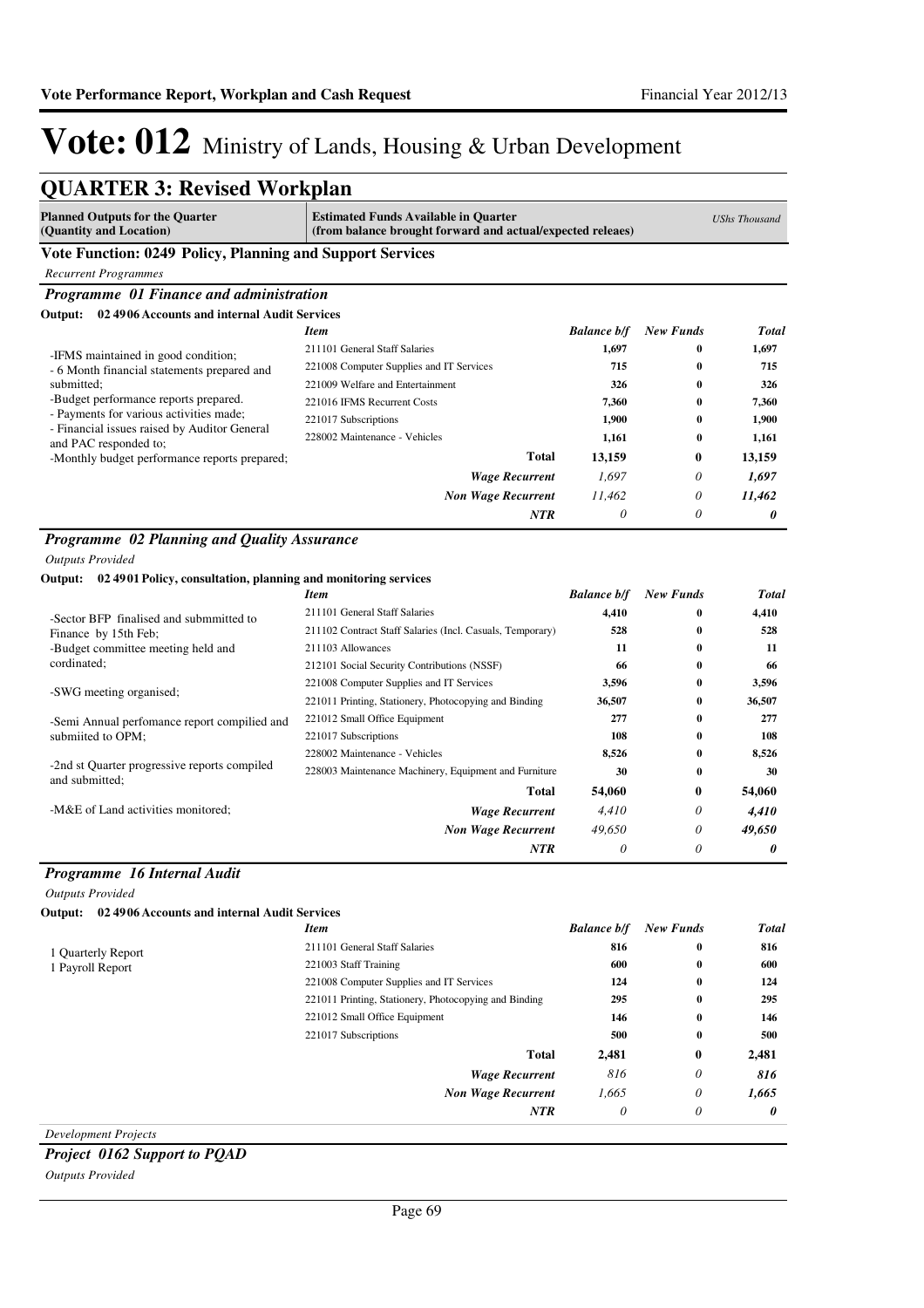| <b>QUARTER 3: Revised Workplan</b>                                                                                                                                                                                                                                                                  |                                                                                                                                   |                       |                               |                    |  |
|-----------------------------------------------------------------------------------------------------------------------------------------------------------------------------------------------------------------------------------------------------------------------------------------------------|-----------------------------------------------------------------------------------------------------------------------------------|-----------------------|-------------------------------|--------------------|--|
| <b>Planned Outputs for the Quarter</b><br>(Quantity and Location)                                                                                                                                                                                                                                   | <b>Estimated Funds Available in Quarter</b><br><b>UShs Thousand</b><br>(from balance brought forward and actual/expected releaes) |                       |                               |                    |  |
| Vote Function: 0249 Policy, Planning and Support Services                                                                                                                                                                                                                                           |                                                                                                                                   |                       |                               |                    |  |
| <b>Development Projects</b>                                                                                                                                                                                                                                                                         |                                                                                                                                   |                       |                               |                    |  |
| Project 0162 Support to POAD                                                                                                                                                                                                                                                                        |                                                                                                                                   |                       |                               |                    |  |
| Output: 02 4901 Policy, consultation, planning and monitoring services                                                                                                                                                                                                                              |                                                                                                                                   |                       |                               |                    |  |
|                                                                                                                                                                                                                                                                                                     | <b>Item</b>                                                                                                                       | <b>Balance b/f</b>    | <b>New Funds</b>              | <b>Total</b>       |  |
| -Workshop on SSP held;                                                                                                                                                                                                                                                                              | 221002 Workshops and Seminars                                                                                                     | 1                     | 0                             | 1                  |  |
|                                                                                                                                                                                                                                                                                                     | 221003 Staff Training                                                                                                             | 206                   | $\bf{0}$                      | 206                |  |
|                                                                                                                                                                                                                                                                                                     | 221011 Printing, Stationery, Photocopying and Binding                                                                             | 9,000                 | $\bf{0}$                      | 9,000              |  |
|                                                                                                                                                                                                                                                                                                     | <b>Total</b>                                                                                                                      | 9,207                 | $\bf{0}$                      | 9,207              |  |
|                                                                                                                                                                                                                                                                                                     | <b>GoU</b> Development                                                                                                            | 9,207                 | 0                             | 9,207              |  |
|                                                                                                                                                                                                                                                                                                     | <b>Donor Development</b>                                                                                                          | 0                     | 0                             | 0                  |  |
|                                                                                                                                                                                                                                                                                                     | <b>NTR</b>                                                                                                                        | $\theta$              | $\theta$                      | 0                  |  |
| Request for Proposal (RFP) prepared.<br>- RFP issued to shortlisted<br>bidders.<br>- Pre-bid meeting held.<br>- Bid submission.<br>- RFP bid evaluated.<br>- Contracts Committee approval.<br>- Brief to MLHUD Management.<br>- Bid negotiations.<br>- Seek MoFPED Approval.<br>- Brief to cabinet. | <b>Total</b><br><b>GoU</b> Development<br><b>Donor Development</b>                                                                | 0<br>0<br>$\theta$    | $\mathbf{0}$<br>0<br>$\theta$ | $\bf{0}$<br>0<br>0 |  |
|                                                                                                                                                                                                                                                                                                     | <b>NTR</b>                                                                                                                        | $\theta$              | 0                             | 0                  |  |
|                                                                                                                                                                                                                                                                                                     | <b>GRAND TOTAL</b>                                                                                                                | 981,638               | $\bf{0}$                      | 981,638            |  |
|                                                                                                                                                                                                                                                                                                     | <b>Wage Recurrent</b>                                                                                                             | 171,542               | 0                             | 171,542            |  |
|                                                                                                                                                                                                                                                                                                     | <b>Non Wage Recurrent</b>                                                                                                         | 599,771               | 0                             | 599,771            |  |
|                                                                                                                                                                                                                                                                                                     | <b>GoU</b> Development                                                                                                            | 210,325               | $\theta$                      | 210,325            |  |
|                                                                                                                                                                                                                                                                                                     | <b>Donor Development</b>                                                                                                          | $\theta$              | $\theta$                      | $\theta$           |  |
|                                                                                                                                                                                                                                                                                                     | <b>NTR</b>                                                                                                                        | $\boldsymbol{\theta}$ | 0                             | $\theta$           |  |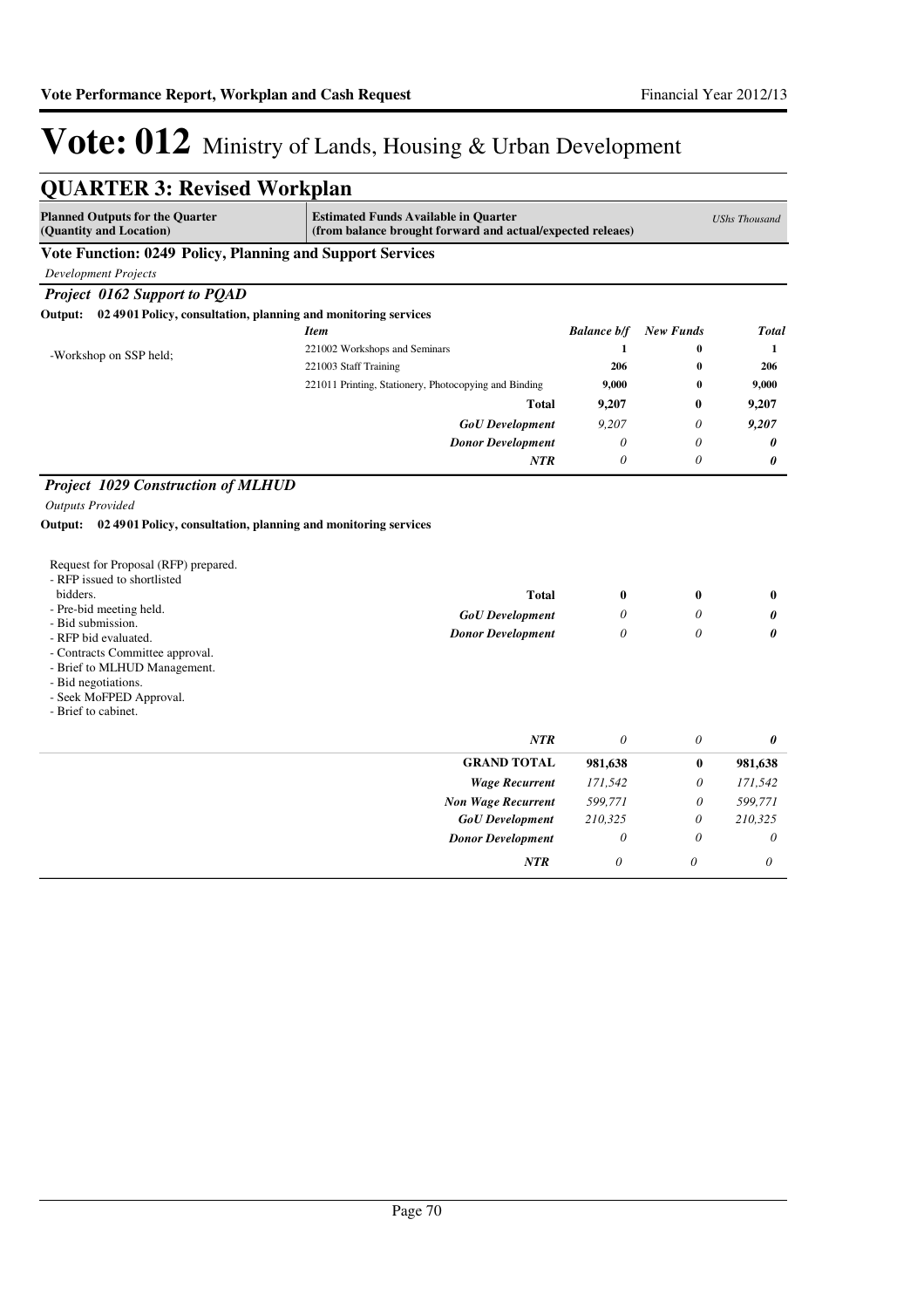### **QUARTER 4: Revised Cashflow Plan**

**Non-Wage Recurrent**

|                                                                                                                     | <b>Annual budget</b> Release to                              | % Budget     |                             |              | <b>Q4 Cash Requirement</b>         |
|---------------------------------------------------------------------------------------------------------------------|--------------------------------------------------------------|--------------|-----------------------------|--------------|------------------------------------|
|                                                                                                                     |                                                              | end of O3    | Released                    | <b>Total</b> | % Budget                           |
| PAF                                                                                                                 | 0                                                            | $\Omega$     | $0.0\%$                     | $\theta$     | $0.0\%$                            |
| Statutory                                                                                                           | 0                                                            | $\Omega$     | $0.0\%$                     | $\Omega$     | $0.0\%$                            |
| Other                                                                                                               | 6.3138249566                                                 | 2.149249     | 34.0%                       | 2            | 31.7%                              |
| <b>Total</b>                                                                                                        | 6.3138249566                                                 | 2.149249     | 34.0%                       | $\mathbf{2}$ | 31.7%                              |
| Reasons for cash requirement greater than 1/4 of the budget:<br>To cater for unfunded priorities<br>in the Ministry |                                                              |              |                             |              |                                    |
| <b>GoU</b> Development                                                                                              |                                                              |              |                             |              |                                    |
|                                                                                                                     | <b>Annual budget</b> Release to                              |              | % Budget                    |              | <b>Q4 Cash Requirement</b>         |
|                                                                                                                     | end of O3<br>Released                                        |              | <b>Total</b>                | % Budget     |                                    |
| PAF                                                                                                                 | 0                                                            | $\mathbf{0}$ | $0.0\%$                     | $\theta$     | $0.0\%$                            |
| Other                                                                                                               | 4.274911243                                                  | 1.47639226   | 34.5%                       | 2            | 46.8%                              |
| <b>Total</b>                                                                                                        | 4.274911243                                                  | 1.47639226   | 34.5%                       | 2            | 46.8%                              |
|                                                                                                                     | Reasons for cash requirement greater than 1/4 of the budget: |              |                             |              | To procure capital intensive items |
| <b>Grand Total</b>                                                                                                  |                                                              |              |                             |              |                                    |
|                                                                                                                     | <b>Annual budget</b> Release to                              | end of Q3    | % Budget<br><b>Released</b> |              | <b>Q4 Cash Requirement</b>         |
|                                                                                                                     |                                                              |              |                             | <b>Total</b> | % Budget                           |
| <b>Grand Total</b>                                                                                                  | 10.5887362                                                   | 3.62564126   | 34.2%                       | 4            | 37.8%                              |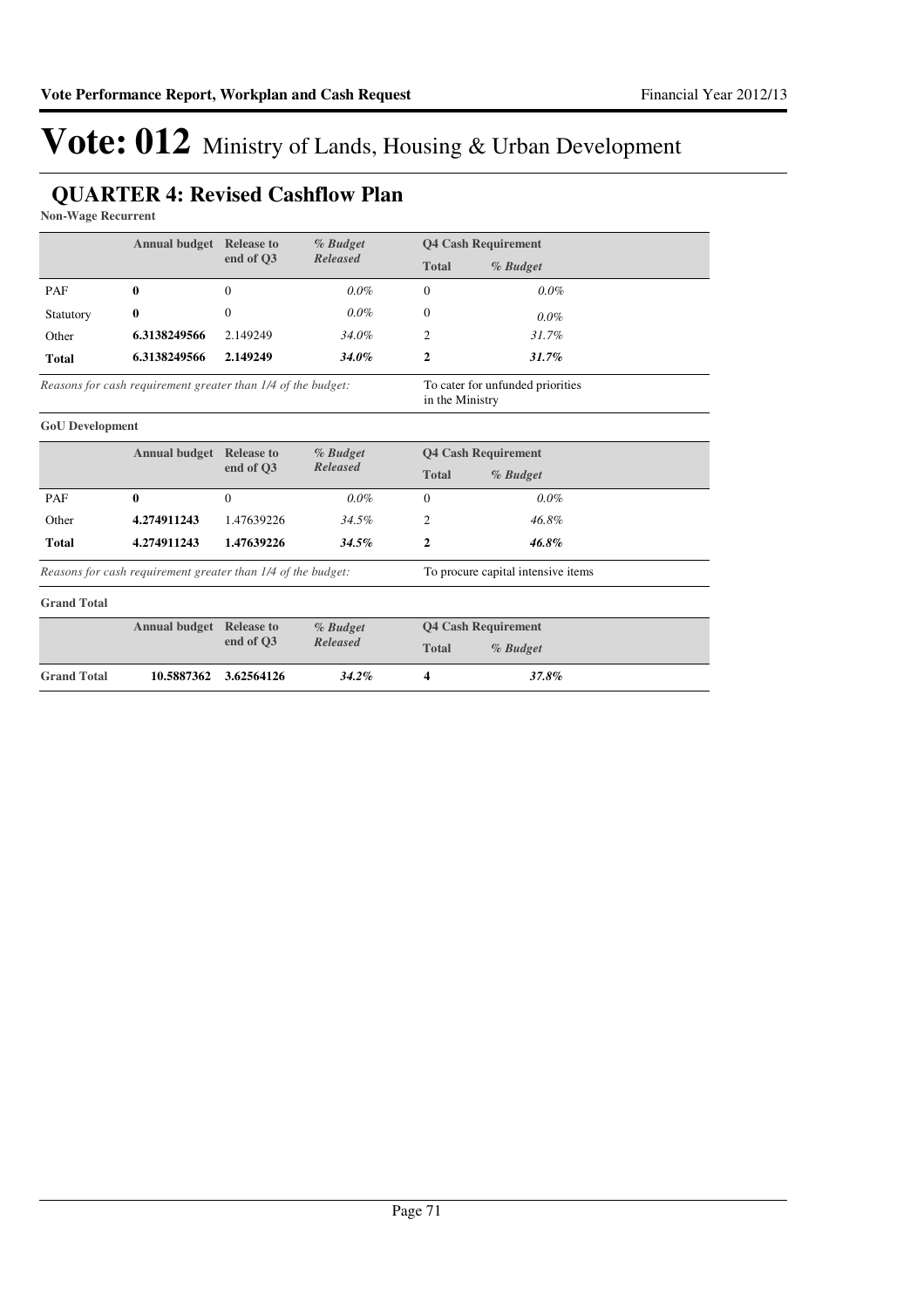### **Checklist for OBT Submissions made during QUARTER 3**

*This is an automated checklist which shows whether data has been entered into the areas which are required for a complete quarterly submission. It does not verify the quality of the data that has been entered. A complete checklist is therefore a necessary, but not sufficient condition for a satisfactory submission to MoFPED.*

### *Project and Programme Quarterly Performance Reports and Workplans (Step 2)*

The table below shows whether output information, and where relevant donor and ntr data has been entered into the required areas for the quarterly performance reports and quarterly workplans under step 2.

### **Output Information**

|              | <b>Vote Function, Project and Program</b>         | Q <sub>2</sub> | Q <sub>3</sub>         |
|--------------|---------------------------------------------------|----------------|------------------------|
|              |                                                   |                | <b>Report Workplan</b> |
|              | 0249 Policy, Planning and Support Services        |                |                        |
|              | ○ Recurrent Programmes                            |                |                        |
| $-02$        | Planning and Quality Assurance                    | Data In        | Data In                |
| $-16$        | <b>Internal Audit</b>                             | Data In        | Data In                |
| $-01$        | Finance and administration                        | Data In        | Data In                |
|              | $\circ$ Development Projects                      |                |                        |
| $-1029$      | <b>Construction of MLHUD</b>                      | Data In        | Data In                |
| $-0162$      | Support to PQAD                                   | Data In        | Data In                |
| 0203 Housing |                                                   |                |                        |
|              | ○ Recurrent Programmes                            |                |                        |
| $-15$        | Office of the Director, Housing                   | Data In        | Data In                |
| $-09$        | Housing Development and Estates Management        | Data In        | Data In                |
| $-10$        | <b>Human Settlements</b>                          | Data In        | Data In                |
|              | $\circ$ Development Projects                      |                |                        |
| - 1147       | Kasooli Housing Project                           | Data In        | Data In                |
| $-0316$      | Support to Earthquake Disaster Victims            | Data In        | Data In                |
|              | 0202 Physical Planning and Urban Development      |                |                        |
|              | ○ Recurrent Programmes                            |                |                        |
| $-13$        | <b>Physical Planning</b>                          | Data In        | Data In                |
| $-11$        | Office of Director Physical Planning & Urban Devt | Data In        | Data In                |
| $-12$        | Land use Regulation and Compliance                | Data In        | Data In                |
| $-14$        | <b>Urban Development</b>                          | Data In        | Data In                |
|              | O Development Projects                            |                |                        |
| $-1146$      | Transforming Settlements of Urban Poor            | Data In        | Data In                |
| $-1244$      | Support to National Physical Devt Planning        | Data In        | Data In                |
|              | 0201 Land, Administration and Management (MLHUD)  |                |                        |
|              | ○ Recurrent Programmes                            |                |                        |
| $-04$        | <b>Land Administration</b>                        | Data In        | Data In                |
| $-06$        | Land Registration                                 | Data In        | Data In                |
| $-07$        | Land Sector Reform Coordination Unit              | Data In        | Data In                |
| $-05$        | Surveys and Mapping                               | Data In        | Data In                |
| $-03$        | Office of Director Land Management                | Data In        | Data In                |
|              | O Development Projects                            |                |                        |